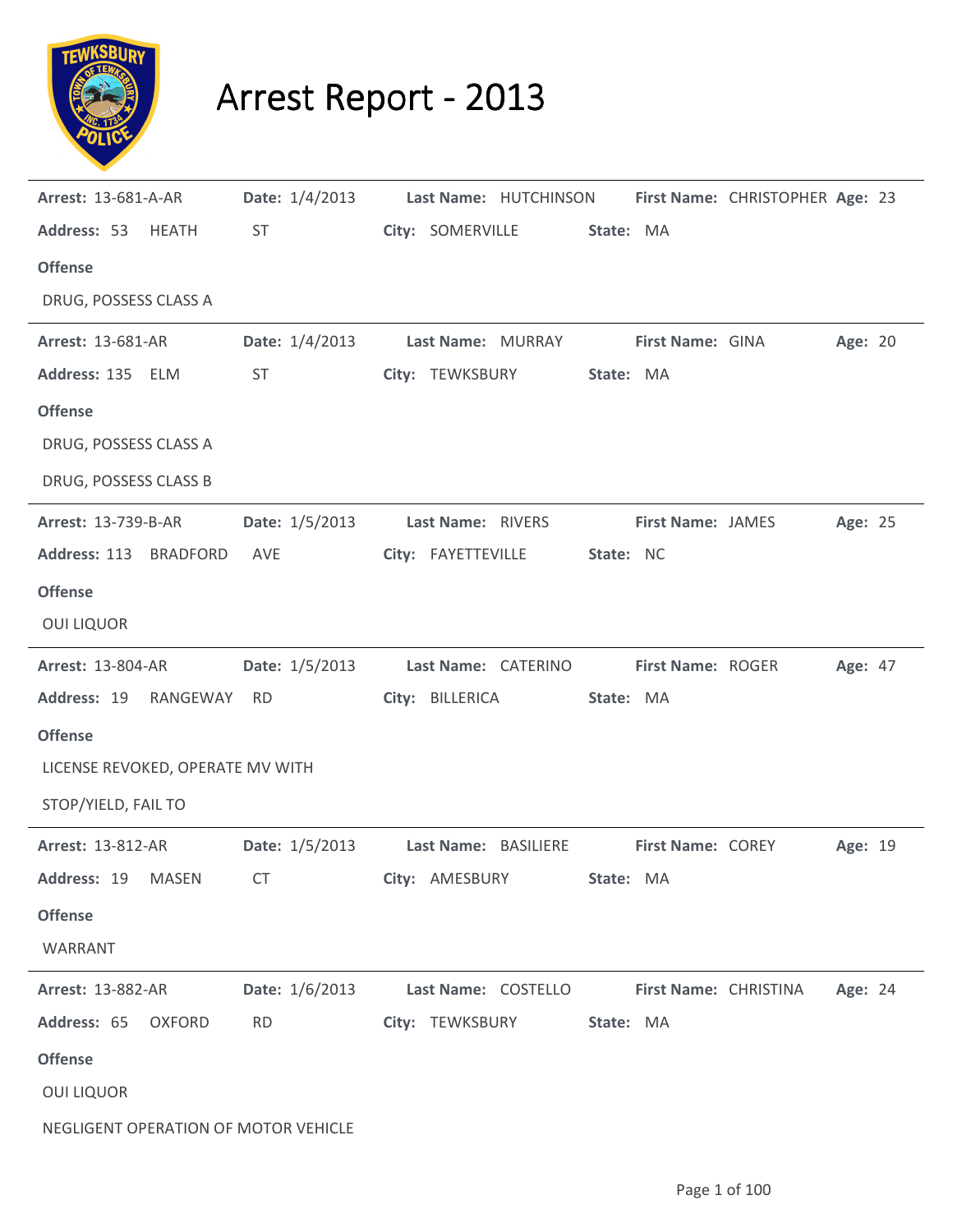| <b>MARKED LANES VIOLATION</b>    |                                                                                                                                                                                                                                |                                        |           |                           |                                  |         |  |
|----------------------------------|--------------------------------------------------------------------------------------------------------------------------------------------------------------------------------------------------------------------------------|----------------------------------------|-----------|---------------------------|----------------------------------|---------|--|
| Arrest: 13-889-B-AR              | Date: 1/6/2013                                                                                                                                                                                                                 | Last Name: EASTMAN                     |           | First Name: MICHAEL       |                                  | Age: 19 |  |
| Address: 50 PINE                 | <b>ST</b>                                                                                                                                                                                                                      | City: TEWKSBURY                        | State: MA |                           |                                  |         |  |
| <b>Offense</b>                   |                                                                                                                                                                                                                                |                                        |           |                           |                                  |         |  |
| LIQUOR, PERSON UNDER 21 POSSESS  |                                                                                                                                                                                                                                |                                        |           |                           |                                  |         |  |
| Arrest: 13-889-C-AR              | <b>Date:</b> $1/6/2013$                                                                                                                                                                                                        | Last Name: MADRID                      |           | <b>First Name: HEIDY</b>  |                                  | Age: 19 |  |
| Address: 4<br>NEALLEY            | ST                                                                                                                                                                                                                             | City: BILLERICA                        | State: MA |                           |                                  |         |  |
| <b>Offense</b>                   |                                                                                                                                                                                                                                |                                        |           |                           |                                  |         |  |
| FALSE NAME/SSN, ARRESTEE FURNISH |                                                                                                                                                                                                                                |                                        |           |                           |                                  |         |  |
| LICENSE SUSPENDED, OP MV WITH    |                                                                                                                                                                                                                                |                                        |           |                           |                                  |         |  |
| LIQUOR, PERSON UNDER 21 POSSESS  |                                                                                                                                                                                                                                |                                        |           |                           |                                  |         |  |
| <b>Arrest: 13-889-D-AR</b>       | Date: 1/6/2013                                                                                                                                                                                                                 | Last Name: ZEDA                        |           | <b>First Name: STEVEN</b> |                                  | Age: 19 |  |
| Address: 6<br>FREMONT            | ST                                                                                                                                                                                                                             | City: LOWELL                           | State: MA |                           |                                  |         |  |
| <b>Offense</b>                   |                                                                                                                                                                                                                                |                                        |           |                           |                                  |         |  |
| LIQUOR, PERSON UNDER 21 POSSESS  |                                                                                                                                                                                                                                |                                        |           |                           |                                  |         |  |
| <b>Arrest: 13-1089-AR</b>        | Date: 1/7/2013                                                                                                                                                                                                                 | Last Name: ALBERTIAN                   |           | First Name: JAMIE         |                                  | Age: 33 |  |
| Address: 1 VILLA ROMA DR         |                                                                                                                                                                                                                                | City: TEWKSBURY                        | State: MA |                           |                                  |         |  |
| <b>Offense</b>                   |                                                                                                                                                                                                                                |                                        |           |                           |                                  |         |  |
| WARRANT                          |                                                                                                                                                                                                                                |                                        |           |                           |                                  |         |  |
| <b>Arrest: 13-1465-AR</b>        | <b>Date:</b> 1/9/2013                                                                                                                                                                                                          | Last Name: WHITE                       |           |                           | <b>First Name: RANDY Age: 57</b> |         |  |
| Address: 208 PRINGLE ST          |                                                                                                                                                                                                                                | City: TEWKSBURY State: MA              |           |                           |                                  |         |  |
| <b>Offense</b>                   |                                                                                                                                                                                                                                |                                        |           |                           |                                  |         |  |
| LICENSE SUSPENDED, OP MV WITH    |                                                                                                                                                                                                                                |                                        |           |                           |                                  |         |  |
| <b>INSPECTION/STICKER, NO</b>    |                                                                                                                                                                                                                                |                                        |           |                           |                                  |         |  |
| <b>Arrest: 13-1609-AR</b>        | Date: 1/10/2013                                                                                                                                                                                                                | Last Name: TIMMINS First Name: BARBARA |           |                           |                                  | Age: 32 |  |
| Address: 307 ANDOVER             | ST and the state of the state of the state of the state of the state of the state of the state of the state of the state of the state of the state of the state of the state of the state of the state of the state of the sta | City: BILLERICA State: MA              |           |                           |                                  |         |  |
| <b>Offense</b>                   |                                                                                                                                                                                                                                |                                        |           |                           |                                  |         |  |
| WARRANT                          |                                                                                                                                                                                                                                |                                        |           |                           |                                  |         |  |
| <b>Arrest: 13-1685-AR</b>        |                                                                                                                                                                                                                                | Date: 1/10/2013 Last Name: LUCIANO     |           |                           | <b>First Name: CLARA</b>         | Age: 26 |  |
| Address: 98 BOSTON               | ST and the state of the state of the state of the state of the state of the state of the state of the state of the state of the state of the state of the state of the state of the state of the state of the state of the sta | City: METHUEN                          | State: MA |                           |                                  |         |  |
| <b>Offense</b>                   |                                                                                                                                                                                                                                |                                        |           |                           |                                  |         |  |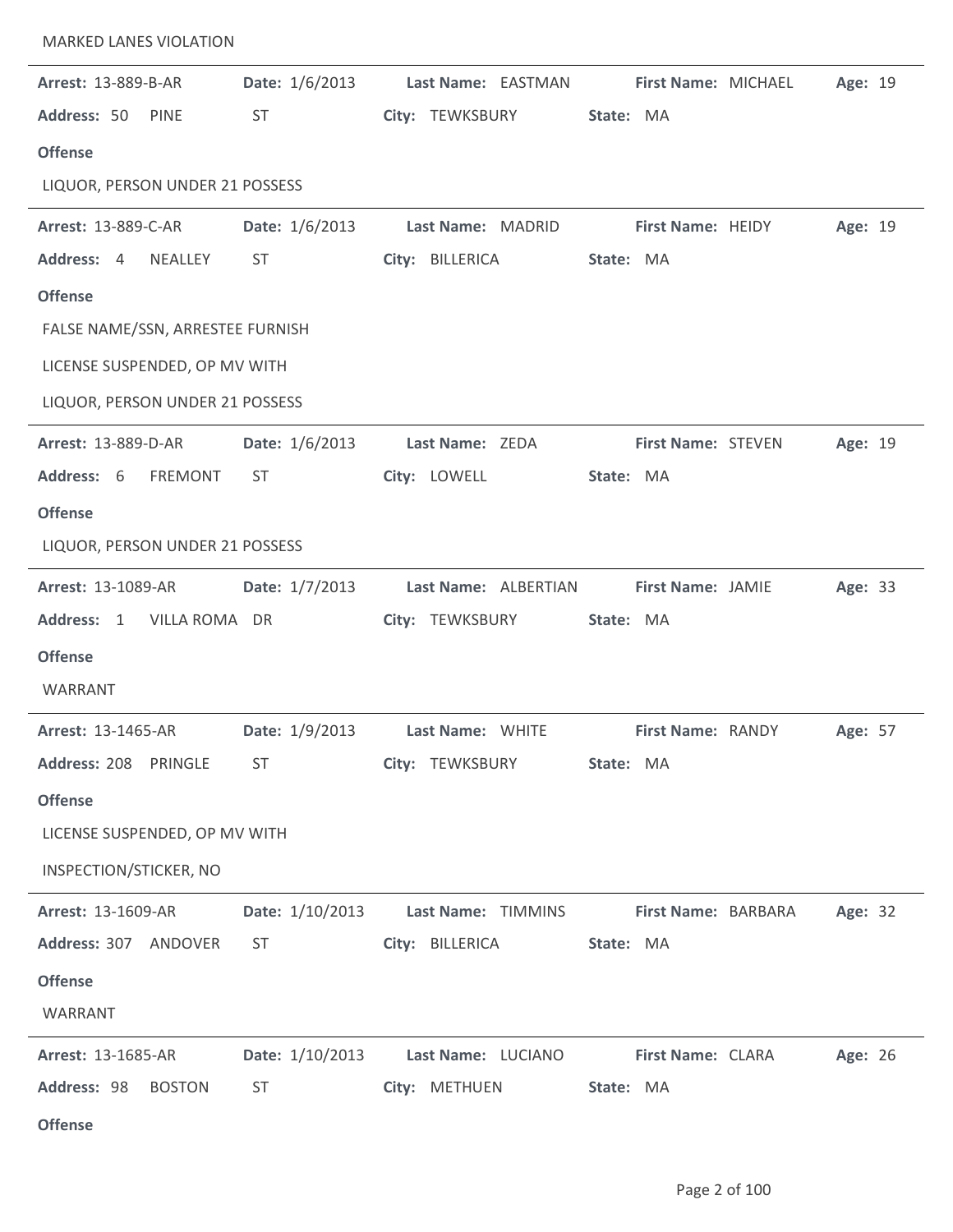| DRUG, POSSESS CLASS B                       |                   |                     |                          |         |
|---------------------------------------------|-------------------|---------------------|--------------------------|---------|
| WARRANT                                     |                   |                     |                          |         |
| WARRANT                                     |                   |                     |                          |         |
| WARRANT                                     |                   |                     |                          |         |
| DRUG, POSSESS CLASS E                       |                   |                     |                          |         |
| DRUG, POSSESS CLASS E                       |                   |                     |                          |         |
| FALSE NAME TO A POLICE OFFICER, MV OPERATOR |                   |                     |                          |         |
| MOTOR VEH, RECEIVE STOLEN                   |                   |                     |                          |         |
| <b>Arrest: 13-1707-AR</b>                   | Date: 1/10/2013   | Last Name: SHANNON  | First Name: MICHAEL      | Age: 19 |
| Address: 33<br>DEVONSHIRE DR                |                   | City: BILLERICA     | State: MA                |         |
| <b>Offense</b>                              |                   |                     |                          |         |
| <b>WARRANT</b>                              |                   |                     |                          |         |
| <b>Arrest: 13-1758-AR</b>                   | Date: $1/11/2013$ | Last Name: BERTRAND | First Name: MICHAEL      | Age: 50 |
| Address: 7<br><b>SUFFOLK</b>                | CT                | City: LOWELL        | State: MA                |         |
| <b>Offense</b>                              |                   |                     |                          |         |
| WARRANT                                     |                   |                     |                          |         |
| Arrest: 13-2697-A-AR                        | Date: 1/16/2013   | Last Name: FOX      | First Name: CHARLES      | Age: 36 |
| Address: 49<br>SECOND                       | <b>ST</b>         | City: LOWELL        | State: MA                |         |
| <b>Offense</b>                              |                   |                     |                          |         |
| DRUG, DISTRIBUTE CLASS E                    |                   |                     |                          |         |
| DRUG, DISTRIBUTE CLASS A                    |                   |                     |                          |         |
| DRUG, DISTRIBUTE CLASS B                    |                   |                     |                          |         |
| Arrest: 13-2697-AR                          | Date: 1/16/2013   | Last Name: APONTE   | First Name: LEONARDO     | Age: 26 |
| Address: 648 BOSTON                         | <b>RD</b>         | City: BILLERICA     | State: MA                |         |
| <b>Offense</b>                              |                   |                     |                          |         |
| LICENSE REVOKED AS HTO, OPERATE MV WITH     |                   |                     |                          |         |
| REGISTRATION REVOKED, OP MV WITH            |                   |                     |                          |         |
| UNINSURED MOTOR VEHICLE                     |                   |                     |                          |         |
| Arrest: 13-2697-B-AR                        | Date: 1/16/2013   | Last Name: APONTE   | <b>First Name: RENEE</b> | Age: 25 |
| Address: 30<br><b>DONALD</b>                | <b>RD</b>         | City: BURLINGTON    | State: MA                |         |
| <b>Offense</b>                              |                   |                     |                          |         |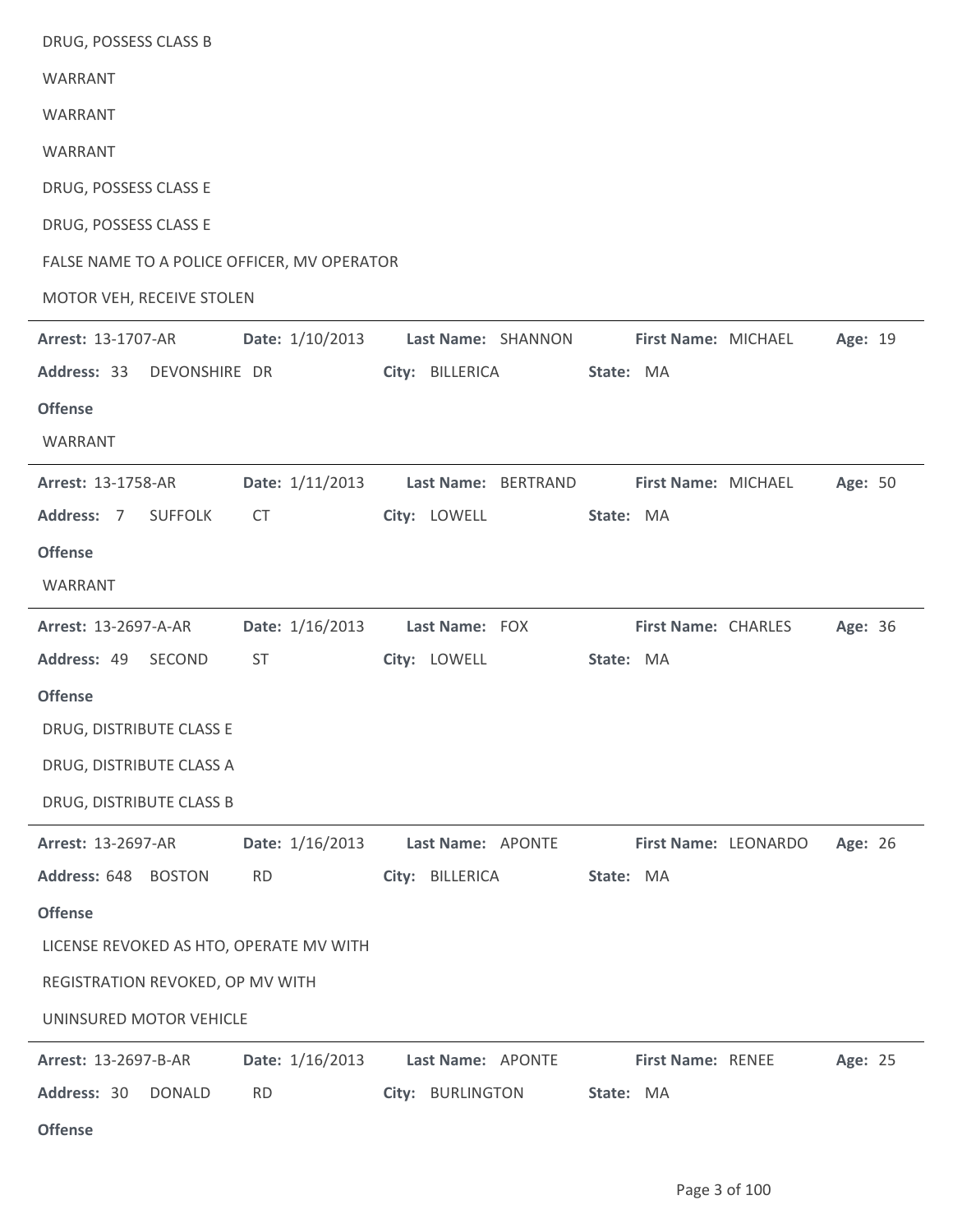| DRUG, POSSESS CLASS A                |                 |                                                 |                     |         |  |
|--------------------------------------|-----------------|-------------------------------------------------|---------------------|---------|--|
| DRUG, POSSESS CLASS B                |                 |                                                 |                     |         |  |
| DRUG, POSSESS CLASS E                |                 |                                                 |                     |         |  |
| Arrest: 13-2982-AR                   | Date: 1/18/2013 | Last Name: BISHOP-SULLIVAN First Name: SHEKINAH |                     | Age: 24 |  |
| Address: 1417 AMES HILL              | DR.             | City: TEWKSBURY                                 | State: MA           |         |  |
| <b>Offense</b>                       |                 |                                                 |                     |         |  |
| WARRANT                              |                 |                                                 |                     |         |  |
| Arrest: 13-2995-AR                   | Date: 1/18/2013 | Last Name: AMATO                                | First Name: GIA     | Age: 22 |  |
| Address: 749<br><b>NORTH</b>         | ST              | City: TEWKSBURY                                 | State: MA           |         |  |
| <b>Offense</b>                       |                 |                                                 |                     |         |  |
| WARRANT                              |                 |                                                 |                     |         |  |
| Arrest: 13-3086-AR                   | Date: 1/18/2013 | Last Name: FIGUEROA                             | First Name: DANIEL  | Age: 52 |  |
| Address: 175 WILLARD                 | ST              | City: LOWELL                                    | State: MA           |         |  |
| <b>Offense</b>                       |                 |                                                 |                     |         |  |
| OUI LIQUOR, 2ND OFFENSE              |                 |                                                 |                     |         |  |
| LIGHTS VIOLATION, MV                 |                 |                                                 |                     |         |  |
| <b>NUMBER PLATE VIOLATION</b>        |                 |                                                 |                     |         |  |
| Arrest: 13-3167-AR                   | Date: 1/19/2013 | Last Name: WOJCIK                               | First Name: JUSTIN  | Age: 23 |  |
| Address: 72<br><b>CHARME</b>         | <b>RD</b>       | City: BILLERICA                                 | State: MA           |         |  |
| <b>Offense</b>                       |                 |                                                 |                     |         |  |
| <b>OUI LIQUOR</b>                    |                 |                                                 |                     |         |  |
| NEGLIGENT OPERATION OF MOTOR VEHICLE |                 |                                                 |                     |         |  |
| <b>MARKED LANES VIOLATION</b>        |                 |                                                 |                     |         |  |
| <b>Arrest: 13-3172-AR</b>            | Date: 1/19/2013 | Last Name: HEYL                                 | First Name: NORMAND | Age: 39 |  |
| Address: 81 WESTFORD                 | ST.             | City: LOWELL                                    | State: MA           |         |  |
| <b>Offense</b>                       |                 |                                                 |                     |         |  |
| LARCENY OVER \$250                   |                 |                                                 |                     |         |  |
| <b>Arrest: 13-3188-AR</b>            | Date: 1/19/2013 | Last Name: LAYTON                               | First Name: DAVID   | Age: 44 |  |
| Address: 1280 MIDDLESEX              | - ST            | City: LOWELL                                    | State: MA           |         |  |
| <b>Offense</b>                       |                 |                                                 |                     |         |  |
| WARRANT                              |                 |                                                 |                     |         |  |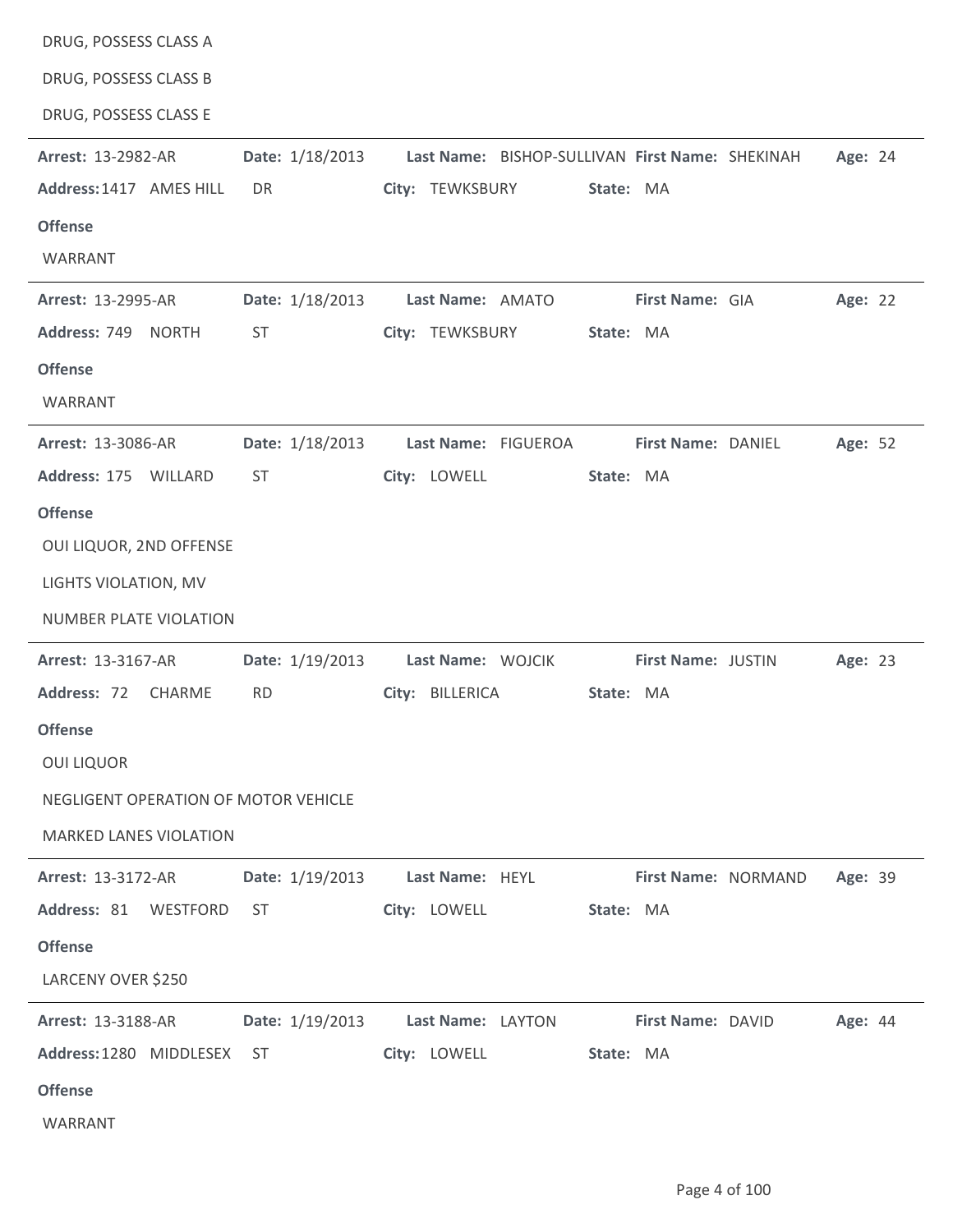| <b>Arrest: 13-3257-AR</b>             |                                                                                                                                                                                                                                | Date: 1/19/2013 Last Name: MCNEILL                                                   |           | First Name: DURAN | Age: 29 |  |
|---------------------------------------|--------------------------------------------------------------------------------------------------------------------------------------------------------------------------------------------------------------------------------|--------------------------------------------------------------------------------------|-----------|-------------------|---------|--|
| Address: 50 HILDRETH                  | <b>ST</b>                                                                                                                                                                                                                      | City: LOWELL                                                                         | State: MA |                   |         |  |
| <b>Offense</b>                        |                                                                                                                                                                                                                                |                                                                                      |           |                   |         |  |
| B&E VEHICLE/BOAT NIGHTTIME FOR FELONY |                                                                                                                                                                                                                                |                                                                                      |           |                   |         |  |
| B&E VEHICLE/BOAT NIGHTTIME FOR FELONY |                                                                                                                                                                                                                                |                                                                                      |           |                   |         |  |
| LARCENY UNDER \$250                   |                                                                                                                                                                                                                                |                                                                                      |           |                   |         |  |
| LARCENY UNDER \$250                   |                                                                                                                                                                                                                                |                                                                                      |           |                   |         |  |
| LICENSE REVOKED, OPERATE MV WITH      |                                                                                                                                                                                                                                |                                                                                      |           |                   |         |  |
| <b>Arrest: 13-3294-AR</b>             | Date: 1/20/2013                                                                                                                                                                                                                | Last Name: RYALS                                                                     |           | First Name: ERIC  | Age: 27 |  |
| Address: 6<br>LANTERN                 | LN                                                                                                                                                                                                                             | City: BILLERICA                                                                      | State: MA |                   |         |  |
| <b>Offense</b>                        |                                                                                                                                                                                                                                |                                                                                      |           |                   |         |  |
| <b>MARKED LANES VIOLATION</b>         |                                                                                                                                                                                                                                |                                                                                      |           |                   |         |  |
| OUI LIQUOR, 2ND OFFENSE               |                                                                                                                                                                                                                                |                                                                                      |           |                   |         |  |
| NEGLIGENT OPERATION OF MOTOR VEHICLE  |                                                                                                                                                                                                                                |                                                                                      |           |                   |         |  |
| SPEEDING                              |                                                                                                                                                                                                                                |                                                                                      |           |                   |         |  |
| <b>Arrest: 13-3660-AR</b>             | Date: 1/22/2013                                                                                                                                                                                                                | Last Name: BOHANON                                                                   |           | First Name: BRIAN | Age: 48 |  |
| Address: 434 MAIN                     | <b>ST</b>                                                                                                                                                                                                                      | City: TEWKSBURY                                                                      | State: MA |                   |         |  |
| <b>Offense</b>                        |                                                                                                                                                                                                                                |                                                                                      |           |                   |         |  |
| WARRANT                               |                                                                                                                                                                                                                                |                                                                                      |           |                   |         |  |
|                                       |                                                                                                                                                                                                                                | Arrest: 13-3909-AR Date: 1/23/2013 Last Name: CIRIELLO First Name: JACQUELYN Age: 26 |           |                   |         |  |
| Address: 73 PARK                      | AVE                                                                                                                                                                                                                            | City: LOWELL<br>State: MA                                                            |           |                   |         |  |
| <b>Offense</b>                        |                                                                                                                                                                                                                                |                                                                                      |           |                   |         |  |
| RECKLESS OPERATION OF MOTOR VEHICLE   |                                                                                                                                                                                                                                |                                                                                      |           |                   |         |  |
| <b>OUI LIQUOR</b>                     |                                                                                                                                                                                                                                |                                                                                      |           |                   |         |  |
| <b>Arrest: 13-4111-AR</b>             |                                                                                                                                                                                                                                | Date: 1/24/2013 Last Name: SUAREZ First Name: LUCERO                                 |           |                   | Age: 45 |  |
| Address: 15 FERRY                     | ST and the state of the state of the state of the state of the state of the state of the state of the state of the state of the state of the state of the state of the state of the state of the state of the state of the sta | City: NEWARK State: NJ                                                               |           |                   |         |  |
| <b>Offense</b>                        |                                                                                                                                                                                                                                |                                                                                      |           |                   |         |  |
| SEXUAL CONDUCT FOR FEE                |                                                                                                                                                                                                                                |                                                                                      |           |                   |         |  |
| <b>Arrest: 13-4144-AR</b>             |                                                                                                                                                                                                                                | Date: 1/24/2013 Last Name: DURANT First Name: JAKOB                                  |           |                   | Age: 19 |  |
| Address: 170 BRADFORD                 | RD and the state of the state of the state of the state of the state of the state of the state of the state of the state of the state of the state of the state of the state of the state of the state of the state of the sta | City: TEWKSBURY State: MA                                                            |           |                   |         |  |
| <b>Offense</b>                        |                                                                                                                                                                                                                                |                                                                                      |           |                   |         |  |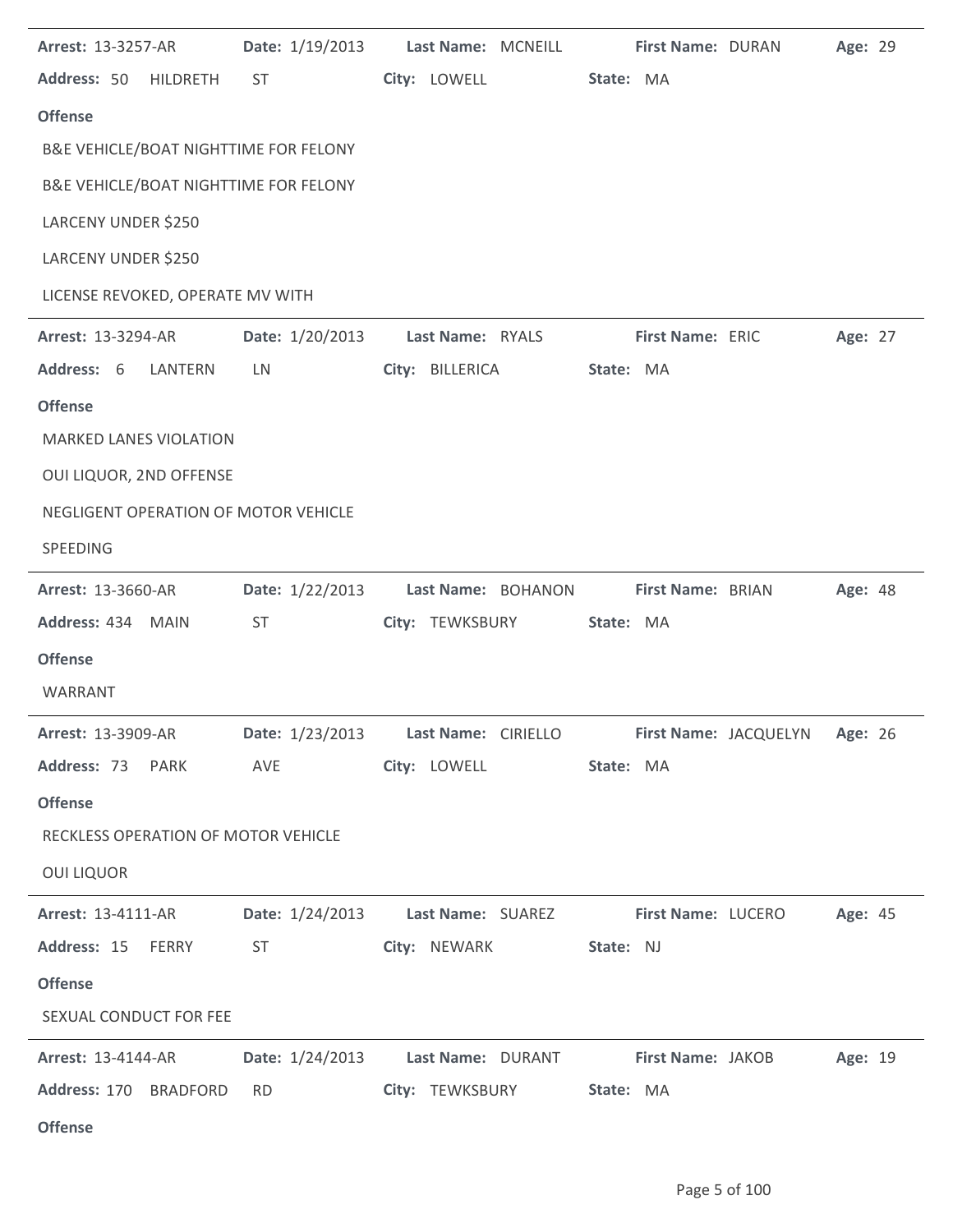| DRUG, POSSESS CLASS D                                   |                 |                                                                      |                           |         |
|---------------------------------------------------------|-----------------|----------------------------------------------------------------------|---------------------------|---------|
| EQUIPMENT VIOLATION, MISCELLANEOUS MV                   |                 |                                                                      |                           |         |
| Arrest: 13-4272-AR                                      | Date: 1/25/2013 | Last Name: FERRI                                                     | First Name: JILL          | Age: 27 |
| Address: 1<br><b>FLETCHER</b>                           | <b>DR</b>       | City: TYNGSBORO                                                      | State: MA                 |         |
| <b>Offense</b>                                          |                 |                                                                      |                           |         |
| LARCENY OVER \$250                                      |                 |                                                                      |                           |         |
| LARCENY OVER \$250                                      |                 |                                                                      |                           |         |
| LARCENY OVER \$250                                      |                 |                                                                      |                           |         |
| Arrest: 13-4307-AR                                      | Date: 1/25/2013 | Last Name: DIAZ-LARA                                                 | First Name: ARMANDO       | Age: 40 |
| Address: 12<br>SPAULDING                                | <b>ST</b>       | City: LAWRENCE                                                       | State: MA                 |         |
| <b>Offense</b>                                          |                 |                                                                      |                           |         |
| DRUG, POSSESS CLASS B                                   |                 |                                                                      |                           |         |
| <b>NUMBER PLATE VIOLATION</b>                           |                 |                                                                      |                           |         |
| UNLICENSED OPERATION OF MV                              |                 |                                                                      |                           |         |
| FALSE NAME/SSN, ARRESTEE FURNISH                        |                 |                                                                      |                           |         |
| Arrest: 13-4363-AR                                      | Date: 1/26/2013 | Last Name: BABCOCK                                                   | First Name: DAVID         | Age: 52 |
| Address: 11<br><b>TERRY</b>                             | AVE             | City: LOWELL                                                         | State: MA                 |         |
| <b>Offense</b>                                          |                 |                                                                      |                           |         |
| OUI LIQUOR, 3RD OFFENSE                                 |                 |                                                                      |                           |         |
| SPEEDING IN VIOL SPECIAL REGULATION                     |                 |                                                                      |                           |         |
| <b>MARKED LANES VIOLATION</b>                           |                 |                                                                      |                           |         |
| NEGLIGENT OPERATION OF MOTOR VEHICLE                    |                 |                                                                      |                           |         |
|                                                         |                 | Arrest: 13-4503-AR        Date: 1/26/2013        Last Name: SULLIVAN | <b>First Name: CORY</b>   | Age: 22 |
| Address: 39 CINNAMON CIR                                |                 | City: TEWKSBURY State: MA                                            |                           |         |
| <b>Offense</b>                                          |                 |                                                                      |                           |         |
| <b>CONSPIRACY</b>                                       |                 |                                                                      |                           |         |
| LARCENY OVER \$250                                      |                 |                                                                      |                           |         |
| <b>B&amp;E BUILDING DAYTIME FOR FELONY</b>              |                 |                                                                      |                           |         |
| Arrest: 13-4743-AR   Date: 1/27/2013   Last Name: AMELL |                 |                                                                      | <b>First Name: JOSEPH</b> | Age: 58 |
| Address: 21 BERTHA                                      | <b>CIR</b>      | City: BILLERICA                                                      | State: MA                 |         |
| <b>Offense</b>                                          |                 |                                                                      |                           |         |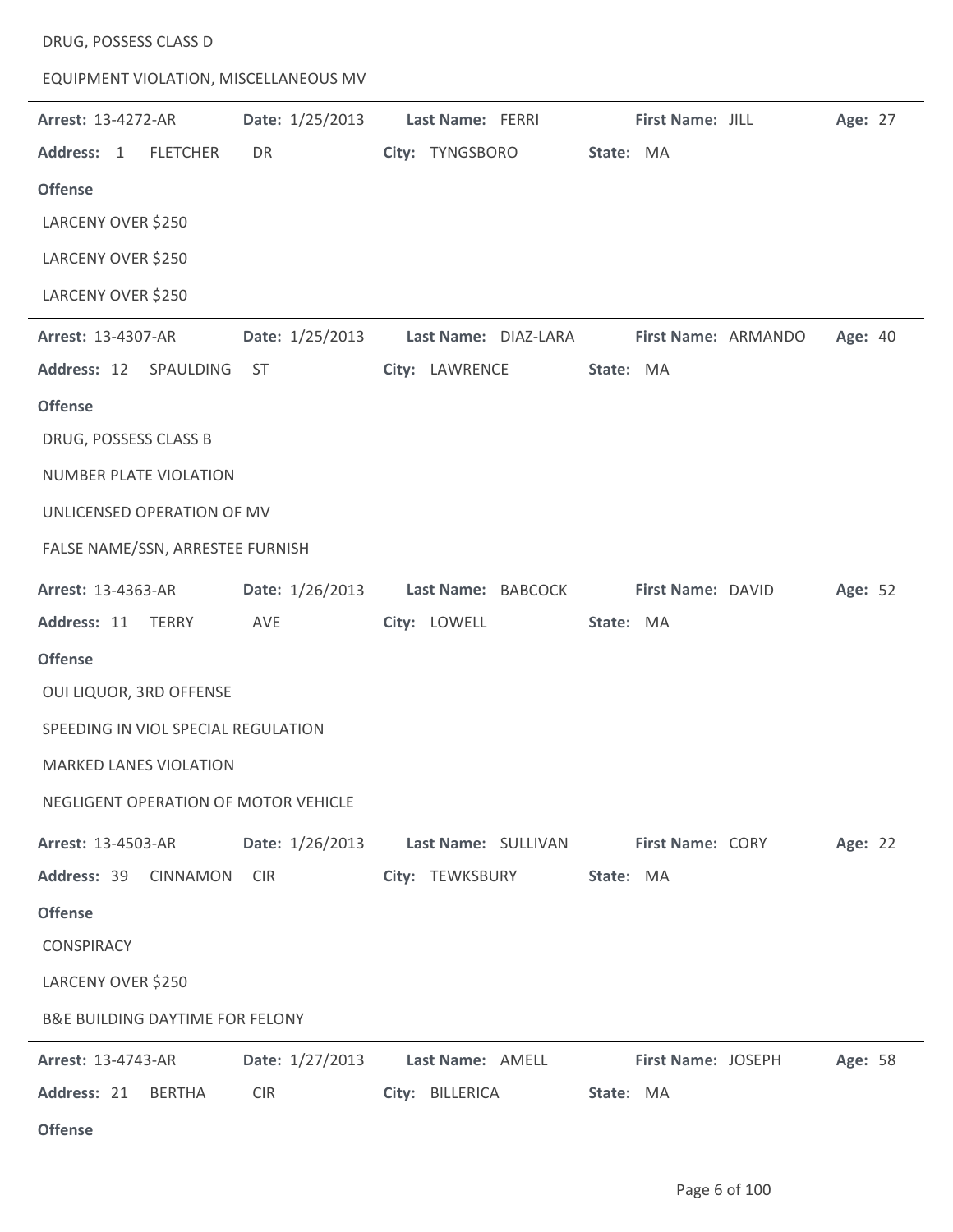| RECKLESS OPERATION OF MOTOR VEHICLE          |                                                                 |         |
|----------------------------------------------|-----------------------------------------------------------------|---------|
| <b>MARKED LANES VIOLATION</b>                |                                                                 |         |
| Date: 1/28/2013<br><b>Arrest: 13-4823-AR</b> | Last Name: BORODOWKA<br>First Name: JOHN                        | Age: 25 |
| Address: 158 PRIMROSE HIL RD                 | City: DRACUT<br>State: MA                                       |         |
| <b>Offense</b>                               |                                                                 |         |
| LICENSE SUSPENDED, OP MV WITH                |                                                                 |         |
| DRUG, POSSESS CLASS B                        |                                                                 |         |
| <b>Arrest: 13-4844-A-AR</b>                  | Date: 1/28/2013 Last Name: VIVES-CRUZ First Name: RICARDO       | Age: 28 |
| Address: 49<br>NORTH EAST ST                 | City: HOLYOKE<br>State: MA                                      |         |
| <b>Offense</b>                               |                                                                 |         |
| SHOPLIFTING BY CONCEALING MDSE               |                                                                 |         |
| LICENSE SUSPENDED, OP MV WITH                |                                                                 |         |
| Date: 1/28/2013<br><b>Arrest: 13-4844-AR</b> | Last Name: ACEVEDO<br>First Name: FERNANDO                      | Age: 32 |
| Address: 127 GARDEN ST 21 FL                 | City: LAWRENCE<br>State: MA                                     |         |
| <b>Offense</b>                               |                                                                 |         |
| SHOPLIFTING BY CONCEALING MDSE               |                                                                 |         |
| <b>Arrest: 13-4846-AR</b>                    | Date: 1/28/2013 Last Name: STEVENS<br><b>First Name: WARREN</b> | Age: 34 |
| Address: 106 DELMONT<br>GDNS                 | City: LOWELL<br>State: MA                                       |         |
| <b>Offense</b>                               |                                                                 |         |
| UNLICENSED OPERATION OF MV                   |                                                                 |         |
| NEGLIGENT OPERATION OF MOTOR VEHICLE         |                                                                 |         |
| UNINSURED MOTOR VEHICLE                      |                                                                 |         |
| UNREGISTERED MOTOR VEHICLE                   |                                                                 |         |
| Date: 1/29/2013<br><b>Arrest: 13-5018-AR</b> | Last Name: LOMBARDI<br><b>First Name: JANICE</b>                | Age: 55 |
| Address: 1830 MAIN<br><b>ST</b>              | City: TEWKSBURY<br>State: MA                                    |         |
| <b>Offense</b>                               |                                                                 |         |
| A&B ON POLICE OFFICER                        |                                                                 |         |
| <b>RESIST ARREST</b>                         |                                                                 |         |
| Date: 1/29/2013<br><b>Arrest: 13-5021-AR</b> | Last Name: CODNER<br>First Name: RYAN                           | Age: 21 |
| Address: 34<br><b>CINNAMON</b><br><b>CIR</b> | City: TEWKSBURY<br>State: MA                                    |         |
| <b>Offense</b>                               |                                                                 |         |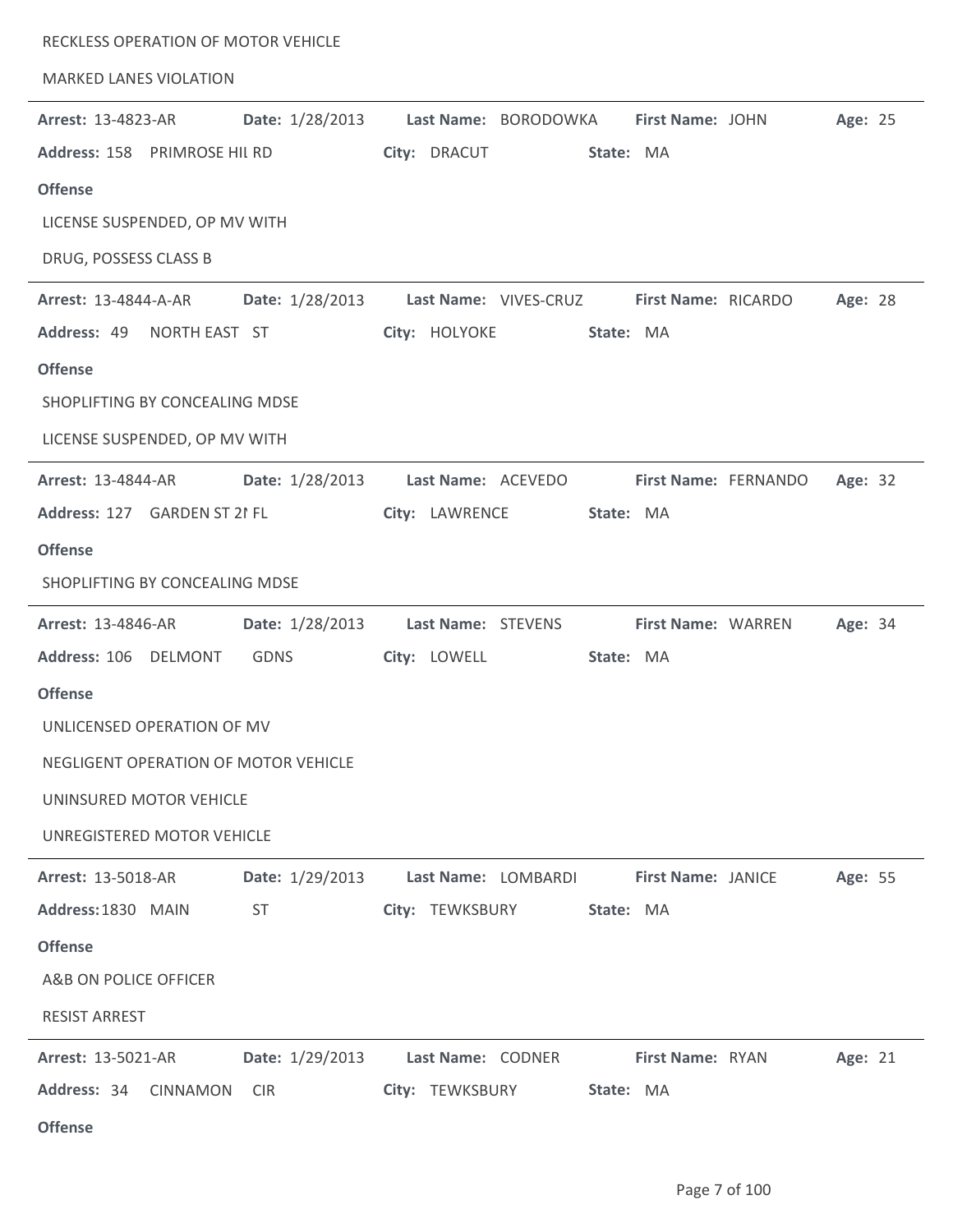| <b>Arrest: 13-5095-AR</b>    |                | Date: 1/29/2013 Last Name: ROBLERO First Name: DAVID   |                     |                                 | Age: 32 |
|------------------------------|----------------|--------------------------------------------------------|---------------------|---------------------------------|---------|
| Address: 139 MAY             | ST             | City: LAWRENCE                                         | State: MA           |                                 |         |
| <b>Offense</b>               |                |                                                        |                     |                                 |         |
| UNLICENSED OPERATION OF MV   |                |                                                        |                     |                                 |         |
| INSPECTION/STICKER, NO       |                |                                                        |                     |                                 |         |
| <b>Arrest: 13-5100-AR</b>    |                | Date: 1/30/2013 Last Name: FREEMAN                     | First Name: CAROLYN |                                 | Age: 25 |
| Address: 8<br><b>BOWERS</b>  | AVE            | City: TYNGSBOROUGH                                     | State: MA           |                                 |         |
| <b>Offense</b>               |                |                                                        |                     |                                 |         |
| WARRANT                      |                |                                                        |                     |                                 |         |
| Arrest: 13-5244-A-AR         |                | Date: 1/30/2013 Last Name: LEAKEAS                     | First Name: MICHAEL |                                 | Age: 37 |
| Address: 60 WEST             | <b>ST</b>      | City: LOWELL                                           | State: MA           |                                 |         |
| <b>Offense</b>               |                |                                                        |                     |                                 |         |
| UNLICENSED OPERATION OF MV   |                |                                                        |                     |                                 |         |
| <b>Arrest: 13-5244-AR</b>    |                | Date: 1/30/2013 Last Name: JOHNSTON First Name: SHEILA |                     |                                 | Age: 36 |
| Address: 165 LAKEVIEW        | AVE            | City: LOWELL                                           | State: MA           |                                 |         |
| <b>Offense</b>               |                |                                                        |                     |                                 |         |
| WARRANT                      |                |                                                        |                     |                                 |         |
| <b>Arrest: 13-5278-AR</b>    |                | Date: 1/30/2013    Last Name: HILL                     | First Name: SHAWN   |                                 | Age: 36 |
| Address: 17 HEMLOCK          | <b>RD</b>      | City: TEWKSBURY                                        | State: MA           |                                 |         |
| <b>Offense</b>               |                |                                                        |                     |                                 |         |
| <b>TRESPASS</b>              |                |                                                        |                     |                                 |         |
| A&B ON POLICE OFFICER        |                |                                                        |                     |                                 |         |
| <b>DISTURBING THE PEACE</b>  |                |                                                        |                     |                                 |         |
| Arrest: 13-5629-AR           | Date: 2/1/2013 | Last Name: BRUNI                                       |                     | First Name: CHRISTOPHER Age: 28 |         |
| Address: 5<br><b>HARVARD</b> | <b>ST</b>      | City: GLOUCESTER                                       | State: MA           |                                 |         |
| <b>Offense</b>               |                |                                                        |                     |                                 |         |
| WARRANT                      |                |                                                        |                     |                                 |         |
| WARRANT                      |                |                                                        |                     |                                 |         |
| WARRANT                      |                |                                                        |                     |                                 |         |
| WARRANT                      |                |                                                        |                     |                                 |         |
|                              |                |                                                        |                     |                                 |         |

WARRANT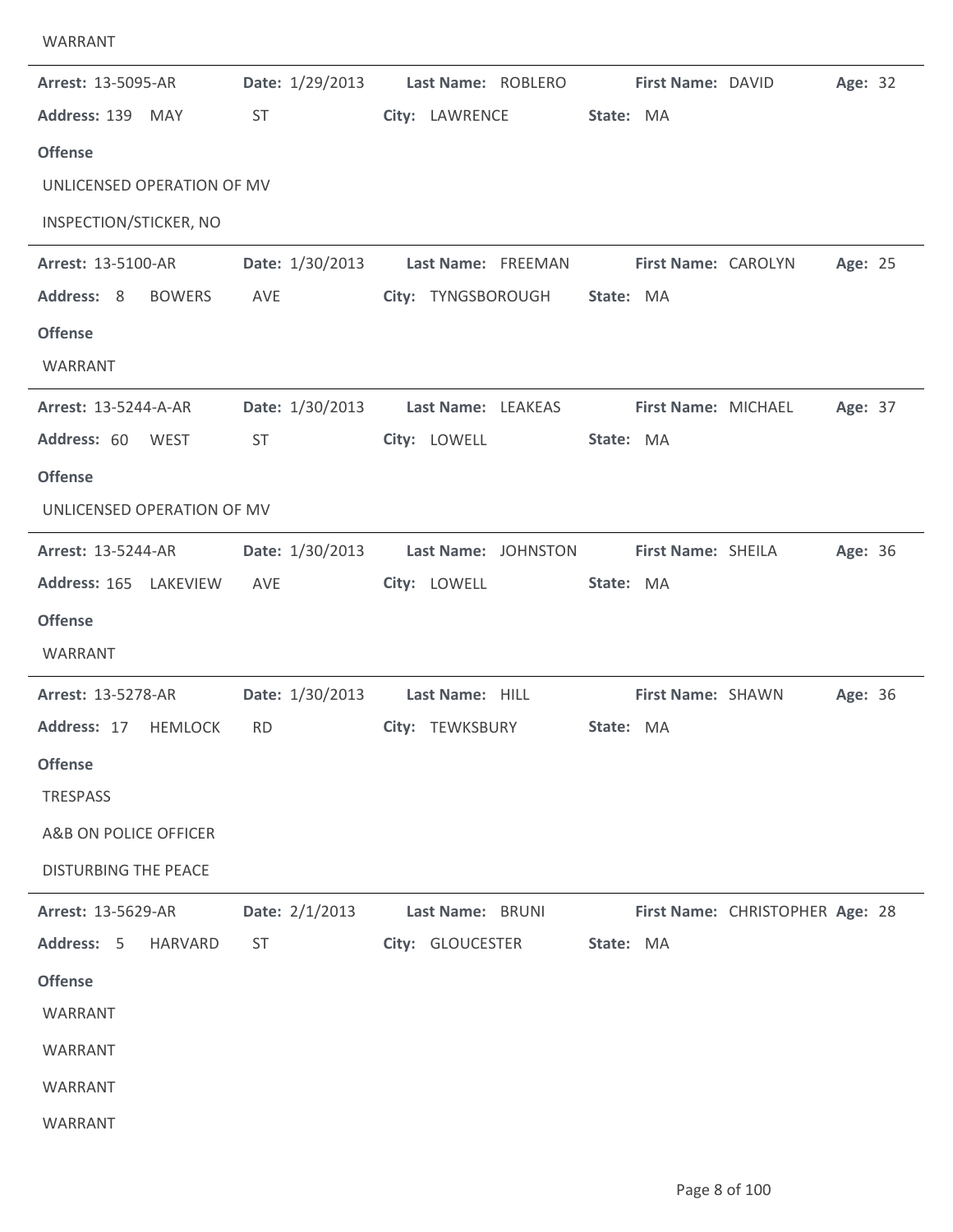| WARRANT                                         |                         |                     |                              |         |
|-------------------------------------------------|-------------------------|---------------------|------------------------------|---------|
| <b>Arrest: 13-5850-AR</b>                       | Date: $2/2/2013$        | Last Name: GIKONYO  | <b>First Name: CHRISTINE</b> | Age: 39 |
| Address: 95 ANDREWS                             | <b>ST</b>               | City: LOWELL        | State: MA                    |         |
| <b>Offense</b>                                  |                         |                     |                              |         |
| <b>FALSE IMPERSONATION &amp; IDENTITY FRAUD</b> |                         |                     |                              |         |
| <b>Arrest: 13-5907-AR</b>                       | Date: $2/2/2013$        | Last Name: QUERCI   | First Name: VINCENT          | Age: 18 |
| Address: 125 GLEN                               | <b>RD</b>               | City: WILMINGTON    | State: MA                    |         |
| <b>Offense</b>                                  |                         |                     |                              |         |
| MOTOR VEH, LARCENY OF                           |                         |                     |                              |         |
| <b>Arrest: 13-6009-AR</b>                       | Date: 2/3/2013          | Last Name: FRIEDMAN | First Name: BROCK            | Age: 35 |
| Address: 2<br><b>NEWTON</b>                     | AVE                     | City: TEWKSBURY     | State: MA                    |         |
| <b>Offense</b>                                  |                         |                     |                              |         |
| DRUG, POSSESS CLASS A                           |                         |                     |                              |         |
| DRUG, POSSESS CLASS B                           |                         |                     |                              |         |
| Arrest: 13-6177-AR                              | Date: 2/4/2013          | Last Name: GRIFFIN  | First Name: JOSHUA           | Age: 23 |
| Address: 13 MORSE                               | AVE                     | City: WILMINGTON    | State: MA                    |         |
| <b>Offense</b>                                  |                         |                     |                              |         |
| MOTOR VEH, LARCENY OF                           |                         |                     |                              |         |
| <b>Arrest: 13-6215-AR</b>                       | Date: $2/4/2013$        | Last Name: LUNA     | First Name: LUIS             | Age: 22 |
| Address:1195 LAWRENCE ST                        |                         | City: LOWELL        | State: MA                    |         |
| <b>Offense</b>                                  |                         |                     |                              |         |
| DRUG, POSSESS CLASS D                           |                         |                     |                              |         |
| Arrest: 13-6352-A-AR                            | Date: 2/5/2013          | Last Name: NIEVES   | First Name: SAMUEL           | Age: 33 |
| Address: 156 CHAPEL                             | <b>ST</b>               | City: LOWELL        | State: MA                    |         |
| <b>Offense</b>                                  |                         |                     |                              |         |
| LIGHTS VIOLATION, MV                            |                         |                     |                              |         |
| LICENSE SUSPENDED, OP MV WITH                   |                         |                     |                              |         |
| Arrest: 13-6352-AR                              | <b>Date:</b> $2/5/2013$ | Last Name: GRULLON  | First Name: JULIAN           | Age: 20 |
| Address: 156 CHAPEL                             | <b>ST</b>               | City: LOWELL        | State: MA                    |         |
| <b>Offense</b>                                  |                         |                     |                              |         |
| WARRANT                                         |                         |                     |                              |         |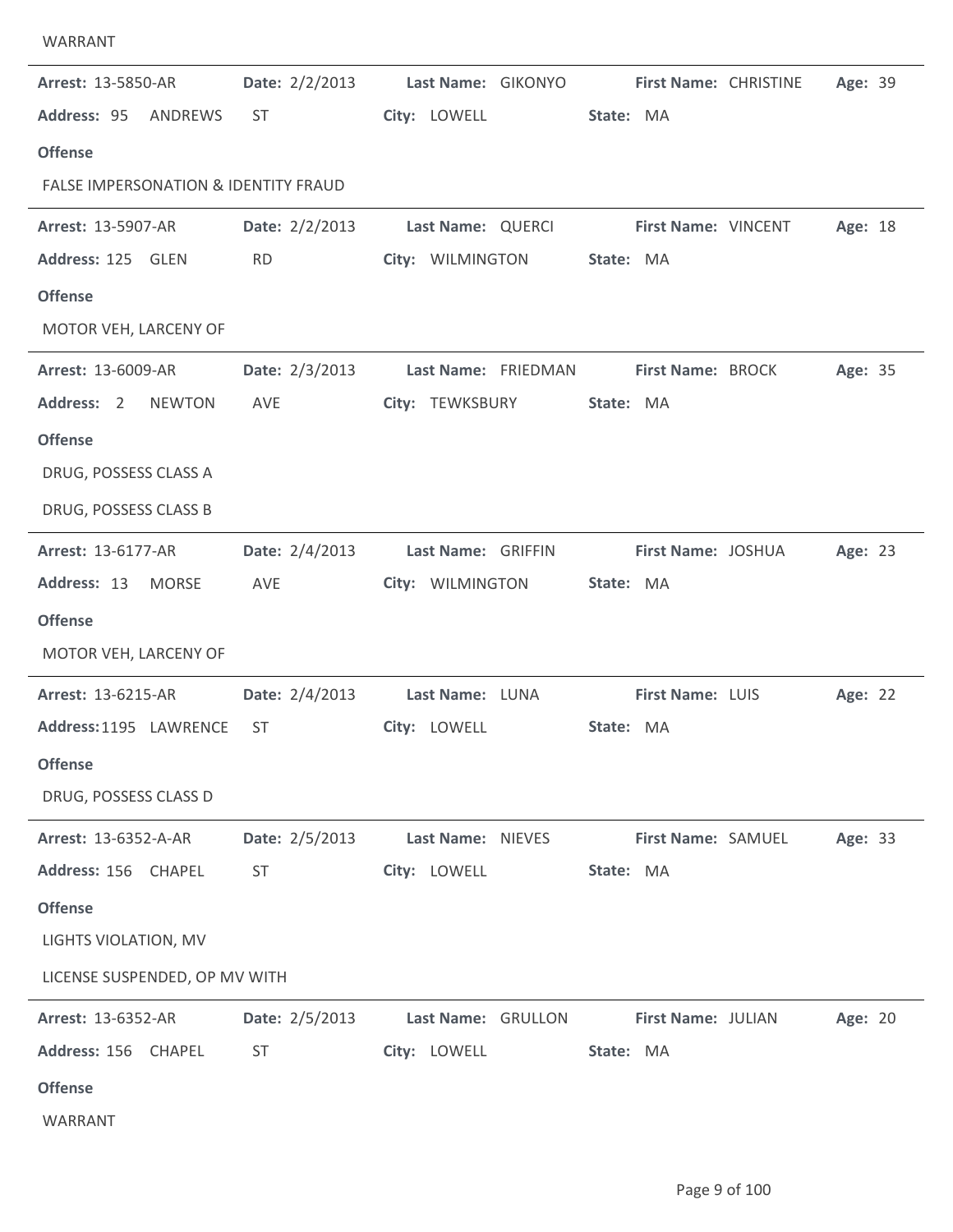| <b>Arrest: 13-6422-AR</b><br>Address: 11 OLD BOSTON RD<br><b>Offense</b><br>NEGLIGENT OPERATION OF MOTOR VEHICLE<br><b>OUI LIQUOR</b>                                           | Date: 2/5/2013 Last Name: CONNOLLY First Name: JULIE |              | City: TEWKSBURY                        | State: MA |                     |                                | Age: 50 |  |
|---------------------------------------------------------------------------------------------------------------------------------------------------------------------------------|------------------------------------------------------|--------------|----------------------------------------|-----------|---------------------|--------------------------------|---------|--|
| <b>Arrest: 13-6671-AR</b><br>Address: 20 SULLIVAN PAF WAY<br><b>Offense</b><br>OUI LIQUOR, 2ND OFFENSE<br>NEGLIGENT OPERATION OF MOTOR VEHICLE<br><b>MARKED LANES VIOLATION</b> | Date: 2/6/2013 Last Name: GOGLIA                     |              | City: TEWKSBURY                        | State: MA | First Name: JOSEPH  |                                | Age: 38 |  |
| <b>Arrest: 13-7400-AR</b><br>Address: 195 HILL ST<br><b>Offense</b><br>WARRANT<br>WARRANT<br>WARRANT<br>WARRANT<br>WARRANT<br>WARRANT<br>WARRANT                                | Date: 2/11/2013<br>EXT                               |              | Last Name: PARISEAU<br>City: TEWKSBURY | State: MA | First Name: MATTHEW |                                | Age: 28 |  |
| <b>Arrest: 13-7545-AR</b><br>Address: 22 FEATHERSON ST<br><b>Offense</b><br>LARCENY OVER \$250<br>DISORDERLY CONDUCT<br><b>RESIST ARREST</b>                                    | Date: 2/12/2013                                      | City: LOWELL | Last Name: RODRIGUEZ                   | State: MA |                     | First Name: LAURENTINO Age: 34 |         |  |
| <b>Arrest: 13-7794-AR</b><br>Address: 15 OAKLAND<br><b>Offense</b>                                                                                                              | Date: 2/13/2013<br>AVE                               |              | Last Name: DIDONATO<br>City: TEWKSBURY | State: MA | First Name: JULIA   |                                | Age: 20 |  |

WARRANT

 $\overline{\phantom{a}}$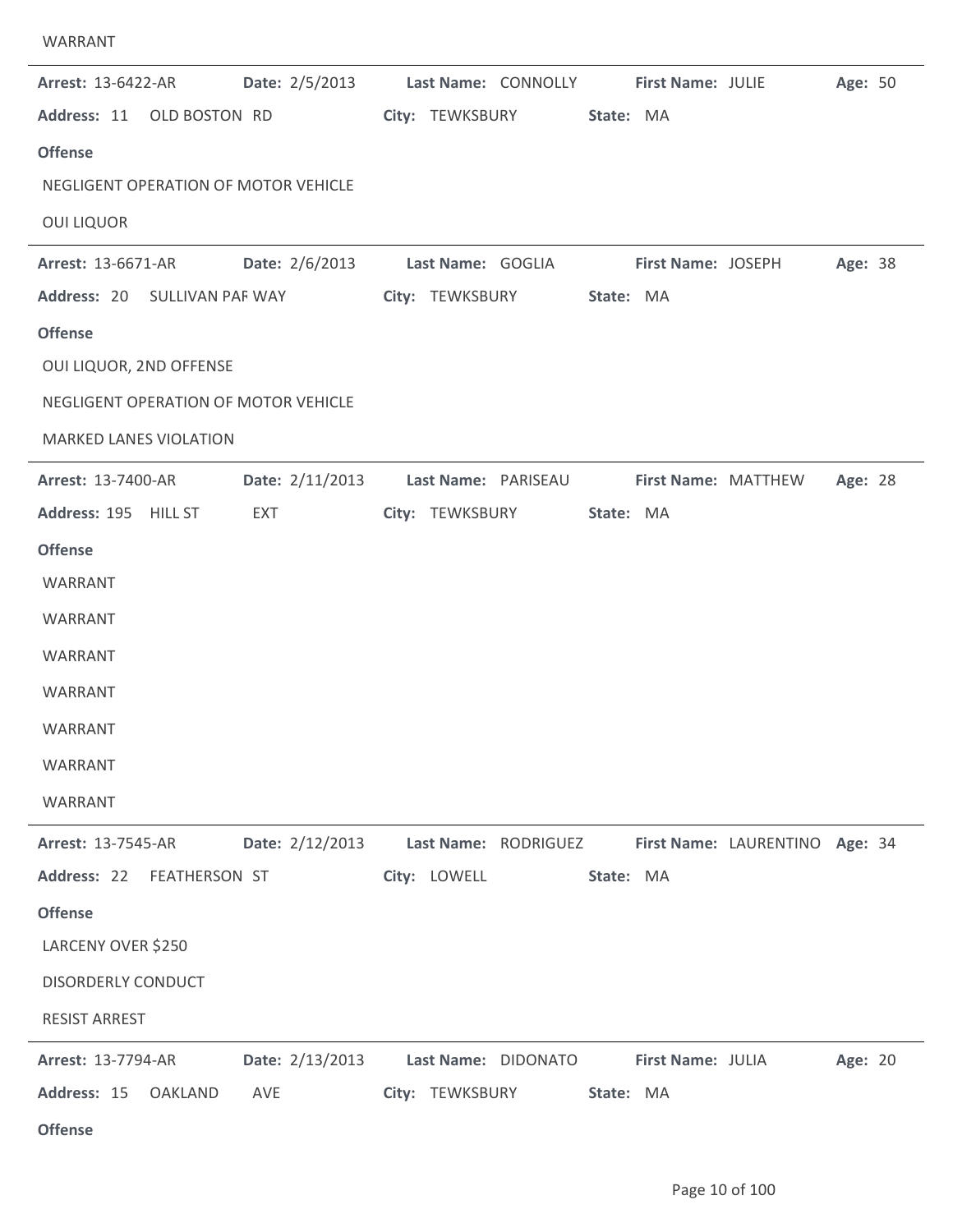| <b>Arrest: 13-8033-AR</b>           |               | Date: 2/15/2013                                    | Last Name: SHANNON                              |           | First Name: MICHAEL       |                     | Age: 19 |  |
|-------------------------------------|---------------|----------------------------------------------------|-------------------------------------------------|-----------|---------------------------|---------------------|---------|--|
| Address: 33                         | DEVONSHIRE DR |                                                    | City: BILLERICA                                 | State: MA |                           |                     |         |  |
| <b>Offense</b>                      |               |                                                    |                                                 |           |                           |                     |         |  |
| WARRANT                             |               |                                                    |                                                 |           |                           |                     |         |  |
| <b>Arrest: 13-8121-AR</b>           |               | Date: 2/15/2013                                    | Last Name: GLEATON                              |           | <b>First Name: JEREMY</b> |                     | Age: 21 |  |
| Address: 697 SHAWSHEEN ST           |               |                                                    | City: TEWKSBURY                                 | State: MA |                           |                     |         |  |
| <b>Offense</b>                      |               |                                                    |                                                 |           |                           |                     |         |  |
|                                     |               | Possession of one ounce or less of Marihuana / THC |                                                 |           |                           |                     |         |  |
| <b>MARKED LANES VIOLATION</b>       |               |                                                    |                                                 |           |                           |                     |         |  |
| LICENSE SUSPENDED, OP MV WITH       |               |                                                    |                                                 |           |                           |                     |         |  |
| <b>Arrest: 13-8389-AR</b>           |               | Date: 2/17/2013                                    | Last Name: BISHOP-SULLIVAN First Name: SHEKINAH |           |                           |                     | Age: 25 |  |
| Address: 1417 AMES HILL             |               | DR                                                 | City: TEWKSBURY                                 | State: MA |                           |                     |         |  |
| <b>Offense</b>                      |               |                                                    |                                                 |           |                           |                     |         |  |
| WARRANT                             |               |                                                    |                                                 |           |                           |                     |         |  |
| WARRANT                             |               |                                                    |                                                 |           |                           |                     |         |  |
| <b>Arrest: 13-8432-AR</b>           |               |                                                    |                                                 |           |                           |                     |         |  |
|                                     |               | Date: 2/17/2013                                    | Last Name: HANLON                               |           | First Name: ERIC          |                     | Age: 22 |  |
| Address: 9                          | DRIFTWOOD LN  |                                                    | City: BILLERICA                                 | State: MA |                           |                     |         |  |
| <b>Offense</b>                      |               |                                                    |                                                 |           |                           |                     |         |  |
| WARRANT                             |               |                                                    |                                                 |           |                           |                     |         |  |
| <b>Arrest: 13-8434-AR</b>           |               | Date: 2/17/2013                                    | Last Name: ROJAS                                |           |                           | First Name: ANTONIO | Age: 23 |  |
| Address: 153 BAKERY                 |               | ST                                                 | City: LAWRENCE                                  | State: MA |                           |                     |         |  |
| <b>Offense</b>                      |               |                                                    |                                                 |           |                           |                     |         |  |
| LICENSE SUSPENDED, OP MV WITH       |               |                                                    |                                                 |           |                           |                     |         |  |
| <b>Arrest: 13-8691-AR</b>           |               | Date: 2/19/2013                                    | Last Name: BANKS                                |           | First Name: BRIAN         |                     | Age: 46 |  |
| Address: 311 LOWELL                 |               | ST                                                 | City: ANDOVER                                   | State: MA |                           |                     |         |  |
| <b>Offense</b>                      |               |                                                    |                                                 |           |                           |                     |         |  |
| <b>OUI LIQUOR</b>                   |               |                                                    |                                                 |           |                           |                     |         |  |
| <b>MARKED LANES VIOLATION</b>       |               |                                                    |                                                 |           |                           |                     |         |  |
| RECKLESS OPERATION OF MOTOR VEHICLE |               |                                                    |                                                 |           |                           |                     |         |  |
| SPEEDING                            |               |                                                    |                                                 |           |                           |                     |         |  |

WARRANT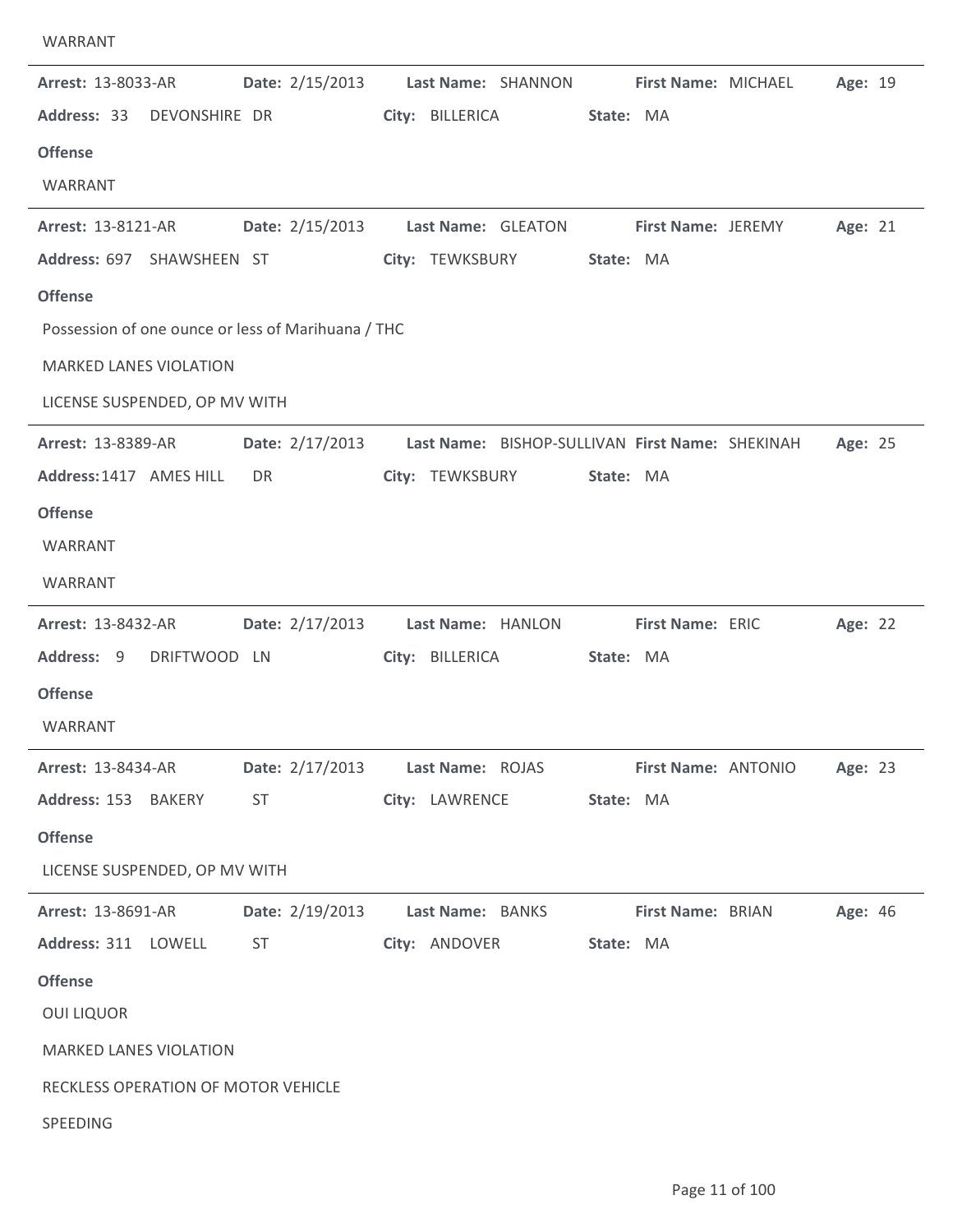| <b>Arrest: 13-8868-AR</b>            |                                                                                                                                                                                                                                | Date: 2/20/2013 Last Name: MCCAULEY                                               |                          | First Name: BRITTANEY<br>Age: 20 |
|--------------------------------------|--------------------------------------------------------------------------------------------------------------------------------------------------------------------------------------------------------------------------------|-----------------------------------------------------------------------------------|--------------------------|----------------------------------|
| Address: 20 RIVERDALE AVE            |                                                                                                                                                                                                                                | City: TEWKSBURY                                                                   | State: MA                |                                  |
| <b>Offense</b>                       |                                                                                                                                                                                                                                |                                                                                   |                          |                                  |
| DRUG, POSSESS CLASS C                |                                                                                                                                                                                                                                |                                                                                   |                          |                                  |
| <b>Arrest: 13-8991-AR</b>            |                                                                                                                                                                                                                                | Date: 2/20/2013 Last Name: HEALY First Name: JOHN                                 |                          | Age: 32                          |
| Address: 18 TAFT                     | ST and the state of the state of the state of the state of the state of the state of the state of the state of the state of the state of the state of the state of the state of the state of the state of the state of the sta | City: QUINCY                                                                      | State: MA                |                                  |
| <b>Offense</b>                       |                                                                                                                                                                                                                                |                                                                                   |                          |                                  |
| LICENSE SUSPENDED, OP MV WITH        |                                                                                                                                                                                                                                |                                                                                   |                          |                                  |
| SPEEDING                             |                                                                                                                                                                                                                                |                                                                                   |                          |                                  |
| <b>Arrest: 13-9039-AR</b>            |                                                                                                                                                                                                                                | Date: 2/21/2013 Last Name: VENTRE                                                 | First Name: KEVIN        | Age: 30                          |
| Address: 105 FELKER                  | <b>ST</b>                                                                                                                                                                                                                      | City: LOWELL                                                                      | State: MA                |                                  |
| <b>Offense</b>                       |                                                                                                                                                                                                                                |                                                                                   |                          |                                  |
| OUI LIQUOR, 2ND OFFENSE              |                                                                                                                                                                                                                                |                                                                                   |                          |                                  |
| NEGLIGENT OPERATION OF MOTOR VEHICLE |                                                                                                                                                                                                                                |                                                                                   |                          |                                  |
| <b>MARKED LANES VIOLATION</b>        |                                                                                                                                                                                                                                |                                                                                   |                          |                                  |
| <b>Arrest: 13-9103-AR</b>            |                                                                                                                                                                                                                                | Date: 2/21/2013 Last Name: WHITE                                                  | <b>First Name: RANDY</b> | Age: 57                          |
| Address: 208 PRINGLE                 | ST                                                                                                                                                                                                                             | City: TEWKSBURY                                                                   | State: MA                |                                  |
| <b>Offense</b>                       |                                                                                                                                                                                                                                |                                                                                   |                          |                                  |
| WARRANT                              |                                                                                                                                                                                                                                |                                                                                   |                          |                                  |
| <b>Arrest: 13-9138-AR</b>            |                                                                                                                                                                                                                                | Date: 2/21/2013 Last Name: SUGRUE                                                 | First Name: RYAN         | Age: 21                          |
| Address: 18 JUDIQUE RD               |                                                                                                                                                                                                                                | City: TEWKSBURY State: MA                                                         |                          |                                  |
| <b>Offense</b>                       |                                                                                                                                                                                                                                |                                                                                   |                          |                                  |
| DRUG, POSSESS TO DISTRIB CLASS D     |                                                                                                                                                                                                                                |                                                                                   |                          |                                  |
|                                      |                                                                                                                                                                                                                                | Arrest: 13-9144-AR Date: 2/21/2013 Last Name: CATALANO First Name: ANDREA Age: 30 |                          |                                  |
| Address: 180 FRENCH ST               |                                                                                                                                                                                                                                | City: N TEWKSBURY State: MA                                                       |                          |                                  |
| <b>Offense</b>                       |                                                                                                                                                                                                                                |                                                                                   |                          |                                  |
| LICENSE SUSPENDED, OP MV WITH        |                                                                                                                                                                                                                                |                                                                                   |                          |                                  |
| <b>Arrest: 13-9205-AR</b>            |                                                                                                                                                                                                                                | Date: 2/22/2013 Last Name: DURSO First Name: STEFAN Age: 21                       |                          |                                  |
| Address: 33 MYSTIC AVE               |                                                                                                                                                                                                                                | City: TEWKSBURY State: MA                                                         |                          |                                  |
| <b>Offense</b>                       |                                                                                                                                                                                                                                |                                                                                   |                          |                                  |
| <b>MARKED LANES VIOLATION</b>        |                                                                                                                                                                                                                                |                                                                                   |                          |                                  |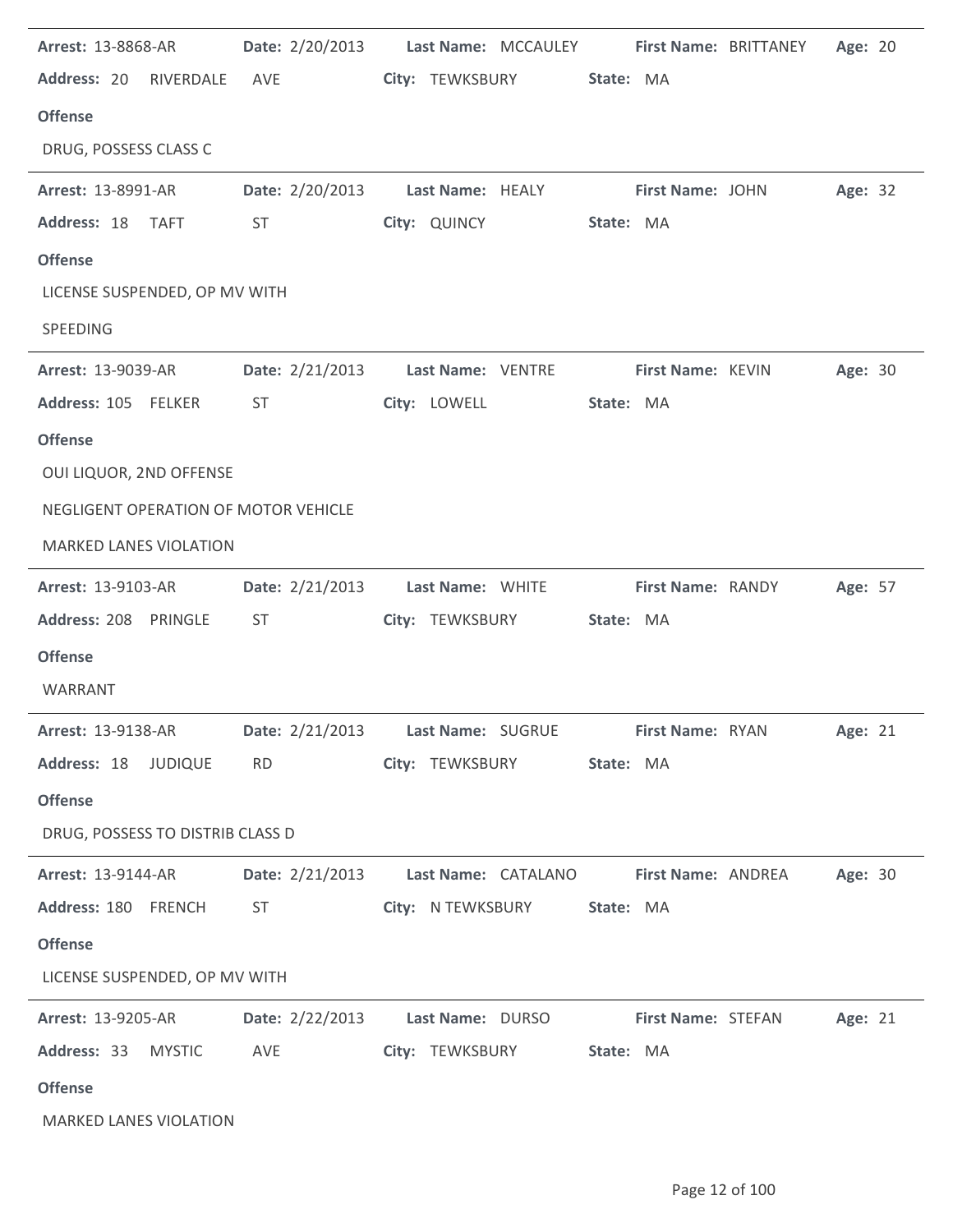| SPEEDING                                 |                 |                                                               |           |                   |         |  |
|------------------------------------------|-----------------|---------------------------------------------------------------|-----------|-------------------|---------|--|
| NEGLIGENT OPERATION OF MOTOR VEHICLE     |                 |                                                               |           |                   |         |  |
| <b>OUI LIQUOR</b>                        |                 |                                                               |           |                   |         |  |
| <b>Arrest: 13-9295-AR</b>                | Date: 2/22/2013 | Last Name: HUI                                                |           | First Name: XU    | Age: 54 |  |
| Address: 41ST AVE                        |                 | City: FLUSHING                                                | State: NY |                   |         |  |
| <b>Offense</b>                           |                 |                                                               |           |                   |         |  |
| SEXUAL CONDUCT FOR FEE                   |                 |                                                               |           |                   |         |  |
| <b>Arrest: 13-9437-AR</b>                | Date: 2/23/2013 | Last Name: LAKEMAN First Name: SHAWN                          |           |                   | Age: 22 |  |
| Address: 1018 CHANDLER                   | ST              | City: TEWKSBURY                                               | State: MA |                   |         |  |
| <b>Offense</b>                           |                 |                                                               |           |                   |         |  |
| <b>OUI LIQUOR</b>                        |                 |                                                               |           |                   |         |  |
| <b>OUI DRUGS</b>                         |                 |                                                               |           |                   |         |  |
| NEGLIGENT OPERATION OF MOTOR VEHICLE     |                 |                                                               |           |                   |         |  |
| <b>MARKED LANES VIOLATION</b>            |                 |                                                               |           |                   |         |  |
| <b>Arrest: 13-9438-AR</b>                | Date: 2/23/2013 | Last Name: FITZGERALD                                         |           | First Name: JAKE  | Age: 19 |  |
| Address: 14 BUCKINGHAM DR                |                 | City: BILLERICA                                               | State: MA |                   |         |  |
| <b>Offense</b>                           |                 |                                                               |           |                   |         |  |
| WARRANT                                  |                 |                                                               |           |                   |         |  |
| <b>Arrest: 13-9510-AR</b>                |                 | Date: 2/23/2013 Last Name: PAGAN-MONTES First Name: ALEXANDER |           |                   | Age: 24 |  |
| Address: 106 BERNARD AVE City: LAWRENCE  |                 |                                                               |           | <b>State: MA</b>  |         |  |
| <b>Offense</b>                           |                 |                                                               |           |                   |         |  |
| SHOPLIFTING BY CONCEALING MDSE, 3RD OFF. |                 |                                                               |           |                   |         |  |
| <b>Arrest: 13-9551-AR</b>                | Date: 2/23/2013 | Last Name: KIGOZI                                             |           | First Name: PETER | Age: 25 |  |
| Address: 45 LEXINGTON ST                 |                 | City: WALTHAM                                                 |           | State: MA         |         |  |
| <b>Offense</b>                           |                 |                                                               |           |                   |         |  |
| LICENSE SUSPENDED, OP MV WITH            |                 |                                                               |           |                   |         |  |
| WARRANT                                  |                 |                                                               |           |                   |         |  |
| <b>MARKED LANES VIOLATION</b>            |                 |                                                               |           |                   |         |  |
| WARRANT                                  |                 |                                                               |           |                   |         |  |
|                                          |                 |                                                               |           |                   |         |  |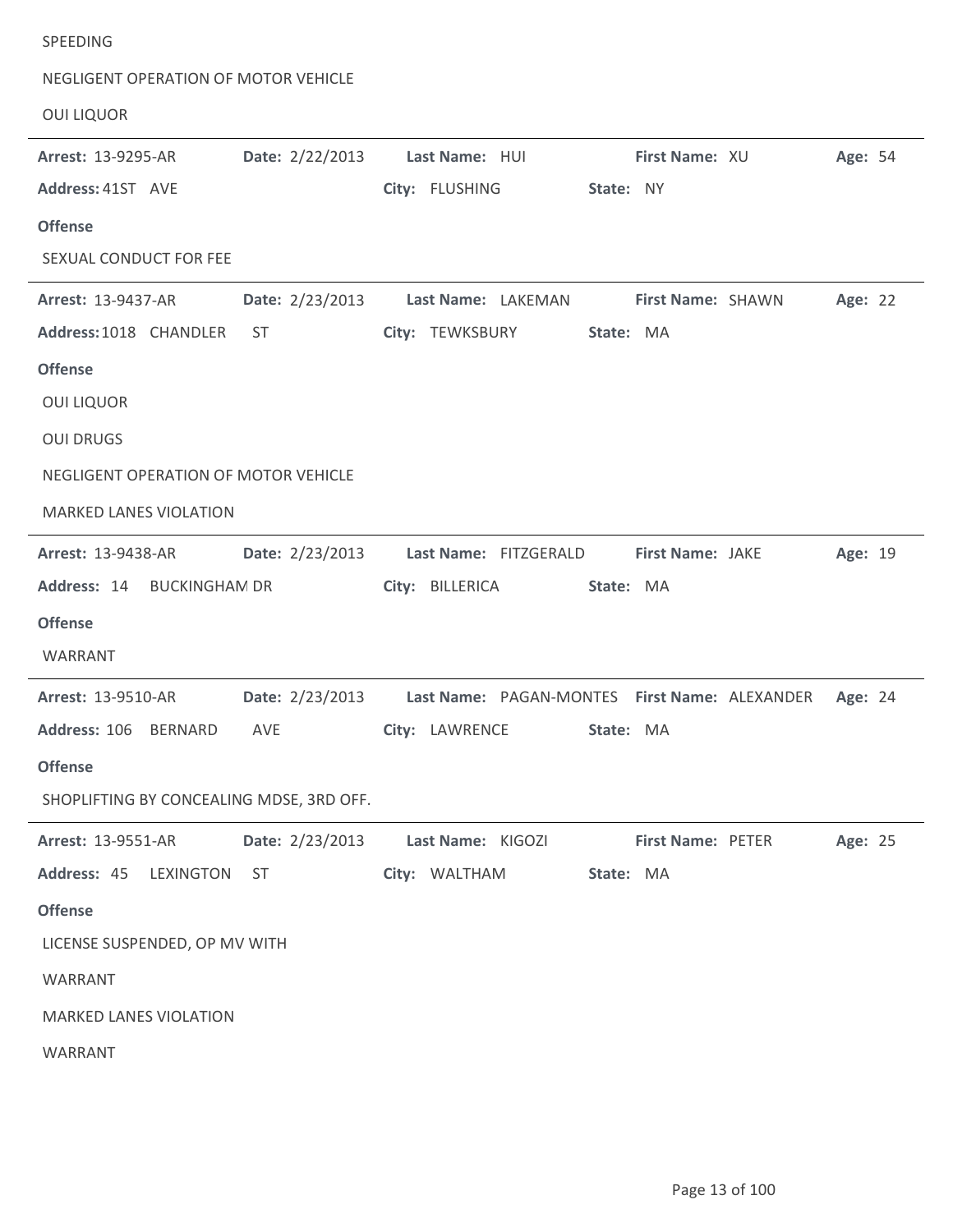| <b>Arrest: 13-9574-AR</b>               |                 | Date: 2/23/2013 Last Name: JAMIESON                  |                     | <b>First Name: ROBERT</b><br>Age: 83 |
|-----------------------------------------|-----------------|------------------------------------------------------|---------------------|--------------------------------------|
| Address: 168 MAIN                       | <b>ST</b>       | City: WILMINGTON                                     | State: MA           |                                      |
| <b>Offense</b>                          |                 |                                                      |                     |                                      |
| OUI LIQUOR, 4TH OFFENSE                 |                 |                                                      |                     |                                      |
| NEGLIGENT OPERATION OF MOTOR VEHICLE    |                 |                                                      |                     |                                      |
| <b>Arrest: 13-9737-AR</b>               |                 | Date: 2/24/2013 Last Name: BURROWS First Name: SHAWN |                     | Age: 23                              |
| Address: 392 MAIN                       | <b>ST</b>       | City: SANDOWN                                        | State: NH           |                                      |
| <b>Offense</b>                          |                 |                                                      |                     |                                      |
| LICENSE REVOKED AS HTO, OPERATE MV WITH |                 |                                                      |                     |                                      |
| <b>Arrest: 13-10049-AR</b>              |                 | Date: 2/26/2013 Last Name: ARNOLD                    | First Name: JOSEPH  | Age: 20                              |
| Address: 125 SALEM                      | ST              | City: WILMINGTON                                     | State: MA           |                                      |
| <b>Offense</b>                          |                 |                                                      |                     |                                      |
| B&E VEHICLE/BOAT NIGHTTIME FOR FELONY   |                 |                                                      |                     |                                      |
| LARCENY OVER \$250                      |                 |                                                      |                     |                                      |
| B&E VEHICLE/BOAT NIGHTTIME FOR FELONY   |                 |                                                      |                     |                                      |
| LARCENY UNDER \$250                     |                 |                                                      |                     |                                      |
| LARCENY OVER \$250                      |                 |                                                      |                     |                                      |
| LARCENY OVER \$250                      |                 |                                                      |                     |                                      |
| B&E VEHICLE/BOAT NIGHTTIME FOR FELONY   |                 |                                                      |                     |                                      |
| B&E VEHICLE/BOAT NIGHTTIME FOR FELONY   |                 |                                                      |                     |                                      |
| Arrest: 13-10064-AR                     |                 | Date: 2/26/2013 Last Name: NICHLOSON                 | First Name: CRAIG.  | Age: 29                              |
| Address: 42 FREDERICK                   | ST              | City: DRACUT                                         | State: MA           |                                      |
| <b>Offense</b>                          |                 |                                                      |                     |                                      |
| WARRANT                                 |                 |                                                      |                     |                                      |
| Arrest: 13-10104-AR                     | Date: 2/26/2013 | Last Name: MARTIN                                    | First Name: JULLIAN | Age: 29                              |
| Address: 317 BOSTON                     | <b>RD</b>       | City: BILLERICA                                      | State: MA           |                                      |
| <b>Offense</b>                          |                 |                                                      |                     |                                      |
| WARRANT                                 |                 |                                                      |                     |                                      |
| WARRANT                                 |                 |                                                      |                     |                                      |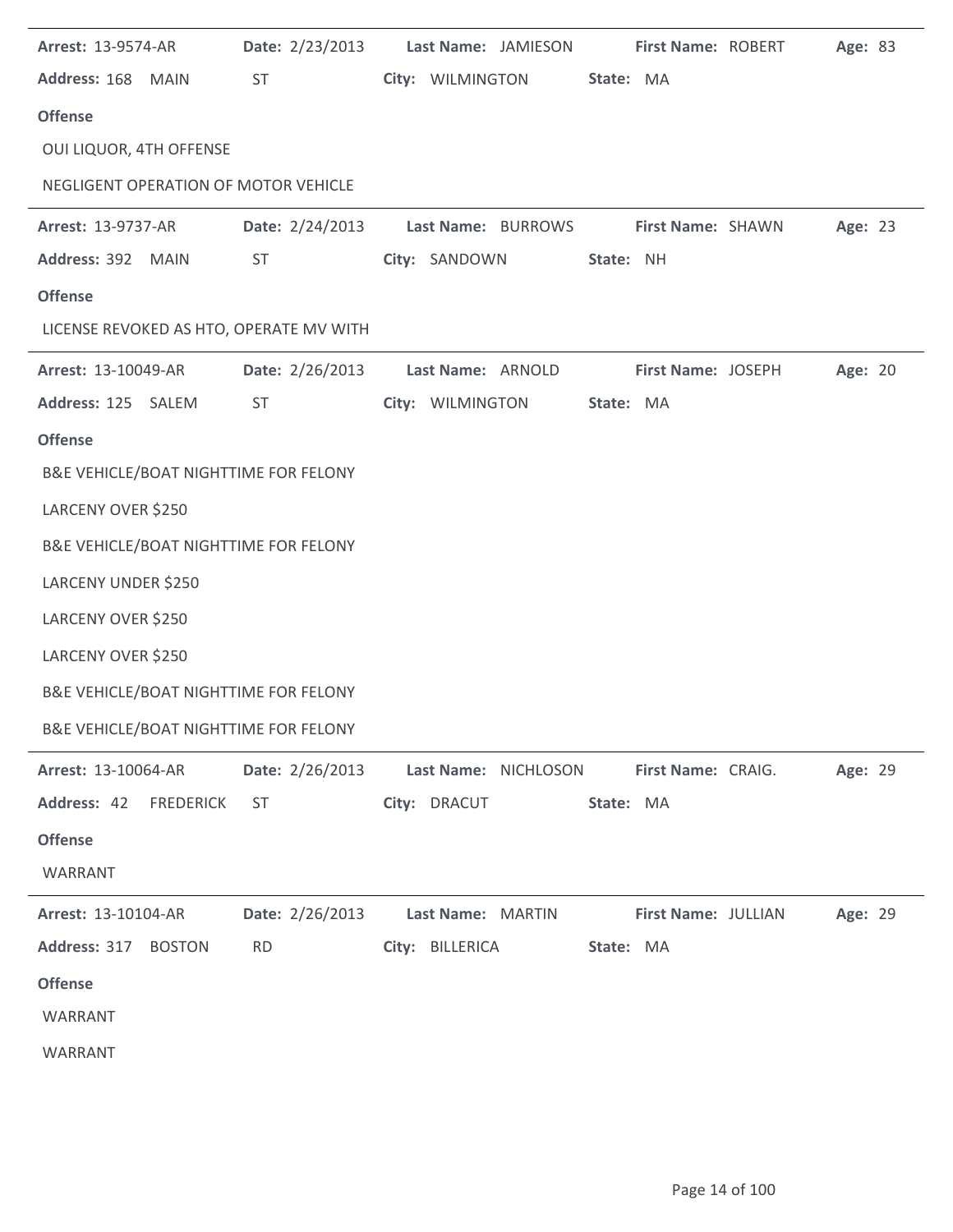| Arrest: 13-10208-AR                   | Date: 2/27/2013                       | Last Name: HALL    |                       | First Name: HOWARD       |  | Age: 20 |  |
|---------------------------------------|---------------------------------------|--------------------|-----------------------|--------------------------|--|---------|--|
| Address: 2020 MAIN                    | ST                                    | City: TEWKSBURY    | State: MA             |                          |  |         |  |
| <b>Offense</b>                        |                                       |                    |                       |                          |  |         |  |
| LARCENY OVER \$250                    |                                       |                    |                       |                          |  |         |  |
| LARCENY OVER \$250                    |                                       |                    |                       |                          |  |         |  |
|                                       | B&E VEHICLE/BOAT NIGHTTIME FOR FELONY |                    |                       |                          |  |         |  |
| LARCENY OVER \$250                    |                                       |                    |                       |                          |  |         |  |
| B&E VEHICLE/BOAT NIGHTTIME FOR FELONY |                                       |                    |                       |                          |  |         |  |
|                                       | B&E VEHICLE/BOAT NIGHTTIME FOR FELONY |                    |                       |                          |  |         |  |
| CONSPIRACY                            |                                       |                    |                       |                          |  |         |  |
| Arrest: 13-10280-AR                   | Date: 2/27/2013                       | Last Name: BURROWS |                       | First Name: SHAWN        |  | Age: 23 |  |
| Address: 392 MAIN                     | ST                                    | City: SANDOWN      | State: NH             |                          |  |         |  |
| <b>Offense</b>                        |                                       |                    |                       |                          |  |         |  |
| WARRANT                               |                                       |                    |                       |                          |  |         |  |
| WARRANT                               |                                       |                    |                       |                          |  |         |  |
| WARRANT                               |                                       |                    |                       |                          |  |         |  |
| WARRANT                               |                                       |                    |                       |                          |  |         |  |
| Arrest: 13-10288-AR                   | Date: 2/27/2013                       |                    | Last Name: MONTEMAGNO | <b>First Name: JESSE</b> |  | Age: 24 |  |
| Address: 77 BEDFORD                   | <b>ST</b>                             | City: BURLINGTON   | State: MA             |                          |  |         |  |
| <b>Offense</b>                        |                                       |                    |                       |                          |  |         |  |
| INSPECTION/STICKER, NO                |                                       |                    |                       |                          |  |         |  |
| SEAT BELT, FAIL WEAR                  |                                       |                    |                       |                          |  |         |  |
| LICENSE SUSPENDED, OP MV WITH         |                                       |                    |                       |                          |  |         |  |
| Arrest: 13-10342-AR                   | Date: 2/27/2013                       | Last Name: YERN    |                       | First Name: CHANDY       |  | Age: 33 |  |
| Address: 36<br><b>GROVE</b>           | <b>ST</b>                             | City: LOWELL       | State: MA             |                          |  |         |  |
| <b>Offense</b>                        |                                       |                    |                       |                          |  |         |  |
| CONSPIRACY TO VIOLATE DRUG LAW        |                                       |                    |                       |                          |  |         |  |
| DRUG, POSSESS TO DISTRIB CLASS D      |                                       |                    |                       |                          |  |         |  |
| SIGNAL, FAIL TO                       |                                       |                    |                       |                          |  |         |  |
| LICENSE SUSPENDED, OP MV WITH         |                                       |                    |                       |                          |  |         |  |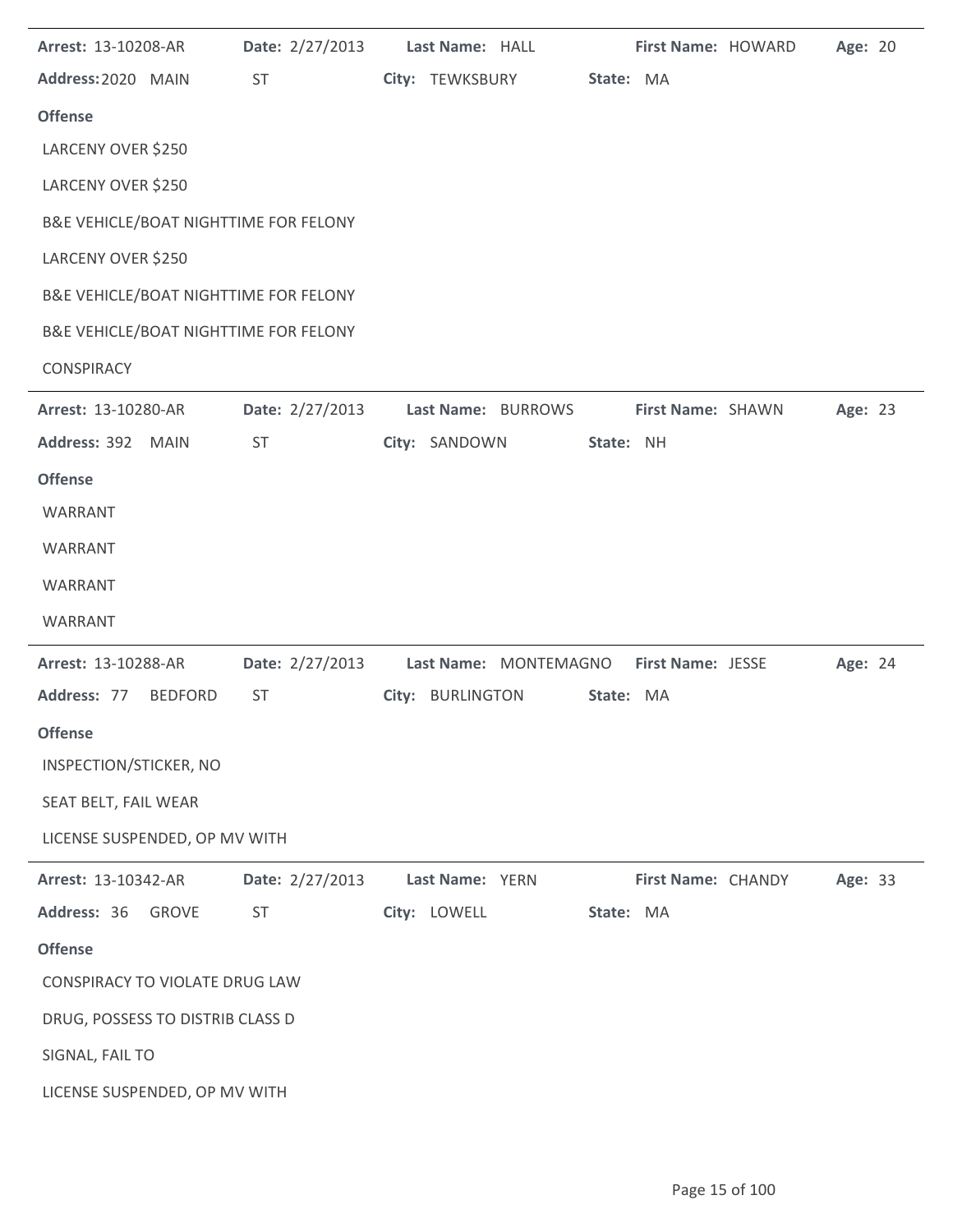| <b>Arrest: 13-10377-A-AR</b>         |                 | Date: 2/28/2013 Last Name: SWEET  | First Name: MARK<br>Age: 58                                                     |
|--------------------------------------|-----------------|-----------------------------------|---------------------------------------------------------------------------------|
| Address: 109 HELVETIA                | <b>ST</b>       | City: TEWKSBURY                   | State: MA                                                                       |
| <b>Offense</b>                       |                 |                                   |                                                                                 |
| <b>OUI LIQUOR</b>                    |                 |                                   |                                                                                 |
| Arrest: 13-10377-AR                  |                 | Date: 2/28/2013 Last Name: SWEET  | First Name: MARK<br>Age: 58                                                     |
| Address: 109 HELVETIA                | <b>ST</b>       | City: TEWKSBURY                   | State: MA                                                                       |
| <b>Offense</b>                       |                 |                                   |                                                                                 |
| STOP/YIELD, FAIL TO                  |                 |                                   |                                                                                 |
| <b>OUI LIQUOR</b>                    |                 |                                   |                                                                                 |
| NEGLIGENT OPERATION OF MOTOR VEHICLE |                 |                                   |                                                                                 |
| Arrest: 13-10390-AR                  |                 | Date: 2/28/2013    Last Name: HOV | First Name: RITH<br>Age: 40                                                     |
| Address: 1332 26TH                   | ST              | City: OAKLAND                     | State: CA                                                                       |
| <b>Offense</b>                       |                 |                                   |                                                                                 |
| DRUG, DISTRIBUTE CLASS D             |                 |                                   |                                                                                 |
| CONSPIRACY TO VIOLATE DRUG LAW       |                 |                                   |                                                                                 |
| Arrest: 13-10451-AR                  | Date: 2/28/2013 | Last Name: QUINN                  | First Name: TIMOTHY<br>Age: 37                                                  |
| Address: 7<br>NIGEL                  | LN              | City: NASHUA                      | State: NH                                                                       |
| <b>Offense</b>                       |                 |                                   |                                                                                 |
| SHOPLIFTING BY CONCEALING MDSE       |                 |                                   |                                                                                 |
|                                      |                 |                                   | Arrest: 13-10618-AR Date: 3/1/2013 Last Name: YOUNG First Name: CHARLES Age: 28 |
| Address: 48 MT VERNON                |                 | City: LOWELL State: MA            |                                                                                 |
| <b>Offense</b>                       |                 |                                   |                                                                                 |
| WARRANT                              |                 |                                   |                                                                                 |
| <b>Arrest: 13-10621-AR</b>           |                 |                                   | Date: 3/1/2013 Last Name: SOUSA First Name: JUSTIN Age: 21                      |
| Address: 24 GREENMONT AVE            |                 | City: DRACUT State: MA            |                                                                                 |
| <b>Offense</b>                       |                 |                                   |                                                                                 |
| SHOPLIFTING BY ASPORTATION           |                 |                                   |                                                                                 |
| <b>Arrest: 13-10640-AR</b>           |                 |                                   | Date: 3/1/2013 Last Name: SOTO First Name: JOSE Age: 45                         |
| Address: 9 CEDAR                     |                 | ST City: LOWELL State: MA         |                                                                                 |
| <b>Offense</b>                       |                 |                                   |                                                                                 |
| DRUG, POSSESS CLASS B                |                 |                                   |                                                                                 |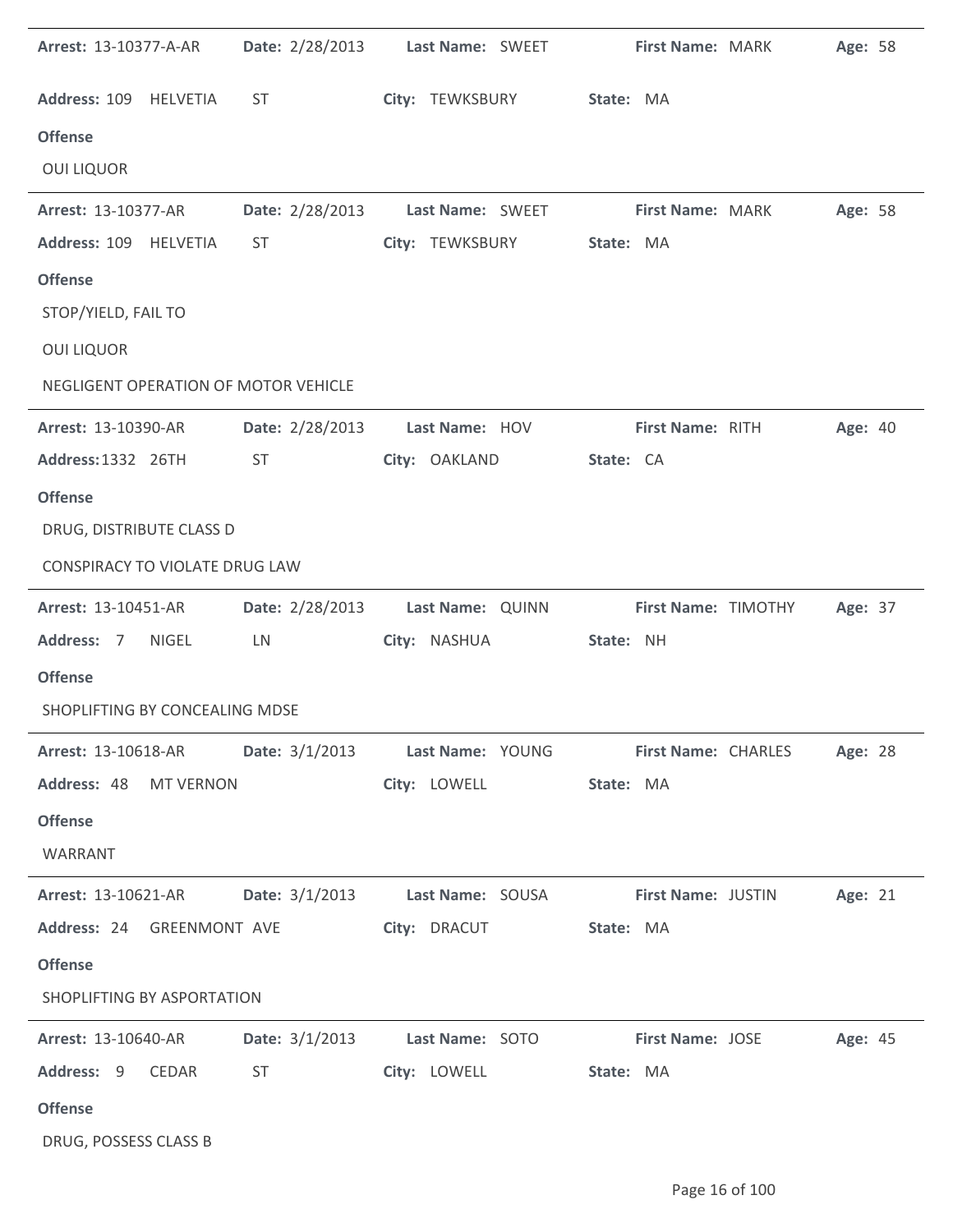| Arrest: 13-10684-AR                                   | Date: 3/1/2013   |                  | Last Name: MONTGOMERY  | First Name: JOHN    | Age: 21 |  |
|-------------------------------------------------------|------------------|------------------|------------------------|---------------------|---------|--|
| Address: 71<br>ROSEWOOD                               | AVE              | City: BILLERICA  | State: MA              |                     |         |  |
| <b>Offense</b>                                        |                  |                  |                        |                     |         |  |
| SIGNAL, FAIL TO                                       |                  |                  |                        |                     |         |  |
| DRUG, POSSESS CLASS A                                 |                  |                  |                        |                     |         |  |
| Arrest: 13-10688-A-AR                                 | Date: $3/1/2013$ | Last Name: GRUE  |                        | First Name: BRANDON | Age: 27 |  |
| Address: 78<br><b>LIBERTY</b>                         | ST               | City: DANVERS    | State: MA              |                     |         |  |
| <b>Offense</b>                                        |                  |                  |                        |                     |         |  |
| Trafficking in Cocaine over 14 grams but less than 28 |                  |                  |                        |                     |         |  |
| CONSPIRACY TO VIOLATE DRUG LAW                        |                  |                  |                        |                     |         |  |
| DRUG, DISTRIBUTE CLASS B                              |                  |                  |                        |                     |         |  |
| Arrest: 13-10688-AR                                   | Date: 3/1/2013   |                  | Last Name: MCDERMOTT   | First Name: ERIC    | Age: 28 |  |
| Address: 19<br><b>JEFFERSON</b>                       | <b>RD</b>        | City: TEWKSBURY  | State: MA              |                     |         |  |
| <b>Offense</b>                                        |                  |                  |                        |                     |         |  |
| DRUG, POSSESS TO DISTRIB CLASS B                      |                  |                  |                        |                     |         |  |
| CONSPIRACY TO VIOLATE DRUG LAW                        |                  |                  |                        |                     |         |  |
| Arrest: 13-10692-AR                                   | Date: $3/1/2013$ | Last Name: PETTI |                        | First Name: MARK    | Age: 20 |  |
| Address: 125 PRINGLE                                  | <b>ST</b>        | City: TEWKSBURY  | State: MA              |                     |         |  |
| <b>Offense</b>                                        |                  |                  |                        |                     |         |  |
| SPEEDING IN VIOL SPECIAL REGULATION                   |                  |                  |                        |                     |         |  |
| DRUG, POSSESS CLASS D                                 |                  |                  |                        |                     |         |  |
| <b>Arrest: 13-6365-AR</b>                             | Date: 3/1/2013   | Last Name: GOMEZ |                        | First Name: PALOMA  | Age: 24 |  |
| Address: 74 HOWARD                                    | <b>ST</b>        | City: LAWRENCE   | State: MA              |                     |         |  |
| <b>Offense</b>                                        |                  |                  |                        |                     |         |  |
| LARCENY OVER \$250                                    |                  |                  |                        |                     |         |  |
| Arrest: 13-10881-AR                                   | Date: $3/2/2013$ |                  | Last Name: KIRCHDORFER | First Name: BRIAN   | Age: 41 |  |
| Address: 491 PLEASANT                                 | <b>ST</b>        | City: MALDEN     | State: MA              |                     |         |  |
| <b>Offense</b>                                        |                  |                  |                        |                     |         |  |
| LICENSE SUSPENDED, OP MV WITH, SUBSQ.OFF              |                  |                  |                        |                     |         |  |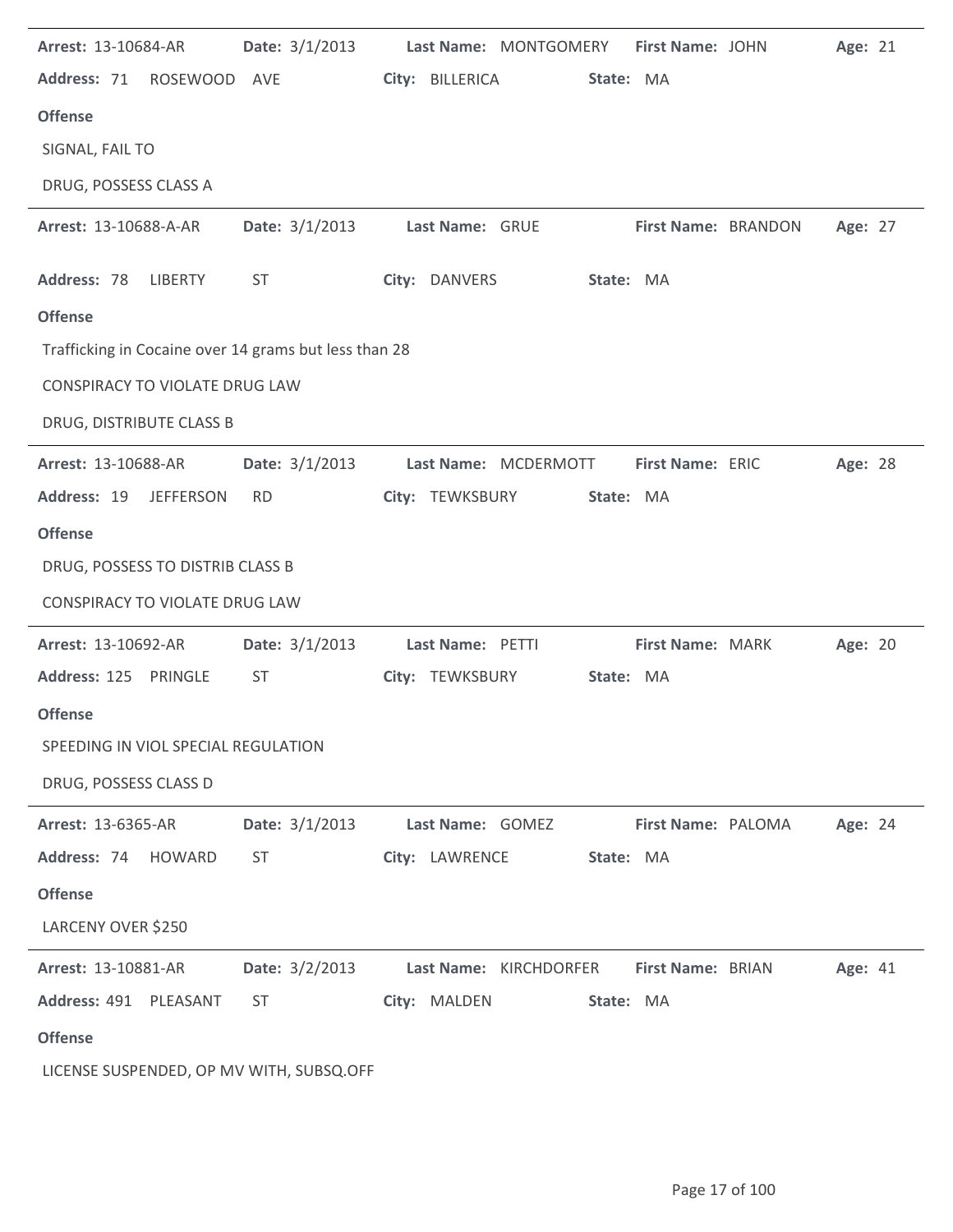| <b>Arrest: 13-11281-A-AR</b>   |         | Date: 3/5/2013 Last Name: MILLER                    |              |                            |           | First Name: JONATHAN |                           | Age: 29 |  |
|--------------------------------|---------|-----------------------------------------------------|--------------|----------------------------|-----------|----------------------|---------------------------|---------|--|
| Address: 74 SIMPSON            |         | AVE                                                 |              | City: SOMERVILLE State: MA |           |                      |                           |         |  |
| <b>Offense</b>                 |         |                                                     |              |                            |           |                      |                           |         |  |
| WARRANT                        |         |                                                     |              |                            |           |                      |                           |         |  |
| WARRANT                        |         |                                                     |              |                            |           |                      |                           |         |  |
| WARRANT                        |         |                                                     |              |                            |           |                      |                           |         |  |
| Arrest: 13-11281-AR            |         | Date: 3/5/2013 Last Name: MILLER First Name: AMANDA |              |                            |           |                      |                           | Age: 23 |  |
| Address: 74                    | SIMPSON | AVE                                                 |              | City: SOMERVILLE           | State: MA |                      |                           |         |  |
| <b>Offense</b>                 |         |                                                     |              |                            |           |                      |                           |         |  |
| WARRANT                        |         |                                                     |              |                            |           |                      |                           |         |  |
| WARRANT                        |         |                                                     |              |                            |           |                      |                           |         |  |
| WARRANT                        |         |                                                     |              |                            |           |                      |                           |         |  |
| <b>Arrest: 13-11360-AR</b>     |         | <b>Date:</b> 3/5/2013                               |              | Last Name: REDMAN          |           | First Name: ROBERT   |                           | Age: 20 |  |
| Address: 244 DRACUT            |         | ST                                                  | City: DRACUT |                            | State: MA |                      |                           |         |  |
| <b>Offense</b>                 |         |                                                     |              |                            |           |                      |                           |         |  |
| SHOPLIFTING BY CONCEALING MDSE |         |                                                     |              |                            |           |                      |                           |         |  |
| Arrest: 13-11364-AR            |         | Date: 3/5/2013                                      |              | Last Name: POWERS          |           |                      | <b>First Name: THOMAS</b> | Age: 29 |  |
| Address: 132 MEADOW            |         | <b>RD</b>                                           |              | City: HAVERHILL            | State: MA |                      |                           |         |  |
| <b>Offense</b>                 |         |                                                     |              |                            |           |                      |                           |         |  |
|                                |         | NEGLIGENT OPERATION OF MOTOR VEHICLE                |              |                            |           |                      |                           |         |  |
| OUI LIQUOR, 2ND OFFENSE        |         |                                                     |              |                            |           |                      |                           |         |  |
| Arrest: 13-11418-AR            |         | Date: 3/5/2013                                      |              | Last Name: SANTARPIO       |           | First Name: SHERRI   |                           | Age: 30 |  |
| Address: 98 PEMBERTON ST       |         |                                                     | City: DRACUT |                            | State: MA |                      |                           |         |  |
| <b>Offense</b>                 |         |                                                     |              |                            |           |                      |                           |         |  |
| WARRANT                        |         |                                                     |              |                            |           |                      |                           |         |  |
| LICENSE SUSPENDED, OP MV WITH  |         |                                                     |              |                            |           |                      |                           |         |  |
| Arrest: 13-11422-AR            |         | Date: 3/5/2013                                      |              | Last Name: HOGGARD         |           | First Name: ALONZO   |                           | Age: 46 |  |
| Address: 34                    | NEWHALL | <b>ST</b>                                           | City: LOWELL |                            | State: MA |                      |                           |         |  |
| <b>Offense</b>                 |         |                                                     |              |                            |           |                      |                           |         |  |
| DRUG, POSSESS CLASS A          |         |                                                     |              |                            |           |                      |                           |         |  |
| STOP FOR POLICE, FAIL          |         |                                                     |              |                            |           |                      |                           |         |  |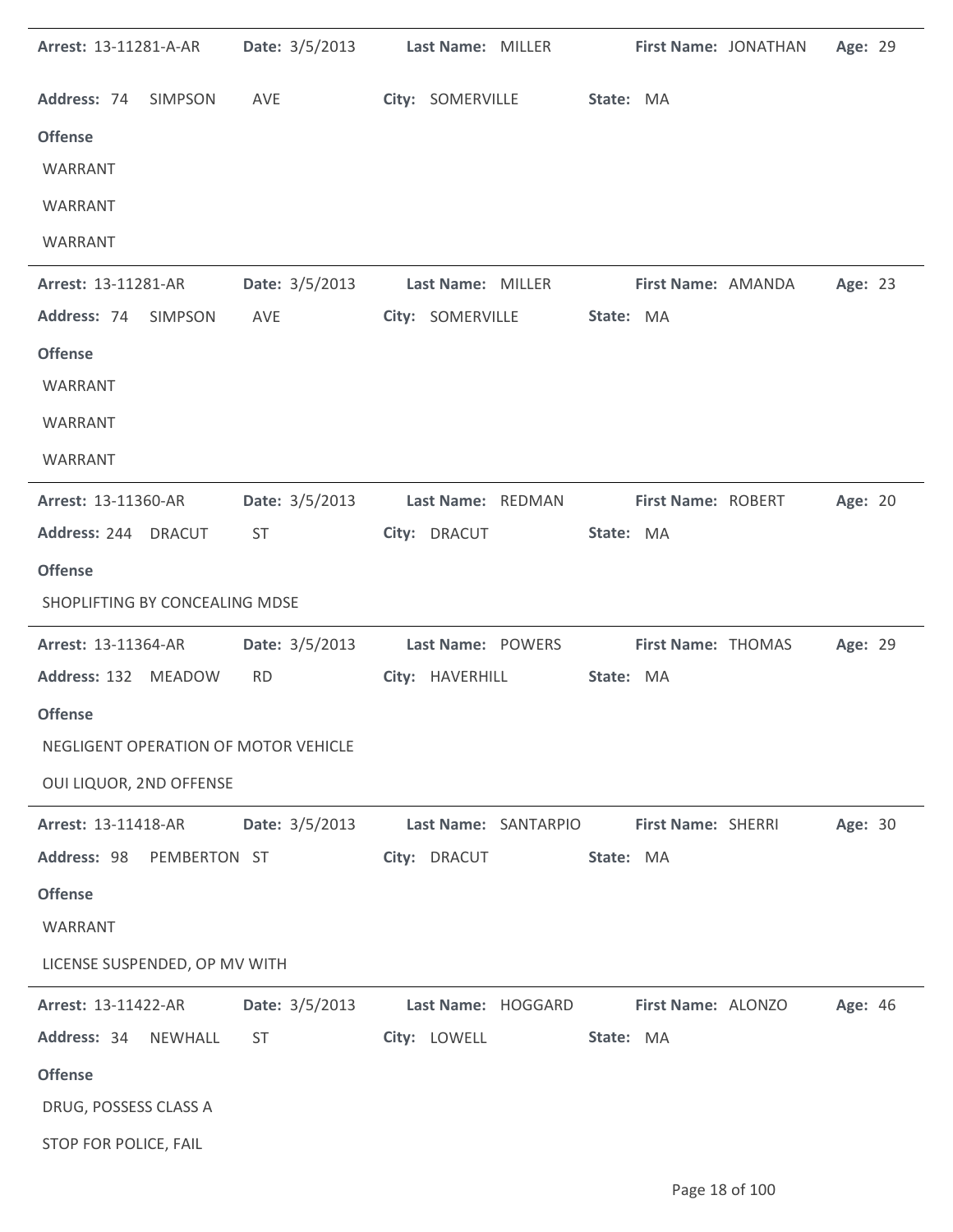| DRUG, POSSESS CLASS E                         |                |                    |                      |                       |         |
|-----------------------------------------------|----------------|--------------------|----------------------|-----------------------|---------|
| Arrest: 13-11446-AR                           | Date: 3/6/2013 | Last Name: CLEEF   | First Name: KEVIN    |                       | Age: 23 |
| Address: 13<br>LENOX                          | <b>ST</b>      | City: LOWELL       | State: MA            |                       |         |
| <b>Offense</b>                                |                |                    |                      |                       |         |
| WARRANT                                       |                |                    |                      |                       |         |
| Arrest: 13-11482-AR                           | Date: 3/6/2013 | Last Name: OCAMPO  |                      | First Name: ALEJANDRO | Age: 21 |
| Address: 357 HIGH                             | <b>ST</b>      | City: LOWELL       | State: MA            |                       |         |
| <b>Offense</b>                                |                |                    |                      |                       |         |
| LICENSE SUSPENDED, OP MV WITH                 |                |                    |                      |                       |         |
| Arrest: 13-11541-AR                           | Date: 3/6/2013 | Last Name: HOWARD  | First Name: SARAH    |                       | Age: 28 |
| Address: 81<br>LOCKE                          | <b>ST</b>      | City: NASHUA       | State: NH            |                       |         |
| <b>Offense</b>                                |                |                    |                      |                       |         |
| DRUG, POSSESS CLASS A                         |                |                    |                      |                       |         |
| WARRANT                                       |                |                    |                      |                       |         |
| WARRANT                                       |                |                    |                      |                       |         |
| Arrest: 13-11547-AR                           | Date: 3/6/2013 | Last Name: REECE   | First Name: MICHELLE |                       | Age: 20 |
| Address: 24<br>MERRIMACK LN<br><b>MEADOWS</b> |                | City: TEWKSBURY    | State: MA            |                       |         |
| <b>Offense</b>                                |                |                    |                      |                       |         |
| WARRANT                                       |                |                    |                      |                       |         |
| <b>COUNTERFEIT NOTES, POSSESS 10</b>          |                |                    |                      |                       |         |
| Arrest: 13-11649-AR                           | Date: 3/7/2013 | Last Name: MEDUGNO | First Name: WILLIAM  |                       | Age: 23 |
| Address: 18<br>PRINGLE                        | <b>ST</b>      | City: TEWKSBURY    | State: MA            |                       |         |
| <b>Offense</b>                                |                |                    |                      |                       |         |
| <b>B&amp;E BUILDING DAYTIME FOR FELONY</b>    |                |                    |                      |                       |         |
| <b>CONSPIRACY</b>                             |                |                    |                      |                       |         |
| LARCENY OVER \$250                            |                |                    |                      |                       |         |
| <b>B&amp;E BUILDING DAYTIME FOR FELONY</b>    |                |                    |                      |                       |         |
| LARCENY OVER \$250                            |                |                    |                      |                       |         |
| <b>B&amp;E BUILDING DAYTIME FOR FELONY</b>    |                |                    |                      |                       |         |
| ATTEMPT TO COMMIT CRIME                       |                |                    |                      |                       |         |
| LARCENY OVER \$250                            |                |                    |                      |                       |         |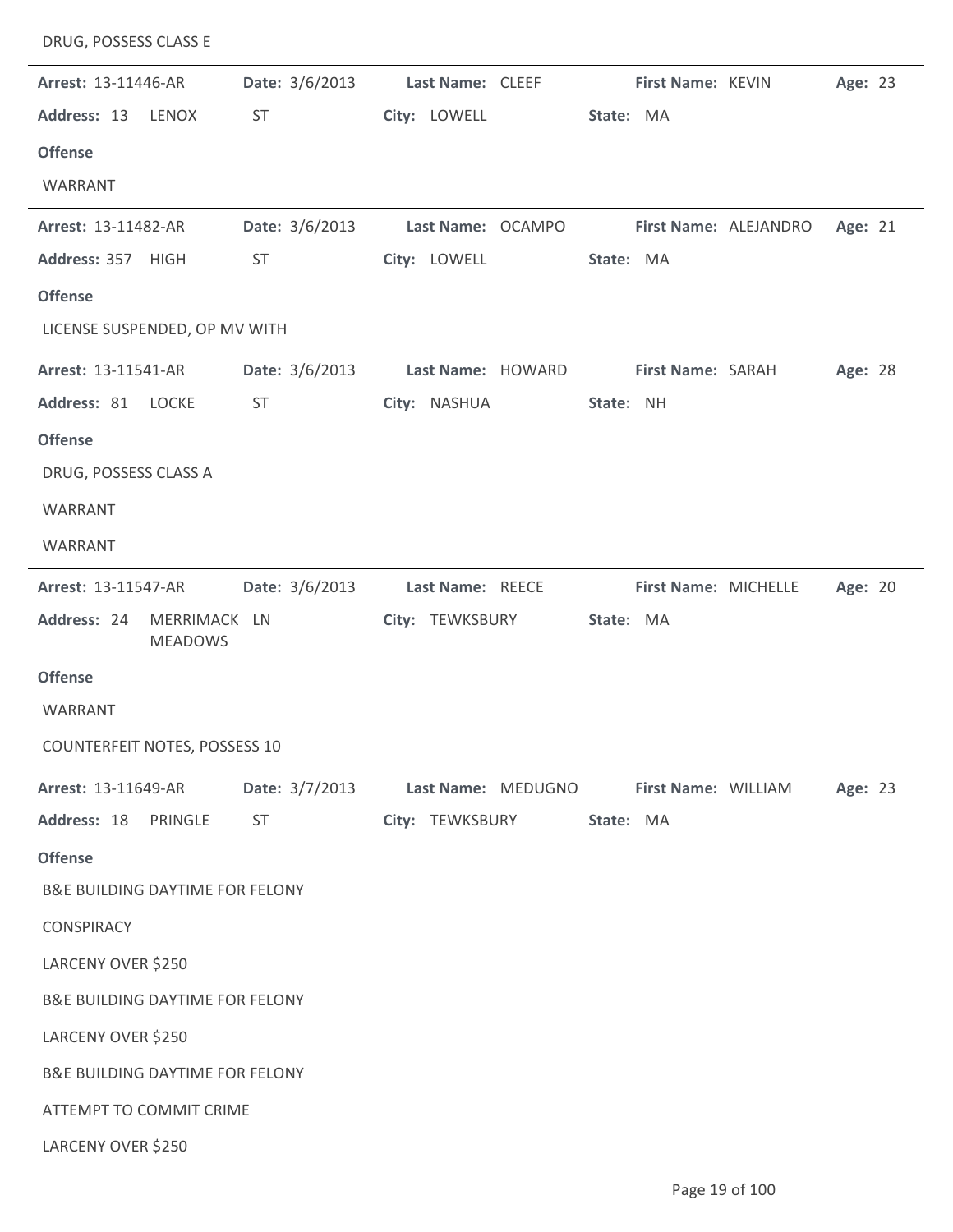| <b>B&amp;E BUILDING DAYTIME FOR FELONY</b> |                       |                     |                  |                     |         |  |
|--------------------------------------------|-----------------------|---------------------|------------------|---------------------|---------|--|
| WARRANT                                    |                       |                     |                  |                     |         |  |
| LARCENY OVER \$250                         |                       |                     |                  |                     |         |  |
| Arrest: 13-11666-AR                        | Date: $3/7/2013$      | Last Name: CODNER   |                  | First Name: RYAN    | Age: 21 |  |
| Address: 34<br><b>CINNAMON</b>             | <b>CIR</b>            | City: TEWKSBURY     | State: MA        |                     |         |  |
| <b>Offense</b>                             |                       |                     |                  |                     |         |  |
| <b>B&amp;E BUILDING DAYTIME FOR FELONY</b> |                       |                     |                  |                     |         |  |
| LARCENY OVER \$250                         |                       |                     |                  |                     |         |  |
| CONSPIRACY                                 |                       |                     |                  |                     |         |  |
| Arrest: 13-11685-AR                        | Date: 3/7/2013        | Last Name: ROBSON   |                  | First Name: DAVID   | Age: 33 |  |
| Address: 173 COBURN                        | <b>ST</b>             | City: LOWELL        | State: MA        |                     |         |  |
| <b>Offense</b>                             |                       |                     |                  |                     |         |  |
| WARRANT                                    |                       |                     |                  |                     |         |  |
| WARRANT                                    |                       |                     |                  |                     |         |  |
| Arrest: 13-11705-AR                        | Date: $3/7/2013$      | Last Name: WEST     |                  | First Name: KELLY   | Age: 29 |  |
| Address: 84 GROVE                          | AVE                   | City: WILMINGTON    | State: MA        |                     |         |  |
| <b>Offense</b>                             |                       |                     |                  |                     |         |  |
| WARRANT                                    |                       |                     |                  |                     |         |  |
| Arrest: 13-11797-AR                        | Date: 3/8/2013        | Last Name: WEST     |                  | First Name: KELLY   | Age: 29 |  |
| Address: 84 GROVE                          | AVE                   | City: WILMINGTON    | <b>State: MA</b> |                     |         |  |
| <b>Offense</b>                             |                       |                     |                  |                     |         |  |
| WARRANT                                    |                       |                     |                  |                     |         |  |
| Arrest: 13-11839-AR                        | Date: 3/8/2013        | Last Name: GIARDINA |                  | First Name: ANTHONY | Age: 39 |  |
| Address: 341 LAKEVIEW                      |                       | City: LOWELL        | State: MA        |                     |         |  |
| <b>Offense</b>                             |                       |                     |                  |                     |         |  |
| <b>WARRANT</b>                             |                       |                     |                  |                     |         |  |
| Arrest: 13-11863-A-AR                      | <b>Date:</b> 3/8/2013 | Last Name: TRACY    |                  | First Name: SEAN    | Age: 22 |  |
| Address: 6<br>ANGELA                       | <b>RD</b>             | City: FRAMINGHAM    | State: MA        |                     |         |  |
| <b>Offense</b>                             |                       |                     |                  |                     |         |  |
| DRUG, POSSESS CLASS A                      |                       |                     |                  |                     |         |  |
| STOP FOR POLICE, FAIL                      |                       |                     |                  |                     |         |  |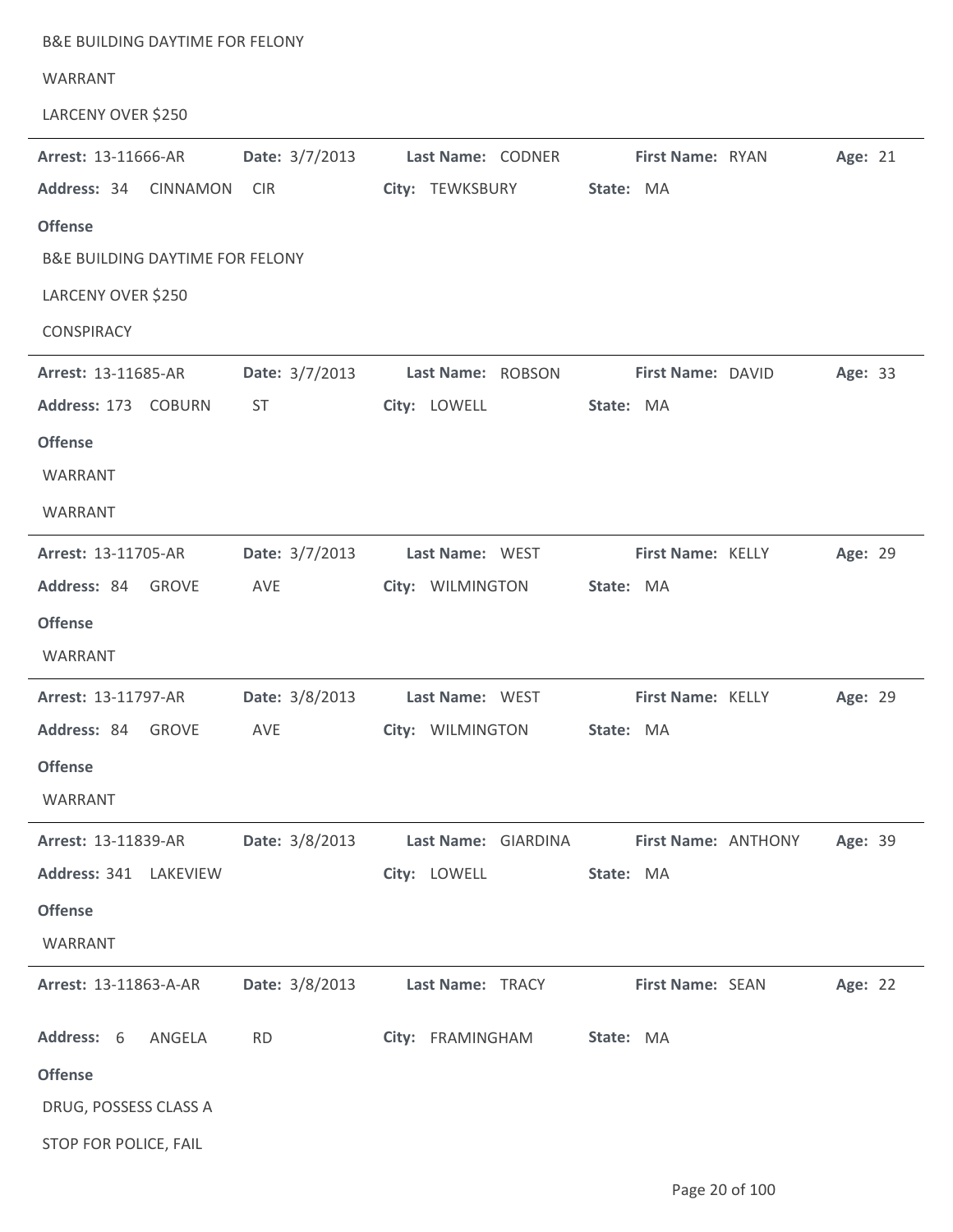| LIGHTS VIOLATION, MV                                                                 |                                                             |                    |           |                           |         |  |
|--------------------------------------------------------------------------------------|-------------------------------------------------------------|--------------------|-----------|---------------------------|---------|--|
| <b>Arrest: 13-11863-AR</b>                                                           | Date: 3/8/2013                                              | Last Name: CALLERY |           | First Name: BRIAN         | Age: 25 |  |
| Address: 25 ALGONQUIN RD                                                             |                                                             | City: CHELMSFORD   | State: MA |                           |         |  |
| <b>Offense</b>                                                                       |                                                             |                    |           |                           |         |  |
| WARRANT                                                                              |                                                             |                    |           |                           |         |  |
| Arrest: 13-12094-AR                                                                  | Date: 3/10/2013 Last Name: OGDEN First Name: ERIKA          |                    |           |                           | Age: 20 |  |
| Address: 726 HILDRETH                                                                | ST                                                          | City: DRACUT       | State: MA |                           |         |  |
| <b>Offense</b>                                                                       |                                                             |                    |           |                           |         |  |
| NEGLIGENT OPERATION OF MOTOR VEHICLE                                                 |                                                             |                    |           |                           |         |  |
| <b>MARKED LANES VIOLATION</b>                                                        |                                                             |                    |           |                           |         |  |
| <b>OUI LIQUOR</b>                                                                    |                                                             |                    |           |                           |         |  |
| <b>Arrest: 13-12374-AR</b>                                                           | Date: 3/11/2013 Last Name: GINGRAS                          |                    |           | First Name: RAYMOND       | Age: 25 |  |
| Address: 1470 WHIPPLE                                                                | <b>RD</b>                                                   | City: TEWKSBURY    | State: MA |                           |         |  |
| <b>Offense</b>                                                                       |                                                             |                    |           |                           |         |  |
| WARRANT                                                                              |                                                             |                    |           |                           |         |  |
| Arrest: 13-12422-AR                                                                  | Date: 3/11/2013    Last Name: LEFEBVRE                      |                    |           | <b>First Name: ISRAEL</b> | Age: 20 |  |
| Address: 135 LEICESTER                                                               | ST                                                          | City: N BILLERICA  | State: MA |                           |         |  |
| <b>Offense</b>                                                                       |                                                             |                    |           |                           |         |  |
| LICENSE RESTRICTION, OPERATE MV IN VIOL                                              |                                                             |                    |           |                           |         |  |
| Arrest: 13-12501-AR Date: 3/12/2013 Last Name: HUNTRESS First Name: JOSEPH Age: 49   |                                                             |                    |           |                           |         |  |
| Address: 21 F ST City: DRACUT State: MA                                              |                                                             |                    |           |                           |         |  |
| <b>Offense</b>                                                                       |                                                             |                    |           |                           |         |  |
| WARRANT                                                                              |                                                             |                    |           |                           |         |  |
| <b>Arrest: 13-12513-AR</b>                                                           | Date: 3/12/2013 Last Name: CUMBA First Name: CARMEN Age: 27 |                    |           |                           |         |  |
| Address: 23 TEMPLE ST City: NASHUA State: NH                                         |                                                             |                    |           |                           |         |  |
| <b>Offense</b>                                                                       |                                                             |                    |           |                           |         |  |
| WARRANT                                                                              |                                                             |                    |           |                           |         |  |
| Arrest: 13-12593-AR Date: 3/12/2013 Last Name: KOUTALAKIS First Name: CRISTI Age: 31 |                                                             |                    |           |                           |         |  |
| Address: 12 IRVING ST 2NI FL City: LOWELL State: MA                                  |                                                             |                    |           |                           |         |  |
| <b>Offense</b>                                                                       |                                                             |                    |           |                           |         |  |
| LARCENY OVER \$250                                                                   |                                                             |                    |           |                           |         |  |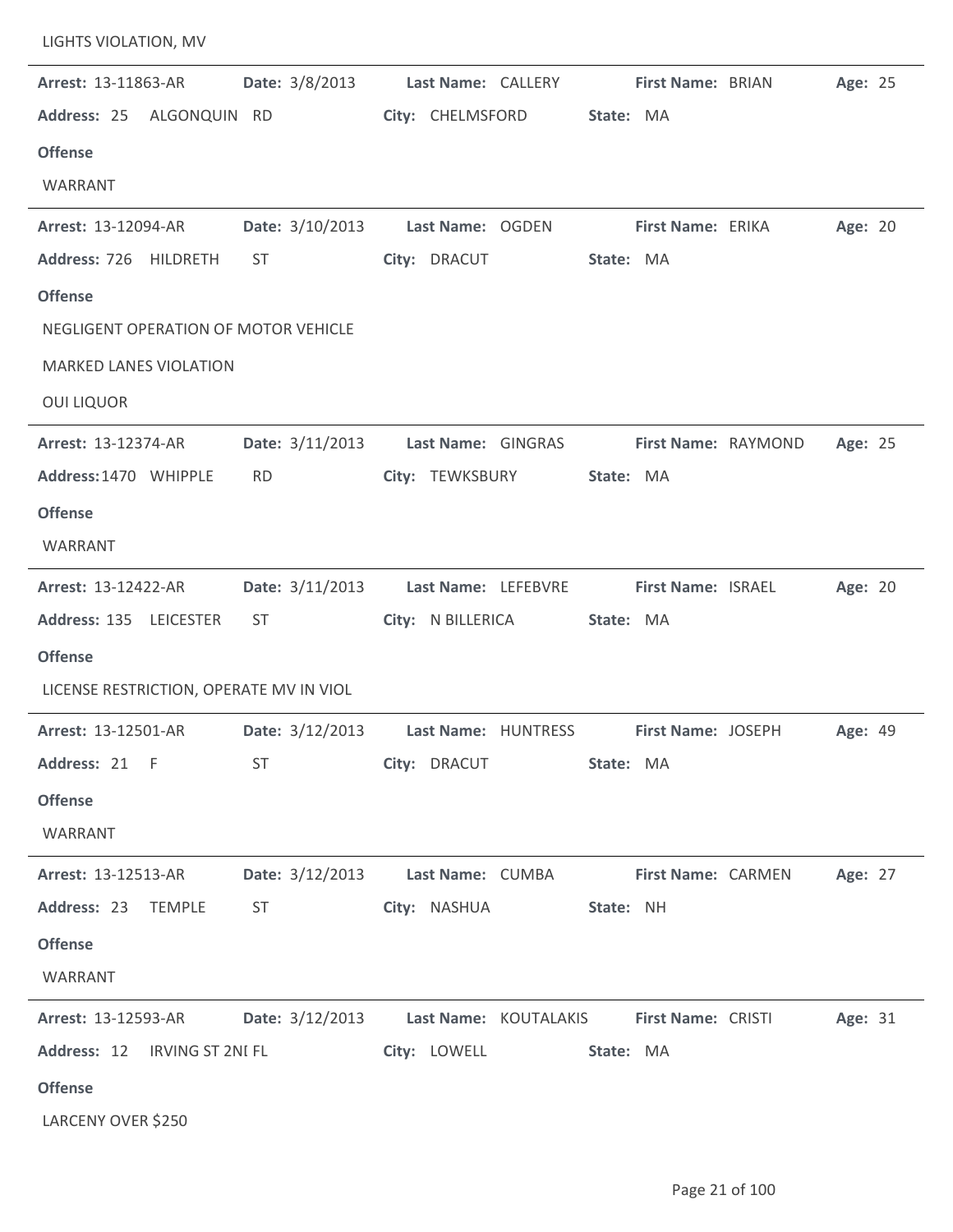| <b>Arrest: 13-12697-A-AR</b>                              |                        | Date: 3/13/2013 Last Name: VELOZO     | First Name: KAYLA |                          | Age: 20 |
|-----------------------------------------------------------|------------------------|---------------------------------------|-------------------|--------------------------|---------|
| Address: 16 PARKER                                        | <b>ST</b>              | City: WILMINGTON                      | State: MA         |                          |         |
| <b>Offense</b>                                            |                        |                                       |                   |                          |         |
| SHOPLIFTING BY CONCEALING MDSE                            |                        |                                       |                   |                          |         |
| <b>Arrest: 13-12762-AR</b>                                | <b>Date:</b> 3/13/2013 | Last Name: HADED                      | First Name: SCOTT |                          | Age: 47 |
| Address: 6<br>SYCAMORE                                    | ST                     | City: CHELMSFORD                      | State: MA         |                          |         |
| <b>Offense</b>                                            |                        |                                       |                   |                          |         |
| WARRANT                                                   |                        |                                       |                   |                          |         |
| MOTOR VEH, LARCENY OF                                     |                        |                                       |                   |                          |         |
| <b>WARRANT 1213225</b>                                    |                        |                                       |                   |                          |         |
| Arrest: 13-12989-AR                                       |                        | Date: 3/14/2013 Last Name: BROOKS     | First Name: DAVID |                          | Age: 46 |
| Address: 752 AIKEN                                        | ST                     | City: LOWELL                          | State: MA         |                          |         |
| <b>Offense</b>                                            |                        |                                       |                   |                          |         |
| DRUG, POSSESS CLASS E                                     |                        |                                       |                   |                          |         |
| WARRANT 1211CR004447 LIC SUS FAIL TO PAY FINE             |                        |                                       |                   |                          |         |
| Arrest: 13-13080-AR                                       |                        | Date: 3/15/2013 Last Name: PERRIN     | First Name: RONNY |                          | Age: 50 |
| Address: 724 VARNUM AVE                                   |                        | City: LOWELL                          | State: MA         |                          |         |
| <b>Offense</b>                                            |                        |                                       |                   |                          |         |
| WARRANT WR4885867TC LARCENY OVER \$250                    |                        |                                       |                   |                          |         |
| <b>Arrest: 13-13129-AR</b>                                |                        | Date: 3/15/2013 Last Name: BLANCHETTE |                   | <b>First Name: MISTY</b> | Age: 20 |
| Address: 432 FOSTER                                       | <b>RD</b>              | City: TEWKSBURY                       | State: MA         |                          |         |
| <b>Offense</b>                                            |                        |                                       |                   |                          |         |
| WARRANT: 1311CR001623 STALKING, ASSAULT & BATTERY DW, A&B |                        |                                       |                   |                          |         |
| Arrest: 13-13244-AR                                       | Date: 3/15/2013        | Last Name: PICKERING                  |                   | First Name: CHARISSA     | Age: 40 |
| Address: 23 TEMPLE                                        | <b>ST</b>              | City: NASHUA                          | State: MA         |                          |         |
| <b>Offense</b>                                            |                        |                                       |                   |                          |         |
| <b>WARRANT LARCENY BY CHECK</b>                           |                        |                                       |                   |                          |         |
| WARRANT                                                   |                        |                                       |                   |                          |         |
| WARRANT                                                   |                        |                                       |                   |                          |         |
| WARRANT                                                   |                        |                                       |                   |                          |         |
|                                                           |                        |                                       |                   |                          |         |

 $\overline{\phantom{a}}$ 

 $\ddot{\phantom{a}}$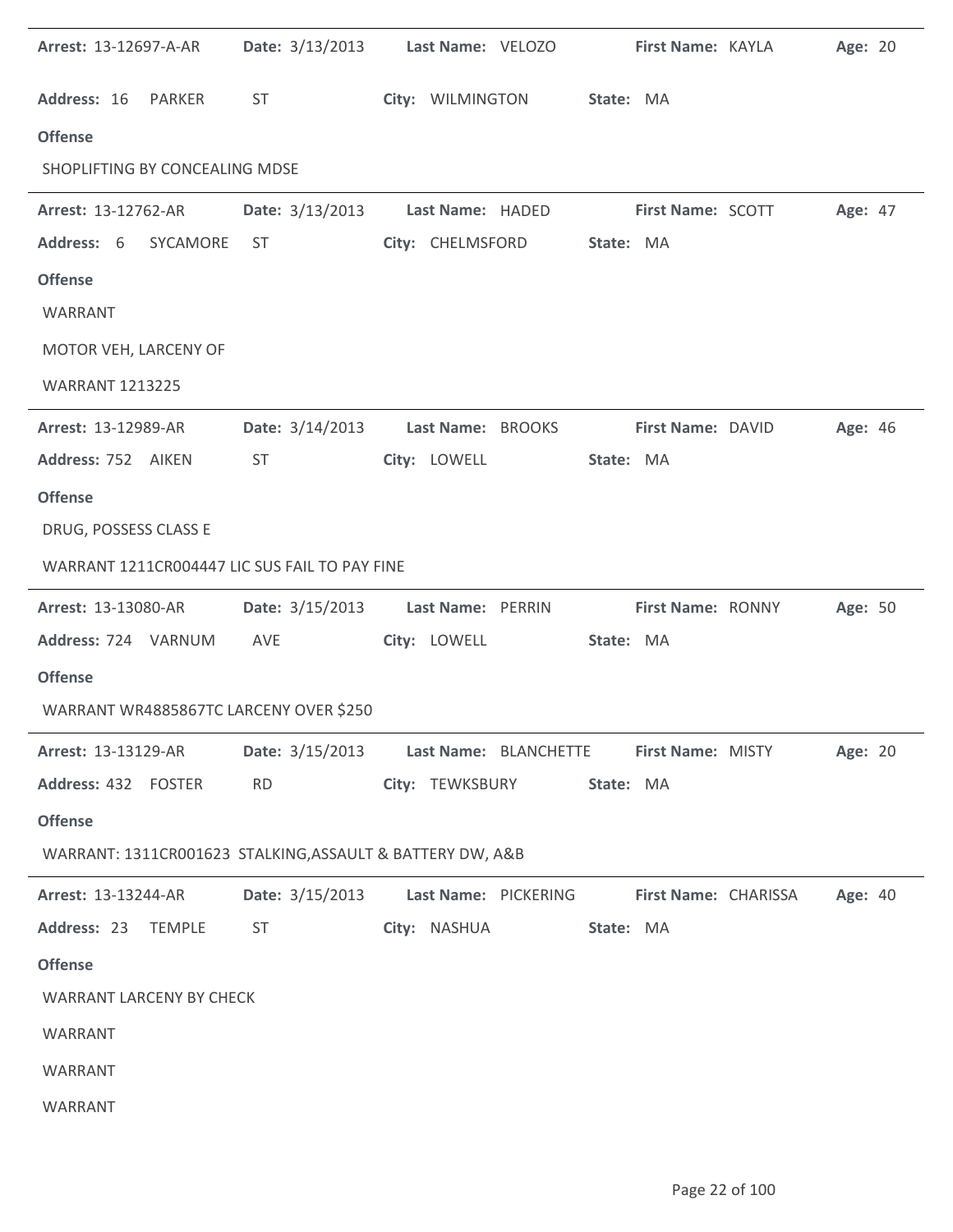| Arrest: 13-13255-AR                      | <b>Date:</b> 3/16/2013 | Last Name: MELO                    | First Name: KEVIN    | Age: 30 |
|------------------------------------------|------------------------|------------------------------------|----------------------|---------|
| Address: 7<br><b>DALEY</b>               | AVE                    | City: METHUEN                      | State: MA            |         |
| <b>Offense</b>                           |                        |                                    |                      |         |
| <b>OUI LIQUOR</b>                        |                        |                                    |                      |         |
| <b>MARKED LANES VIOLATION</b>            |                        |                                    |                      |         |
| NEGLIGENT OPERATION OF MOTOR VEHICLE     |                        |                                    |                      |         |
| Arrest: 13-13259-A-AR                    |                        | Date: 3/16/2013 Last Name: GIRARDI | First Name: NICHOLAS | Age: 20 |
| Address: 5<br><b>KIDDER</b>              | PL                     | City: WILMINGTON                   | State: MA            |         |
| <b>Offense</b>                           |                        |                                    |                      |         |
| LIQUOR, PERSON UNDER 21 POSSESS          |                        |                                    |                      |         |
| Arrest: 13-13259-AR                      | Date: 3/16/2013        | Last Name: FISHER                  | First Name: ROBERT   | Age: 19 |
| Address: 35<br><b>HANOVER</b>            | ST                     | City: WILMINGTON                   | State: MA            |         |
| <b>Offense</b>                           |                        |                                    |                      |         |
| <b>OUI LIQUOR</b>                        |                        |                                    |                      |         |
| NEGLIGENT OPERATION OF MOTOR VEHICLE     |                        |                                    |                      |         |
| <b>MARKED LANES VIOLATION</b>            |                        |                                    |                      |         |
| ALCOHOL IN MV, POSSESS OPEN CONTAINER OF |                        |                                    |                      |         |
| LIQUOR, PERSON UNDER 21 POSSESS          |                        |                                    |                      |         |
| Arrest: 13-13259-B-AR                    | Date: 3/16/2013        | Last Name: COPP                    | First Name: ZACHARY  | Age: 20 |
| Address: 29 FAIRMONT                     | AVE                    | City: WILMINGTON                   | State: MA            |         |
| <b>Offense</b>                           |                        |                                    |                      |         |
| LIQUOR, PERSON UNDER 21 POSSESS          |                        |                                    |                      |         |
| Arrest: 13-13259-C-AR                    | <b>Date:</b> 3/16/2013 | Last Name: MELLO                   | First Name: DAVID    | Age: 20 |
| Address: 16<br><b>FOX RUN</b>            | DR                     | City: WILMINGTON                   | State: MA            |         |
| <b>Offense</b>                           |                        |                                    |                      |         |
| LIQUOR, PERSON UNDER 21 POSSESS          |                        |                                    |                      |         |
| Arrest: 13-13259-D-AR                    | Date: 3/16/2013        | Last Name: ODEA                    | First Name: DEREK    | Age: 20 |
| Address: 19<br>COLUMBIA                  | <b>ST</b>              | City: WILMINGTON                   | State: MA            |         |
| <b>Offense</b>                           |                        |                                    |                      |         |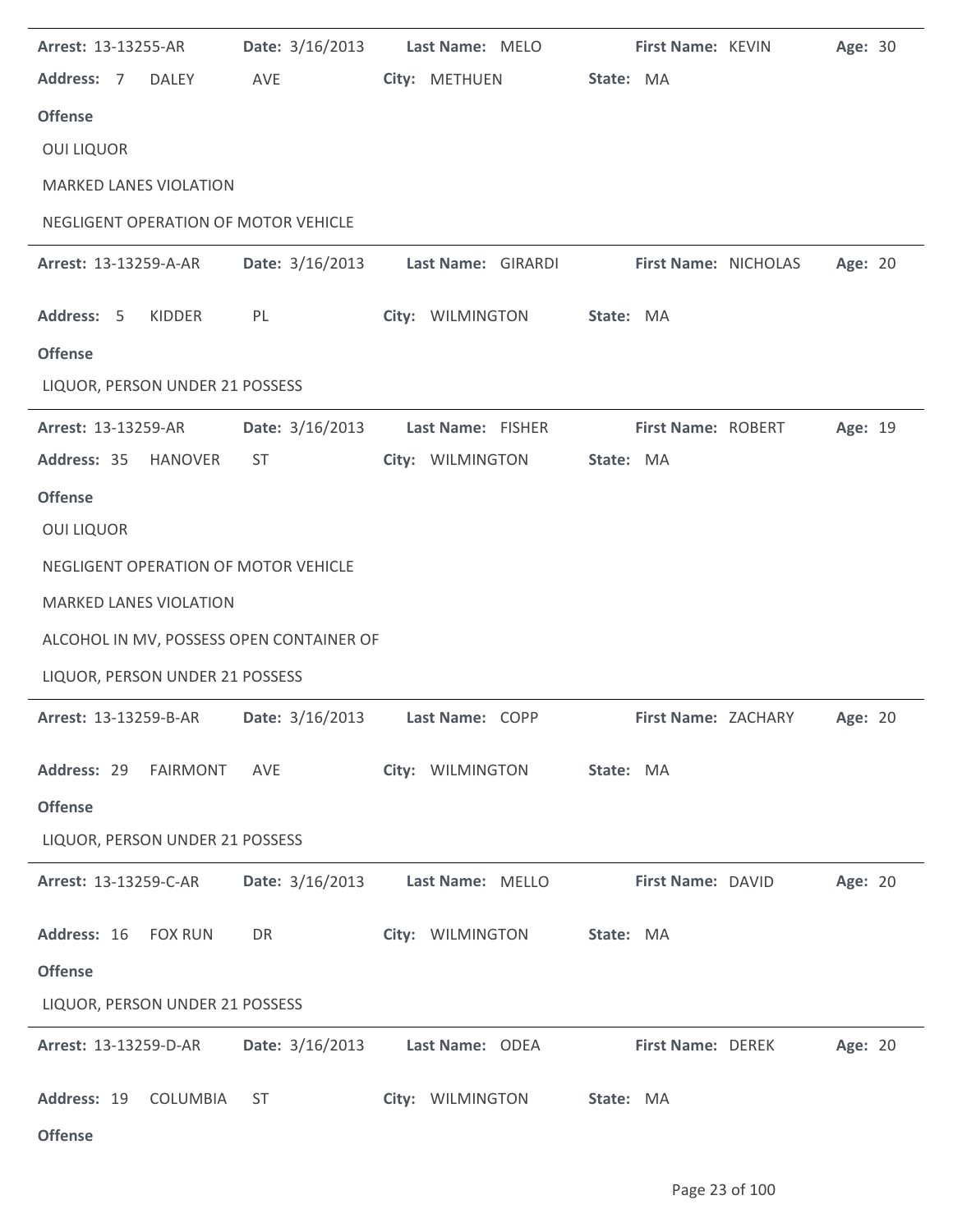| LIQUOR, PERSON UNDER 21 POSSESS            |                   |                                |           |                     |         |  |
|--------------------------------------------|-------------------|--------------------------------|-----------|---------------------|---------|--|
| Arrest: 13-13259-E-AR                      | Date: 3/16/2013   | Last Name: MURPHY              |           | First Name: KEVIN   | Age: 19 |  |
| Address: 10 WASHINGTON AVE                 |                   | City: WILMINGTON               | State: MA |                     |         |  |
| <b>Offense</b>                             |                   |                                |           |                     |         |  |
| LIQUOR, PERSON UNDER 21 POSSESS            |                   |                                |           |                     |         |  |
| Arrest: 13-13335-AR                        | Date: 3/16/2013   | Last Name: CODNER              |           | First Name: RYAN    | Age: 21 |  |
| Address: 34<br><b>CINNAMON</b>             | <b>CIR</b>        | City: TEWKSBURY                | State: MA |                     |         |  |
| <b>Offense</b>                             |                   |                                |           |                     |         |  |
| <b>B&amp;E BUILDING DAYTIME FOR FELONY</b> |                   |                                |           |                     |         |  |
| LARCENY OVER \$250                         |                   |                                |           |                     |         |  |
| <b>CONSPIRACY</b>                          |                   |                                |           |                     |         |  |
| Arrest: 13-13338-A-AR                      | Date: 3/16/2013   | Last Name: SMITH               |           | First Name: EDWARD  | Age: 72 |  |
| Address: 132 DORRS CORNI RD                |                   | City: CTR OSSIPEE              | State: NH |                     |         |  |
| <b>Offense</b>                             |                   |                                |           |                     |         |  |
| <b>CONSPIRACY</b>                          |                   |                                |           |                     |         |  |
| LARCENY OVER \$250                         |                   |                                |           |                     |         |  |
| Arrest: 13-13338-AR                        | Date: $3/16/2013$ | Last Name: PROCTOR             |           | First Name: MARK    | Age: 19 |  |
| Address: 13 JOHNSON                        | <b>ST</b>         | City: WOBURN                   |           | State: MA           |         |  |
| <b>Offense</b>                             |                   |                                |           |                     |         |  |
| CONSPIRACY                                 |                   |                                |           |                     |         |  |
| LARCENY OVER \$250                         |                   |                                |           |                     |         |  |
| Arrest: 13-13338-B-AR                      | Date: 3/16/2013   | Last Name: PROCTOR             |           | First Name: RICHARD | Age: 62 |  |
| Address: 169 ALPINE PARK RD                |                   | City: MOULTONBOROUGH State: NH |           |                     |         |  |
| <b>Offense</b>                             |                   |                                |           |                     |         |  |
| CONSPIRACY                                 |                   |                                |           |                     |         |  |
| LARCENY OVER \$250                         |                   |                                |           |                     |         |  |
| Arrest: 13-13468-AR                        | Date: 3/17/2013   | Last Name: POPE                |           | First Name: MATTHEW | Age: 23 |  |
| Address: 1<br><b>PINES</b>                 |                   | City: BILLERICA                |           | State: MA           |         |  |
| <b>Offense</b>                             |                   |                                |           |                     |         |  |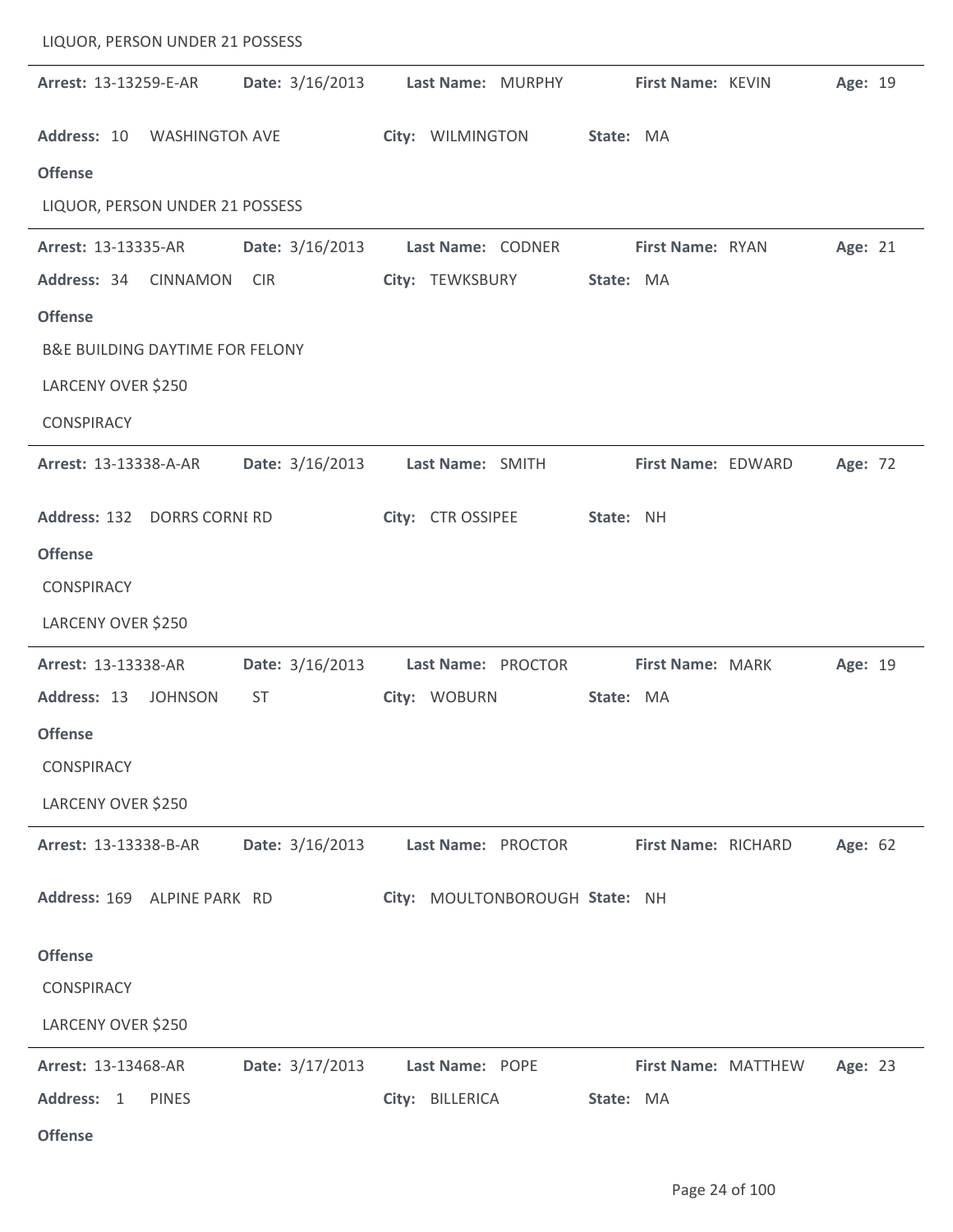| <b>LICENSE SUSPENDED</b>                                         |                 |                                                                           |                     |         |
|------------------------------------------------------------------|-----------------|---------------------------------------------------------------------------|---------------------|---------|
| LICENSE SUSPENDED, OP MV WITH                                    |                 |                                                                           |                     |         |
| INSPECTION/STICKER, NO                                           |                 |                                                                           |                     |         |
| LIGHTS VIOLATION, MV                                             |                 |                                                                           |                     |         |
| Arrest: 13-13499-AR                                              | Date: 3/17/2013 | Last Name: ROBSON                                                         | First Name: DAVID   | Age: 53 |
| Address: 14 JEFFERSON                                            | <b>RD</b>       | City: TEWKSBURY                                                           | State: MA           |         |
| <b>Offense</b>                                                   |                 |                                                                           |                     |         |
| A&B ON POLICE OFFICER                                            |                 |                                                                           |                     |         |
| A&B ON POLICE OFFICER                                            |                 |                                                                           |                     |         |
| <b>RESIST ARREST</b>                                             |                 |                                                                           |                     |         |
| Arrest: 13-13526-AR                                              | Date: 3/17/2013 | Last Name: MUGFORD                                                        | First Name: DANIEL  | Age: 19 |
| Address: 95<br><b>BROWN</b>                                      | <b>ST</b>       | City: TEWKSBURY                                                           | State: MA           |         |
| <b>Offense</b>                                                   |                 |                                                                           |                     |         |
| LICENSE SUSPENDED, OP MV WITH                                    |                 |                                                                           |                     |         |
| Arrest: 13-13597-AR                                              | Date: 3/18/2013 | Last Name: ARURI                                                          | First Name: JAMAL   | Age: 45 |
| Address: 5<br>HERITAGE                                           | LN              | City: ANDOVER                                                             | State: MA           |         |
| <b>Offense</b>                                                   |                 |                                                                           |                     |         |
| <b>OUI LIQUOR</b>                                                |                 |                                                                           |                     |         |
| NEGLIGENT OPERATION OF MOTOR VEHICLE                             |                 |                                                                           |                     |         |
| SPEEDING                                                         |                 |                                                                           |                     |         |
| Arrest: 13-13808-AR                                              | Date: 3/19/2013 | Last Name: CODNER                                                         | First Name: MICHAEL | Age: 26 |
| Address: 34<br><b>CINNAMON</b>                                   | <b>CIR</b>      | City: TEWKSBURY                                                           | State: MA           |         |
| <b>Offense</b>                                                   |                 |                                                                           |                     |         |
| WARRANT: B&E BUILDING FOR FELONY, LARCENY OVER \$250, CONSPIRACY |                 |                                                                           |                     |         |
|                                                                  |                 | WARRANT: MOTOR VEHICLE, RECEIVING STOLEN, LICENSE SUSPENDED, MARKED LANEE |                     |         |
|                                                                  |                 |                                                                           |                     |         |
| Arrest: 13-13820-AR                                              | Date: 3/19/2013 | Last Name: LEGERSTROM                                                     | First Name: DAVID   | Age: 24 |
| Address: 91<br><b>JOHN</b>                                       | <b>ST</b>       | City: TEWKSBURY                                                           | State: MA           |         |
| <b>Offense</b>                                                   |                 |                                                                           |                     |         |

SHOPLIFTING \$100+ BY CONCEALING MDSE

 $\overline{\phantom{0}}$ 

÷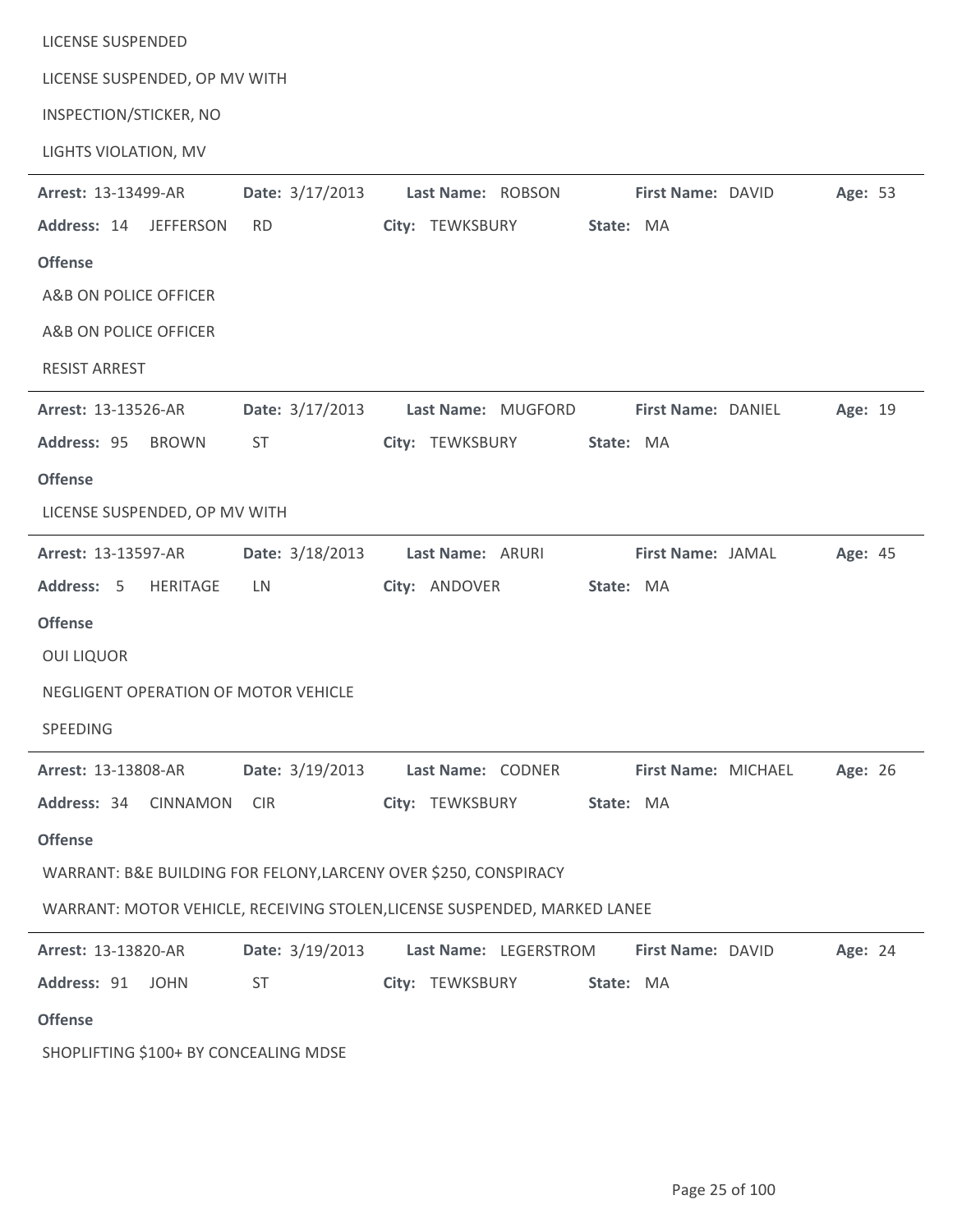| Arrest: 13-13843-AR                     | <b>Date:</b> 3/19/2013 | Last Name: DONISI                          |           |                            | First Name: CHRISTOPHER Age: 29 |         |  |
|-----------------------------------------|------------------------|--------------------------------------------|-----------|----------------------------|---------------------------------|---------|--|
| Address: 12 CHATAM                      |                        | City: BILLERICA                            | State: MA |                            |                                 |         |  |
| <b>Offense</b>                          |                        |                                            |           |                            |                                 |         |  |
| DRUG, POSSESS TO DISTRIB CLASS B        |                        |                                            |           |                            |                                 |         |  |
| Arrest: 13-14367-A-AR                   |                        | Date: 3/22/2013 Last Name: ROMERO          |           | <b>First Name: SAMELLA</b> |                                 | Age: 24 |  |
| Address: 312 WATER                      | ST                     | City: LAWRENCE                             | State: MA |                            |                                 |         |  |
| <b>Offense</b>                          |                        |                                            |           |                            |                                 |         |  |
| DRUG, POSSESS TO DISTRIB CLASS B        |                        |                                            |           |                            |                                 |         |  |
| DRUG, POSSESS TO DISTRIB CLASS B        |                        |                                            |           |                            |                                 |         |  |
| Arrest: 13-14367-AR                     | Date: 3/22/2013        | Last Name: TORRES-RIVERA First Name: MARIA |           |                            |                                 | Age: 32 |  |
| Address: 312 WATER                      | ST                     | City: LAWRENCE                             | State: MA |                            |                                 |         |  |
| <b>Offense</b>                          |                        |                                            |           |                            |                                 |         |  |
| DRUG, POSSESS TO DISTRIB CLASS B        |                        |                                            |           |                            |                                 |         |  |
| <b>MARKED LANES VIOLATION</b>           |                        |                                            |           |                            |                                 |         |  |
| DRUG, POSSESS TO DISTRIB CLASS B        |                        |                                            |           |                            |                                 |         |  |
| <b>Arrest: 13-14384-AR</b>              | Date: 3/22/2013        | Last Name: LE                              |           | First Name: HOANG          |                                 | Age: 46 |  |
| Address: 430 AUBURN                     | ST                     | City: MANCHESTER                           | State: NH |                            |                                 |         |  |
| <b>Offense</b>                          |                        |                                            |           |                            |                                 |         |  |
| WARRANT LARCENY OVER \$250.             |                        |                                            |           |                            |                                 |         |  |
| <b>Arrest: 13-14626-AR</b>              |                        | Date: 3/24/2013 Last Name: JOHNSON         |           | <b>First Name: SCOTT</b>   |                                 | Age: 37 |  |
| Address: 1605 ANDOVER                   | ST -                   | City: TEWKSBURY                            | State: MA |                            |                                 |         |  |
| <b>Offense</b>                          |                        |                                            |           |                            |                                 |         |  |
| <b>MARKED LANES VIOLATION</b>           |                        |                                            |           |                            |                                 |         |  |
| STOP FOR POLICE, FAIL                   |                        |                                            |           |                            |                                 |         |  |
| NEGLIGENT OPERATION OF MOTOR VEHICLE    |                        |                                            |           |                            |                                 |         |  |
| OUI LIQUOR, 3RD OFFENSE                 |                        |                                            |           |                            |                                 |         |  |
| <b>Arrest: 13-14706-AR</b>              | Date: 3/24/2013        | Last Name: TAMBONE First Name: JAMES       |           |                            |                                 | Age: 21 |  |
| Address: 31<br>DEBRA                    | DR                     | City: TEWKSBURY                            | State: MA |                            |                                 |         |  |
| <b>Offense</b>                          |                        |                                            |           |                            |                                 |         |  |
| LICENSE SUSPENDED FOR OUI, OPER MV WITH |                        |                                            |           |                            |                                 |         |  |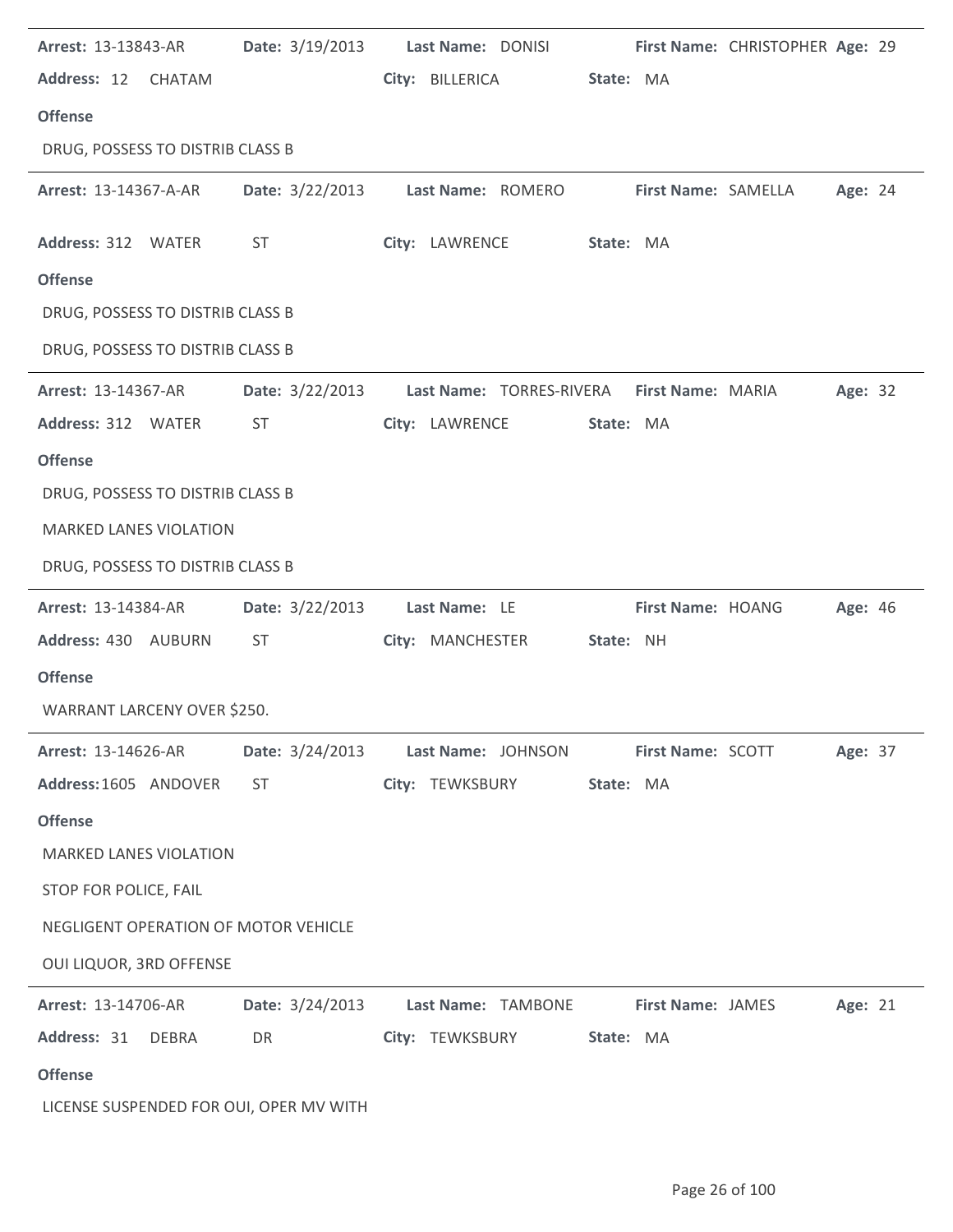| Arrest: 13-14774-AR                         |                 | Date: 3/25/2013 Last Name: WHITE                     |                      | <b>First Name: MICHELLE</b><br>Age: 34 |
|---------------------------------------------|-----------------|------------------------------------------------------|----------------------|----------------------------------------|
| Address: 95 GLEN                            | <b>RD</b>       | City: WILMINGTON                                     | State: MA            |                                        |
| <b>Offense</b>                              |                 |                                                      |                      |                                        |
| OUI LIQUOR, 2ND OFFENSE                     |                 |                                                      |                      |                                        |
| <b>Arrest: 13-14948-AR</b>                  |                 | Date: 3/25/2013 Last Name: TAMBONE First Name: JAMES |                      | Age: 21                                |
| Address: 31<br><b>DEBRA</b>                 | DR              | City: TEWKSBURY                                      | State: MA            |                                        |
| <b>Offense</b>                              |                 |                                                      |                      |                                        |
| WARRANT                                     |                 |                                                      |                      |                                        |
| WARRANT                                     |                 |                                                      |                      |                                        |
| <b>Arrest: 13-14968-AR</b>                  |                 | Date: 3/25/2013 Last Name: OLES                      |                      | Age: 22<br><b>First Name: ZACHARY</b>  |
| Address: 6 HARDWOOD DR                      |                 | City: BILLERICA                                      | State: MA            |                                        |
| <b>Offense</b>                              |                 |                                                      |                      |                                        |
| FALSE NAME TO A POLICE OFFICER, MV OPERATOR |                 |                                                      |                      |                                        |
| <b>RESIST ARREST</b>                        |                 |                                                      |                      |                                        |
| <b>MARKED LANES VIOLATION</b>               |                 |                                                      |                      |                                        |
| <b>OUI LIQUOR</b>                           |                 |                                                      |                      |                                        |
| THREAT TO COMMIT CRIME                      |                 |                                                      |                      |                                        |
| RECKLESS OPERATION OF MOTOR VEHICLE         |                 |                                                      |                      |                                        |
| <b>Arrest: 13-15215-AR</b>                  |                 | Date: 3/27/2013 Last Name: SANTIAGO First Name: ADAM |                      | Age: 25                                |
| Address: 84 AGAWAM ST City: LOWELL          |                 |                                                      | State: MA            |                                        |
| <b>Offense</b>                              |                 |                                                      |                      |                                        |
| UNLICENSED OPERATION OF MV                  |                 |                                                      |                      |                                        |
| <b>Arrest: 13-15512-AR</b>                  | Date: 3/28/2013 | Last Name: VIANA                                     | First Name: NICHOLAS | Age: 20                                |
| Address: 1120 ANDOVER                       | ST ST           | City: TEWKSBURY                                      | State: MA            |                                        |
| <b>Offense</b>                              |                 |                                                      |                      |                                        |
| UNINSURED MOTOR VEHICLE                     |                 |                                                      |                      |                                        |
| SPEEDING IN VIOL SPECIAL REGULATION         |                 |                                                      |                      |                                        |
| UNREGISTERED MOTOR VEHICLE                  |                 |                                                      |                      |                                        |
| LICENSE SUSPENDED, OP MV WITH               |                 |                                                      |                      |                                        |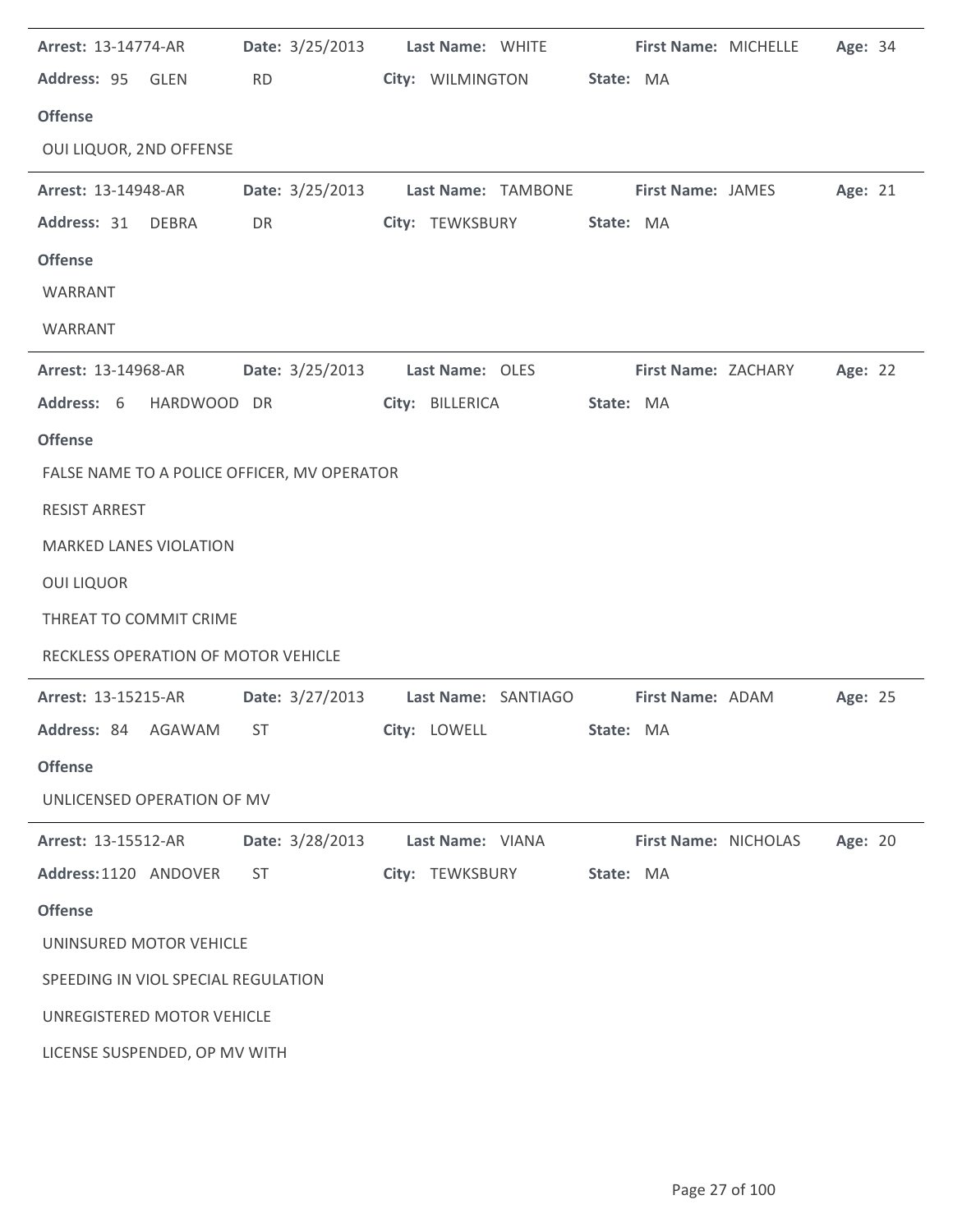| Arrest: 13-15514-AR                   | Date: 3/28/2013                                        | Last Name: FREDA  | First Name: KAYLA | Age: 18 |  |
|---------------------------------------|--------------------------------------------------------|-------------------|-------------------|---------|--|
| Address: 49 SAVILLE                   | <b>ST</b>                                              | City: SAUGUS      | State: MA         |         |  |
| <b>Offense</b>                        |                                                        |                   |                   |         |  |
| DRUG, POSSESS CLASS B                 |                                                        |                   |                   |         |  |
| DRUG, POSSESS CLASS A                 |                                                        |                   |                   |         |  |
| Arrest: 13-15706-AR                   | Date: 3/29/2013 Last Name: MARTINEZ First Name: ISIDRO |                   |                   | Age: 43 |  |
| Address: 87                           | DORCHESTER ST                                          | City: LAWRENCE    | State: MA         |         |  |
| <b>Offense</b>                        |                                                        |                   |                   |         |  |
| DRUG, DISTRIBUTE CLASS B              |                                                        |                   |                   |         |  |
| DRUG, POSSESS TO DISTRIB CLASS B      |                                                        |                   |                   |         |  |
| DRUG, POSSESS TO DISTRIB CLASS A      |                                                        |                   |                   |         |  |
| CONSPIRACY TO VIOLATE DRUG LAW        |                                                        |                   |                   |         |  |
| <b>Arrest: 13-15710-A-AR</b>          | Date: 3/29/2013 Last Name: SHEAFFER                    |                   | First Name: TARYN | Age: 28 |  |
| Address: 611 PAWTUCKET BLVD           |                                                        | City: LOWELL      | State: MA         |         |  |
| <b>Offense</b>                        |                                                        |                   |                   |         |  |
| SHOPLIFTING BY CONCEALING MDSE        |                                                        |                   |                   |         |  |
| <b>Arrest: 13-15710-AR</b>            | Date: 3/29/2013 Last Name: SHEAFFER                    |                   | First Name: KEVIN | Age: 33 |  |
| Address: 611 PAWTUCKET BLVD           |                                                        | City: LOWELL      | State: MA         |         |  |
| <b>Offense</b>                        |                                                        |                   |                   |         |  |
| <b>RESIST ARREST</b>                  |                                                        |                   |                   |         |  |
| SHOPLIFTING BY CONCEALING MDSE        |                                                        |                   |                   |         |  |
| Arrest: 13-15745-A-AR                 | Date: 3/29/2013                                        | Last Name: SMITH  | First Name: LISA  | Age: 48 |  |
| Address: 147 TYNGSBORO RD             |                                                        | City: DRACUT      | State: MA         |         |  |
| <b>Offense</b>                        |                                                        |                   |                   |         |  |
| SHOPLIFTING BY CONCEALING MDSE        |                                                        |                   |                   |         |  |
| Arrest: 13-15745-AR                   | Date: 3/29/2013                                        | Last Name: HORTON | First Name: TRACY | Age: 41 |  |
| Address: 351 HILDRETH                 | <b>ST</b>                                              | City: LOWELL      | State: MA         |         |  |
| <b>Offense</b>                        |                                                        |                   |                   |         |  |
| SHOPLIFTING \$100+ BY CONCEALING MDSE |                                                        |                   |                   |         |  |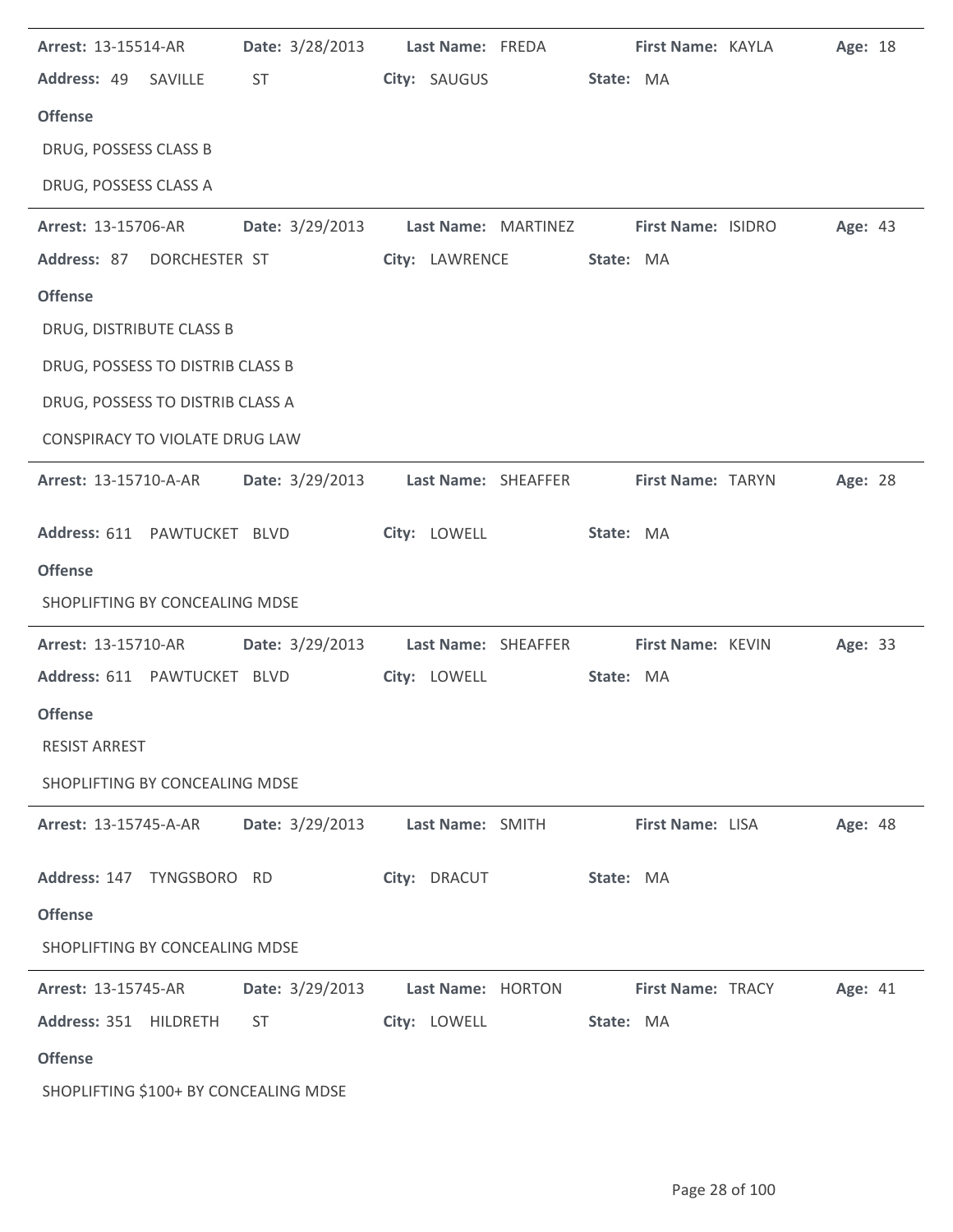| Arrest: 13-15750-AR           |                                        | Date: 3/29/2013 Last Name: BOHANON First Name: BRIAN    |           |                       |                           | Age: 48 |  |
|-------------------------------|----------------------------------------|---------------------------------------------------------|-----------|-----------------------|---------------------------|---------|--|
| Address: 432 MAIN             | <b>ST</b>                              | City: TEWKSBURY                                         | State: MA |                       |                           |         |  |
| <b>Offense</b>                |                                        |                                                         |           |                       |                           |         |  |
| WARRANT                       |                                        |                                                         |           |                       |                           |         |  |
| <b>Arrest: 13-15775-AR</b>    |                                        | Date: 3/29/2013 Last Name: RAMSDELL First Name: MICHAEL |           |                       |                           | Age: 25 |  |
| Address: 10                   | <b>CONNERS</b><br>AVE                  | City: MANSFIELD                                         | State: MA |                       |                           |         |  |
| <b>Offense</b>                |                                        |                                                         |           |                       |                           |         |  |
| WARRANT                       |                                        |                                                         |           |                       |                           |         |  |
| Arrest: 13-15806-AR           |                                        | Date: 3/29/2013 Last Name: CHRISTAKOS First Name: JACK  |           |                       |                           | Age: 30 |  |
| Address: 95 BOSTON            | <b>RD</b>                              | City: BILLERICA                                         | State: MA |                       |                           |         |  |
| <b>Offense</b>                |                                        |                                                         |           |                       |                           |         |  |
| WARRANT                       |                                        |                                                         |           |                       |                           |         |  |
| WARRANT                       |                                        |                                                         |           |                       |                           |         |  |
| <b>Arrest: 13-15833-AR</b>    | <b>Date:</b> 3/30/2013                 | Last Name: GRIFFIN                                      |           |                       | <b>First Name: JOSEPH</b> | Age: 25 |  |
| Address: 105 WAMESIT          | <b>RD</b>                              | City: TEWKSBURY                                         | State: MA |                       |                           |         |  |
| <b>Offense</b>                |                                        |                                                         |           |                       |                           |         |  |
| <b>MARKED LANES VIOLATION</b> |                                        |                                                         |           |                       |                           |         |  |
| <b>OUI LIQUOR</b>             |                                        |                                                         |           |                       |                           |         |  |
| SPEEDING                      |                                        |                                                         |           |                       |                           |         |  |
|                               | NEGLIGENT OPERATION OF MOTOR VEHICLE   |                                                         |           |                       |                           |         |  |
| STOP FOR POLICE, FAIL         |                                        |                                                         |           |                       |                           |         |  |
| Arrest: 13-15933-AR           | Date: 3/30/2013                        | Last Name: CARRION                                      |           | First Name: FRANCISCO |                           | Age: 43 |  |
| Address: 47A DUNSTABLE        | <b>RD</b>                              | City: CHELMSFORD                                        | State: MA |                       |                           |         |  |
| <b>Offense</b>                |                                        |                                                         |           |                       |                           |         |  |
| <b>WARRANT</b>                |                                        |                                                         |           |                       |                           |         |  |
| WARRANT                       |                                        |                                                         |           |                       |                           |         |  |
| <b>WARRANT</b>                |                                        |                                                         |           |                       |                           |         |  |
| WARRANT                       |                                        |                                                         |           |                       |                           |         |  |
|                               | LICENSE REVOKED, OP MV WITH, SUBSQ.OFF |                                                         |           |                       |                           |         |  |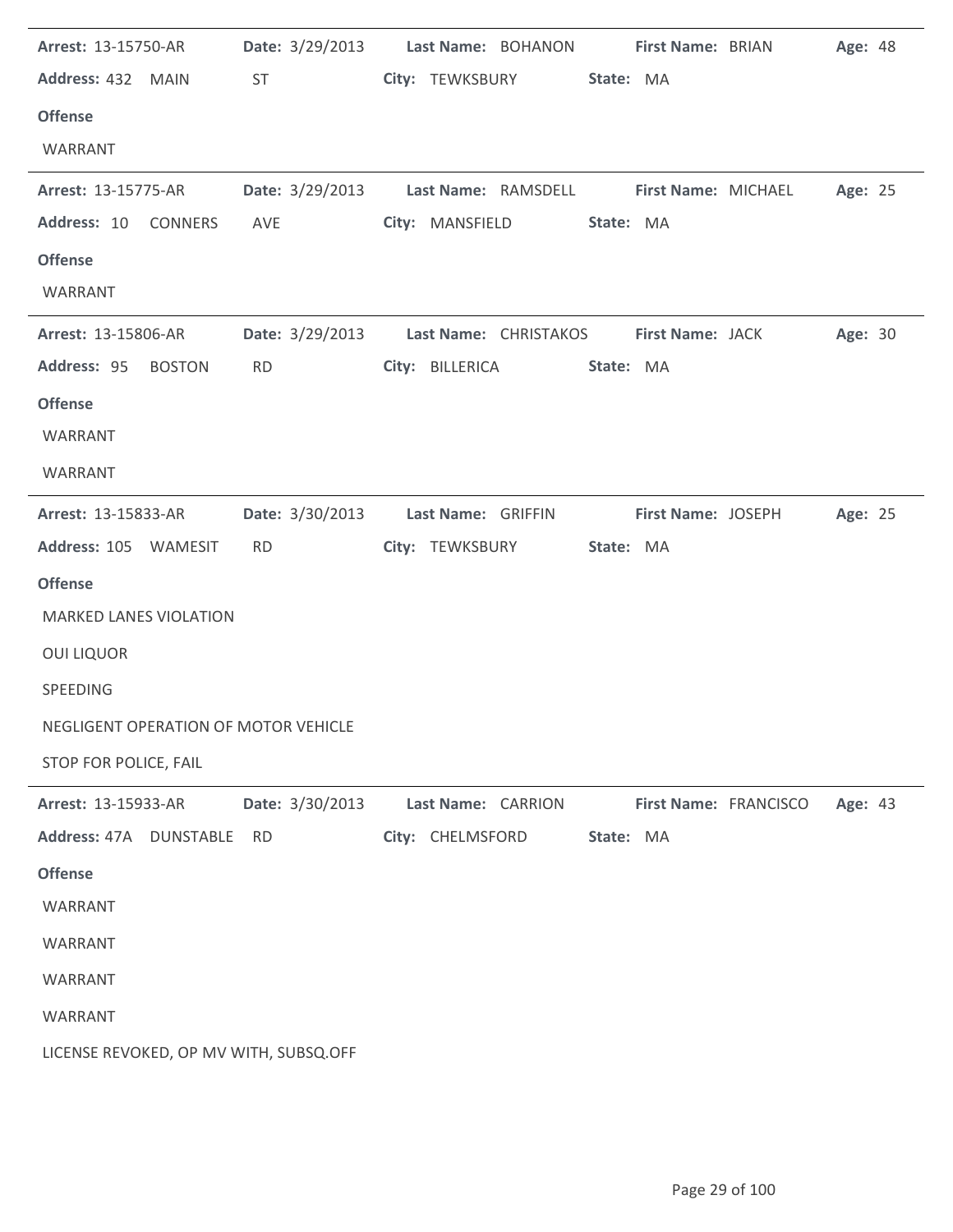| Arrest: 13-16351-AR                              | <b>Date:</b> $4/1/2013$         | Last Name: BERNIER |                                           |           | First Name: BRANDON         | Age: 26 |  |
|--------------------------------------------------|---------------------------------|--------------------|-------------------------------------------|-----------|-----------------------------|---------|--|
| Address: 219 JACKSON                             | <b>ST</b>                       | City: LOWELL       |                                           | State: MA |                             |         |  |
| <b>Offense</b>                                   |                                 |                    |                                           |           |                             |         |  |
| LICENSE SUSPENDED, OP MV WITH                    |                                 |                    |                                           |           |                             |         |  |
| Arrest: 13-16362-AR                              | Date: 4/1/2013                  | Last Name: ROSS    |                                           |           | <b>First Name: JENNIFER</b> | Age: 28 |  |
| Address: 28<br>SARATOGA                          | <b>ST</b>                       | City: LOWELL       |                                           | State: MA |                             |         |  |
| <b>Offense</b>                                   |                                 |                    |                                           |           |                             |         |  |
| LICENSE SUSPENDED, OP MV WITH, SUBSQ.OFF         |                                 |                    |                                           |           |                             |         |  |
| WARRANT                                          |                                 |                    |                                           |           |                             |         |  |
| <b>Arrest: 13-16685-AR</b>                       | <b>Date:</b> 4/3/2013           | Last Name: MALVERT |                                           |           | First Name: CARLOS          | Age: 33 |  |
| Address: 917 LAWRENCE                            | ST.                             | City: LOWELL       |                                           | State: MA |                             |         |  |
| <b>Offense</b>                                   |                                 |                    |                                           |           |                             |         |  |
| LARCENY OVER \$250                               |                                 |                    |                                           |           |                             |         |  |
| WARRANT-DEFAULT (SHOPLIFTING) LOWELL DISTRICT    |                                 |                    |                                           |           |                             |         |  |
| <b>Arrest: 13-16688-AR</b>                       | Date: 4/3/2013                  |                    | Last Name: SURUY-CHARVAC First Name: RAUL |           |                             | Age: 33 |  |
| Address: 43 JUNIPER                              | ST.                             | City: LAWRENCE     |                                           | State: MA |                             |         |  |
| <b>Offense</b>                                   |                                 |                    |                                           |           |                             |         |  |
| WARRANT-DEFAULT UNLICENSED OP MV, UNINSURED MV   |                                 |                    |                                           |           |                             |         |  |
| <b>Arrest: 13-16738-AR</b>                       | <b>Date:</b> 4/3/2013           | Last Name: RICH    |                                           |           | First Name: STEVEN          | Age: 23 |  |
| Address: 22 HIGHLAND AVE <b>City: TEWKSBURY</b>  |                                 |                    |                                           | State: MA |                             |         |  |
| <b>Offense</b>                                   |                                 |                    |                                           |           |                             |         |  |
| DRUG, DISTRIBUTE CLASS B                         |                                 |                    |                                           |           |                             |         |  |
| DRUG, POSSESS TO DISTRIB CLASS B                 |                                 |                    |                                           |           |                             |         |  |
| <b>Arrest: 13-16810-AR</b>                       | Date: 4/4/2013                  |                    | Last Name: LOMBARD                        |           | First Name: SCOTT           | Age: 27 |  |
| Address: 1 BAHL                                  |                                 | City: NASHUA       |                                           | State: NH |                             |         |  |
| <b>Offense</b>                                   |                                 |                    |                                           |           |                             |         |  |
| WARRANT - 1211CR003611 - DISTRIBUTE CLASS B DRUG |                                 |                    |                                           |           |                             |         |  |
| WARRANT - 1211CR003735 - POSSESS CLASS A DRUG    |                                 |                    |                                           |           |                             |         |  |
| <b>Arrest: 13-16813-AR</b>                       | Date: 4/4/2013 Last Name: REYES |                    |                                           |           | <b>First Name: EDDIE</b>    | Age: 44 |  |
| Address: 919 LAWRENCE ST                         |                                 | City: LOWELL       |                                           | State: MA |                             |         |  |
| <b>Offense</b>                                   |                                 |                    |                                           |           |                             |         |  |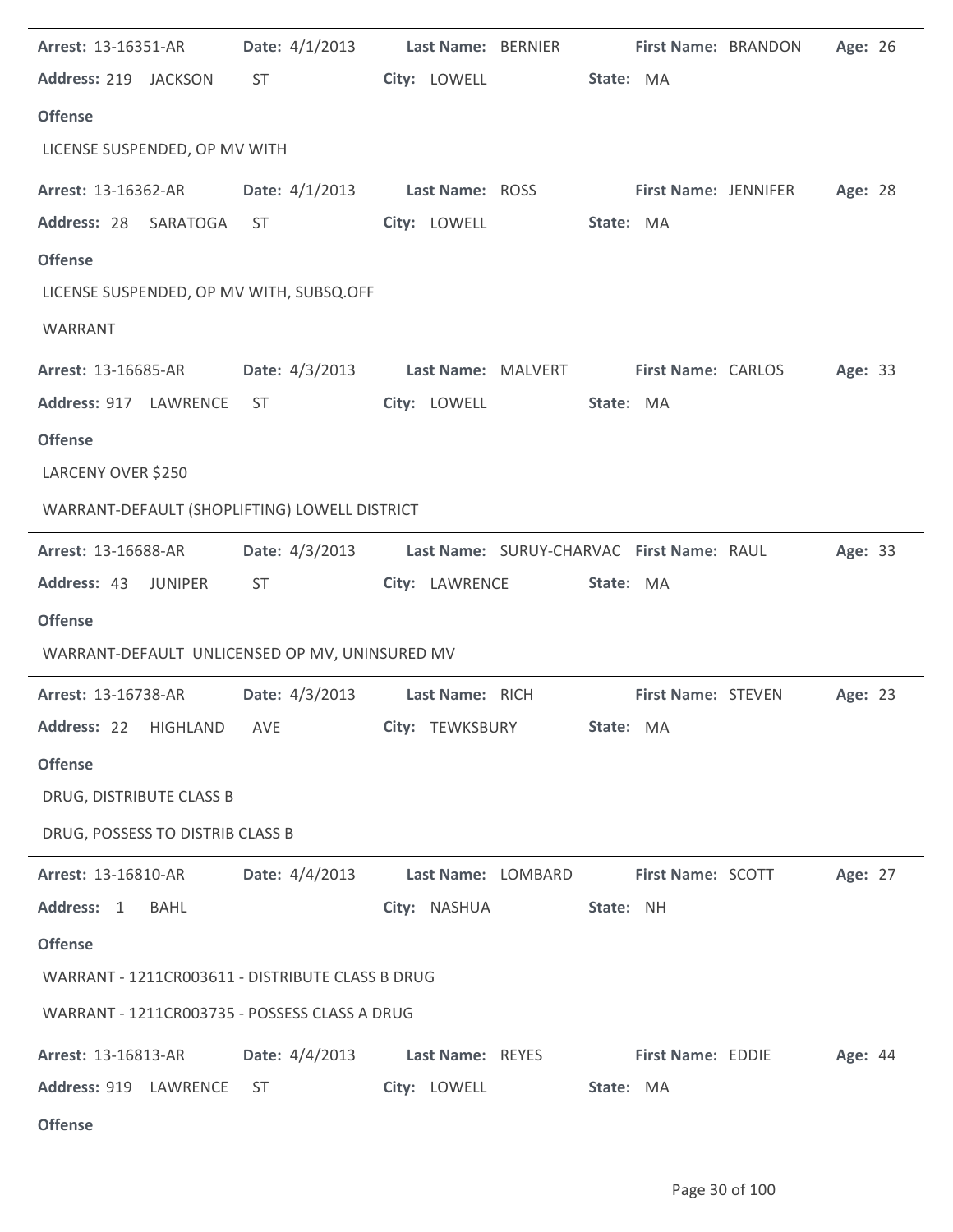| Arrest: 13-16895-AR                   |                                  | <b>Date:</b> 4/4/2013                                  |                  |                               |           | Last Name: CAIZAN-GUAMAN First Name: LUIS | Age: 27 |  |
|---------------------------------------|----------------------------------|--------------------------------------------------------|------------------|-------------------------------|-----------|-------------------------------------------|---------|--|
| Address: 124 6TH                      |                                  | ST                                                     | City: LOWELL     |                               | State: MA |                                           |         |  |
| <b>Offense</b>                        |                                  |                                                        |                  |                               |           |                                           |         |  |
| UNLICENSED OPERATION OF MV            |                                  |                                                        |                  |                               |           |                                           |         |  |
| CHILD UNDER 5 WITHOUT CARSEAT         |                                  |                                                        |                  |                               |           |                                           |         |  |
| Arrest: 13-16912-AR                   |                                  | Date: 4/4/2013                                         | Last Name: GOMES |                               |           | First Name: ANTHONY                       | Age: 20 |  |
| Address: 120 ROCHAMBAUI               |                                  |                                                        | City: HAVERHILL  |                               | State: MA |                                           |         |  |
| <b>Offense</b>                        |                                  |                                                        |                  |                               |           |                                           |         |  |
| LICENSE SUSPENDED, OP MV WITH         |                                  |                                                        |                  |                               |           |                                           |         |  |
| <b>Arrest: 13-16976-AR</b>            |                                  | Date: 4/5/2013                                         | Last Name: BYRON |                               |           | First Name: WAYNE                         | Age: 51 |  |
| Address: 63                           | <b>MARSH</b>                     | <b>RD</b>                                              | City: PELHAM     |                               | State: NH |                                           |         |  |
| <b>Offense</b>                        |                                  |                                                        |                  |                               |           |                                           |         |  |
| NEGLIGENT OPERATION OF MOTOR VEHICLE  |                                  |                                                        |                  |                               |           |                                           |         |  |
| <b>OUI LIQUOR</b>                     |                                  |                                                        |                  |                               |           |                                           |         |  |
| Arrest: 13-17081-AR                   |                                  | <b>Date:</b> 4/5/2013                                  |                  | Last Name: TORRES             |           | <b>First Name: CHARLES</b>                | Age: 23 |  |
| Address: 94                           | <b>MONTEBELLO</b><br><b>BSMT</b> |                                                        | City: JAMAICA    |                               | State: MA |                                           |         |  |
| <b>Offense</b>                        |                                  |                                                        |                  |                               |           |                                           |         |  |
| LICENSE SUSPENDED, OP MV WITH         |                                  |                                                        |                  |                               |           |                                           |         |  |
| <b>MARKED LANES VIOLATION</b>         |                                  |                                                        |                  |                               |           |                                           |         |  |
| <b>Arrest: 13-17083-AR</b>            |                                  | Date: 4/5/2013 Last Name: DENUCCIO First Name: PATRICK |                  |                               |           |                                           | Age: 30 |  |
| Address: 19 CANTON                    |                                  | ST                                                     |                  | City: LAWRENCE                | State: MA |                                           |         |  |
| <b>Offense</b>                        |                                  |                                                        |                  |                               |           |                                           |         |  |
| SHOPLIFTING \$100+ BY CONCEALING MDSE |                                  |                                                        |                  |                               |           |                                           |         |  |
| LARCENY OVER \$250                    |                                  |                                                        |                  |                               |           |                                           |         |  |
| LARCENY OVER \$250                    |                                  |                                                        |                  |                               |           |                                           |         |  |
|                                       |                                  | WARRANT DCKT 1318CR001708 LARCENY OVER                 |                  |                               |           |                                           |         |  |
| <b>Arrest: 13-17213-AR</b>            |                                  | <b>Date:</b> 4/6/2013                                  | Last Name: MCCUE |                               |           | First Name: BRIAN                         | Age: 45 |  |
| Address: 170 MORTON                   |                                  | ST                                                     |                  | City: JAMAICA PLAIN State: MA |           |                                           |         |  |
| <b>Offense</b>                        |                                  |                                                        |                  |                               |           |                                           |         |  |
| WARRANT 268/13B/A INTIMIDATE WITNESS  |                                  |                                                        |                  |                               |           |                                           |         |  |

WARRANT - 096CR000748 - UTTER FALSE PRESCRIPTION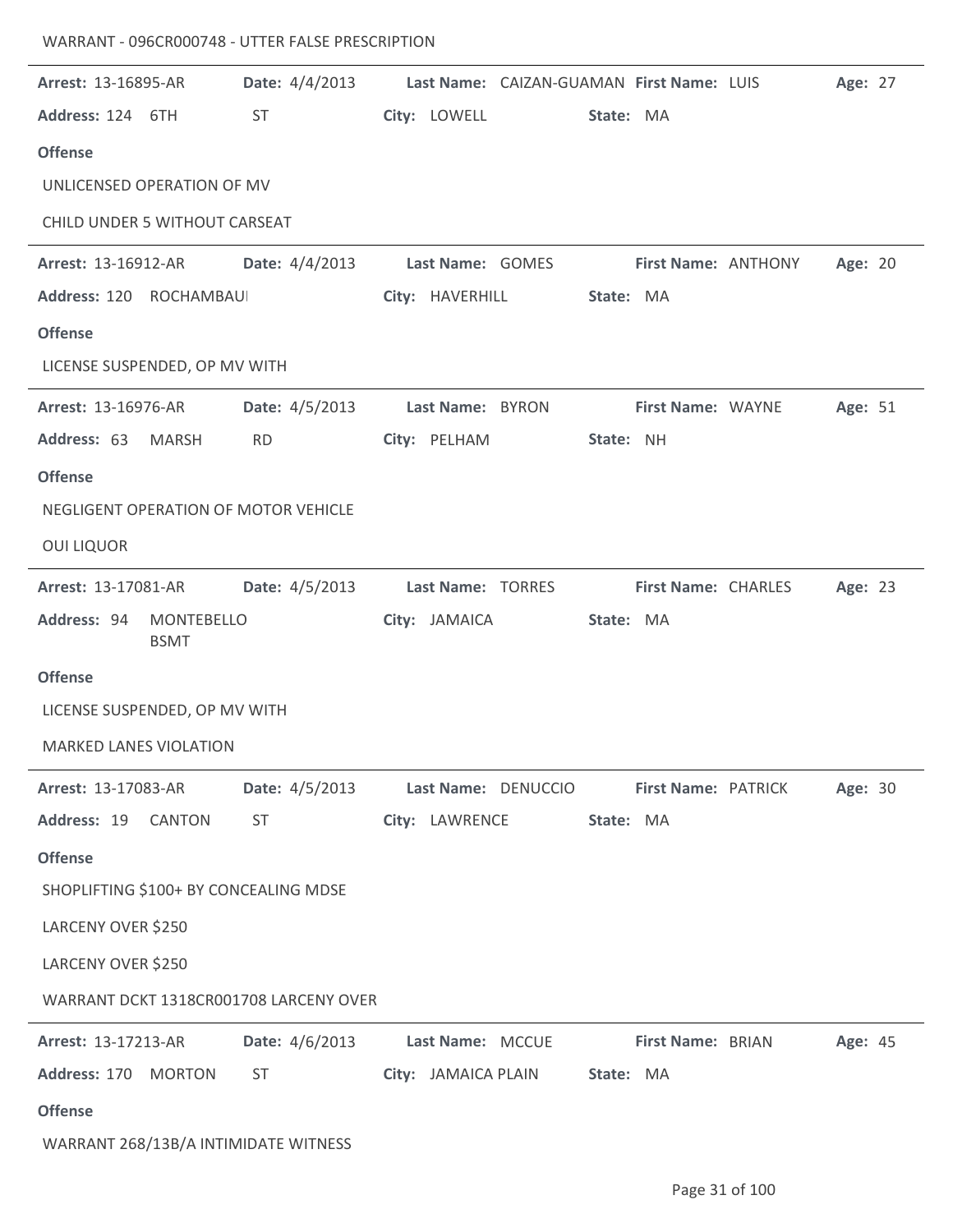| <b>Arrest: 13-17240-AR</b>           |          | Date: 4/6/2013 Last Name: HARRINGTON First Name: MARK                                                                                                                                                                          |              |                      |           |                                     |                                          | Age: 26 |  |
|--------------------------------------|----------|--------------------------------------------------------------------------------------------------------------------------------------------------------------------------------------------------------------------------------|--------------|----------------------|-----------|-------------------------------------|------------------------------------------|---------|--|
| Address: 54 PATTEN                   |          | <b>RD</b>                                                                                                                                                                                                                      |              | City: TEWKSBURY      | State: MA |                                     |                                          |         |  |
| <b>Offense</b>                       |          |                                                                                                                                                                                                                                |              |                      |           |                                     |                                          |         |  |
| DRUG, POSSESS CLASS A                |          |                                                                                                                                                                                                                                |              |                      |           |                                     |                                          |         |  |
| DRUG, POSSESS CLASS E                |          |                                                                                                                                                                                                                                |              |                      |           |                                     |                                          |         |  |
| DRUG, POSSESS CLASS E                |          |                                                                                                                                                                                                                                |              |                      |           |                                     |                                          |         |  |
| WARRANT-DRUG, DISTRIBUTE CLASS A     |          |                                                                                                                                                                                                                                |              |                      |           |                                     |                                          |         |  |
| DRUG, POSSESS CLASS E                |          |                                                                                                                                                                                                                                |              |                      |           |                                     |                                          |         |  |
| <b>Arrest: 13-17284-AR</b>           |          | <b>Date:</b> 4/6/2013                                                                                                                                                                                                          |              |                      |           | Last Name: CHERY First Name: ISRAEL |                                          | Age: 18 |  |
| Address: 5                           | BRADFORD | ST and the state of the state of the state of the state of the state of the state of the state of the state of the state of the state of the state of the state of the state of the state of the state of the state of the sta |              | City: EVERETT        | State: MA |                                     |                                          |         |  |
| <b>Offense</b>                       |          |                                                                                                                                                                                                                                |              |                      |           |                                     |                                          |         |  |
| WARRANT 1213CR004154 SHOPLIFTING     |          |                                                                                                                                                                                                                                |              |                      |           |                                     |                                          |         |  |
| <b>Arrest: 13-17304-AR</b>           |          | <b>Date:</b> 4/6/2013                                                                                                                                                                                                          |              | Last Name: RODRIGUEZ |           |                                     | First Name: GILBERTO                     | Age: 26 |  |
| Address: 55 AGAWAM                   |          | ST                                                                                                                                                                                                                             |              | City: LOWELL         | State: MA |                                     |                                          |         |  |
| <b>Offense</b>                       |          |                                                                                                                                                                                                                                |              |                      |           |                                     |                                          |         |  |
| LARCENY OVER \$250                   |          |                                                                                                                                                                                                                                |              |                      |           |                                     |                                          |         |  |
| <b>Arrest: 13-17328-AR</b>           |          | Date: 4/6/2013 Last Name: NJENGA                                                                                                                                                                                               |              |                      |           |                                     | <b>First Name: ARTHUR</b>                | Age: 57 |  |
| Address: 103 SPIT BROOK RD           |          |                                                                                                                                                                                                                                | City: NASHUA |                      | State: NH |                                     |                                          |         |  |
| <b>Offense</b>                       |          |                                                                                                                                                                                                                                |              |                      |           |                                     |                                          |         |  |
| <b>OUI LIQUOR</b>                    |          |                                                                                                                                                                                                                                |              |                      |           |                                     |                                          |         |  |
| NEGLIGENT OPERATION OF MOTOR VEHICLE |          |                                                                                                                                                                                                                                |              |                      |           |                                     |                                          |         |  |
| <b>Arrest: 13-17338-AR</b>           |          | <b>Date:</b> 4/6/2013                                                                                                                                                                                                          |              | Last Name: PAGAN     |           | First Name: ELVIN                   |                                          | Age: 46 |  |
| Address: 158 HAMPSHIRE ST            |          |                                                                                                                                                                                                                                | City: LOWELL |                      | State: MA |                                     |                                          |         |  |
| <b>Offense</b>                       |          |                                                                                                                                                                                                                                |              |                      |           |                                     |                                          |         |  |
|                                      |          | LICENSE SUSPENDED, OP MV WITH, SUBSQ.OFF                                                                                                                                                                                       |              |                      |           |                                     |                                          |         |  |
| <b>INSPECTION/STICKER, NO</b>        |          |                                                                                                                                                                                                                                |              |                      |           |                                     |                                          |         |  |
| <b>Arrest: 13-17355-AR</b>           |          | Date: 4/6/2013                                                                                                                                                                                                                 |              |                      |           |                                     | Last Name: FONTANEZ First Name: JONATHAN | Age: 23 |  |
| Address: 82 BRICK KILN RC ST         | #6       |                                                                                                                                                                                                                                |              | City: CHELMSFORD     | State: MA |                                     |                                          |         |  |
| <b>Offense</b>                       |          |                                                                                                                                                                                                                                |              |                      |           |                                     |                                          |         |  |

LICENSE SUSPENDED, OP MV WITH 3 SURCHARGEABLE EVENTS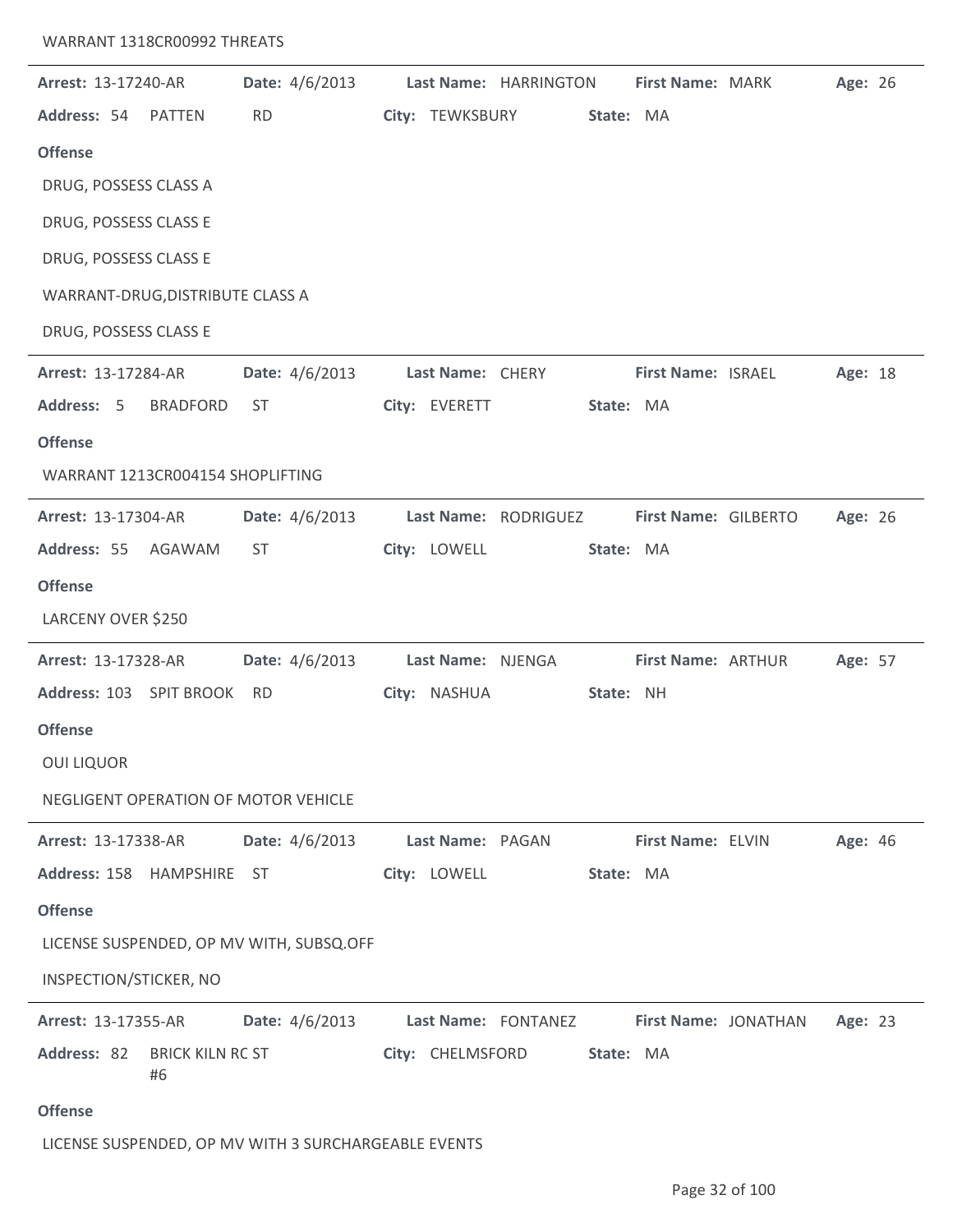| <b>NUMBER PLATE VIOLATION</b>                                           |                         |                   |                                        |                           |         |  |
|-------------------------------------------------------------------------|-------------------------|-------------------|----------------------------------------|---------------------------|---------|--|
| <b>Arrest: 13-17675-AR</b>                                              | Date: 4/8/2013          | Last Name: GROGAN |                                        | First Name: BRIAN         | Age: 33 |  |
| Address: 7 WILDWOOD RD                                                  |                         | City: WINDHAM     |                                        | State: NH                 |         |  |
| <b>Offense</b>                                                          |                         |                   |                                        |                           |         |  |
| DRUG, POSSESS CLASS A                                                   |                         |                   |                                        |                           |         |  |
| Arrest: 13-17881-AR                                                     | <b>Date:</b> 4/9/2013   |                   | Last Name: AMPONSAH First Name: JUDITH |                           | Age: 34 |  |
| Address: 399 WALKER                                                     | ST.                     | City: LOWELL      |                                        | State: MA                 |         |  |
| <b>Offense</b>                                                          |                         |                   |                                        |                           |         |  |
| WARRANT-#1211CR006419 UNINSUREDMV, REGISTRATION SUSPENDED, MARKED LANES |                         |                   |                                        |                           |         |  |
| Arrest: 13-17883-AR                                                     | <b>Date:</b> 4/9/2013   | Last Name: SERRA  |                                        | First Name: MICHAEL       | Age: 28 |  |
| Address: 1053 MIDDLESEX ST                                              |                         | City: LOWELL      |                                        | State: MA                 |         |  |
| <b>Offense</b>                                                          |                         |                   |                                        |                           |         |  |
| WARRANT-#1311CR001210 LARCENY OVER 250 BY FALSE PRETENSE                |                         |                   |                                        |                           |         |  |
| <b>Arrest: 13-17977-AR</b>                                              | <b>Date:</b> $4/9/2013$ | Last Name: CABRAL |                                        | <b>First Name: STEVEN</b> | Age: 21 |  |
| Address: 21 MARJORIE                                                    | <b>RD</b>               | City: WILMINGTON  |                                        | State: MA                 |         |  |
| <b>Offense</b>                                                          |                         |                   |                                        |                           |         |  |
| DRUG, POSSESS CLASS A                                                   |                         |                   |                                        |                           |         |  |
| DRUG, POSSESS CLASS C                                                   |                         |                   |                                        |                           |         |  |
| LICENSE SUSPENDED, OP MV WITH, SUBSQ.OFF                                |                         |                   |                                        |                           |         |  |
| Arrest: 13-18067-AR                                                     | Date: 4/10/2013         | Last Name: PICA   |                                        | First Name: YAMIR         | Age: 39 |  |
| Address: 1266 VARNUM                                                    | AVE                     | City: LOWELL      |                                        | State: MA                 |         |  |
| <b>Offense</b>                                                          |                         |                   |                                        |                           |         |  |
| INSPECTION/STICKER, NO                                                  |                         |                   |                                        |                           |         |  |
| LICENSE REVOKED, OPERATE MV WITH                                        |                         |                   |                                        |                           |         |  |
| Arrest: 13-18141-AR                                                     | Date: 4/10/2013         | Last Name: SILK   |                                        | First Name: DANIEL        | Age: 48 |  |
| Address: 23 CARNATION                                                   | DR                      | City: TEWKSBURY   |                                        | State: MA                 |         |  |
| <b>Offense</b>                                                          |                         |                   |                                        |                           |         |  |
| LDC WARRANT WR4900758TC265/13A/B OFFENSE LOCATION TEWKSBURY P.D.        |                         |                   |                                        |                           |         |  |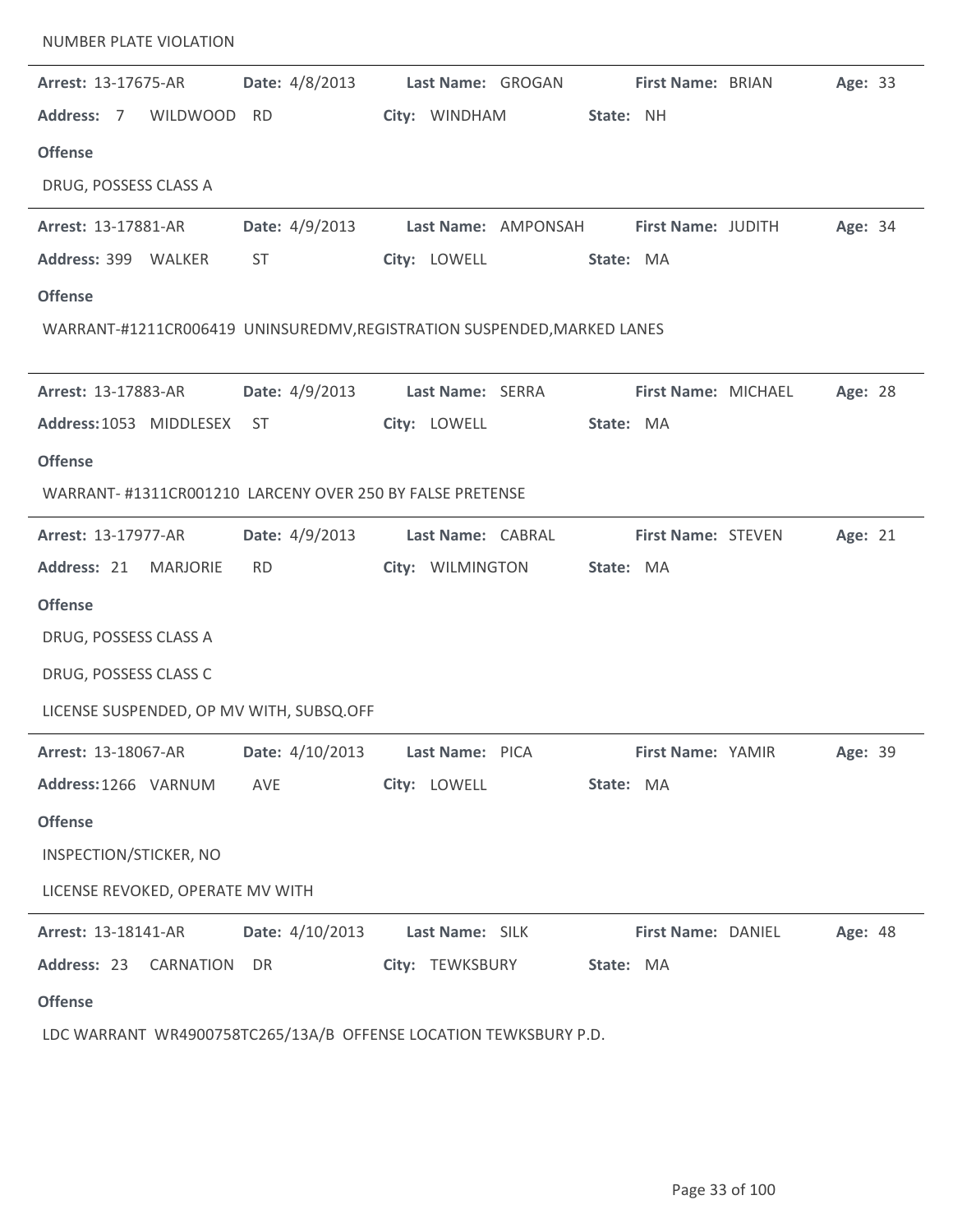| <b>Arrest: 13-18438-A-AR</b>     |                                 | Date: 4/12/2013 Last Name: CAWTHRON                                         |                    |                      |           | First Name: KEITH   | Age: 40 |  |
|----------------------------------|---------------------------------|-----------------------------------------------------------------------------|--------------------|----------------------|-----------|---------------------|---------|--|
| Address: 213                     | <b>SIUTH</b><br><b>MAMMONTH</b> | <b>RD</b>                                                                   | City: MANCHESTER   |                      | State: NH |                     |         |  |
| <b>Offense</b>                   |                                 |                                                                             |                    |                      |           |                     |         |  |
|                                  |                                 | Trafficking Class B Sub. (Opium Derivative) over 36 grams but less than 100 |                    |                      |           |                     |         |  |
| CONSPIRACY TO VIOLATE DRUG LAW   |                                 |                                                                             |                    |                      |           |                     |         |  |
| Arrest: 13-18438-AR              |                                 | Date: 4/12/2013                                                             |                    | Last Name: FLODSTROM |           | First Name: CRAIG   | Age: 32 |  |
| Address: 9                       | POPLAR                          | <b>ST</b>                                                                   | City: AMESBURY     |                      | State: MA |                     |         |  |
| <b>Offense</b>                   |                                 |                                                                             |                    |                      |           |                     |         |  |
|                                  |                                 | Trafficking Class B Sub. (Opium Derivative) over 36 grams but less than 100 |                    |                      |           |                     |         |  |
| CONSPIRACY TO VIOLATE DRUG LAW   |                                 |                                                                             |                    |                      |           |                     |         |  |
| <b>Arrest: 13-18501-AR</b>       |                                 | Date: $4/12/2013$                                                           |                    | Last Name: MUTCHLER  |           | First Name: MATTHEW | Age: 34 |  |
| Address: 49                      | LAWRENCE                        | <b>ST</b>                                                                   | City: WILMINGTON   |                      | State: MA |                     |         |  |
| <b>Offense</b>                   |                                 |                                                                             |                    |                      |           |                     |         |  |
| WARRANT 1227CR000601 OUI DEFAULT |                                 |                                                                             |                    |                      |           |                     |         |  |
| Arrest: 13-18518-AR              |                                 | Date: 4/13/2013                                                             |                    | Last Name: ASHDOWN   |           | First Name: BRIAN   | Age: 37 |  |
| Address: 197 WILDWOOD ST         |                                 |                                                                             | City: WILMINGTON   |                      | State: MA |                     |         |  |
| <b>Offense</b>                   |                                 |                                                                             |                    |                      |           |                     |         |  |
| <b>MARKED LANES VIOLATION</b>    |                                 |                                                                             |                    |                      |           |                     |         |  |
| OUI LIQUOR, 2ND OFFENSE          |                                 |                                                                             |                    |                      |           |                     |         |  |
|                                  |                                 | NEGLIGENT OPERATION OF MOTOR VEHICLE                                        |                    |                      |           |                     |         |  |
| Arrest: 13-18554-AR              |                                 | Date: 4/13/2013                                                             |                    | Last Name: BUCHANAN  |           | First Name: JEFFREY | Age: 25 |  |
| Address: 378 ADAMS               |                                 | <b>ST</b>                                                                   | City: LOWELL       |                      | State: MA |                     |         |  |
| <b>Offense</b>                   |                                 |                                                                             |                    |                      |           |                     |         |  |
| WARRANT                          |                                 |                                                                             |                    |                      |           |                     |         |  |
| WARRANT                          |                                 |                                                                             |                    |                      |           |                     |         |  |
| WARRANT                          |                                 |                                                                             |                    |                      |           |                     |         |  |
| WARRANT                          |                                 |                                                                             |                    |                      |           |                     |         |  |
| Arrest: 13-18708-AR              |                                 | Date: 4/14/2013                                                             | Last Name: GALASSI |                      |           | First Name: ELIEL   | Age: 34 |  |
| Address: 293 NESMITH             |                                 | <b>ST</b>                                                                   | City: LOWELL       |                      | State: MA |                     |         |  |
| <b>Offense</b>                   |                                 |                                                                             |                    |                      |           |                     |         |  |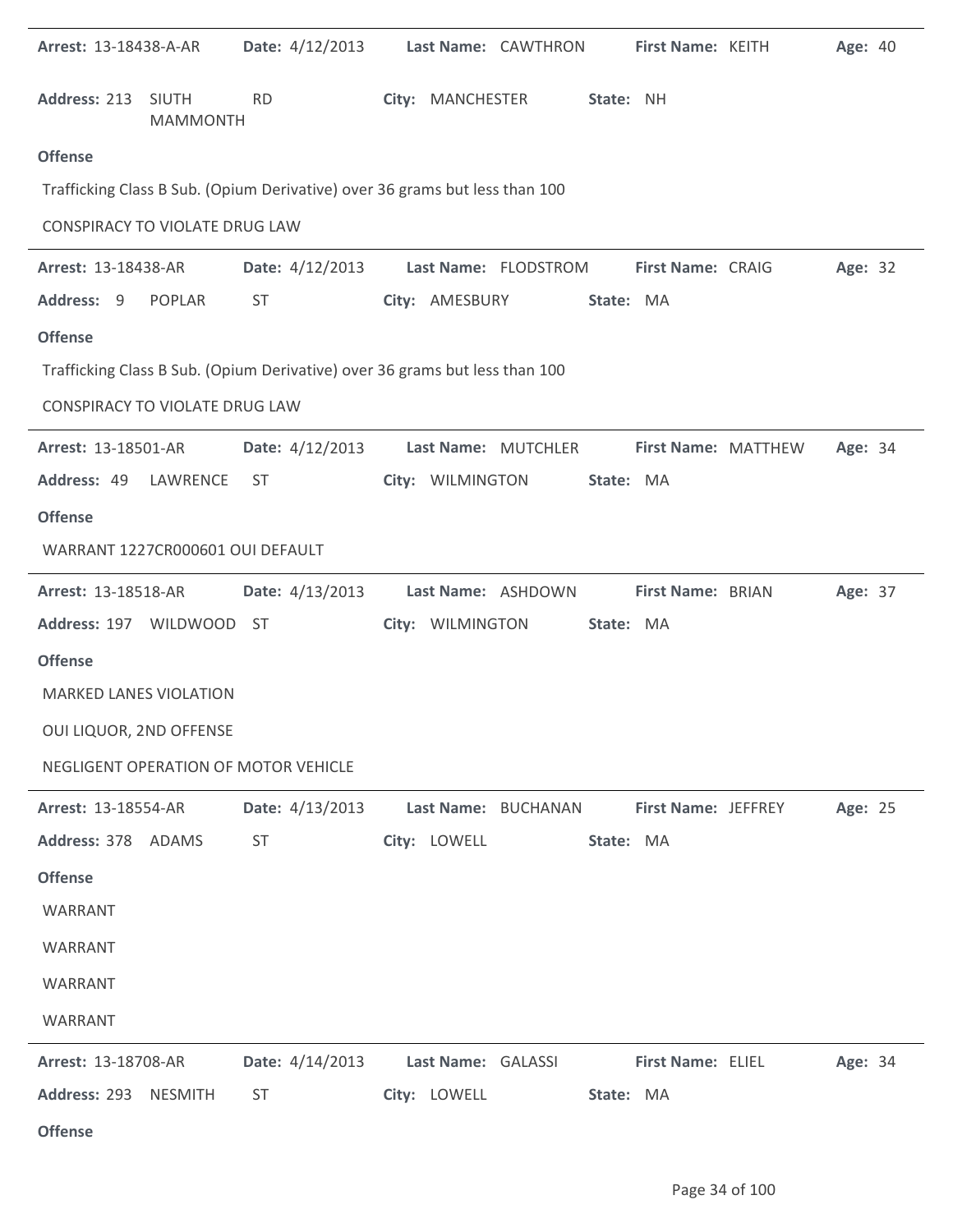| ALCOHOL IN MV, POSSESS OPEN CONTAINER OF  |                        |                                                              |                       |         |  |
|-------------------------------------------|------------------------|--------------------------------------------------------------|-----------------------|---------|--|
| STOP FOR POLICE, FAIL                     |                        |                                                              |                       |         |  |
| SPEEDING                                  |                        |                                                              |                       |         |  |
| <b>OUI LIQUOR</b>                         |                        |                                                              |                       |         |  |
| NEGLIGENT OPERATION OF MOTOR VEHICLE      |                        |                                                              |                       |         |  |
| UNLICENSED OPERATION OF MV                |                        |                                                              |                       |         |  |
| <b>Arrest: 13-18768-AR</b>                |                        | Date: 4/14/2013 Last Name: ALVARADO-ORTIZ First Name: JOSE   |                       | Age: 44 |  |
| Address: 103 BOWERS                       | ST.                    | City: LOWELL                                                 | State: MA             |         |  |
| <b>Offense</b>                            |                        |                                                              |                       |         |  |
| SHOPLIFTING \$100+ BY CONCEALING MDSE     |                        |                                                              |                       |         |  |
| <b>Arrest: 13-18827-AR</b>                |                        | Date: 4/14/2013 Last Name: MUSSEB-SEVERINOFirst Name: DARWIN |                       | Age: 25 |  |
| Address: 56<br>BIRCHWOOD RD               |                        | City: LAWRENCE                                               | State: MA             |         |  |
| <b>Offense</b>                            |                        |                                                              |                       |         |  |
| <b>OPERATING AFTER</b>                    |                        |                                                              |                       |         |  |
| Arrest: 13-19355-AR                       | <b>Date:</b> 4/17/2013 | Last Name: HAMMOND                                           | First Name: MICHAEL   | Age: 24 |  |
| Address: 793 MAIN                         | ST                     | City: SOUTH PORTLAND State: ME                               |                       |         |  |
| <b>Offense</b>                            |                        |                                                              |                       |         |  |
| WARRANT 1318CR000457 POSS CLASS B DEFAULT |                        |                                                              |                       |         |  |
| DRUG, POSSESS CLASS B                     |                        |                                                              |                       |         |  |
| DRUG, POSSESS CLASS B                     |                        |                                                              |                       |         |  |
| DRUG, POSSESS CLASS C                     |                        |                                                              |                       |         |  |
| Arrest: 13-19625-AR                       | Date: 4/19/2013        | Last Name: RUSSO                                             | First Name: MARK      | Age: 52 |  |
| Address: 12<br><b>LEXINGTON</b>           | AVE                    | City: METHUEN                                                | State: MA             |         |  |
| <b>Offense</b>                            |                        |                                                              |                       |         |  |
| OUI LIQUOR, 2ND OFFENSE                   |                        |                                                              |                       |         |  |
| Arrest: 13-20157-AR                       | Date: 4/22/2013        | Last Name: AMADOR                                            | First Name: CHRISTIAN | Age: 22 |  |
| Address: 89<br>CHESTNUT                   | <b>ST</b>              | City: LOWELL                                                 | State: MA             |         |  |
| <b>Offense</b>                            |                        |                                                              |                       |         |  |
| <b>LICENSE SUSPENDED</b>                  |                        |                                                              |                       |         |  |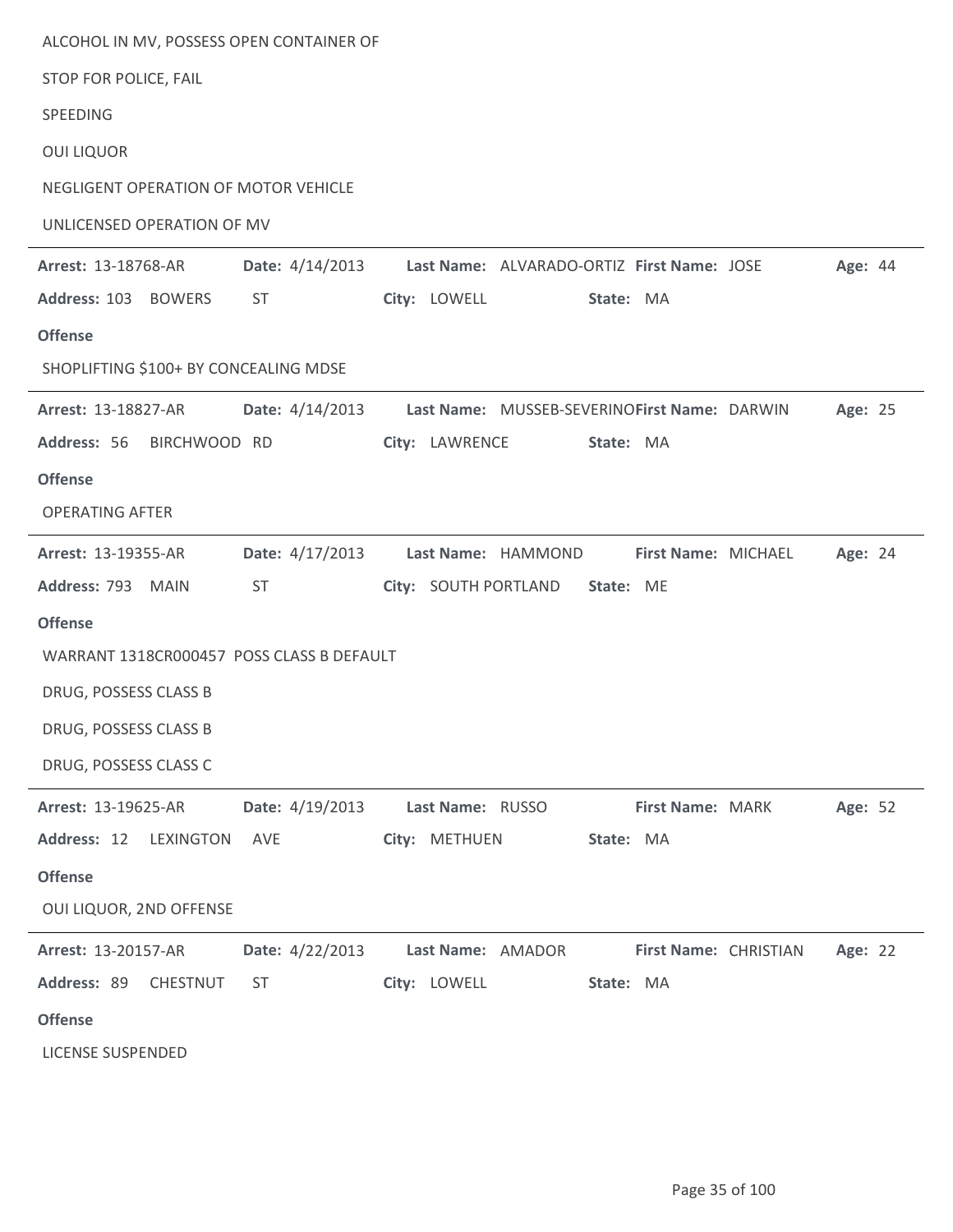| Arrest: 13-20279-AR           |          | Date: 4/23/2013 Last Name: RAMOS                           |                 |                     |           | First Name: EZEKIEL | Age: 19 |  |
|-------------------------------|----------|------------------------------------------------------------|-----------------|---------------------|-----------|---------------------|---------|--|
| Address: 572 FATHER MORIC     | BLVD/APT |                                                            | City: LOWELL    |                     | State: MA |                     |         |  |
| <b>Offense</b>                |          |                                                            |                 |                     |           |                     |         |  |
| LICENSE SUSPENDED, OP MV WITH |          |                                                            |                 |                     |           |                     |         |  |
| SPEEDING                      |          |                                                            |                 |                     |           |                     |         |  |
|                               |          | EQUIPMENT VIOLATION, MISCELLANEOUS MV                      |                 |                     |           |                     |         |  |
| <b>Arrest: 13-20370-AR</b>    |          | Date: 4/23/2013    Last Name: WHALAND    First Name: DAVID |                 |                     |           |                     | Age: 31 |  |
| Address: 14 SUNNY KNOLL TER   |          |                                                            |                 | City: LEXINGTON     | State: MA |                     |         |  |
| <b>Offense</b>                |          |                                                            |                 |                     |           |                     |         |  |
|                               |          | WARRANT 1351CR00712 STRAIGHT LARCENY                       |                 |                     |           |                     |         |  |
| <b>Arrest: 13-20377-AR</b>    |          | <b>Date:</b> 4/23/2013                                     |                 | Last Name: BOUDREAU |           | First Name: DONNA   | Age: 44 |  |
| Address: 314 SHAWSHEEN ST     |          |                                                            |                 | City: TEWKSBURY     | State: MA |                     |         |  |
| <b>Offense</b>                |          |                                                            |                 |                     |           |                     |         |  |
| OUI LIQUOR, 2ND OFFENSE       |          |                                                            |                 |                     |           |                     |         |  |
|                               |          | NEGLIGENT OPERATION OF MOTOR VEHICLE                       |                 |                     |           |                     |         |  |
| <b>MARKED LANES VIOLATION</b> |          |                                                            |                 |                     |           |                     |         |  |
|                               |          |                                                            |                 |                     |           |                     |         |  |
| Arrest: 13-20416-AR           |          | Date: 4/24/2013                                            |                 | Last Name: WINN     |           | First Name: PETER   | Age: 26 |  |
| Address: 68 BABICZ            |          | <b>RD</b>                                                  | City: TEWKSBURY |                     | State: MA |                     |         |  |
| <b>Offense</b>                |          |                                                            |                 |                     |           |                     |         |  |
| <b>OUI LIQUOR</b>             |          |                                                            |                 |                     |           |                     |         |  |
|                               |          | NEGLIGENT OPERATION OF MOTOR VEHICLE                       |                 |                     |           |                     |         |  |
| Arrest: 13-20650-AR           |          | Date: 4/25/2013                                            |                 | Last Name: LOMBARDI |           | First Name: JANICE  | Age: 55 |  |
| Address: 1830 MAIN            |          | <b>ST</b>                                                  | City: TEWKSBURY |                     | State: MA |                     |         |  |
| <b>Offense</b>                |          |                                                            |                 |                     |           |                     |         |  |
| UNREGISTERED MOTOR VEHICLE    |          |                                                            |                 |                     |           |                     |         |  |
| <b>RESIST ARREST</b>          |          |                                                            |                 |                     |           |                     |         |  |
|                               |          | NEGLIGENT OPERATION OF MOTOR VEHICLE                       |                 |                     |           |                     |         |  |
| <b>OUI LIQUOR</b>             |          |                                                            |                 |                     |           |                     |         |  |
| A&B ON POLICE OFFICER         |          |                                                            |                 |                     |           |                     |         |  |

 $\overline{\phantom{a}}$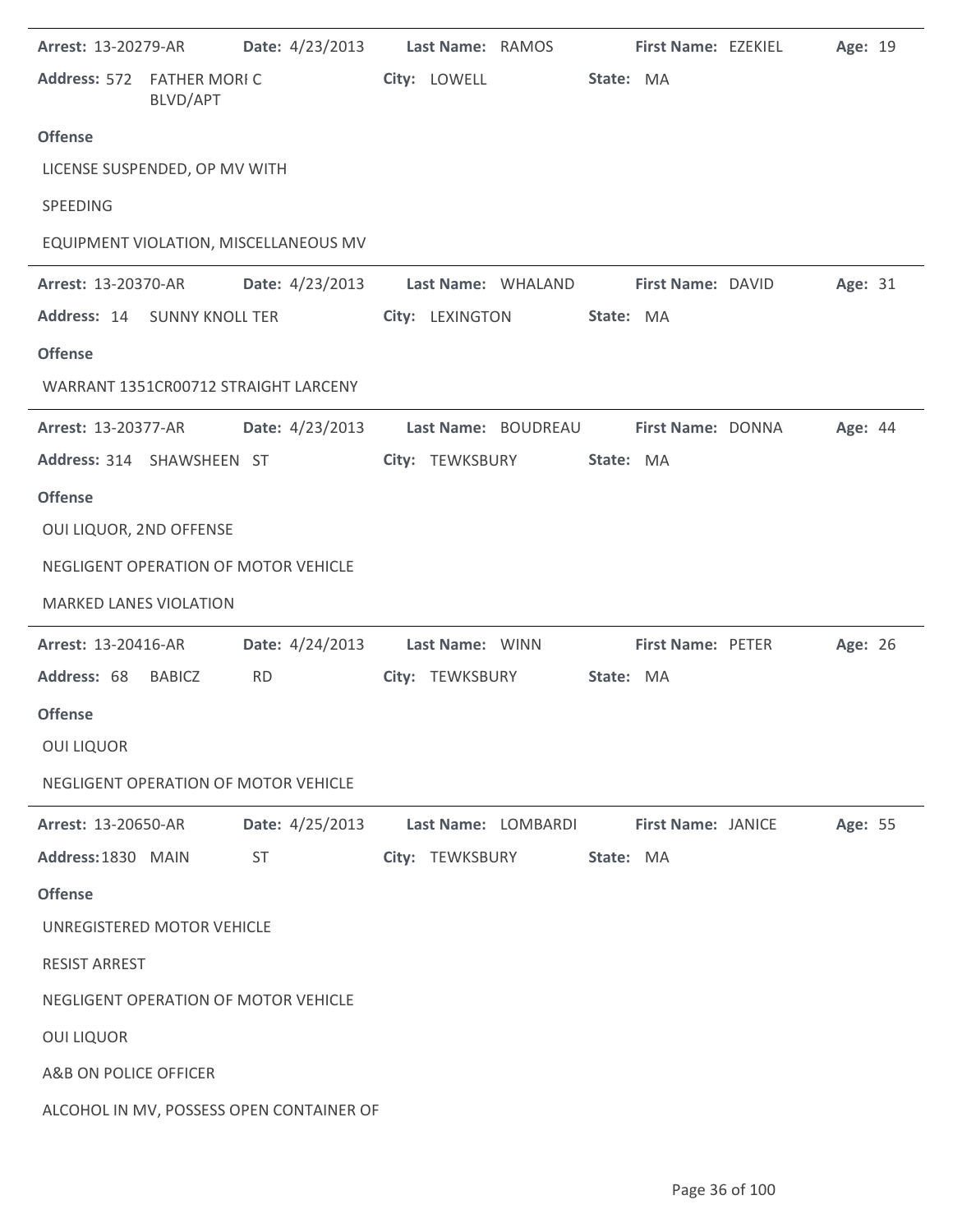| <b>Arrest: 13-20680-AR</b>                                 |                                                                                                                                                                                                                                |                                                    | Date: 4/25/2013 Last Name: FARRELLY First Name: SEAN                              | Age: 39 |
|------------------------------------------------------------|--------------------------------------------------------------------------------------------------------------------------------------------------------------------------------------------------------------------------------|----------------------------------------------------|-----------------------------------------------------------------------------------|---------|
| Address: 9 GARDNER                                         | RD <sub>2</sub>                                                                                                                                                                                                                | City: READING State: MA                            |                                                                                   |         |
| <b>Offense</b>                                             |                                                                                                                                                                                                                                |                                                    |                                                                                   |         |
| <b>COURTESY BOOKING</b>                                    |                                                                                                                                                                                                                                |                                                    |                                                                                   |         |
| <b>Arrest: 13-21088-AR</b>                                 |                                                                                                                                                                                                                                |                                                    | Date: 4/27/2013 Last Name: RONAN First Name: KEITH Age: 31                        |         |
|                                                            |                                                                                                                                                                                                                                |                                                    |                                                                                   |         |
| <b>Offense</b>                                             |                                                                                                                                                                                                                                |                                                    |                                                                                   |         |
| DRUG, POSSESS CLASS B                                      |                                                                                                                                                                                                                                |                                                    |                                                                                   |         |
| <b>Arrest: 13-21109-AR</b>                                 |                                                                                                                                                                                                                                |                                                    | Date: 4/28/2013 Last Name: LAFFEY First Name: MICHAEL Age: 23                     |         |
| Address: 1 TEMPLE                                          | ST <sub>2</sub>                                                                                                                                                                                                                | City: TEWKSBURY                                    | State: MA                                                                         |         |
| <b>Offense</b>                                             |                                                                                                                                                                                                                                |                                                    |                                                                                   |         |
| <b>MARKED LANES VIOLATION</b>                              |                                                                                                                                                                                                                                |                                                    |                                                                                   |         |
| <b>OUI LIQUOR</b>                                          |                                                                                                                                                                                                                                |                                                    |                                                                                   |         |
| NEGLIGENT OPERATION OF MOTOR VEHICLE                       |                                                                                                                                                                                                                                |                                                    |                                                                                   |         |
| Arrest: 13-21198-AR   Date: 4/28/2013   Last Name: VIGEANT |                                                                                                                                                                                                                                |                                                    | <b>First Name: TRACY</b>                                                          | Age: 41 |
| Address: 223 BRANCH ST, 1 FL                               |                                                                                                                                                                                                                                | City: LOWELL                                       | State: MA                                                                         |         |
| <b>Offense</b>                                             |                                                                                                                                                                                                                                |                                                    |                                                                                   |         |
| SHOPLIFTING BY ASPORTATION                                 |                                                                                                                                                                                                                                |                                                    |                                                                                   |         |
| DRUG, POSSESS CLASS E                                      |                                                                                                                                                                                                                                |                                                    |                                                                                   |         |
|                                                            |                                                                                                                                                                                                                                |                                                    | Arrest: 13-21278-AR Date: 4/29/2013 Last Name: AMARAL First Name: MICHAEL Age: 21 |         |
|                                                            |                                                                                                                                                                                                                                | Address: 90 FERNCROFT RD City: TEWKSBURY State: MA |                                                                                   |         |
| <b>Offense</b>                                             |                                                                                                                                                                                                                                |                                                    |                                                                                   |         |
| <b>RESIST ARREST</b>                                       |                                                                                                                                                                                                                                |                                                    |                                                                                   |         |
| <b>Arrest: 13-21314-AR</b>                                 |                                                                                                                                                                                                                                |                                                    | Date: 4/29/2013 Last Name: BATISTA-SALVA First Name: JATMARY Age: 28              |         |
| Address: 70 LIBERTY                                        | ST and the state of the state of the state of the state of the state of the state of the state of the state of the state of the state of the state of the state of the state of the state of the state of the state of the sta | City: LOWELL State: MA                             |                                                                                   |         |
| <b>Offense</b>                                             |                                                                                                                                                                                                                                |                                                    |                                                                                   |         |
| SHOPLIFTING BY ASPORTATION                                 |                                                                                                                                                                                                                                |                                                    |                                                                                   |         |
|                                                            |                                                                                                                                                                                                                                |                                                    | Arrest: 13-21530-AR Date: 4/30/2013 Last Name: MARTINI First Name: DAMIEN Age: 30 |         |
|                                                            |                                                                                                                                                                                                                                | Address: 15 WOODLAND DR City: NASHUA State: NH     |                                                                                   |         |
| <b>Offense</b>                                             |                                                                                                                                                                                                                                |                                                    |                                                                                   |         |
|                                                            |                                                                                                                                                                                                                                |                                                    |                                                                                   |         |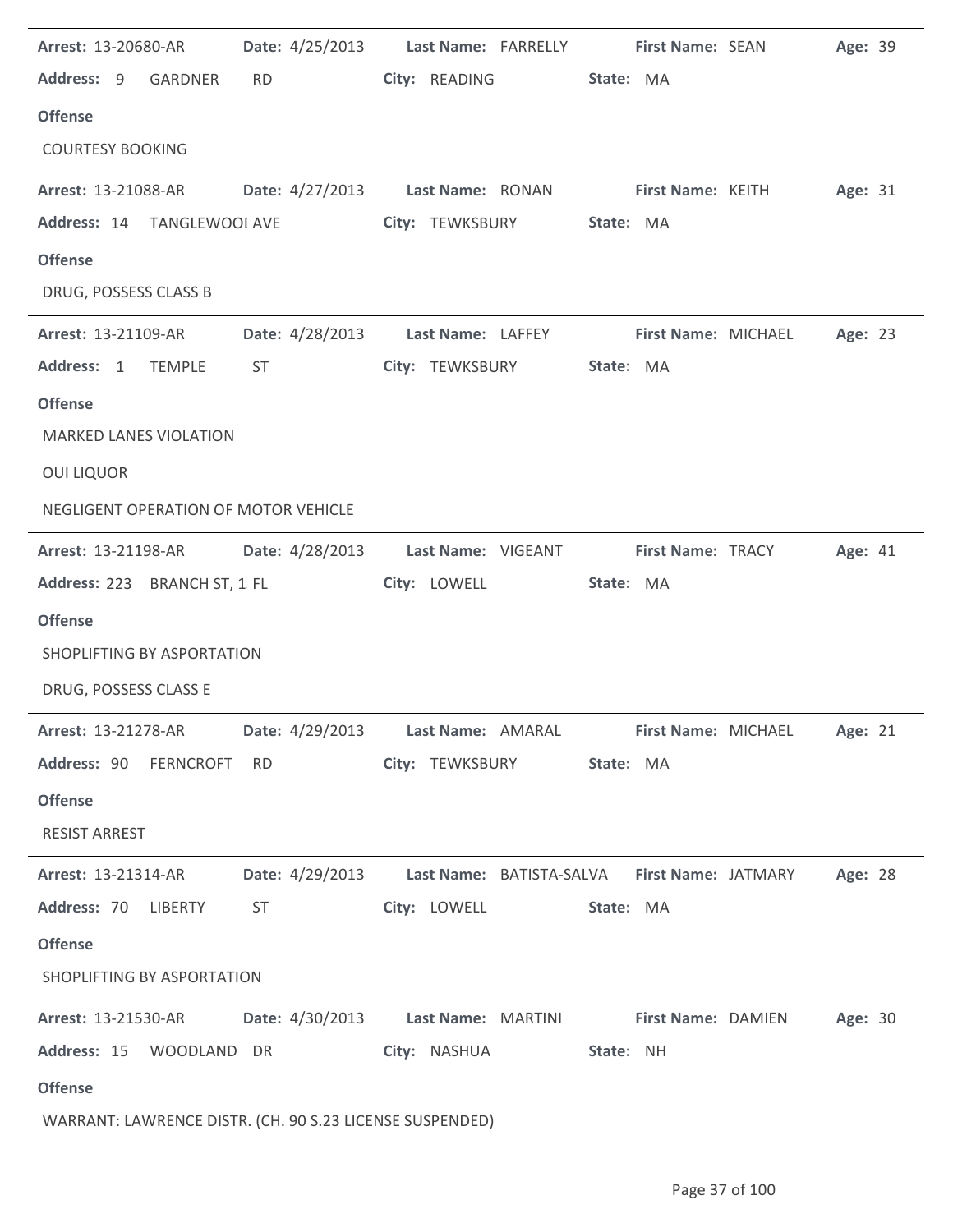| <b>MARKED LANES VIOLATION</b> |               |                                                        |                  |                    |           |                             |         |  |
|-------------------------------|---------------|--------------------------------------------------------|------------------|--------------------|-----------|-----------------------------|---------|--|
| <b>Arrest: 13-21560-AR</b>    |               | Date: 4/30/2013 Last Name: NORTON                      |                  |                    |           | <b>First Name: STEPHEN</b>  | Age: 46 |  |
| Address: 4                    | <b>MYSTIC</b> | AVE                                                    |                  | City: TEWKSBURY    | State: MA |                             |         |  |
| <b>Offense</b>                |               |                                                        |                  |                    |           |                             |         |  |
|                               |               | WARRANT 1211CR0007607 FAILURE TO PAY FINES             |                  |                    |           |                             |         |  |
| <b>Arrest: 13-21755-AR</b>    |               | Date: $5/1/2013$                                       |                  | Last Name: FAXON   |           | <b>First Name: ANGELA</b>   | Age: 49 |  |
| Address: 61                   | DEBRA         | DR                                                     | City: TEWKSBURY  |                    | State: MA |                             |         |  |
| <b>Offense</b>                |               |                                                        |                  |                    |           |                             |         |  |
|                               |               | ALCOHOL IN MV, POSSESS OPEN CONTAINER OF               |                  |                    |           |                             |         |  |
| <b>MARKED LANES VIOLATION</b> |               |                                                        |                  |                    |           |                             |         |  |
|                               |               | NEGLIGENT OPERATION OF MOTOR VEHICLE                   |                  |                    |           |                             |         |  |
| <b>OUI LIQUOR</b>             |               |                                                        |                  |                    |           |                             |         |  |
| <b>Arrest: 13-21942-AR</b>    |               | Date: 5/2/2013 Last Name: MORIARTY                     |                  |                    |           | <b>First Name: MICHELLE</b> | Age: 50 |  |
| Address: 83 SHAWSHEEN ST      |               |                                                        | City: TEWKSBURY  |                    | State: MA |                             |         |  |
| <b>Offense</b>                |               |                                                        |                  |                    |           |                             |         |  |
| <b>OPERATING AFTER</b>        |               |                                                        |                  |                    |           |                             |         |  |
| Arrest: 13-21949-A-AR         |               | Date: 5/2/2013                                         |                  | Last Name: BURGESS |           | First Name: SUSAN           | Age: 37 |  |
| Address: 178 HAYDEN           |               | <b>RD</b>                                              | City: GROTON     |                    | State: MA |                             |         |  |
| <b>Offense</b>                |               |                                                        |                  |                    |           |                             |         |  |
| <b>UNLICENSED</b>             |               |                                                        |                  |                    |           |                             |         |  |
| Arrest: 13-21949-AR           |               | Date: 5/2/2013 Last Name: MCCALLUM                     |                  |                    |           | <b>First Name: ALEX</b>     | Age: 25 |  |
| Address: 910 MAIN             |               | ST                                                     | City: MELROSE    |                    | State: MA |                             |         |  |
| <b>Offense</b>                |               |                                                        |                  |                    |           |                             |         |  |
| <b>LICENSE SUSPENDED</b>      |               |                                                        |                  |                    |           |                             |         |  |
| Arrest: 13-22002-AR           |               | Date: 5/3/2013                                         | Last Name: LAROE |                    |           | First Name: JESSICA         | Age: 29 |  |
| Address: 141 THISSELL         |               | AVE                                                    | City: DRACUT     |                    | State: MA |                             |         |  |
| <b>Offense</b>                |               |                                                        |                  |                    |           |                             |         |  |
|                               |               | WARRANT 1362CR001130 - OP MV W/ SUSP LIC               |                  |                    |           |                             |         |  |
| <b>Arrest: 13-22273-AR</b>    |               | Date: 5/5/2013 Last Name: CONNELLY First Name: WILLIAM |                  |                    |           |                             | Age: 49 |  |
| Address: 489 METHUEN          |               |                                                        |                  | City: METHUEN      | State: MA |                             |         |  |

**Offense**

 $\overline{a}$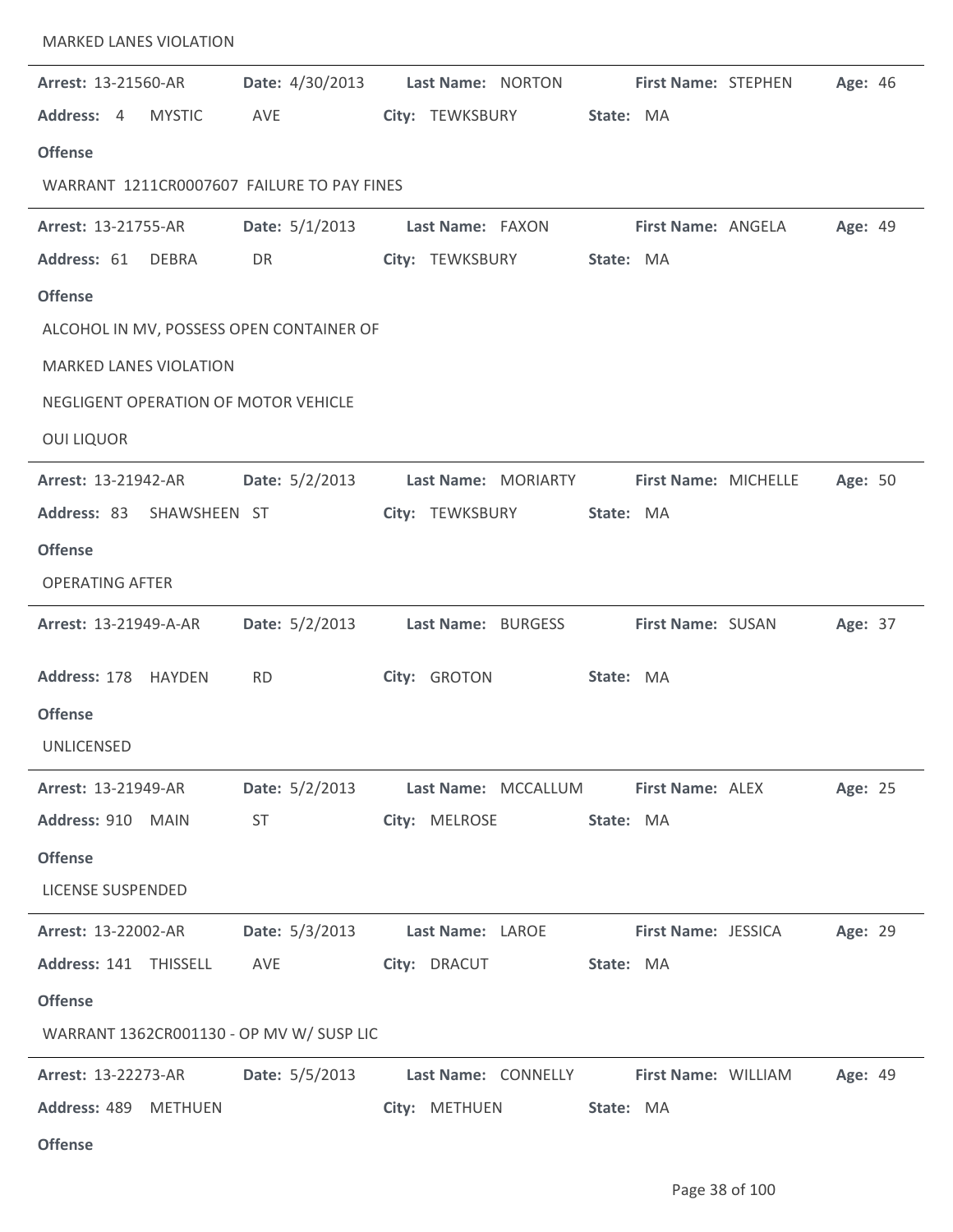| THREAT TO COMMIT CRIME                           |                        |                                                       |         |
|--------------------------------------------------|------------------------|-------------------------------------------------------|---------|
| Arrest: 13-22374-AR                              | Date: 5/5/2013         | Last Name: PURCELL<br>First Name: NICOLE              | Age: 40 |
| Address: 1535 MAIN                               | <b>ST</b>              | City: TEWKSBURY<br>State: MA                          |         |
| <b>Offense</b>                                   |                        |                                                       |         |
| WARRANT 1211CR007603 FAILURE TO PAY FINES        |                        |                                                       |         |
| Arrest: 13-22511-AR                              | Date: 5/6/2013         | Last Name: MASTROPIETRO First Name: ANTHONY           | Age: 39 |
| Address: 112 112 SIXTH                           | ST                     | City: LOWELL<br>State: MA                             |         |
| <b>Offense</b>                                   |                        |                                                       |         |
| WARRANT: ABDW (LOWELL)                           |                        |                                                       |         |
| Arrest: 13-22723-AR                              | Date: $5/7/2013$       | Last Name: HENNIGAN<br><b>First Name: JOHN</b>        | Age: 48 |
| Address: 30 TILTON                               | <b>CIR</b>             | City: TEWKSBURY<br>State: MA                          |         |
| <b>Offense</b>                                   |                        |                                                       |         |
| LICENSE SUSPENDED, OP MV WITH                    |                        |                                                       |         |
| Arrest: 13-22780-AR                              | Date: 5/7/2013         | Last Name: SILVA<br>First Name: MICHAEL               | Age: 19 |
| Address: 90 BAYSTATE                             | <b>RD</b>              | City: TEWKSBURY<br>State: MA                          |         |
| <b>Offense</b>                                   |                        |                                                       |         |
| LICENSE SUSPENDED, OP MV WITH 7 SURCHARGE EVENTS |                        |                                                       |         |
| Arrest: 13-23100-AR                              | Date: 5/9/2013         | <b>Last Name: MATOS</b><br><b>First Name: WILLIAM</b> | Age: 27 |
| Address: 220 HAMPSHIRE ST                        |                        | City: LAWRENCE<br>State: MA                           |         |
| <b>Offense</b>                                   |                        |                                                       |         |
| STOP FOR POLICE, FAIL                            |                        |                                                       |         |
| SPEEDING IN VIOL SPECIAL REGULATION              |                        |                                                       |         |
| <b>Arrest: 13-23147-AR</b>                       | Date: 5/10/2013        | Last Name: DEANGELO<br>First Name: ANGELINA           | Age: 21 |
| Address: 41<br><b>BOWERS</b>                     | ST                     | City: LOWELL<br>State: MA                             |         |
| <b>Offense</b>                                   |                        |                                                       |         |
| WARRANT - 1311CR002887 - A&B DW                  |                        |                                                       |         |
| <b>Arrest: 13-23167-A-AR</b>                     | <b>Date:</b> 5/10/2013 | Last Name: GEORGEOPOULOS First Name: APRYL            | Age: 48 |
| Address: 25<br>PERSHING                          | <b>ST</b>              | City: LOWELL<br>State: MA                             |         |
| <b>Offense</b>                                   |                        |                                                       |         |
| WARRANT - 1211CR007001 - OP MV W/ SUSP REG       |                        |                                                       |         |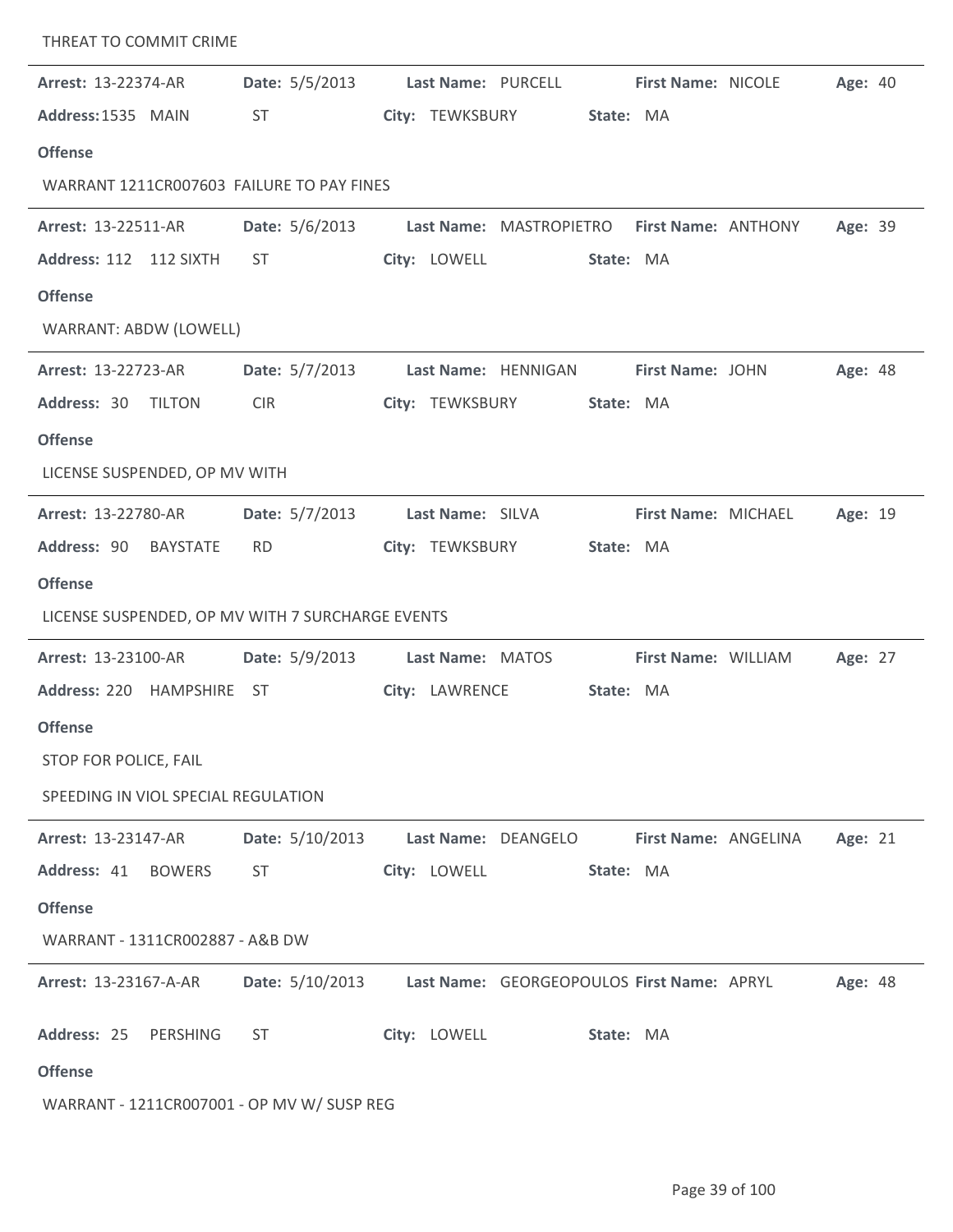| Arrest: 13-23167-AR                               | Date: 5/10/2013        | Last Name: SYKES     | First Name: DWAIN           | Age: 38 |
|---------------------------------------------------|------------------------|----------------------|-----------------------------|---------|
| Address: 271 GALLIVAN                             | BLVD                   | City: DORCHESTER     | State: MA                   |         |
| <b>Offense</b>                                    |                        |                      |                             |         |
| WARRANT - SUCR0610845 - FIREARM, CARRY W/O LIC    |                        |                      |                             |         |
| WARRANT - 0906CR002044 - DRUG, DISTRIBUTE CLASS B |                        |                      |                             |         |
| WARRANT - 0507CR005511 - FIREARM, CARRY W/O LIC   |                        |                      |                             |         |
| <b>Arrest: 13-23167-B-AR</b>                      | Date: 5/10/2013        | Last Name: COSSETTE  | <b>First Name: JENNIFER</b> | Age: 43 |
| <b>MAGNOLIA</b><br>Address: 4                     |                        | City: BILLERICA      | State: MA                   |         |
| <b>Offense</b>                                    |                        |                      |                             |         |
| WARRANT - 0922CR000755 - CREDIT CARD, LARCENY OF  |                        |                      |                             |         |
| Arrest: 13-23370-AR                               | Date: 5/11/2013        | Last Name: SUTTON    | First Name: RICHARD         | Age: 45 |
| Address: 545 BLUE HILL                            | AVE                    | City: DORCHESTER     | State: MA                   |         |
| <b>Offense</b>                                    |                        |                      |                             |         |
| 1211CR003590 LICENSE SUSPENDED                    |                        |                      |                             |         |
| <b>Arrest: 13-23606-AR</b>                        | Date: 5/12/2013        | Last Name: CONNORS   | <b>First Name: MASEN</b>    | Age: 27 |
| Address: 8<br>48TH                                | <b>ST</b>              | City: NEWBURY        | State: MA                   |         |
| <b>Offense</b>                                    |                        |                      |                             |         |
| WARRANT 13389CR000174 RECEIVING STOLEN -\$250     |                        |                      |                             |         |
| <b>Arrest: 13-23627-A-AR</b>                      | <b>Date:</b> 5/12/2013 | Last Name: WOLCHKO   | First Name: JULIA           | Age: 20 |
| Address: 75<br><b>INDIAN RIDGE RD</b>             |                        | City: EAST HAMPSTEAD | State: NH                   |         |
| <b>Offense</b>                                    |                        |                      |                             |         |
| SHOPLIFTING \$100+ BY CONCEALING MDSE             |                        |                      |                             |         |
| LARCENY OVER \$250                                |                        |                      |                             |         |
| <b>Arrest: 13-23627-AR</b>                        | Date: 5/12/2013        | Last Name: MORGAN    | First Name: CHARLOTTE       | Age: 20 |
| Address: 9<br><b>CORTLAND</b>                     | <b>RD</b>              | City: E HAMPSTED     | State: NH                   |         |
| <b>Offense</b>                                    |                        |                      |                             |         |
| UNLICENSED OPERATION OF MV                        |                        |                      |                             |         |
| LARCENY OVER \$250                                |                        |                      |                             |         |
| SHOPLIFTING \$100+ BY CONCEALING MDSE             |                        |                      |                             |         |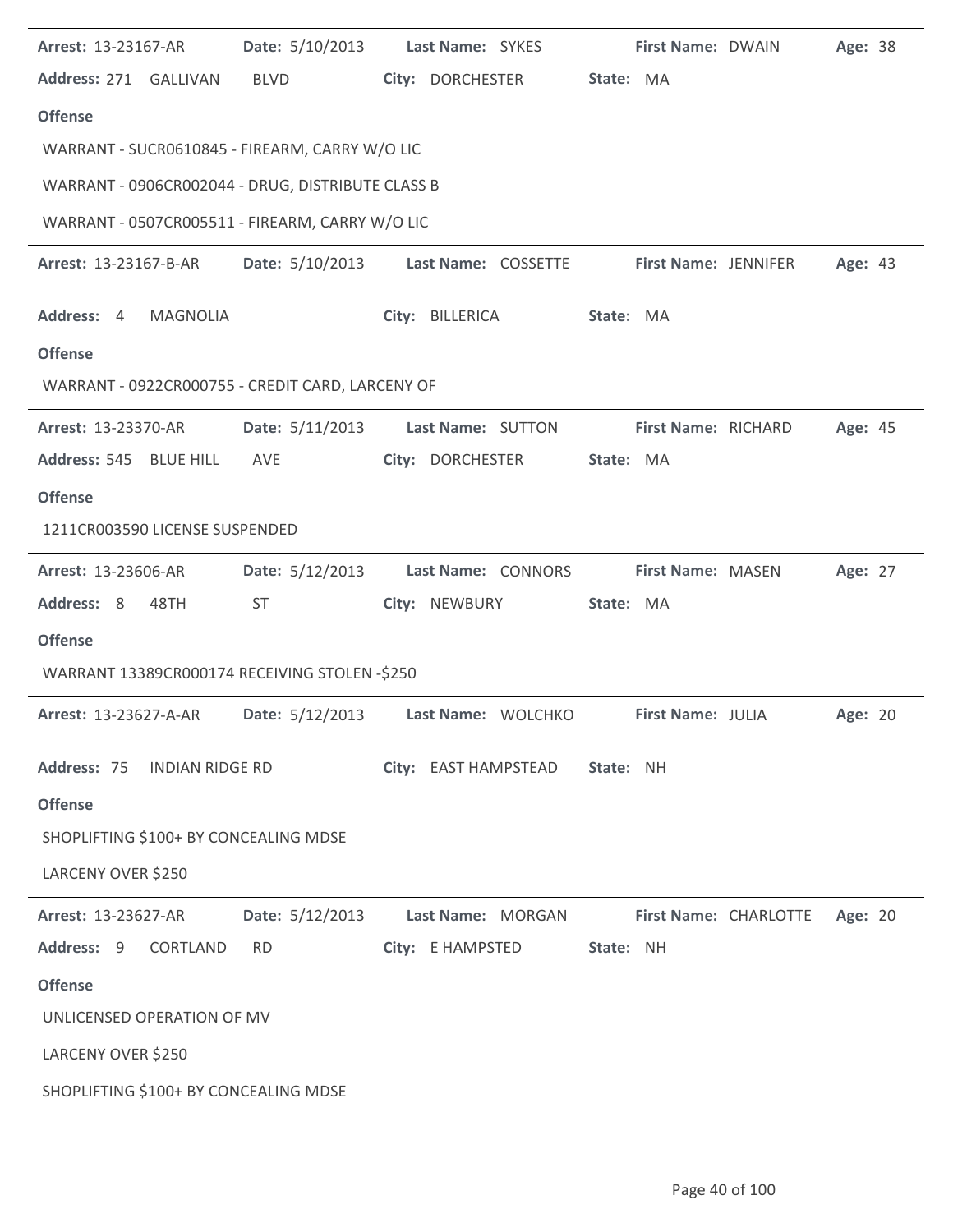| Arrest: 13-23734-AR                                     |                 | Date: 5/13/2013 Last Name: LOMBARDI First Name: JANICE Age: 56                 |                   |                     |         |
|---------------------------------------------------------|-----------------|--------------------------------------------------------------------------------|-------------------|---------------------|---------|
| Address: 1830 MAIN                                      | <b>ST</b>       | City: TEWKSBURY State: MA                                                      |                   |                     |         |
| <b>Offense</b>                                          |                 |                                                                                |                   |                     |         |
| WARRANT                                                 |                 |                                                                                |                   |                     |         |
| <b>Arrest: 13-23823-AR</b>                              |                 | Date: 5/13/2013 Last Name: OLOUGHLIN First Name: DESMOND                       |                   |                     | Age: 46 |
| Address: 721 SHAWSHEEN ST                               |                 | City: TEWKSBURY                                                                | State: MA         |                     |         |
| <b>Offense</b>                                          |                 |                                                                                |                   |                     |         |
| WARRANT 1211CR004465 ABDW                               |                 |                                                                                |                   |                     |         |
|                                                         |                 | Arrest: 13-23851-A-AR Date: 5/13/2013 Last Name: MEDEIROS First Name: PATRICIA |                   |                     | Age: 47 |
| Address: 576 WASHINGTON ST                              |                 | City: WEYMOUTH                                                                 | State: MA         |                     |         |
| <b>Offense</b>                                          |                 |                                                                                |                   |                     |         |
| WARRANT SHOPLIFTING WOBURN DISTRICT 1153CR002235        |                 |                                                                                |                   |                     |         |
| <b>CONSPIRACY TO VIOLATE DRUG LAW</b>                   |                 |                                                                                |                   |                     |         |
| DRUG, POSSESS CLASS A                                   |                 |                                                                                |                   |                     |         |
| Arrest: 13-23851-AR   Date: 5/13/2013   Last Name: DIAZ |                 |                                                                                |                   | First Name: ORLANDO | Age: 32 |
|                                                         |                 |                                                                                |                   |                     |         |
| Address: 166 TENNEY STREE                               |                 | City: METHUEN                                                                  | State: MA         |                     |         |
|                                                         |                 |                                                                                |                   |                     |         |
| <b>Offense</b>                                          |                 |                                                                                |                   |                     |         |
| WARRANT-FAILURE TO APPEAR JURY DUTY 1018CR005769        |                 |                                                                                |                   |                     |         |
| DRUG, DISTRIBUTE CLASS A                                |                 |                                                                                |                   |                     |         |
| CONSPIRACY TO VIOLATE DRUG LAW                          |                 |                                                                                |                   |                     |         |
| <b>Arrest: 13-24041-AR</b>                              | Date: 5/14/2013 | Last Name: HOLMES                                                              | First Name: KERRI |                     | Age: 26 |
| Address: 41 CATHERINE                                   | DR.             | City: PEABODY                                                                  | State: MA         |                     |         |
| <b>Offense</b>                                          |                 |                                                                                |                   |                     |         |
| 1218CR006465 LICENSE SUSPENDED                          |                 |                                                                                |                   |                     |         |
| LICENSE SUSPENDED, OP MV WITH                           |                 |                                                                                |                   |                     |         |
| Arrest: 13-24307-AR                                     | Date: 5/16/2013 | Last Name: MARTINO                                                             | First Name: MARK  |                     | Age: 30 |
| Address: 15<br><b>BREWSTER</b>                          | <b>RD</b>       | City: WAKEFIELD                                                                | State: MA         |                     |         |
| <b>Offense</b>                                          |                 |                                                                                |                   |                     |         |
| DRUG, POSSESS TO DISTRIB CLASS A                        |                 |                                                                                |                   |                     |         |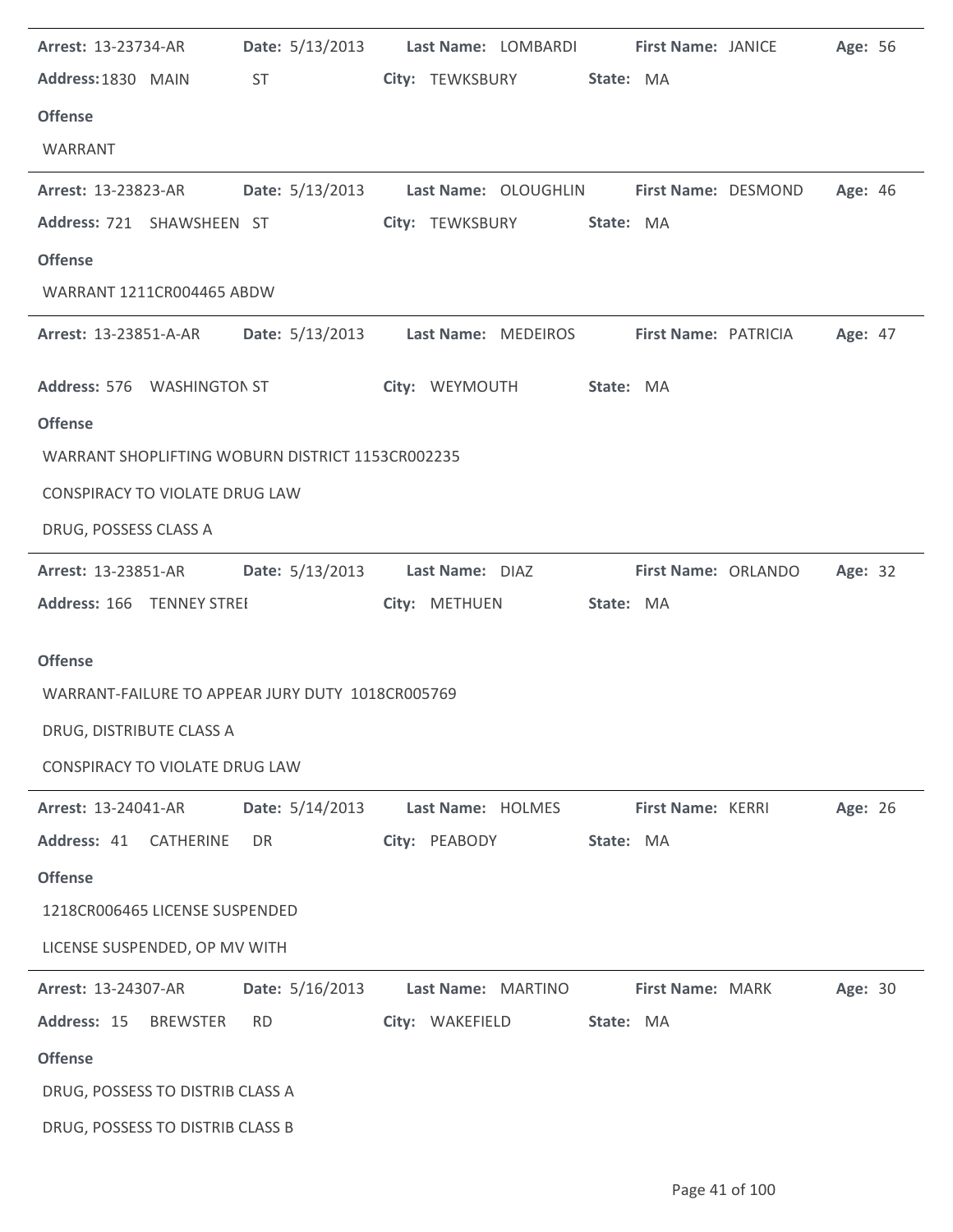| <b>Arrest: 13-24367-AR</b>            |                 | Date: 5/16/2013 Last Name: KLOETZER                               | <b>First Name: MARK</b>    | Age: 26 |
|---------------------------------------|-----------------|-------------------------------------------------------------------|----------------------------|---------|
| Address: 7 KINGFISHER RD              |                 | City: TEWKSBURY                                                   | State: MA                  |         |
| <b>Offense</b>                        |                 |                                                                   |                            |         |
| DRUG, DISTRIBUTE CLASS A              |                 |                                                                   |                            |         |
| <b>CONSPIRACY TO VIOLATE DRUG LAW</b> |                 |                                                                   |                            |         |
| <b>Arrest: 13-24376-AR</b>            |                 | Date: 5/16/2013 Last Name: HUFF                                   | <b>First Name: BRANDON</b> | Age: 28 |
| Address: 63 TRULL                     | LN              | City: LOWELL                                                      | State: MA                  |         |
| <b>Offense</b>                        |                 |                                                                   |                            |         |
| WARRANT 1211CR007544 LARCENY          |                 |                                                                   |                            |         |
| <b>Arrest: 13-24445-AR</b>            |                 | Date: 5/17/2013 Last Name: DARRAGH                                | <b>First Name: THOMAS</b>  | Age: 23 |
| Address: 5 SUDBURY                    | AVE             | City: WILMINGTON                                                  | State: MA                  |         |
| <b>Offense</b>                        |                 |                                                                   |                            |         |
| <b>DISORDERLY CONDUCT</b>             |                 |                                                                   |                            |         |
| Arrest: 13-24709-AR                   | Date: 5/18/2013 | Last Name: KIRBY                                                  | First Name: RICHARD        | Age: 19 |
| Address: 35 ELLIS                     | AVE             | City: TEWKSBURY                                                   | State: MA                  |         |
| <b>Offense</b>                        |                 |                                                                   |                            |         |
| LIQUOR, PERSON UNDER 21 POSSESS       |                 |                                                                   |                            |         |
| Arrest: 13-24779-AR                   |                 | Date: 5/19/2013 Last Name: ROACH First Name: JUSTIN               |                            | Age: 29 |
| Address: 1<br>LOWE                    | ST              | City: TEWKSBURY                                                   | State: MA                  |         |
| <b>Offense</b>                        |                 |                                                                   |                            |         |
|                                       |                 | WARRANT LYNN DISTRICT COURT: UNINSURED MV, REGISTRATION SUSPENDED |                            |         |
| Arrest: 13-25298-AR                   | Date: 5/22/2013 | Last Name: GRAGIRENE                                              | First Name: MORRISA        | Age: 28 |
| Address: 104 EMERSON                  | <b>ST</b>       | City: HAVERHILL                                                   | State: MA                  |         |
| <b>Offense</b>                        |                 |                                                                   |                            |         |
| SHOPLIFTING BY CONCEALING MDSE        |                 |                                                                   |                            |         |
| Arrest: 13-25361-AR                   | Date: 5/22/2013 | Last Name: RUD                                                    | First Name: MATTHEW        | Age: 43 |
| Address: 68<br><b>PARKER STREE</b>    |                 | City: ACTON                                                       | State: MA                  |         |
| <b>Offense</b>                        |                 |                                                                   |                            |         |
| <b>OUI LIQUOR</b>                     |                 |                                                                   |                            |         |
| NEGLIGENT OPERATION OF MOTOR VEHICLE  |                 |                                                                   |                            |         |
| LIGHTS VIOLATION, MV                  |                 |                                                                   |                            |         |
|                                       |                 |                                                                   |                            |         |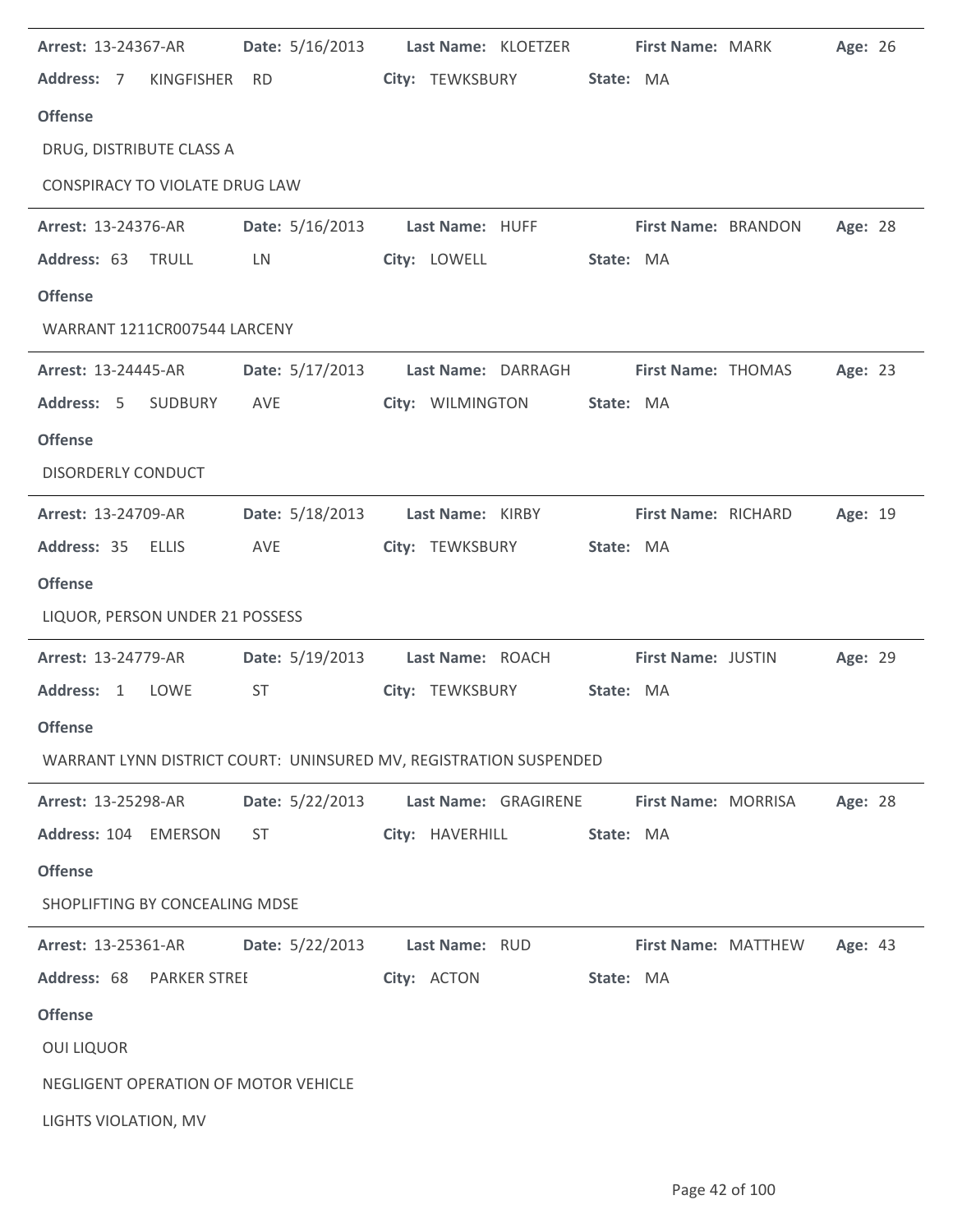| Arrest: 13-25440-AR                         | Date: 5/23/2013        | Last Name: MCGUANE    | First Name: KYLE     | Age: 31 |
|---------------------------------------------|------------------------|-----------------------|----------------------|---------|
| Address: 51<br><b>RAVEN</b>                 | <b>RD</b>              | City: LOWELL          | State: MA            |         |
| <b>Offense</b>                              |                        |                       |                      |         |
| WARRANT                                     |                        |                       |                      |         |
| Arrest: 13-25454-A-AR                       | <b>Date:</b> 5/23/2013 | Last Name: HURST      | First Name: MICHAEL  | Age: 27 |
| Address: 18<br><b>TOWPATH</b>               | DR                     | City: WILMINGTON      | State: MA            |         |
| <b>Offense</b>                              |                        |                       |                      |         |
| <b>MARKED LANES VIOLATION</b>               |                        |                       |                      |         |
| RECKLESS OPERATION OF MOTOR VEHICLE         |                        |                       |                      |         |
| LARCENY OVER \$250                          |                        |                       |                      |         |
| LARCENY OVER \$250                          |                        |                       |                      |         |
| Arrest: 13-25454-AR                         | Date: 5/23/2013        | Last Name: DIDOMENICO | First Name: ERIC     | Age: 25 |
| Address: 12 SHADY                           | LN                     | City: WILMINGTON      | State: MA            |         |
| <b>Offense</b>                              |                        |                       |                      |         |
| LARCENY OVER \$250                          |                        |                       |                      |         |
| LARCENY OVER \$250                          |                        |                       |                      |         |
| Arrest: 13-25470-AR                         | Date: 5/23/2013        | Last Name: ALCANTARA  | First Name: EDIVALDO | Age: 39 |
| Address: 35<br>MEADE                        | <b>ST</b>              | City: LOWELL          | State: MA            |         |
| <b>Offense</b>                              |                        |                       |                      |         |
| UNLICENSED OPERATION OF MV                  |                        |                       |                      |         |
| WARRANT 1013CR003156                        |                        |                       |                      |         |
| Arrest: 13-25489-AR                         | Date: 5/23/2013        | Last Name: TANNER     | First Name: SHIRLEY  | Age: 49 |
| Address: 405 LAWRENCE                       | ST                     | City: LOWELL          | State: MA            |         |
| <b>Offense</b>                              |                        |                       |                      |         |
| SHOPLIFTING BY CONCEALING MDSE, 6TH OFFENSE |                        |                       |                      |         |
| Arrest: 13-25595-AR                         | Date: 5/24/2013        | Last Name: AVERY      | First Name: DAVID    | Age: 49 |
| Address: 34<br>LANAKA                       | <b>RD</b>              | City: TEWKSBURY       | State: MA            |         |
| <b>Offense</b>                              |                        |                       |                      |         |
| A&B                                         |                        |                       |                      |         |
| A&B                                         |                        |                       |                      |         |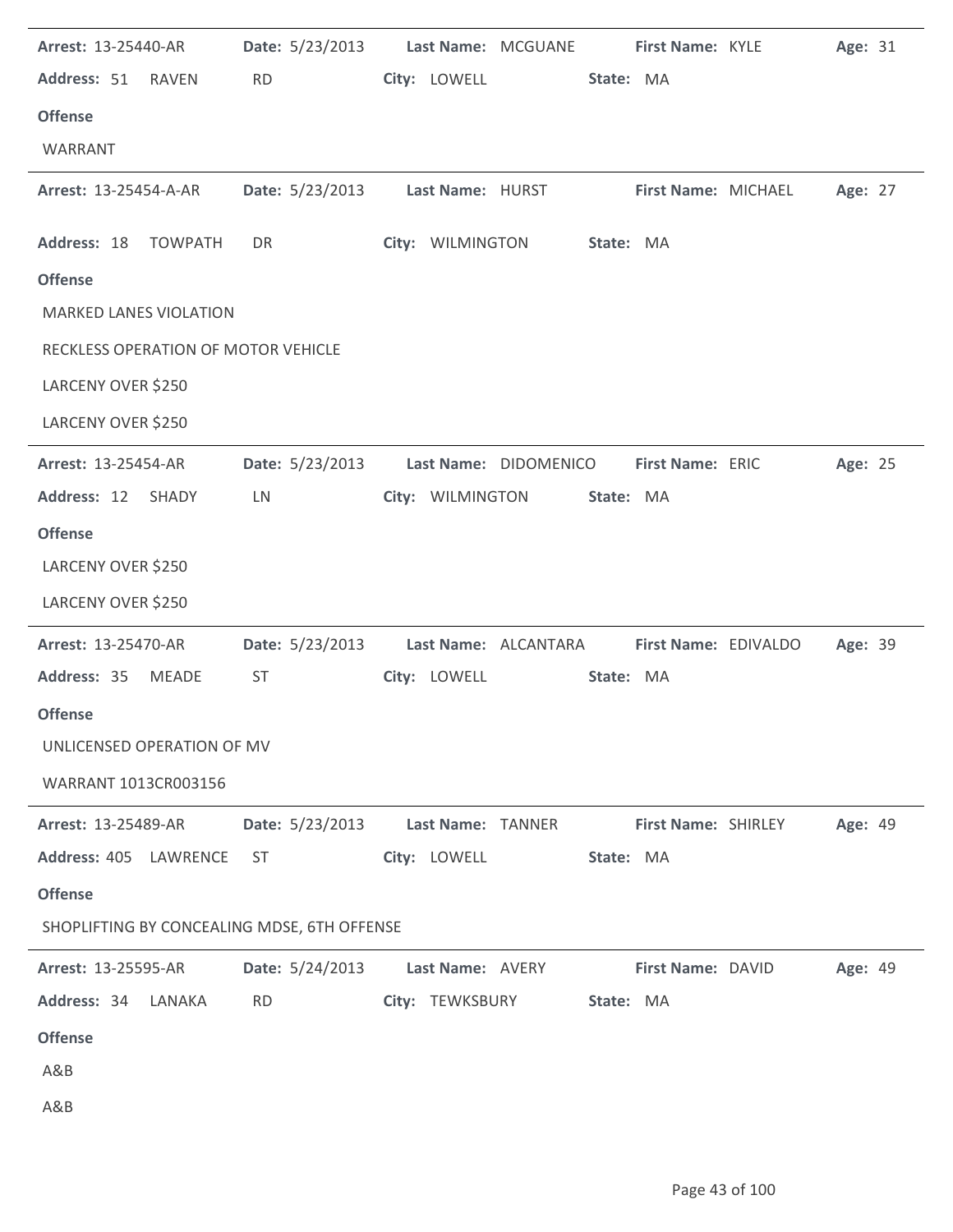| Arrest: 13-25617-AR                 |                          | Date: 5/24/2013 Last Name: SHANLEY                            |                   |                  |           | First Name: CHARLES     | Age: 53        |  |
|-------------------------------------|--------------------------|---------------------------------------------------------------|-------------------|------------------|-----------|-------------------------|----------------|--|
| Address: 11 BERNICE                 |                          | AVE                                                           | City: LOWELL      |                  | State: MA |                         |                |  |
| <b>Offense</b>                      |                          |                                                               |                   |                  |           |                         |                |  |
| RAPE, SUBSQ.OFF.                    |                          |                                                               |                   |                  |           |                         |                |  |
| Arrest: 13-25690-AR                 |                          | Date: 5/24/2013 Last Name: PICKERING First Name: CHARISSA     |                   |                  |           |                         | <b>Age: 40</b> |  |
| Address: 133 LIBERTY                |                          | <b>ST</b>                                                     | City: LOWELL      |                  | State: MA |                         |                |  |
| <b>Offense</b>                      |                          |                                                               |                   |                  |           |                         |                |  |
| WARRANT 1006CR003074A LARCENY       |                          |                                                               |                   |                  |           |                         |                |  |
| WARRANT 1048CR001682 LARCENY        |                          |                                                               |                   |                  |           |                         |                |  |
| WARRANT 0848CR001533 LARCENY        |                          |                                                               |                   |                  |           |                         |                |  |
| <b>Arrest: 13-25727-AR</b>          |                          | <b>Date:</b> 5/25/2013                                        |                   | Last Name: ABREU |           | <b>First Name: KYLE</b> | Age: 23        |  |
| Address: 51                         | <b>PATRICK</b>           | <b>RD</b>                                                     | City: TEWKSBURY   |                  | State: MA |                         |                |  |
| <b>Offense</b>                      |                          |                                                               |                   |                  |           |                         |                |  |
| LICENSE REVOKED, OPERATE MV WITH    |                          |                                                               |                   |                  |           |                         |                |  |
| REGISTRATION NOT IN POSSESSION      |                          |                                                               |                   |                  |           |                         |                |  |
| Arrest: 13-25799-AR                 |                          | Date: 5/25/2013                                               | Last Name: YANDLE |                  |           | First Name: JAMIE       | Age: 29        |  |
| Address: 49                         | <b>MOUNT</b><br>PLEASANT | <b>ST</b>                                                     | City: N BILLERICA |                  | State: MA |                         |                |  |
| <b>Offense</b>                      |                          |                                                               |                   |                  |           |                         |                |  |
| SHOPLIFTING BY ASPORTATION          |                          |                                                               |                   |                  |           |                         |                |  |
| <b>Arrest: 13-25818-AR</b>          |                          | Date: 5/25/2013 Last Name: CANCELHERNANDE Eirst Name: EDUARDO |                   |                  |           |                         | Age: 41        |  |
| Address: 105 JACKSON                |                          | ST                                                            | City: LAWRENCE    |                  | State: MA |                         |                |  |
| <b>Offense</b>                      |                          |                                                               |                   |                  |           |                         |                |  |
| LICENSE REVOKED, OPERATE MV WITH    |                          |                                                               |                   |                  |           |                         |                |  |
| SPEEDING IN VIOL SPECIAL REGULATION |                          |                                                               |                   |                  |           |                         |                |  |
| <b>Arrest: 13-25893-AR</b>          |                          | Date: 5/26/2013                                               | Last Name: CLARK  |                  |           | First Name: AMANDA      | Age: 25        |  |
| Address: 4 MERRIMAN ST              |                          |                                                               | City: MADISON     |                  | State: ME |                         |                |  |
| <b>Offense</b>                      |                          |                                                               |                   |                  |           |                         |                |  |
| <b>WARRANT - LARCENY BY CHECK</b>   |                          |                                                               |                   |                  |           |                         |                |  |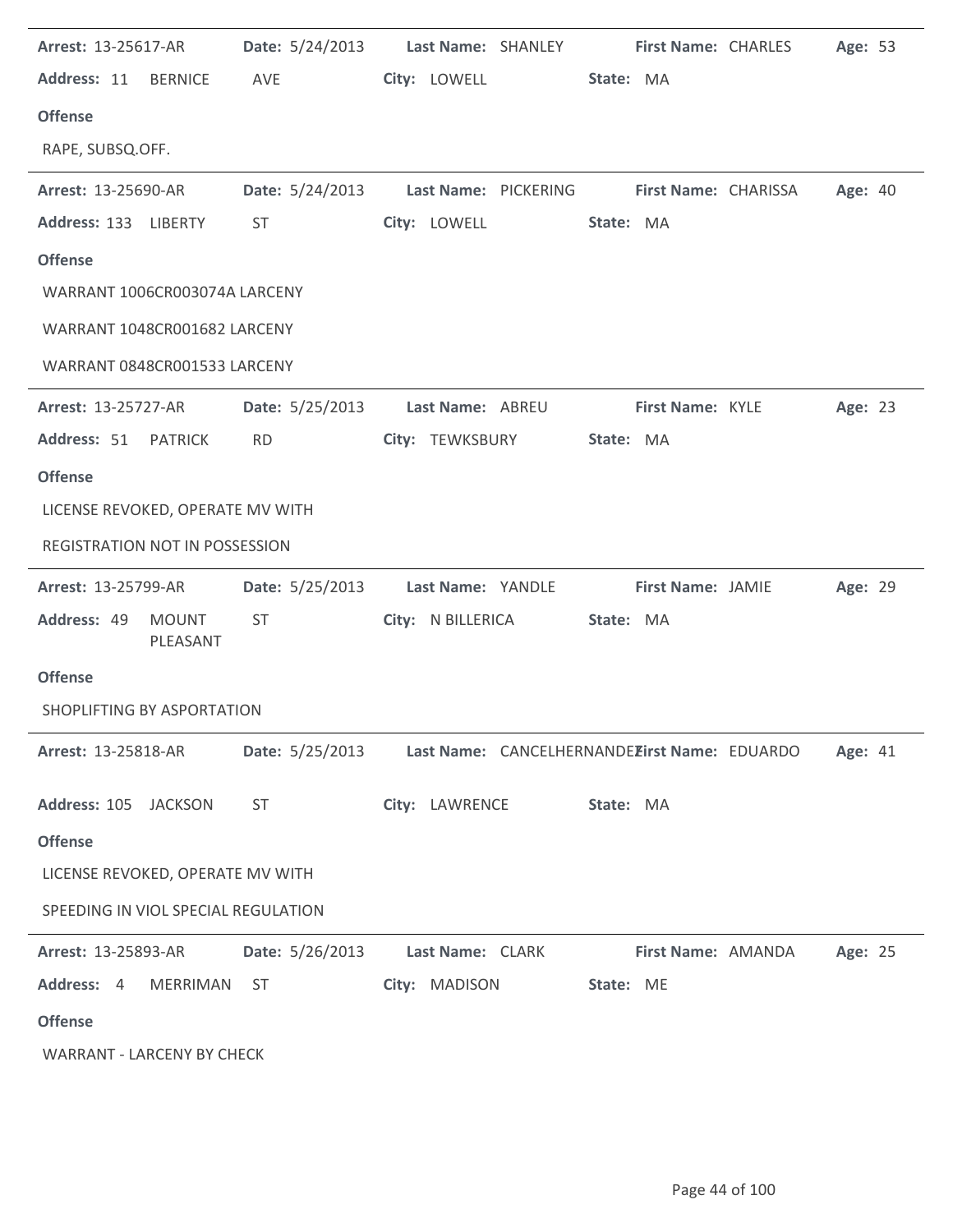| Arrest: 13-25977-AR                   | <b>Date:</b> 5/26/2013 | Last Name: RYAN         |           | <b>First Name: JUSTIN</b> | Age: 31 |  |
|---------------------------------------|------------------------|-------------------------|-----------|---------------------------|---------|--|
| Address: 4<br>PERRY                   | AVE                    | City: LAWRENCE          | State: MA |                           |         |  |
| <b>Offense</b>                        |                        |                         |           |                           |         |  |
| WARRANT - ABDW (1311CR002248)         |                        |                         |           |                           |         |  |
| Arrest: 13-25980-AR                   | Date: 5/26/2013        | Last Name: CARTER       |           | First Name: CRAIG         | Age: 38 |  |
| Address: 49<br>BELKNAP                | <b>ST</b>              | City: HUDSON            | State: NH |                           |         |  |
| <b>Offense</b>                        |                        |                         |           |                           |         |  |
| SHOPLIFTING BY ASPORTATION            |                        |                         |           |                           |         |  |
| <b>Arrest: 13-26108-AR</b>            | <b>Date:</b> 5/27/2013 | Last Name: DICKESON     |           | First Name: WILLIAM       | Age: 34 |  |
| Address: 16<br><b>DIRLAM</b>          | <b>CIR</b>             | City: TEWKSBURY         | State: MA |                           |         |  |
| <b>Offense</b>                        |                        |                         |           |                           |         |  |
| HARASSMENT PREVENTION ORDER, VIOLATE  |                        |                         |           |                           |         |  |
| Arrest: 13-26219-AR                   | Date: 5/28/2013        | Last Name: DOYLE        |           | <b>First Name: ANDREW</b> | Age: 34 |  |
| Address: 44B ST                       |                        | City: LOWELL            | State: MA |                           |         |  |
| <b>Offense</b>                        |                        |                         |           |                           |         |  |
| <b>FORGERY OF CHECK</b>               |                        |                         |           |                           |         |  |
| DRUG, POSSESS CLASS B                 |                        |                         |           |                           |         |  |
| Arrest: 13-26300-A-AR                 | Date: 5/28/2013        | Last Name: POST         |           | First Name: JOSEPH        | Age: 19 |  |
| Address: 5<br>SYCAMORE                | LN.                    | City: BILLERICA         | State: MA |                           |         |  |
| <b>Offense</b>                        |                        |                         |           |                           |         |  |
| DRUG, POSSESS CLASS B                 |                        |                         |           |                           |         |  |
| DRUG, POSSESS TO DISTRIB CLASS A      |                        |                         |           |                           |         |  |
| Arrest: 13-26300-AR                   | Date: 5/28/2013        | Last Name: SCHELLENBACH |           | First Name: CRAIG         | Age: 20 |  |
| Address: 5<br>RIO VISTA               | <b>ST</b>              | City: BILLERICA         | State: MA |                           |         |  |
| <b>Offense</b>                        |                        |                         |           |                           |         |  |
| <b>COCAINE, POSSESS TO DISTRIBUTE</b> |                        |                         |           |                           |         |  |
| DRUG, POSSESS TO DISTRIB CLASS A      |                        |                         |           |                           |         |  |
| Arrest: 13-26442-AR                   | Date: 5/29/2013        | Last Name: ANAYA        |           | First Name: REYNALDO      | Age: 32 |  |
| Address: 66<br>LAWRENCE               | <b>ST</b>              | City: METHUEN           | State: MA |                           |         |  |
| <b>Offense</b>                        |                        |                         |           |                           |         |  |
| <b>COURTESY BOOKING</b>               |                        |                         |           |                           |         |  |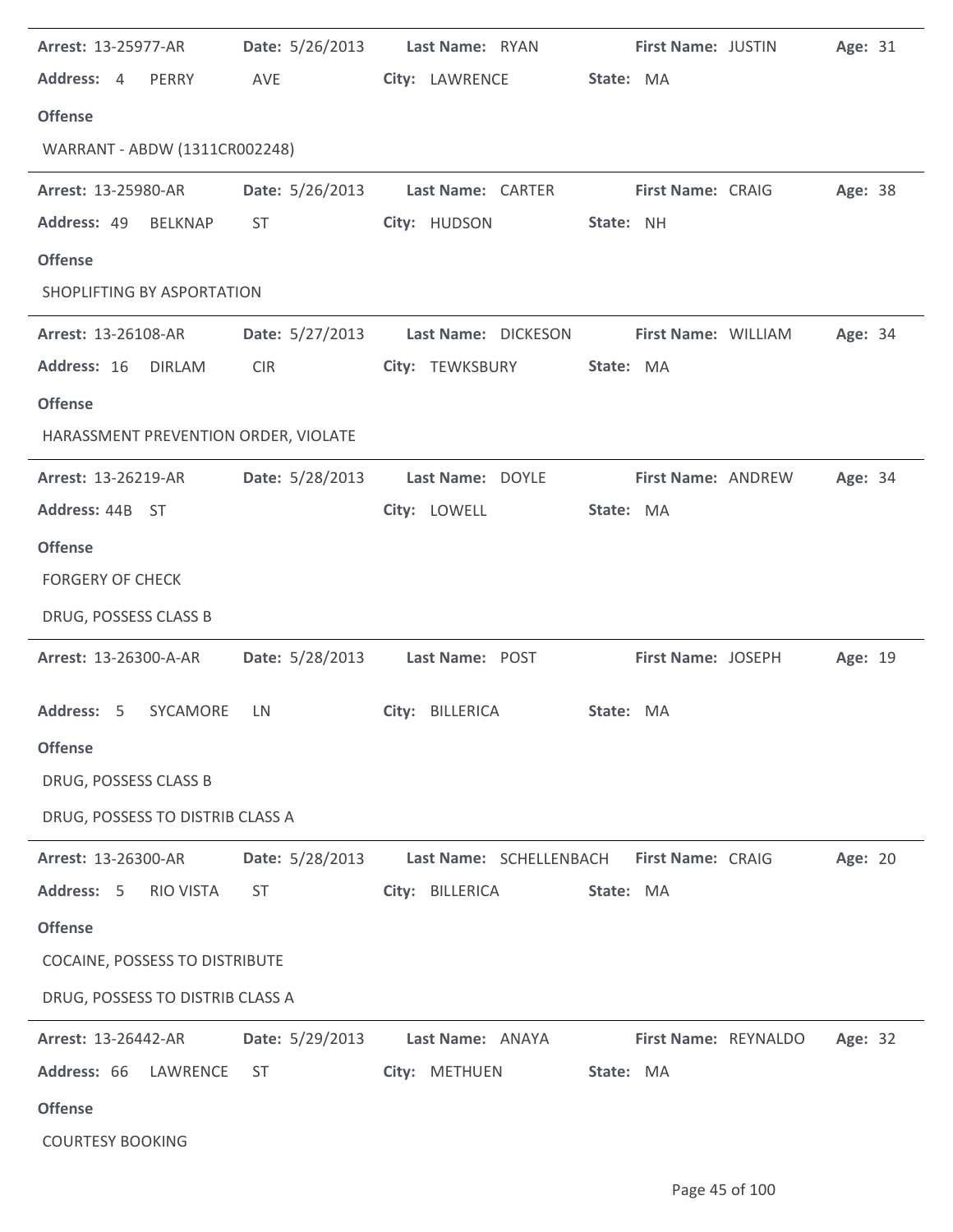|                                     | <b>Arrest: 13-26523-A-AR</b>                                                                                                                                                                                                   |                   | Date: 5/30/2013 Last Name: BRENNAN First Name: TIMOTHY     |                    |                                 | Age: 37 |  |
|-------------------------------------|--------------------------------------------------------------------------------------------------------------------------------------------------------------------------------------------------------------------------------|-------------------|------------------------------------------------------------|--------------------|---------------------------------|---------|--|
| Address: 10 ARLINGTON ST            |                                                                                                                                                                                                                                | City: NASHUA      | State: NH                                                  |                    |                                 |         |  |
| <b>Offense</b>                      |                                                                                                                                                                                                                                |                   |                                                            |                    |                                 |         |  |
| WARRANT - SHOPLIFTING 1211CR002576  |                                                                                                                                                                                                                                |                   |                                                            |                    |                                 |         |  |
| <b>Arrest: 13-26523-AR</b>          |                                                                                                                                                                                                                                |                   | Date: 5/30/2013 Last Name: FRANCOEUR                       |                    | First Name: CHRISTOPHER Age: 43 |         |  |
| Address: 120 S SIXTH                | ST and the state of the state of the state of the state of the state of the state of the state of the state of the state of the state of the state of the state of the state of the state of the state of the state of the sta | City: NEW BEDFORD | State: MA                                                  |                    |                                 |         |  |
| <b>Offense</b>                      |                                                                                                                                                                                                                                |                   |                                                            |                    |                                 |         |  |
| WARRANT - POSS CLASS C SUBSTANCE    |                                                                                                                                                                                                                                |                   |                                                            |                    |                                 |         |  |
| <b>Arrest: 13-26568-AR</b>          |                                                                                                                                                                                                                                |                   | Date: 5/30/2013 Last Name: RIVADENEIRA First Name: WILLIAM |                    |                                 | Age: 19 |  |
| Address: 145 OSGOOD                 | <b>ST</b>                                                                                                                                                                                                                      | City: LAWRENCE    | State: MA                                                  |                    |                                 |         |  |
| <b>Offense</b>                      |                                                                                                                                                                                                                                |                   |                                                            |                    |                                 |         |  |
| STOP FOR POLICE, FAIL               |                                                                                                                                                                                                                                |                   |                                                            |                    |                                 |         |  |
| PASSING VIOLATION                   |                                                                                                                                                                                                                                |                   |                                                            |                    |                                 |         |  |
| <b>MARKED LANES VIOLATION</b>       |                                                                                                                                                                                                                                |                   |                                                            |                    |                                 |         |  |
| SPEEDING IN VIOL SPECIAL REGULATION |                                                                                                                                                                                                                                |                   |                                                            |                    |                                 |         |  |
|                                     |                                                                                                                                                                                                                                |                   |                                                            |                    |                                 |         |  |
| RECKLESS OPERATION OF MOTOR VEHICLE |                                                                                                                                                                                                                                |                   |                                                            |                    |                                 |         |  |
| DRUG, POSSESS TO DISTRIB CLASS D    |                                                                                                                                                                                                                                |                   |                                                            |                    |                                 |         |  |
| <b>Arrest: 13-26695-AR</b>          |                                                                                                                                                                                                                                |                   | Date: 5/31/2013 Last Name: VAVRA                           | First Name: JOSEPH |                                 | Age: 33 |  |
| Address: 41 PELHAM                  | <b>ST</b>                                                                                                                                                                                                                      | City: METHUEN     | State: MA                                                  |                    |                                 |         |  |
| <b>Offense</b>                      |                                                                                                                                                                                                                                |                   |                                                            |                    |                                 |         |  |
| WARRANT - OUI 0511CR002882          |                                                                                                                                                                                                                                |                   |                                                            |                    |                                 |         |  |
| <b>Arrest: 13-26715-AR</b>          | Date: 5/31/2013                                                                                                                                                                                                                | Last Name: BAKER  |                                                            | First Name: SCOTT  |                                 | Age: 35 |  |
| Address: 8<br>KNOLLWOOD RD          |                                                                                                                                                                                                                                | City: TEWKSBURY   | State: MA                                                  |                    |                                 |         |  |
| <b>Offense</b>                      |                                                                                                                                                                                                                                |                   |                                                            |                    |                                 |         |  |
| LICENSE REVOKED, OPERATE MV WITH    |                                                                                                                                                                                                                                |                   |                                                            |                    |                                 |         |  |
| UNREGISTERED MOTOR VEHICLE          |                                                                                                                                                                                                                                |                   |                                                            |                    |                                 |         |  |
| UNINSURED MOTOR VEHICLE             |                                                                                                                                                                                                                                |                   |                                                            |                    |                                 |         |  |
| <b>ATTACHING PLATES</b>             |                                                                                                                                                                                                                                |                   |                                                            |                    |                                 |         |  |
| DRUG, POSSESS CLASS B               |                                                                                                                                                                                                                                |                   |                                                            |                    |                                 |         |  |

 $\ddot{\phantom{1}}$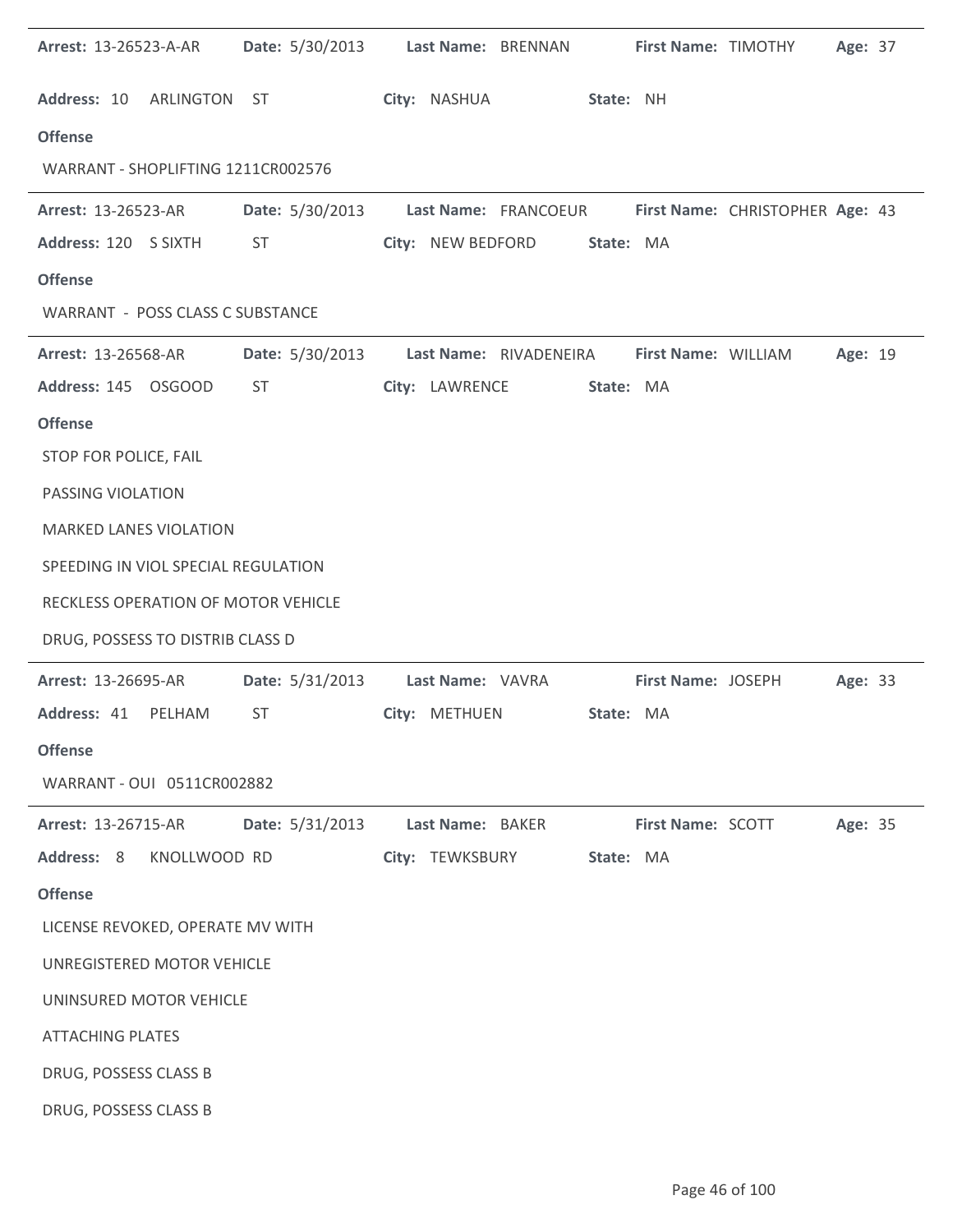| Arrest: 13-26754-AR              | <b>Date:</b> 5/31/2013               | Last Name: TIRRELL  |                                         | First Name: VICTORIA | Age: 38 |  |
|----------------------------------|--------------------------------------|---------------------|-----------------------------------------|----------------------|---------|--|
| Address: 152 TRULL               | <b>RD</b>                            | City: TEWKSBURY     | State: MA                               |                      |         |  |
| <b>Offense</b>                   |                                      |                     |                                         |                      |         |  |
| LICENSE REVOKED, OPERATE MV WITH |                                      |                     |                                         |                      |         |  |
| SPEEDING                         |                                      |                     |                                         |                      |         |  |
| WARRANT 1311CR000952             |                                      |                     |                                         |                      |         |  |
| Arrest: 13-26897-AR              | <b>Date:</b> $6/1/2013$              | Last Name: ROSA     |                                         | First Name: ARNALDO  | Age: 28 |  |
| Address: 26                      | STANLEY<br>ST                        | City: LOWELL        | State: MA                               |                      |         |  |
| <b>Offense</b>                   |                                      |                     |                                         |                      |         |  |
| INSPECTION/STICKER, NO           |                                      |                     |                                         |                      |         |  |
| SEAT BELT, FAIL WEAR             |                                      |                     |                                         |                      |         |  |
| LICENSE SUSPENDED, OP MV WITH    |                                      |                     |                                         |                      |         |  |
| <b>Arrest: 13-26908-AR</b>       | Date: $6/1/2013$                     | Last Name: NICOLOSI |                                         | First Name: MATTHEW  | Age: 32 |  |
| Address: 603 BROADWAY ST         |                                      | City: LOWELL        | State: MA                               |                      |         |  |
| <b>Offense</b>                   |                                      |                     |                                         |                      |         |  |
| SHOPLIFTING BY CONCEALING MDSE   |                                      |                     |                                         |                      |         |  |
| Arrest: 13-27101-AR              | Date: 6/3/2013                       |                     | Last Name: DOCHTERMANN First Name: JOHN |                      | Age: 22 |  |
| Address: 113 SOUTH               | <b>ST</b>                            | City: BIDDEFORD     | State: ME                               |                      |         |  |
| <b>Offense</b>                   |                                      |                     |                                         |                      |         |  |
| FIREARM, POSSESS LARGE CAPACITY  |                                      |                     |                                         |                      |         |  |
|                                  | POSSESSION OF AMMUNITION, NO LICENSE |                     |                                         |                      |         |  |
| Arrest: 13-27243-AR              | Date: 6/4/2013                       | Last Name: OLIVEIRA |                                         | First Name: CARLOS   | Age: 34 |  |
| Address: 116 TEWKSBURY ST        |                                      | City: ANDOVER       | State: MA                               |                      |         |  |
| <b>Offense</b>                   |                                      |                     |                                         |                      |         |  |
| UNLICENSED OPERATION OF MV       |                                      |                     |                                         |                      |         |  |
| <b>Arrest: 13-27406-AR</b>       | Date: 6/5/2013                       |                     | Last Name: BALDASSARI                   | First Name: MARK     | Age: 31 |  |
| Address: 134 PRINCETON           |                                      | City: EAST BOSTON   | State: MA                               |                      |         |  |
| <b>Offense</b>                   |                                      |                     |                                         |                      |         |  |
|                                  | WARRANT: DRUG, POSSESSION CLASS A    |                     |                                         |                      |         |  |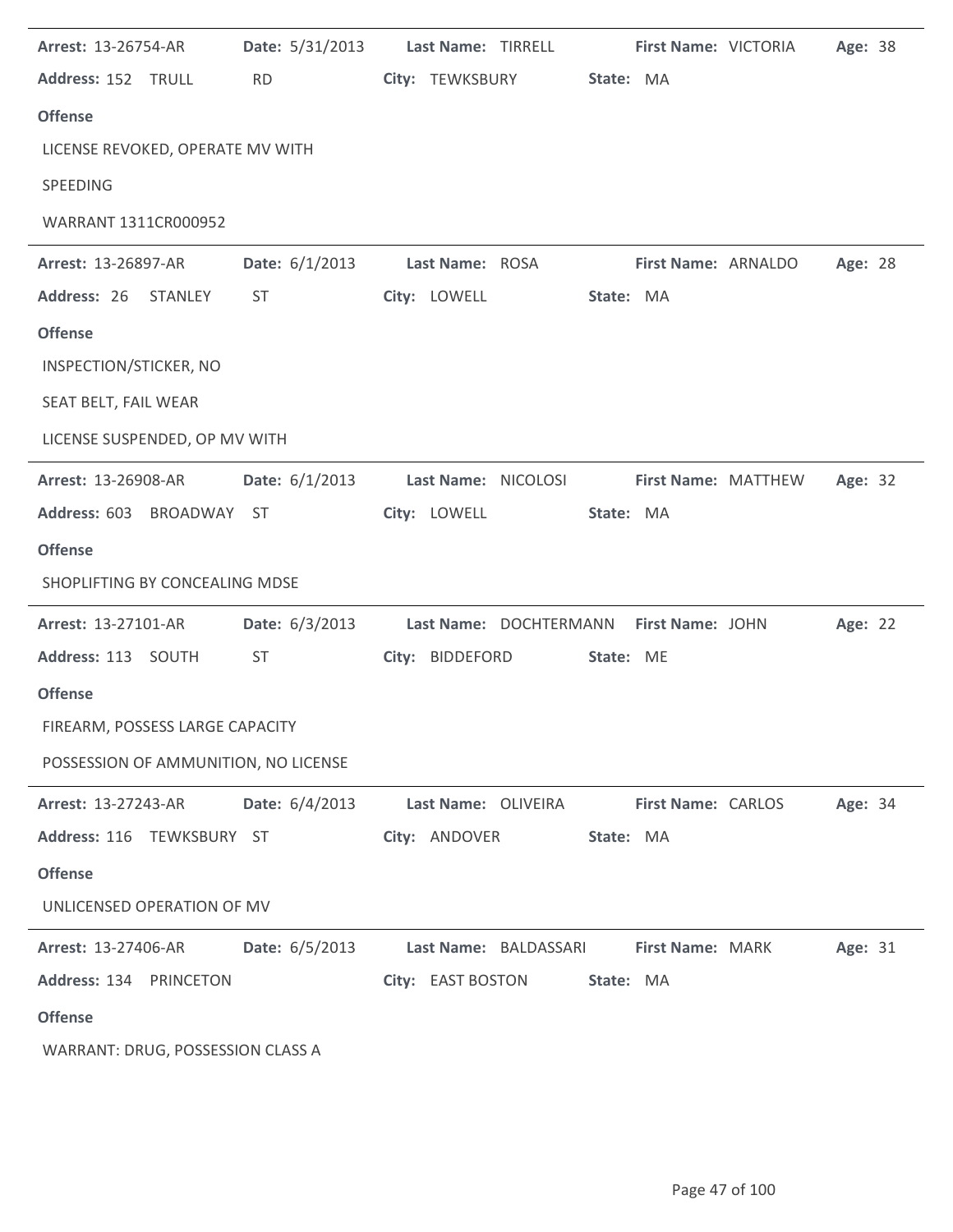| <b>Arrest: 13-27597-AR</b>                    |                 | Date: 6/6/2013 Last Name: LYNCH First Name: KATELYN         |                                       | Age: 29                               |
|-----------------------------------------------|-----------------|-------------------------------------------------------------|---------------------------------------|---------------------------------------|
| Address: 81 ELLSWORTH RD                      |                 | City: PEABODY                                               | State: MA                             |                                       |
| <b>Offense</b>                                |                 |                                                             |                                       |                                       |
| WARRANT 12336CR001627 POSS CLASS A            |                 |                                                             |                                       |                                       |
| Arrest: 13-27668-AR                           |                 | Date: 6/6/2013 Last Name: MCNULTY First Name: KEVIN Age: 28 |                                       |                                       |
| Address: 11 BEMIS                             | <b>CIR</b>      | City: TEWKSBURY                                             | State: MA                             |                                       |
| <b>Offense</b>                                |                 |                                                             |                                       |                                       |
| WARRANT (1211CR006786 UNREGISTERED/UNINSURED) |                 |                                                             |                                       |                                       |
| <b>Arrest: 13-27816-AR</b>                    |                 | Date: 6/7/2013 Last Name: REDDY First Name: TIMOTHY         |                                       | Age: 52                               |
| Address: 39 WEBSTER AVE                       |                 | City: WOBURN                                                | State: MA                             |                                       |
| <b>Offense</b>                                |                 |                                                             |                                       |                                       |
| WARRANT: DISORDERLY CONDUCT                   |                 |                                                             |                                       |                                       |
| <b>Arrest: 13-28131-AR</b>                    |                 | Date: 6/9/2013 Last Name: BRENNAN                           |                                       | <b>First Name: TIMOTHY</b><br>Age: 37 |
| Address: 10 ARLINGTON ST                      |                 | City: NASHUA                                                | State: NH                             |                                       |
| <b>Offense</b>                                |                 |                                                             |                                       |                                       |
| SHOPLIFTING BY ASPORTATION                    |                 |                                                             |                                       |                                       |
| <b>Arrest: 13-28284-AR</b>                    | Date: 6/10/2013 |                                                             | Last Name: MAHONEY First Name: DENNIS | Age: 38                               |
|                                               |                 |                                                             |                                       |                                       |
| Address: 138 LIBERTY                          | <b>ST</b>       | City: LOWELL                                                | State: MA                             |                                       |
| <b>Offense</b>                                |                 |                                                             |                                       |                                       |
| LARCENY OVER \$250                            |                 |                                                             |                                       |                                       |
| Arrest: 13-28439-AR                           | Date: 6/11/2013 | Last Name: STAIRS                                           |                                       | First Name: CHRISTOPHER Age: 29       |
| Address: 15<br><b>DEXTER</b>                  | <b>ST</b>       | City: WILMINGTON                                            | State: MA                             |                                       |
| <b>Offense</b>                                |                 |                                                             |                                       |                                       |
| LARCENY OVER \$250                            |                 |                                                             |                                       |                                       |
| Arrest: 13-28572-AR                           | Date: 6/12/2013 | Last Name: MATHU                                            | First Name: SAMUEL                    | Age: 33                               |
| Address: 754 AIKEN                            | AVE             | City: LOWELL                                                | State: MA                             |                                       |
| <b>Offense</b>                                |                 |                                                             |                                       |                                       |
| WARRANT 1211CR006363 UNINSURED M/V            |                 |                                                             |                                       |                                       |
| <b>NUMBER PLATE VIOLATION</b>                 |                 |                                                             |                                       |                                       |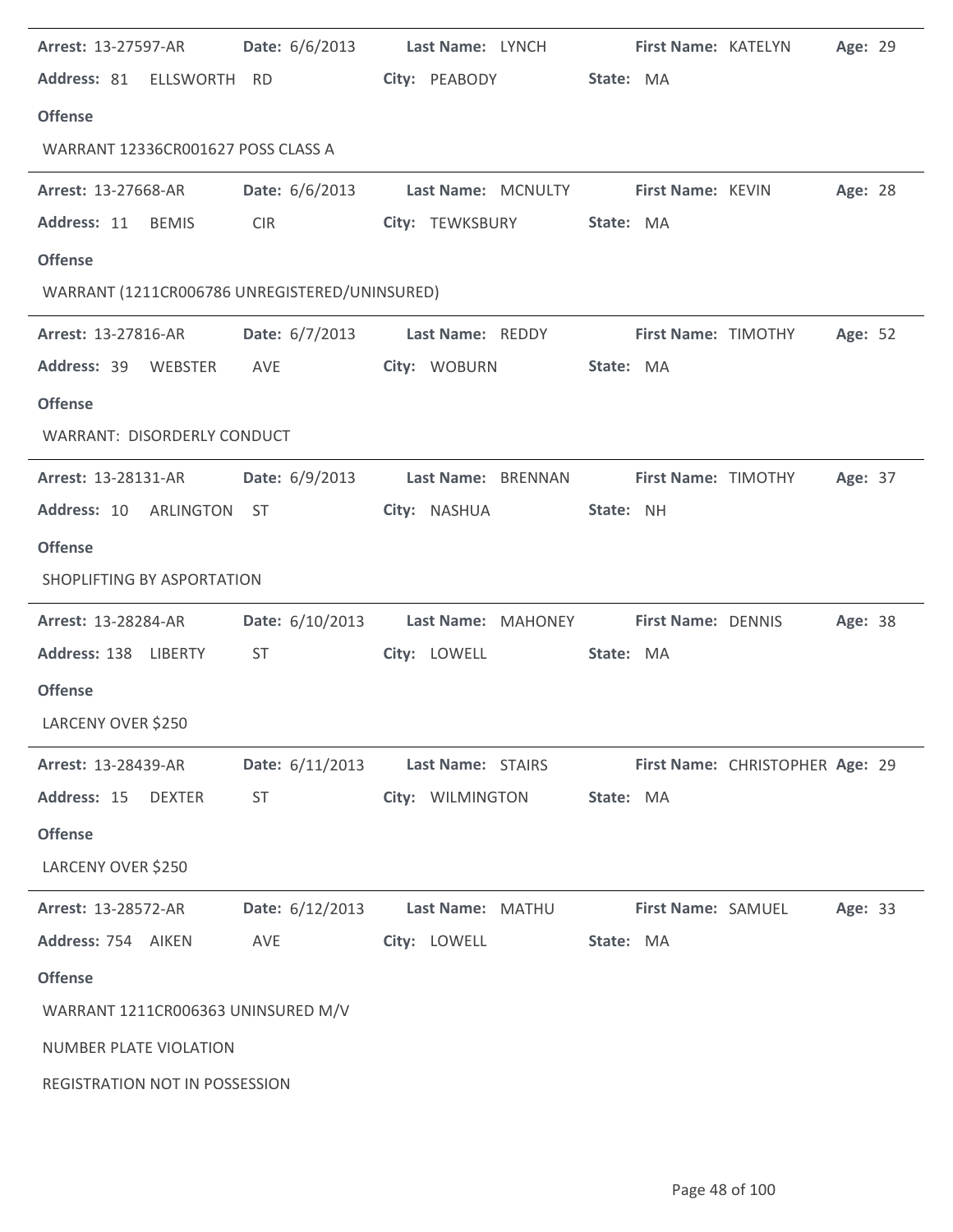| Arrest: 13-28626-AR                             | <b>Date:</b> 6/12/2013 | Last Name: KENNEY                                    | <b>First Name: SEAN</b> | Age: 43 |
|-------------------------------------------------|------------------------|------------------------------------------------------|-------------------------|---------|
| Address: 247 COMMON                             | <b>ST</b>              | City: WATERTOWN                                      | State: MA               |         |
| <b>Offense</b>                                  |                        |                                                      |                         |         |
| WARRANT 1112CR000517 OPERATING AFTER SUSPENSION |                        |                                                      |                         |         |
| Arrest: 13-28685-AR                             |                        | Date: 6/12/2013 Last Name: MARCHESE First Name: JOHN |                         | Age: 29 |
| Address: 19<br><b>HIGH</b>                      | <b>ST</b>              | City: EVERETT                                        | State: MA               |         |
| <b>Offense</b>                                  |                        |                                                      |                         |         |
| WARRANT 1250CR002436 LIC SUS                    |                        |                                                      |                         |         |
| WARRANT 0850CR003909 DEFAULT LIC SUS            |                        |                                                      |                         |         |
| WARRANT 0850CR004005 LIC SUS                    |                        |                                                      |                         |         |
| <b>Arrest: 13-28838-AR</b>                      | Date: 6/13/2013        | Last Name: HOLMQUIST                                 | First Name: NATHAN      | Age: 36 |
| Address: 432 FOSTER                             | <b>RD</b>              | City: TEWKSBURY                                      | State: MA               |         |
| <b>Offense</b>                                  |                        |                                                      |                         |         |
| LICENSE REVOKED, OPERATE MV WITH                |                        |                                                      |                         |         |
| SPEEDING IN VIOL SPECIAL REGULATION             |                        |                                                      |                         |         |
| STOP/YIELD, FAIL TO                             |                        |                                                      |                         |         |
| <b>MARKED LANES VIOLATION</b>                   |                        |                                                      |                         |         |
| <b>Arrest: 13-29710-AR</b>                      |                        | Date: 6/18/2013 Last Name: BIGGINS                   | First Name: STEPHEN     | Age: 30 |
| Address: 180 ANDOVER                            | ST.                    | City: ANDOVER                                        | State: MA               |         |
| <b>Offense</b>                                  |                        |                                                      |                         |         |
| LICENSE SUSPENDED, OP MV WITH                   |                        |                                                      |                         |         |
| STOP/YIELD, FAIL TO                             |                        |                                                      |                         |         |
| Arrest: 13-30032-AR                             | Date: 6/21/2013        | Last Name: DELEON                                    | First Name: RAFAEL      | Age: 45 |
| Address: 130 FAY                                | ST                     | City: LOWELL                                         | State: MA               |         |
| <b>Offense</b>                                  |                        |                                                      |                         |         |
| WARRANT - 1232CR002902 - THREAT TO COMMIT CRIME |                        |                                                      |                         |         |
| Arrest: 13-30034-A-AR                           | Date: 6/21/2013        | Last Name: OEHME                                     | First Name: WALTER      | Age: 34 |
| Address: 34 CORBET                              | <b>ST</b>              | City: LOWELL                                         | State: MA               |         |
| <b>Offense</b>                                  |                        |                                                      |                         |         |
| WARRANT - 1238CR002521 - OP MV W/ SUSP LIC      |                        |                                                      |                         |         |

 $\ddot{\phantom{1}}$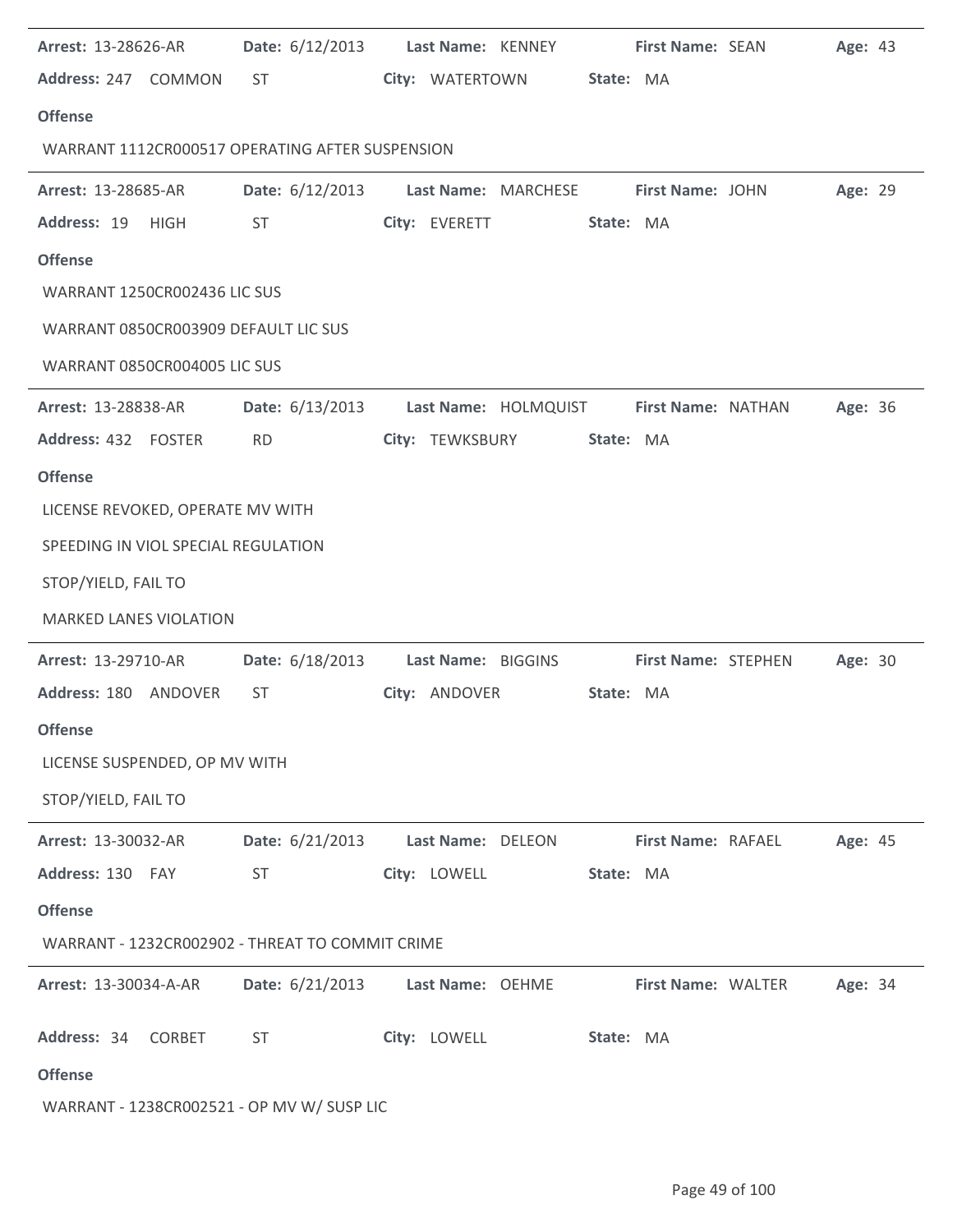| Arrest: 13-30034-AR                                | <b>Date:</b> 6/21/2013 | Last Name: LENAHAN |           | First Name: TINA    | Age: 29 |
|----------------------------------------------------|------------------------|--------------------|-----------|---------------------|---------|
| Address: 40<br><b>NAVILLUS</b>                     | <b>RD</b>              | City: TEWKSBURY    | State: MA |                     |         |
| <b>Offense</b>                                     |                        |                    |           |                     |         |
| WARRANT - 1322CR000372 - OP MV W/ SUSP REG         |                        |                    |           |                     |         |
| Arrest: 13-30051-A-AR                              | Date: 6/21/2013        | Last Name: ALLARD  |           | First Name: ANDREW  | Age: 21 |
| Address: 2<br><b>ALLARD</b>                        | <b>WAY</b>             | City: BILLERICA    | State: MA |                     |         |
| <b>Offense</b>                                     |                        |                    |           |                     |         |
| STOP FOR POLICE, FAIL                              |                        |                    |           |                     |         |
| <b>MARKED LANES VIOLATION</b>                      |                        |                    |           |                     |         |
| STOP/YIELD, FAIL TO                                |                        |                    |           |                     |         |
| Possession of one ounce or less of Marihuana / THC |                        |                    |           |                     |         |
| Arrest: 13-30051-AR                                | Date: 6/21/2013        | Last Name: RANUCCI |           | First Name: RICHARD | Age: 29 |
| Address: 31<br>PINE KNOLL                          | <b>RD</b>              | City: LEXINGTON    | State: MA |                     |         |
| <b>Offense</b>                                     |                        |                    |           |                     |         |
| DRUG, POSSESS CLASS A                              |                        |                    |           |                     |         |
| Arrest: 13-30092-AR                                | Date: 6/21/2013        | Last Name: GARCIA  |           | First Name: GUSTAVO | Age: 24 |
| Address: 18 JONES                                  | <b>ST</b>              | City: EVERETT      | State: MA |                     |         |
| <b>Offense</b>                                     |                        |                    |           |                     |         |
| UNLICENSED OPERATION OF MV                         |                        |                    |           |                     |         |
| <b>MARKED LANES VIOLATION</b>                      |                        |                    |           |                     |         |
| <b>Arrest: 13-30184-AR</b>                         | <b>Date:</b> 6/22/2013 | Last Name: JEAN    |           | First Name: RUSSELL | Age: 17 |
| Address: 945 RIVERSIDE DR                          |                        | City: METHUEN      | State: MA |                     |         |
| <b>Offense</b>                                     |                        |                    |           |                     |         |
| <b>RESIST ARREST</b>                               |                        |                    |           |                     |         |
| <b>DISORDERLY CONDUCT</b>                          |                        |                    |           |                     |         |
| Arrest: 13-30321-AR                                | Date: 6/23/2013        | Last Name: SHEA    |           | First Name: JOSHUA  | Age: 22 |
| Address: 65<br>PERCY                               | <b>ST</b>              | City: DRACUT       | State: MA |                     |         |
| <b>Offense</b>                                     |                        |                    |           |                     |         |
| <b>WARRANT SUSPENDED LICENSE</b>                   |                        |                    |           |                     |         |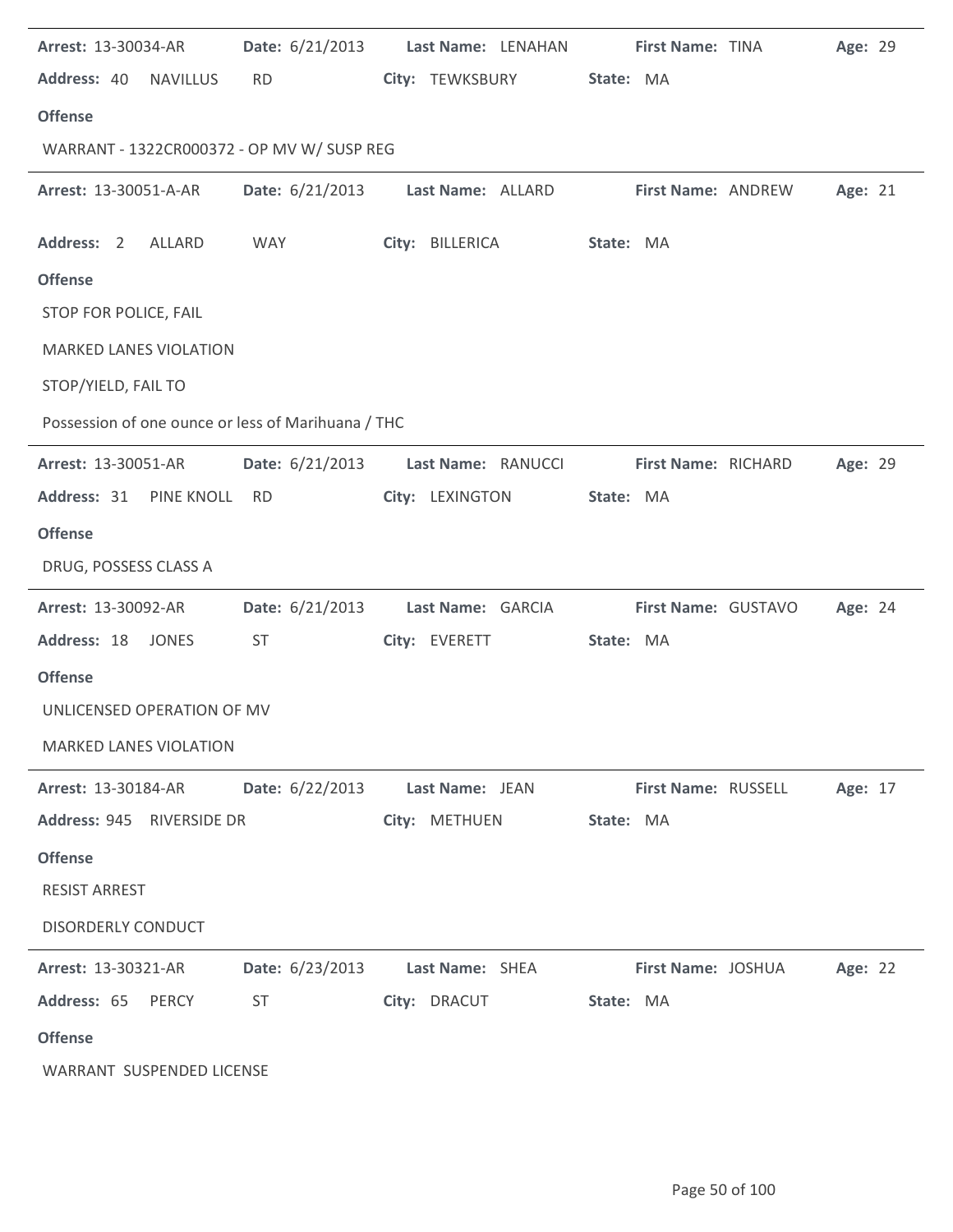| Arrest: 13-30322-AR              |                                                     | Date: 6/23/2013 Last Name: LANGLOIS                                | <b>First Name: MICHAEL</b>                           | Age: 33 |
|----------------------------------|-----------------------------------------------------|--------------------------------------------------------------------|------------------------------------------------------|---------|
| Address: 98 COBURTN              | ST                                                  | City: LOWELL                                                       | State: MA                                            |         |
| <b>Offense</b>                   |                                                     |                                                                    |                                                      |         |
| WARRANT LICENSE SUSPENDED        |                                                     |                                                                    |                                                      |         |
| <b>Arrest: 13-30716-AR</b>       |                                                     |                                                                    | Date: 6/25/2013 Last Name: LYNCH First Name: HEATHER | Age: 26 |
| Address: 50<br>WATER             | <b>ST</b>                                           | City: MEDFORD                                                      | State: MA                                            |         |
| <b>Offense</b>                   |                                                     |                                                                    |                                                      |         |
|                                  | WARRANT:#1347CR000462 CONCORD DISTRICT: SHOPLIFTING |                                                                    |                                                      |         |
|                                  |                                                     | WARRANT: #1110CR002019 SOMERVILLE DISTRICT: SEXUAL CONDUCT FOR FEE |                                                      |         |
| <b>Arrest: 13-30812-AR</b>       |                                                     | Date: 6/26/2013 Last Name: TRIBUNA                                 | <b>First Name: ASHLEY</b>                            | Age: 19 |
| Address: 6 CAESAR                | PL                                                  | City: BILLERICA                                                    | State: MA                                            |         |
| <b>Offense</b>                   |                                                     |                                                                    |                                                      |         |
| TRESPASS                         |                                                     |                                                                    |                                                      |         |
| <b>Arrest: 13-30977-AR</b>       | Date: 6/27/2013                                     | Last Name: LODER                                                   | First Name: DONALD                                   | Age: 67 |
| Address: 72 E MEADOW             | RD                                                  | City: LOWELL                                                       | State: MA                                            |         |
| <b>Offense</b>                   |                                                     |                                                                    |                                                      |         |
| DRUG, POSSESS TO DISTRIB CLASS D |                                                     |                                                                    |                                                      |         |
|                                  |                                                     |                                                                    |                                                      |         |
| Arrest: 13-31040-AR              |                                                     | <b>Date:</b> 6/27/2013 <b>Last Name:</b> PEPE                      | <b>First Name: FREDERICK</b>                         | Age: 43 |
| Address: 94 ROCK                 | ST                                                  | City: LOWELL                                                       | State: MA                                            |         |
| <b>Offense</b>                   |                                                     |                                                                    |                                                      |         |
| WARRANT 1311CR00285 TRESPASS     |                                                     |                                                                    |                                                      |         |
| WARRANT 1286CR000495 UNREG MV    |                                                     |                                                                    |                                                      |         |
| Arrest: 13-31102-AR              | Date: 6/28/2013                                     | Last Name: CATER                                                   | First Name: JEFFREY                                  | Age: 33 |
| Address: 38A PARK                | <b>ST</b>                                           | City: MEDFORD                                                      | State: MA                                            |         |
| <b>Offense</b>                   |                                                     |                                                                    |                                                      |         |
| <b>OPERATING AFTER</b>           |                                                     |                                                                    |                                                      |         |
| LICENSE SUSPENDED, OP MV WITH    |                                                     |                                                                    |                                                      |         |
| INSPECTION/STICKER, NO           |                                                     |                                                                    |                                                      |         |
| UNREGISTERED MOTOR VEHICLE       |                                                     |                                                                    |                                                      |         |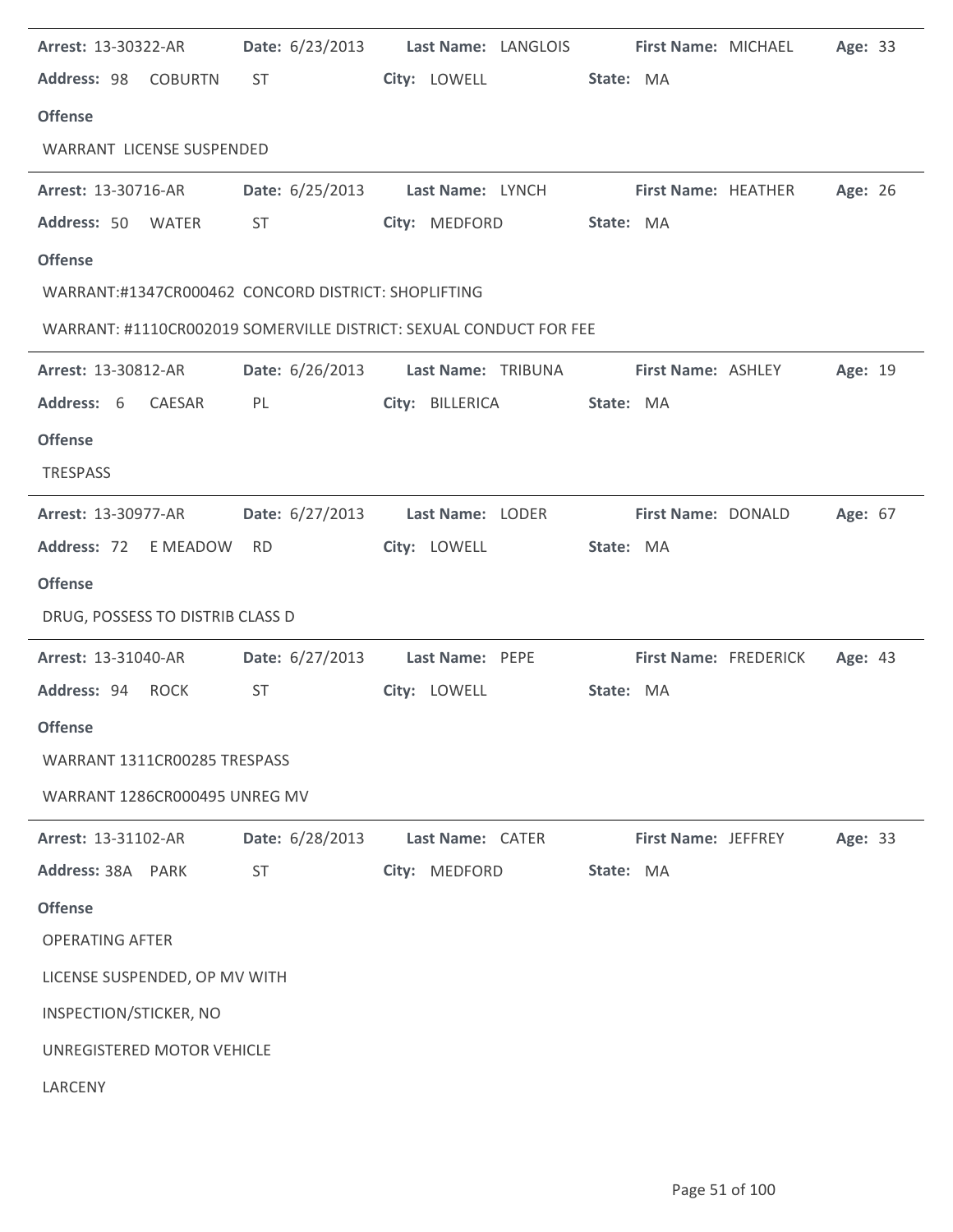| Arrest: 13-31137-AR                 | Date: 6/28/2013        | Last Name: JOHNSON | First Name: BRIAN   | Age: 43 |
|-------------------------------------|------------------------|--------------------|---------------------|---------|
| Address: 30 WORTHEN                 | ST                     | City: CHELMSFORD   | State: MA           |         |
| <b>Offense</b>                      |                        |                    |                     |         |
| LICENSE SUSPENDED, OP MV WITH       |                        |                    |                     |         |
| DRUG, POSSESS CLASS B, SUBSQ.OFF.   |                        |                    |                     |         |
| Arrest: 13-31146-AR                 | Date: 6/28/2013        | Last Name: HALL    | First Name: HOWARD  | Age: 20 |
| Address: 2020 MAIN                  | ST                     | City: TEWKSBURY    | State: MA           |         |
| <b>Offense</b>                      |                        |                    |                     |         |
| WARRANT 1353CR001095 LARCENY UNDER  |                        |                    |                     |         |
| <b>Arrest: 13-31148-A-AR</b>        | <b>Date:</b> 6/28/2013 | Last Name: ROUX    | First Name: ANDREW  | Age: 39 |
| Address: 231 THORNTON               | ST.                    | City: MANCHESTER   | State: NH           |         |
| <b>Offense</b>                      |                        |                    |                     |         |
| <b>OUI LIQUOR</b>                   |                        |                    |                     |         |
| LEAVE SCENE OF PERSONAL INJURY      |                        |                    |                     |         |
| RECKLESS OPERATION OF MOTOR VEHICLE |                        |                    |                     |         |
| <b>DISTURBING THE PEACE</b>         |                        |                    |                     |         |
| LICENSE SUSPENDED, OP MV WITH       |                        |                    |                     |         |
| Arrest: 13-31161-AR                 | Date: 6/28/2013        | Last Name: ELLIOTT | First Name: JUSTIN  | Age: 30 |
| Address: 540 SOUTH                  | <b>ST</b>              | City: TEWKSBURY    | State: MA           |         |
| <b>Offense</b>                      |                        |                    |                     |         |
| WARRANT 1353CR0009832 OP MV LIC SUS |                        |                    |                     |         |
| Arrest: 13-31180-AR                 | Date: 6/28/2013        | Last Name: NGANGA  | First Name: DICKSON | Age: 34 |
| Address: 1250 WESTFORD              | <b>ST</b>              | City: LOWELL       | State: MA           |         |
| <b>Offense</b>                      |                        |                    |                     |         |
| LICENSE REVOKED, OPERATE MV WITH    |                        |                    |                     |         |
| LIGHTS VIOLATION, MV                |                        |                    |                     |         |
| <b>Arrest: 13-31181-AR</b>          | Date: 6/28/2013        | Last Name: MERCIER | First Name: ARMAND  | Age: 50 |
| Address: 387 TENTH                  | <b>ST</b>              | City: DRACUT       | State: MA           |         |
| <b>Offense</b>                      |                        |                    |                     |         |
| WARRANT 1111CR000369 OUI FINES      |                        |                    |                     |         |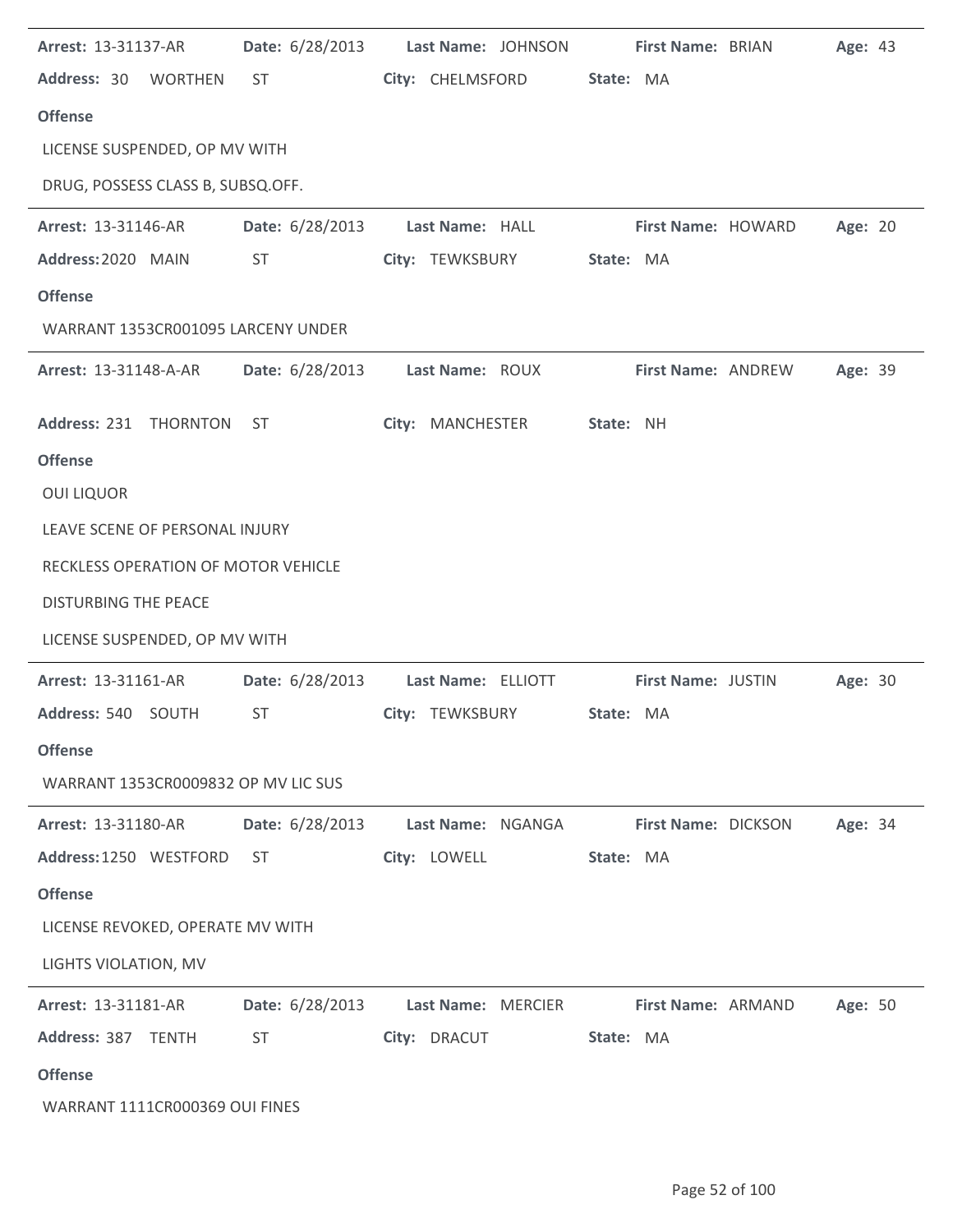| Address: 32 WATER STREE FL<br>City: LAWRENCE<br>State: MA<br>3RD<br><b>Offense</b><br>WARRANT 1218CR005955A<br>Date: 6/28/2013 Last Name: ABAD<br><b>Arrest: 13-31184-AR</b><br><b>First Name: CESAR</b><br>Age: 36<br>Address: 401 LOWELL<br>AVE<br>City: HAVERHILL<br>State: MA |  |
|-----------------------------------------------------------------------------------------------------------------------------------------------------------------------------------------------------------------------------------------------------------------------------------|--|
|                                                                                                                                                                                                                                                                                   |  |
|                                                                                                                                                                                                                                                                                   |  |
|                                                                                                                                                                                                                                                                                   |  |
|                                                                                                                                                                                                                                                                                   |  |
|                                                                                                                                                                                                                                                                                   |  |
| <b>Offense</b>                                                                                                                                                                                                                                                                    |  |
| WARRANT 1338CR001487 LARCENY                                                                                                                                                                                                                                                      |  |
| <b>Arrest: 13-31186-AR</b><br>Date: 6/28/2013 Last Name: MOONEY First Name: RYAN<br>Age: 24                                                                                                                                                                                       |  |
| Address: 54 WALNUT<br>RD <sub>2</sub><br>City: TEWKSBURY<br>State: MA                                                                                                                                                                                                             |  |
| <b>Offense</b>                                                                                                                                                                                                                                                                    |  |
| WARRANT 1211CR0005126A                                                                                                                                                                                                                                                            |  |
| WARRANT 1011CR002481A AB DW                                                                                                                                                                                                                                                       |  |
| Date: 6/30/2013 Last Name: TURCZYN<br>Arrest: 13-31451-AR<br><b>First Name: GENE</b><br><b>Age: 46</b>                                                                                                                                                                            |  |
| Address: 10 CONRAD<br><b>ST</b><br>City: METHUEN<br>State: MA                                                                                                                                                                                                                     |  |
| <b>Offense</b>                                                                                                                                                                                                                                                                    |  |
| WARRANT                                                                                                                                                                                                                                                                           |  |
| Date: 6/30/2013 Last Name: WEIDMAN First Name: ADAM<br>Arrest: 13-31452-AR<br>Age: 25                                                                                                                                                                                             |  |
| Address: 36 PONDOVER<br>City: BILLERICA<br>RD.<br>State: MA                                                                                                                                                                                                                       |  |
| <b>Offense</b>                                                                                                                                                                                                                                                                    |  |
| WARRANT:#1338CR000180 LICENSE SUSPENDED                                                                                                                                                                                                                                           |  |
| Date: 6/30/2013<br>Last Name: CANNON<br>First Name: DENNIS<br>Age: 58<br><b>Arrest: 13-31503-AR</b>                                                                                                                                                                               |  |
| Address: 4<br><b>GRACE</b><br>DR<br>City: WILMINGTON<br>State: MA                                                                                                                                                                                                                 |  |
| <b>Offense</b>                                                                                                                                                                                                                                                                    |  |
| <b>MARKED LANES VIOLATION</b>                                                                                                                                                                                                                                                     |  |
| NEGLIGENT OPERATION OF MOTOR VEHICLE                                                                                                                                                                                                                                              |  |
| Operation without Interlock Device                                                                                                                                                                                                                                                |  |
| LICENSE RESTRICTION, OPERATE MV IN VIOL                                                                                                                                                                                                                                           |  |
| OUI LIQUOR, 3RD OFFENSE                                                                                                                                                                                                                                                           |  |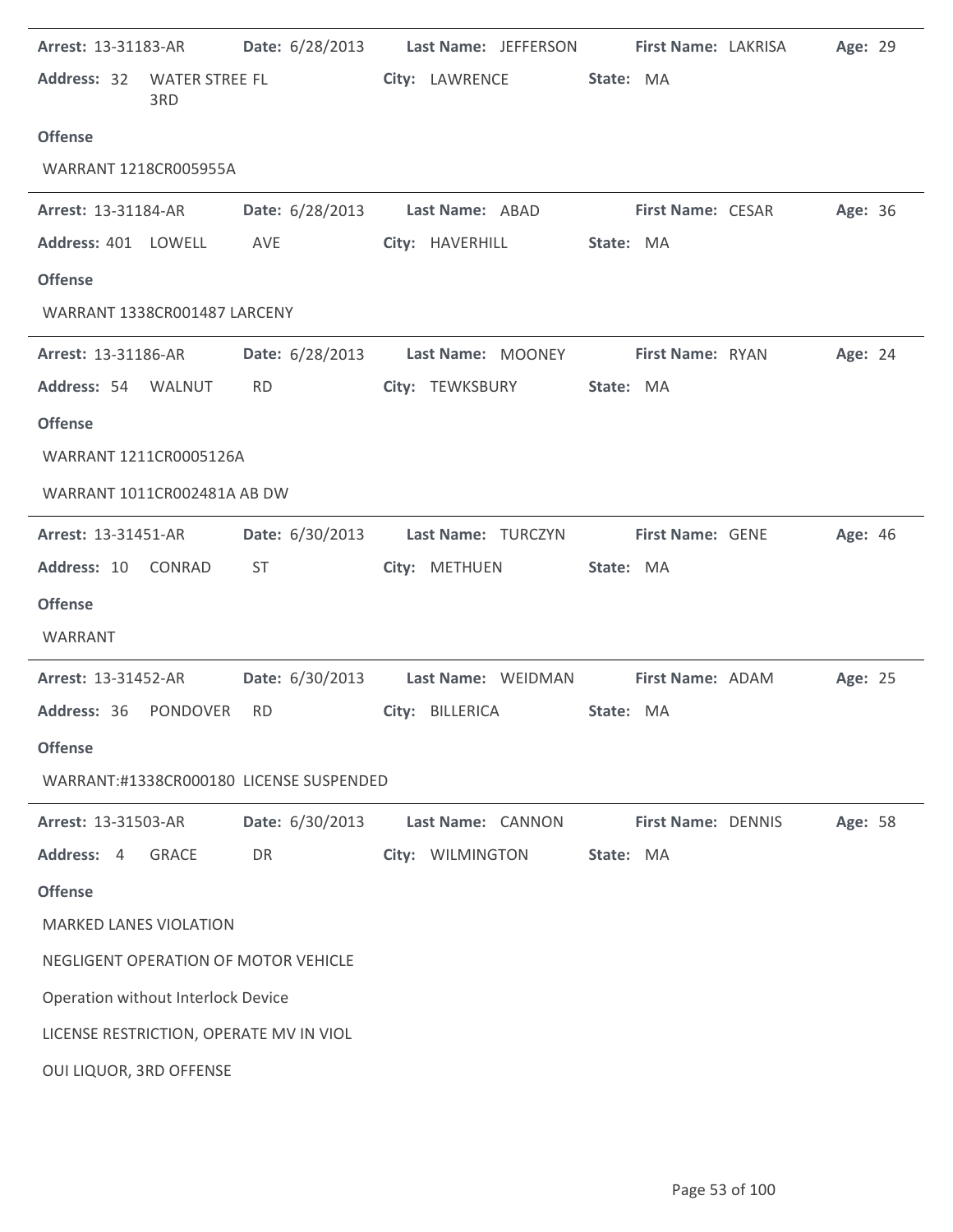| <b>Arrest: 13-31610-AR</b>                |                                                                                                                                                                                                                                | Date: 7/1/2013 Last Name: CRUZ                                                       | <b>First Name: ANGEL</b>  |                     | Age: 41 |
|-------------------------------------------|--------------------------------------------------------------------------------------------------------------------------------------------------------------------------------------------------------------------------------|--------------------------------------------------------------------------------------|---------------------------|---------------------|---------|
| Address: 61 MANCHESTER ST                 |                                                                                                                                                                                                                                | City: LAWRENCE State: MA                                                             |                           |                     |         |
| <b>Offense</b>                            |                                                                                                                                                                                                                                |                                                                                      |                           |                     |         |
| DRUG, POSSESS TO DISTRIB CLASS A          |                                                                                                                                                                                                                                |                                                                                      |                           |                     |         |
| <b>Arrest: 13-31741-AR</b>                | Date: 7/2/2013                                                                                                                                                                                                                 | Last Name: LAVALLE First Name: JAMES                                                 |                           |                     | Age: 50 |
| Address: 75<br><b>HILLMAN</b>             | ST                                                                                                                                                                                                                             | City: TEWKSBURY                                                                      | State: MA                 |                     |         |
| <b>Offense</b>                            |                                                                                                                                                                                                                                |                                                                                      |                           |                     |         |
| <b>MARKED LANES VIOLATION</b>             |                                                                                                                                                                                                                                |                                                                                      |                           |                     |         |
| LICENSE REVOKED, OPERATE MV WITH          |                                                                                                                                                                                                                                |                                                                                      |                           |                     |         |
| UNSAFE OPERATION OF MV                    |                                                                                                                                                                                                                                |                                                                                      |                           |                     |         |
| <b>Arrest: 13-31973-AR</b>                | Date: $7/3/2013$                                                                                                                                                                                                               | Last Name: DOHERTY                                                                   | <b>First Name: JAMES</b>  |                     | Age: 51 |
| Address: 113 LYNN                         | ST                                                                                                                                                                                                                             | City: EVERETT                                                                        | State: MA                 |                     |         |
| <b>Offense</b>                            |                                                                                                                                                                                                                                |                                                                                      |                           |                     |         |
| WARRANT 0850CR000607 FAILURE TO PAY FINES |                                                                                                                                                                                                                                |                                                                                      |                           |                     |         |
| <b>Arrest: 13-32014-AR</b>                |                                                                                                                                                                                                                                | Date: 7/4/2013 Last Name: TROWBRIDGE                                                 |                           | First Name: ZACHARY | Age: 24 |
| Address:108A PEARL                        | <b>ST</b>                                                                                                                                                                                                                      | City: ENFIELD                                                                        | State: CT                 |                     |         |
| <b>Offense</b>                            |                                                                                                                                                                                                                                |                                                                                      |                           |                     |         |
| DRUG, POSSESS CLASS A                     |                                                                                                                                                                                                                                |                                                                                      |                           |                     |         |
| DRUG, POSSESS CLASS E                     |                                                                                                                                                                                                                                |                                                                                      |                           |                     |         |
|                                           |                                                                                                                                                                                                                                | Arrest: 13-32342-AR Date: 7/6/2013 Last Name: FITZPATRICK First Name: THOMAS Age: 48 |                           |                     |         |
| Address: 15 PATTEN                        | <b>RD</b>                                                                                                                                                                                                                      | City: BILLERICA                                                                      | State: MA                 |                     |         |
| <b>Offense</b>                            |                                                                                                                                                                                                                                |                                                                                      |                           |                     |         |
| LICENSE SUSPENDED FOR OUI, OPER MV WITH   |                                                                                                                                                                                                                                |                                                                                      |                           |                     |         |
| <b>MARKED LANES VIOLATION</b>             |                                                                                                                                                                                                                                |                                                                                      |                           |                     |         |
| NEGLIGENT OPERATION OF MOTOR VEHICLE      |                                                                                                                                                                                                                                |                                                                                      |                           |                     |         |
| OUI LIQUOR, 4TH OFFENSE                   |                                                                                                                                                                                                                                |                                                                                      |                           |                     |         |
| OP MV LIC SUS REV FOR OUI WHILE OUI       |                                                                                                                                                                                                                                |                                                                                      |                           |                     |         |
| <b>Arrest: 13-32419-AR</b>                | <b>Date:</b> 7/6/2013                                                                                                                                                                                                          | Last Name: BABINE                                                                    | <b>First Name: JOSEPH</b> |                     | Age: 33 |
| Address: 416 APPLETON                     | ST and the state of the state of the state of the state of the state of the state of the state of the state of the state of the state of the state of the state of the state of the state of the state of the state of the sta | City: LOWELL                                                                         | State: MA                 |                     |         |
| <b>Offense</b>                            |                                                                                                                                                                                                                                |                                                                                      |                           |                     |         |
| SHOPLIFTING BY CONCEALING MDSE            |                                                                                                                                                                                                                                |                                                                                      |                           |                     |         |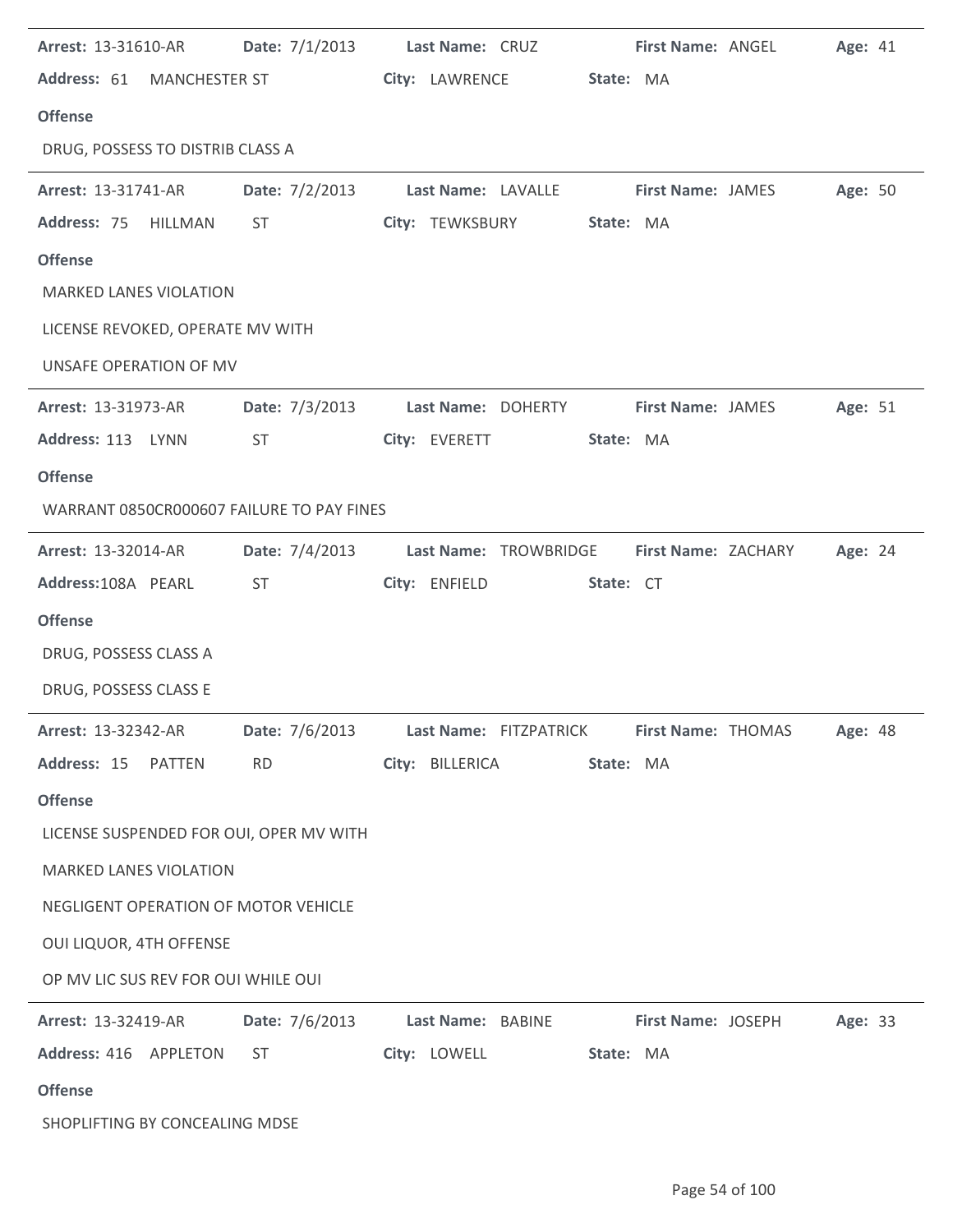| <b>Arrest: 13-32447-AR</b>                            |                       | Date: 7/6/2013 Last Name: CAPUZELLO                | <b>First Name: GEORGE</b> | Age: 42 |
|-------------------------------------------------------|-----------------------|----------------------------------------------------|---------------------------|---------|
| Address: 500 BROADWAY                                 |                       | City: MALDEN                                       | State: MA                 |         |
| <b>Offense</b>                                        |                       |                                                    |                           |         |
| STOP FOR POLICE, FAIL                                 |                       |                                                    |                           |         |
| ASSAULT ON POLICE OFFICER                             |                       |                                                    |                           |         |
| RECKLESS OPERATION OF MOTOR VEHICLE                   |                       |                                                    |                           |         |
| CONSPIRACY TO VIOLATE DRUG LAW                        |                       |                                                    |                           |         |
| DRUG, POSSESS CLASS B                                 |                       |                                                    |                           |         |
| Arrest: 13-32602-A-AR                                 |                       | Date: 7/7/2013 Last Name: ACOSTA First Name: HARRY |                           | Age: 38 |
| Address: 76 .PENN                                     | ST                    | City: FITCHBURG                                    | State: MA                 |         |
| <b>Offense</b>                                        |                       |                                                    |                           |         |
| DRUG, POSSESS TO DISTRIB CLASS D                      |                       |                                                    |                           |         |
| <b>CONSPIRACY TO VIOLATE DRUG LAW</b>                 |                       |                                                    |                           |         |
| DRUG, POSSESS TO DISTRIB CLASS D                      |                       |                                                    |                           |         |
| <b>Arrest: 13-32602-AR</b>                            | Date: 7/7/2013        | Last Name: ECHEVARRIA                              | First Name: DANIEL        | Age: 42 |
| Address: 88 MT VERNON ST                              |                       | City: FITCHBURG                                    | State: MA                 |         |
|                                                       |                       |                                                    |                           |         |
| <b>Offense</b>                                        |                       |                                                    |                           |         |
| CONSPIRACY TO VIOLATE DRUG LAW                        |                       |                                                    |                           |         |
| DRUG, POSSESS TO DISTRIB CLASS A, SUBSQ.              |                       |                                                    |                           |         |
| Arrest: 13-32717-AR                                   | <b>Date:</b> 7/8/2013 | Last Name: MCVEY                                   | <b>First Name: ROBERT</b> | Age: 47 |
| Address: 21 DAVID MORRI RD                            |                       | City: TEWKSBURY                                    | State: MA                 |         |
| <b>Offense</b>                                        |                       |                                                    |                           |         |
| LICENSE SUSPENDED, OP MV WITH                         |                       |                                                    |                           |         |
| Arrest: 13-32728-AR                                   | Date: 7/8/2013        | Last Name: HALL                                    | First Name: HOWARD        | Age: 20 |
| Address: 2020 MAIN                                    | ST                    | City: TEWKSBURY                                    | State: MA                 |         |
| <b>Offense</b>                                        |                       |                                                    |                           |         |
| WARRANT/1353CR001095 LARCENY OVER 250, LARC UNDER 250 |                       |                                                    |                           |         |
| Arrest: 13-32749-A-AR                                 | Date: 7/8/2013        | Last Name: MOISON                                  | First Name: KEVIN         | Age: 19 |
| Address: 26<br><b>RED FOX</b>                         | CRSG                  | City: TEMPLETON                                    | State: MA                 |         |

j.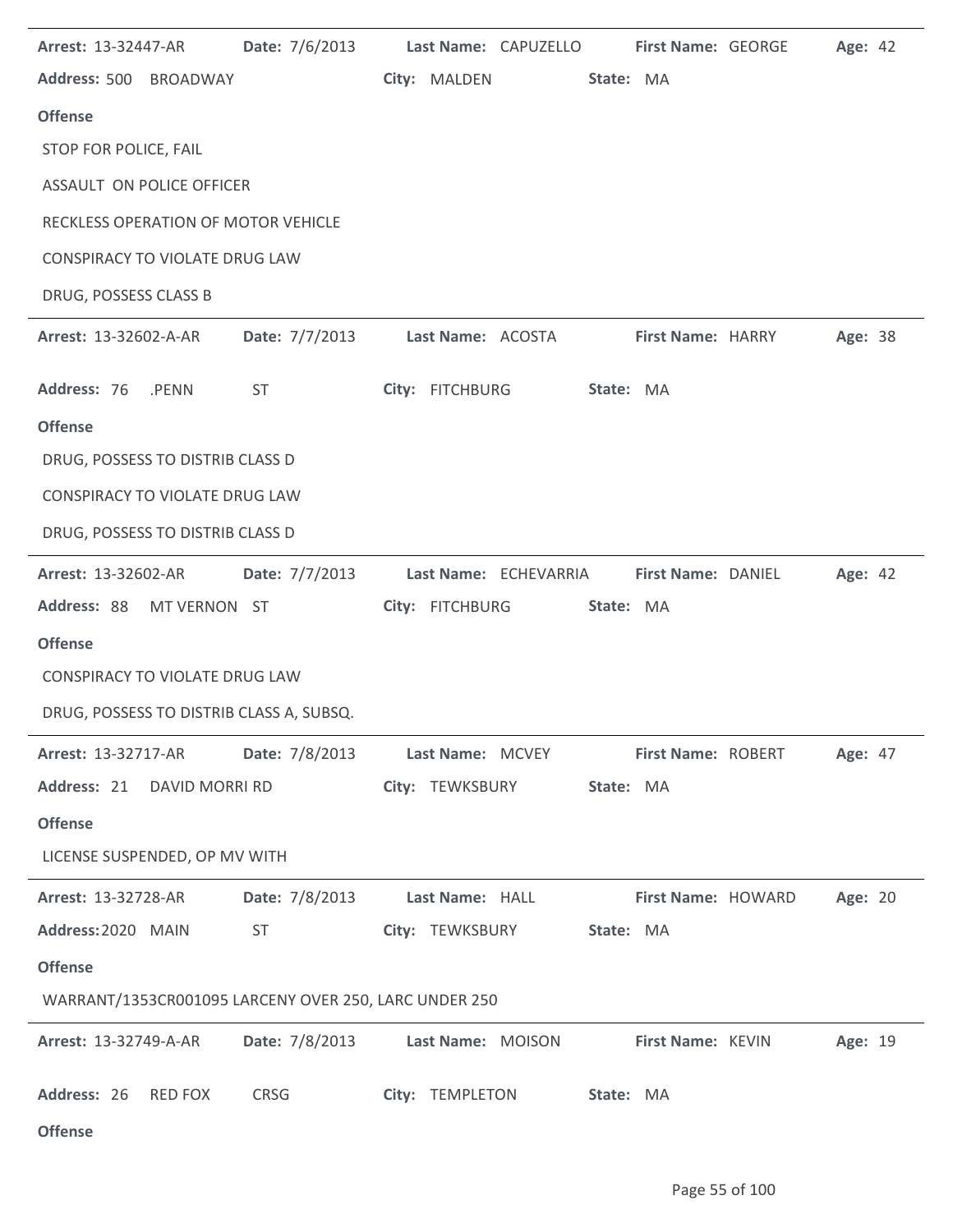| SHOPLIFTING \$100+ BY CONCEALING MDSE      |                |                      |           |                     |                                |         |  |
|--------------------------------------------|----------------|----------------------|-----------|---------------------|--------------------------------|---------|--|
| <b>CONSPIRACY</b>                          |                |                      |           |                     |                                |         |  |
| Arrest: 13-32749-B-AR                      | Date: 7/8/2013 | Last Name: BENNETT   |           |                     | First Name: NATHANIEL          | Age: 19 |  |
| Address: 27<br><b>TOTE</b>                 | DR             | City: NEW EPSWITCH   | State: NH |                     |                                |         |  |
| <b>Offense</b>                             |                |                      |           |                     |                                |         |  |
| <b>CONSPIRACY</b>                          |                |                      |           |                     |                                |         |  |
| SHOPLIFTING \$100+ BY CONCEALING MDSE      |                |                      |           |                     |                                |         |  |
| Arrest: 13-32763-AR                        | Date: 7/8/2013 | Last Name: LOH       |           | First Name: APRIL   |                                | Age: 25 |  |
| Address: 49<br>WAMESIT                     | <b>ST</b>      | City: LOWELL         |           | State: MA           |                                |         |  |
| <b>Offense</b>                             |                |                      |           |                     |                                |         |  |
| LARCENY OVER \$250                         |                |                      |           |                     |                                |         |  |
| Arrest: 13-32828-AR                        | Date: 7/9/2013 | Last Name: PHILLIPS  |           | First Name: RICHARD |                                | Age: 44 |  |
| Address: 585 TURNPIKE                      | <b>ST</b>      | City: SEASTON        | State: MA |                     |                                |         |  |
| <b>Offense</b>                             |                |                      |           |                     |                                |         |  |
| LICENSE SUSPENDED 1068CR000451             |                |                      |           |                     |                                |         |  |
| Arrest: 13-32837-A-AR                      | Date: 7/9/2013 | Last Name: GARVEY    |           | First Name: ADAM    |                                | Age: 33 |  |
| Address: 113 BURNHAM                       | <b>RD</b>      | City: LOWELL         |           | State: MA           |                                |         |  |
| <b>Offense</b>                             |                |                      |           |                     |                                |         |  |
| DRUG, POSSESS CLASS D                      |                |                      |           |                     |                                |         |  |
| CONSPIRACY TO VIOLATE DRUG LAW             |                |                      |           |                     |                                |         |  |
| <b>Arrest: 13-32837-AR</b>                 | Date: 7/9/2013 | Last Name: MACCANICO |           |                     | First Name: ALESSANDRO Age: 29 |         |  |
| Address: 48 RICHARD                        | <b>CIR</b>     | City: WOBURN         | State: MA |                     |                                |         |  |
| <b>Offense</b>                             |                |                      |           |                     |                                |         |  |
| DRUG, DISTRIBUTE CLASS D                   |                |                      |           |                     |                                |         |  |
| CONSPIRACY TO VIOLATE DRUG LAW             |                |                      |           |                     |                                |         |  |
| <b>Arrest: 13-32878-AR</b>                 | Date: 7/9/2013 | Last Name: TIVNAN    |           | First Name: JOHN    |                                | Age: 48 |  |
| Address: 173 LAKEVIEW                      | ST             | City: TEWKSBURY      | State: MA |                     |                                |         |  |
| <b>Offense</b>                             |                |                      |           |                     |                                |         |  |
| WARRANT 0950CR000929A FAILURE TO PAY FINES |                |                      |           |                     |                                |         |  |

J.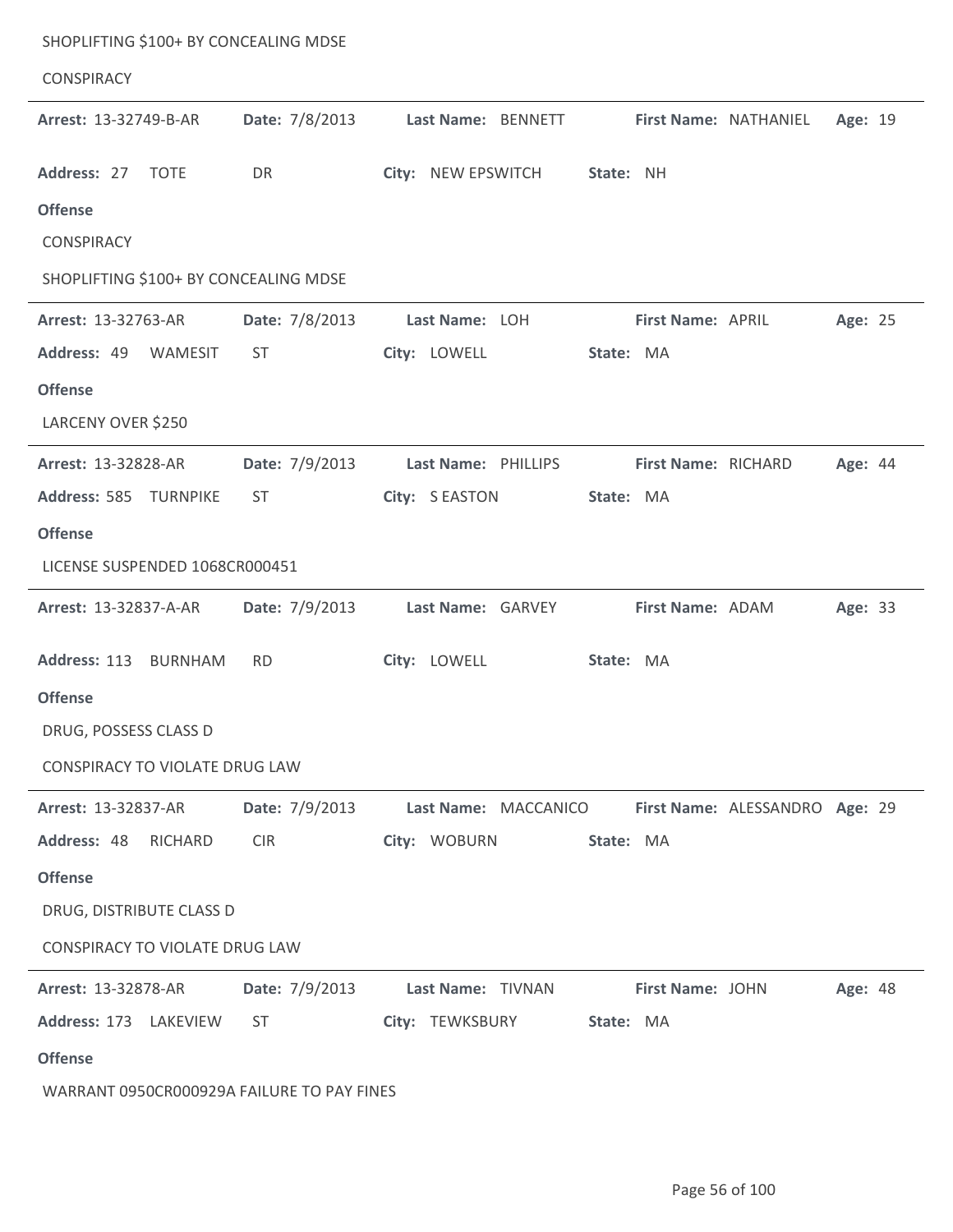| Arrest: 13-32898-AR                   |              | Date: 7/9/2013 Last Name: VANGEMERT First Name: ROBERT                   |                 |                     |           |                            | Age: 42        |  |
|---------------------------------------|--------------|--------------------------------------------------------------------------|-----------------|---------------------|-----------|----------------------------|----------------|--|
| Address: 13 NORTH                     |              | ST                                                                       |                 | City: WESTFORD      | State: MA |                            |                |  |
| <b>Offense</b>                        |              |                                                                          |                 |                     |           |                            |                |  |
|                                       |              | LICENSE SUSPENDED, OP MV WITH 3 SURCHARGABLE EVENTS                      |                 |                     |           |                            |                |  |
| <b>Arrest: 13-32995-AR</b>            |              | Date: 7/10/2013                                                          |                 | Last Name: CODNER   |           | First Name: MICHAEL        | Age: 26        |  |
| Address: 34                           | CINNAMON CIR |                                                                          |                 | City: TEWKSBURY     | State: MA |                            |                |  |
| <b>Offense</b>                        |              |                                                                          |                 |                     |           |                            |                |  |
| WARRANT 1218CR005173 LIC SUS OP MV    |              |                                                                          |                 |                     |           |                            |                |  |
| LICENSE SUSPENDED, OP MV WITH         |              |                                                                          |                 |                     |           |                            |                |  |
| MOTOR VEH, RECEIVE STOLEN, SUBSQ.OFF. |              |                                                                          |                 |                     |           |                            |                |  |
| <b>Arrest: 13-33031-AR</b>            |              | Date: 7/10/2013                                                          | Last Name: AUBE |                     |           | First Name: ASHLEY         | Age: 25        |  |
| Address: 122 MOTT                     |              |                                                                          |                 | City: NEW BEDFORD   | State: MA |                            |                |  |
| <b>Offense</b>                        |              |                                                                          |                 |                     |           |                            |                |  |
|                                       |              | STRAIGHT WARRANT 1331CR001446 DEFAULT                                    |                 |                     |           |                            |                |  |
| Arrest: 13-33039-AR                   |              | Date: 7/10/2013 Last Name: DESMARAIS                                     |                 |                     |           | <b>First Name: MICHAEL</b> | Age: 28        |  |
| Address: 111 ACTON                    |              | <b>RD</b>                                                                |                 | City: CHELMSFORD    | State: MA |                            |                |  |
| <b>Offense</b>                        |              |                                                                          |                 |                     |           |                            |                |  |
| WARRANT 1011CR006683 VOP              |              |                                                                          |                 |                     |           |                            |                |  |
| WARRANT0911CR005247 VOP               |              |                                                                          |                 |                     |           |                            |                |  |
|                                       |              | Arrest: 13-33310-AR Date: 7/12/2013 Last Name: HENNIGAN First Name: JOHN |                 |                     |           |                            | <b>Age: 48</b> |  |
| Address: 30 TILTON                    |              | <b>CIR</b>                                                               | City: TEWKSBURY |                     | State: MA |                            |                |  |
| <b>Offense</b>                        |              |                                                                          |                 |                     |           |                            |                |  |
| WARRANT 1311CR0027865 LIC SUS OP MV   |              |                                                                          |                 |                     |           |                            |                |  |
| SPEEDING                              |              |                                                                          |                 |                     |           |                            |                |  |
|                                       |              | LICENSE SUSPENDED, OP MV WITH, SUBSQ.OFF 4TH                             |                 |                     |           |                            |                |  |
| <b>Arrest: 13-33327-AR</b>            |              | Date: 7/12/2013                                                          |                 | Last Name: STICHTER |           | <b>First Name: ANDREW</b>  | Age: 19        |  |
| Address: 221 HIGH                     |              | ST                                                                       | City: LOWELL    |                     | State: MA |                            |                |  |
| <b>Offense</b>                        |              |                                                                          |                 |                     |           |                            |                |  |
|                                       |              | WARRANT FUGITIVE FORM JUSTICE 0807CR005616                               |                 |                     |           |                            |                |  |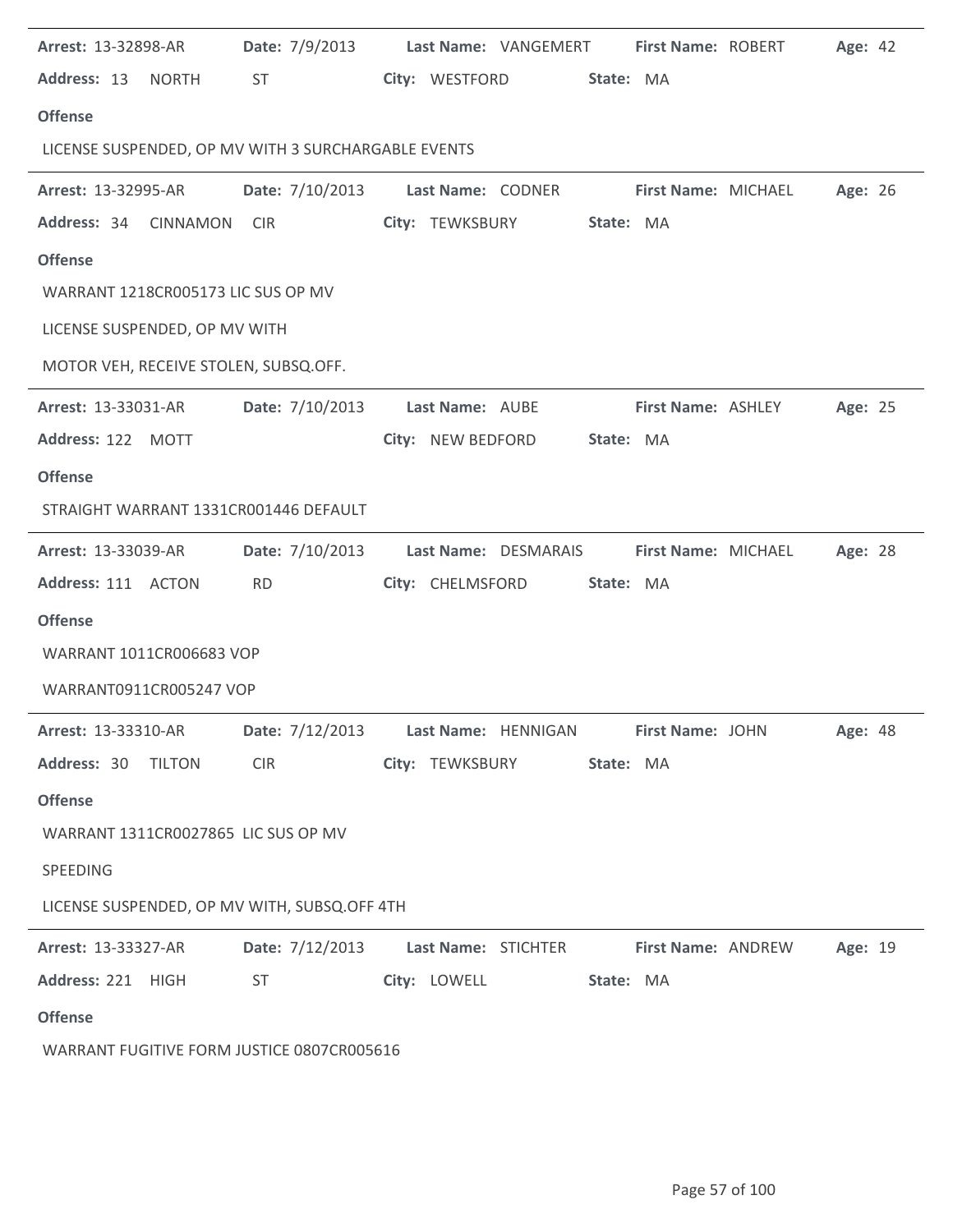| <b>Arrest: 13-33553-A-AR</b>          |                                                     | Date: 7/14/2013 Last Name: CLARK      |                                         | First Name: JONATHAN | Age: 35 |
|---------------------------------------|-----------------------------------------------------|---------------------------------------|-----------------------------------------|----------------------|---------|
| Address: 18A C                        | ST                                                  | City: NASHUA                          | State: NH                               |                      |         |
| <b>Offense</b>                        |                                                     |                                       |                                         |                      |         |
| DRUG, DISTRIBUTE CLASS A              |                                                     |                                       |                                         |                      |         |
| <b>CONSPIRACY TO VIOLATE DRUG LAW</b> |                                                     |                                       |                                         |                      |         |
| <b>Arrest: 13-33553-AR</b>            | Date: 7/14/2013                                     |                                       | Last Name: DESJARDINS First Name: SHAWN |                      | Age: 33 |
| Address: 31 PAGEHILL                  | <b>RD</b>                                           | City: GOFFSTOWN                       | State: NH                               |                      |         |
| <b>Offense</b>                        |                                                     |                                       |                                         |                      |         |
| DRUG, POSSESS CLASS A                 |                                                     |                                       |                                         |                      |         |
| <b>CONSPIRACY TO VIOLATE DRUG LAW</b> |                                                     |                                       |                                         |                      |         |
|                                       | WARRANT: #9718CR2859 LIQUOR, PERSON UNDER 21 POSSES |                                       |                                         |                      |         |
| <b>Arrest: 13-33641-A-AR</b>          |                                                     | Date: 7/15/2013 Last Name: PALMEGIANO | First Name: DAVID                       |                      | Age: 38 |
| Address: 3 LEDGE                      | <b>RD</b>                                           | City: ATKINSON                        | State: NH                               |                      |         |
| <b>Offense</b>                        |                                                     |                                       |                                         |                      |         |
| CONSPIRACY TO VIOLATE DRUG LAW        |                                                     |                                       |                                         |                      |         |
| DRUG, POSSESS CLASS A                 |                                                     |                                       |                                         |                      |         |
|                                       | Possession of one ounce or less of Marihuana / THC  |                                       |                                         |                      |         |
| Arrest: 13-33641-AR                   | Date: 7/15/2013                                     | Last Name: MELO                       | First Name: JEFFREY                     |                      | Age: 33 |
|                                       | Address: 140 AMESBURY ST City: LAWRENCE             |                                       | State: MA                               |                      |         |
| <b>Offense</b>                        |                                                     |                                       |                                         |                      |         |
| DRUG, DISTRIBUTE CLASS A              |                                                     |                                       |                                         |                      |         |
| DRUG, POSSESS TO DISTRIB CLASS B      |                                                     |                                       |                                         |                      |         |
| CONSPIRACY TO VIOLATE DRUG LAW        |                                                     |                                       |                                         |                      |         |
| <b>Arrest: 13-33823-AR</b>            | Date: 7/16/2013                                     | Last Name: PENDERGAST                 | First Name: FRANK                       |                      | Age: 46 |
| Address: 4 ELDERBERRY RD              |                                                     | City: READING                         | State: MA                               |                      |         |
| <b>Offense</b>                        |                                                     |                                       |                                         |                      |         |
|                                       | 1311CR004275 ATTEMPT TO COMMIT CRIME                |                                       |                                         |                      |         |
| <b>Arrest: 13-33911-AR</b>            | Date: 7/17/2013                                     | Last Name: HARRINGTON                 | First Name: BRIAN                       |                      | Age: 45 |
| Address: 117 BARTLETT                 | <b>ST</b>                                           | City: CHARLESTOWN                     | State: MA                               |                      |         |
| <b>Offense</b>                        |                                                     |                                       |                                         |                      |         |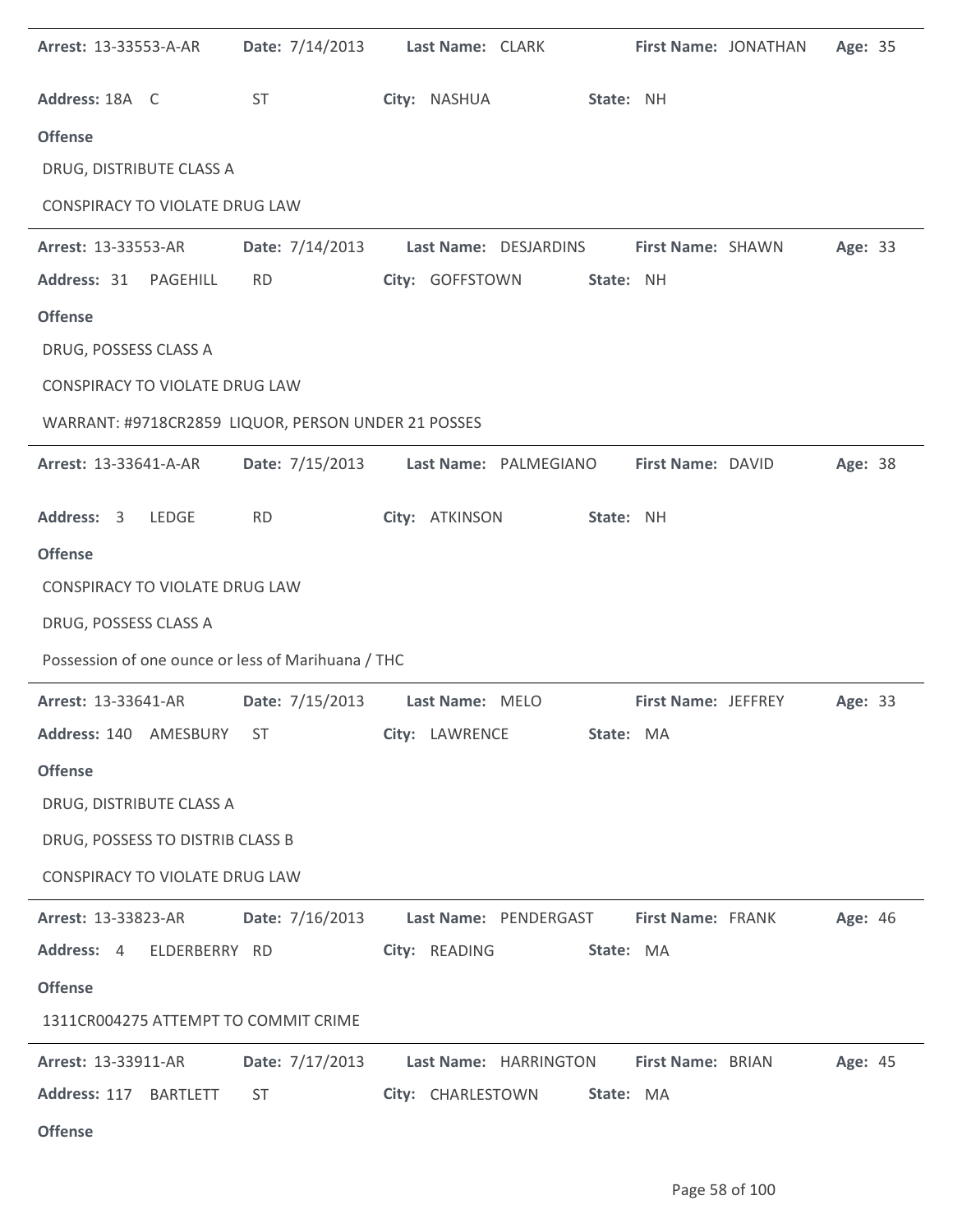| OUI LIQUOR, 2ND OFFENSE<br>NEGLIGENT OPERATION OF MOTOR VEHICLE<br>LICENSE SUSPENDED, OP MV WITH<br>REGISTRATION REVOKED, OP MV WITH |                 |                    |                           |         |
|--------------------------------------------------------------------------------------------------------------------------------------|-----------------|--------------------|---------------------------|---------|
| Arrest: 13-33958-AR                                                                                                                  | Date: 7/17/2013 | Last Name: GOODWIN | First Name: CHARLES       | Age: 31 |
| Address1175A LAWRENCE                                                                                                                | ST              | City: LOWELL       | State: MA                 |         |
| <b>Offense</b>                                                                                                                       |                 |                    |                           |         |
| LARCENY OVER \$250                                                                                                                   |                 |                    |                           |         |
| Arrest: 13-33966-AR                                                                                                                  | Date: 7/17/2013 | Last Name: MCNALLY | First Name: PATRICK       | Age: 51 |
| Address: 418 MAIN                                                                                                                    | <b>ST</b>       | City: WILMINGTON   | State: MA                 |         |
| <b>Offense</b>                                                                                                                       |                 |                    |                           |         |
| WARRANT                                                                                                                              |                 |                    |                           |         |
| Arrest: 13-34023-AR                                                                                                                  | Date: 7/18/2013 | Last Name: SOUZA   | First Name: LUIZ          | Age: 43 |
| Address: 95<br><b>MAIN</b>                                                                                                           | ST              | City: TEWKSBURY    | State: MA                 |         |
| <b>Offense</b>                                                                                                                       |                 |                    |                           |         |
| WARRANT - OP MV W/ SUSP LIC                                                                                                          |                 |                    |                           |         |
| Arrest: 13-34382-AR                                                                                                                  | Date: 7/20/2013 | Last Name: DAUPHIN | First Name: MICHELLE      | Age: 18 |
| Address: 22<br><b>JONES</b>                                                                                                          | <b>ST</b>       | City: EVERETT      | State: MA                 |         |
| <b>Offense</b>                                                                                                                       |                 |                    |                           |         |
| 1250CR002759 LARCENY OVER \$250                                                                                                      |                 |                    |                           |         |
| Arrest: 13-34613-AR                                                                                                                  | Date: 7/23/2013 | Last Name: CARTER  | <b>First Name: ROBERT</b> | Age: 52 |
| Address: 45 OAK                                                                                                                      | ST              | City: BILLERICA    | State: MA                 |         |
| <b>Offense</b>                                                                                                                       |                 |                    |                           |         |
| <b>WARRANT OPERATING AFTER SUSPENSION</b>                                                                                            |                 |                    |                           |         |
| <b>Arrest: 13-34817-AR</b>                                                                                                           | Date: 7/24/2013 | Last Name: PEREZ   | First Name: WILFREDO      | Age: 35 |
| Address: 105 JACKSON                                                                                                                 | <b>ST</b>       | City: LAWRENCE     | State: MA                 |         |
| <b>Offense</b>                                                                                                                       |                 |                    |                           |         |
| LICENSE REVOKED, OPERATE MV WITH                                                                                                     |                 |                    |                           |         |
| <b>MARKED LANES VIOLATION</b>                                                                                                        |                 |                    |                           |         |
| SIGNAL, FAIL TO                                                                                                                      |                 |                    |                           |         |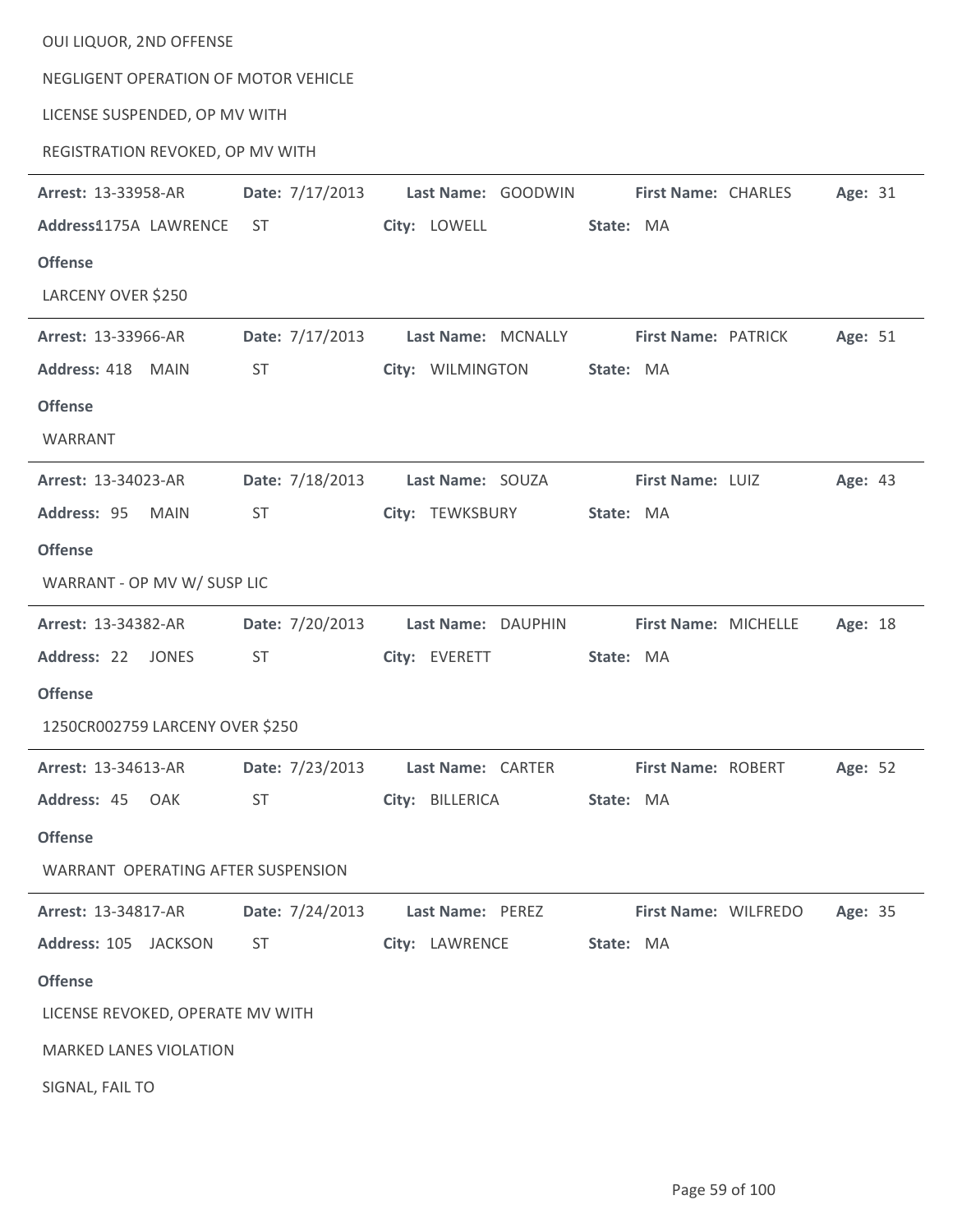| <b>Arrest: 13-35076-AR</b>    |                                                           |                  | Date: 7/26/2013 Last Name: LACHANCE First Name: ASHLEY |                            | Age: 19 |  |
|-------------------------------|-----------------------------------------------------------|------------------|--------------------------------------------------------|----------------------------|---------|--|
| Address: 16 DENVER            | <b>ST</b>                                                 | City: SAUGUS     | State: MA                                              |                            |         |  |
| <b>Offense</b>                |                                                           |                  |                                                        |                            |         |  |
| <b>MARKED LANES VIOLATION</b> |                                                           |                  |                                                        |                            |         |  |
| MOTOR VEH, RECEIVE STOLEN     |                                                           |                  |                                                        |                            |         |  |
| STOP/YIELD, FAIL TO           |                                                           |                  |                                                        |                            |         |  |
|                               | RECKLESS OPERATION OF MOTOR VEHICLE                       |                  |                                                        |                            |         |  |
| UNLICENSED OPERATION OF MV    |                                                           |                  |                                                        |                            |         |  |
| Misleading Police Officer     |                                                           |                  |                                                        |                            |         |  |
| Arrest: 13-35093-AR           |                                                           |                  | Date: 7/26/2013 Last Name: CATER First Name: JEFFREY   |                            | Age: 33 |  |
| Address: 38A PARK             | ST                                                        | City: MEDFORD    | State: MA                                              |                            |         |  |
| <b>Offense</b>                |                                                           |                  |                                                        |                            |         |  |
|                               | WARRANT:#1253CR002138 LARCENY OVER \$250.00               |                  |                                                        |                            |         |  |
|                               | WARRANT: #1110CR000850 LICENSE SUSP. UNREG. MOTOR VEHICLE |                  |                                                        |                            |         |  |
| Arrest: 13-35223-AR           |                                                           |                  | Date: 7/27/2013 Last Name: PARISEAU                    | <b>First Name: MATTHEW</b> | Age: 29 |  |
| Address: 195 HILL ST          | EXT                                                       | City: TEWKSBURY  | State: MA                                              |                            |         |  |
| <b>Offense</b>                |                                                           |                  |                                                        |                            |         |  |
|                               | B&E BUILDING NIGHT TIME 1211CR000469                      |                  |                                                        |                            |         |  |
| <b>RESIST ARREST</b>          |                                                           |                  |                                                        |                            |         |  |
|                               | WARRANT 1211CR00469 B/E NIGHT TIME RECEIVE +250.00        |                  |                                                        |                            |         |  |
|                               | WARRANT 1211CR000169 AGGRAVATED A/B 2 COUNTS              |                  |                                                        |                            |         |  |
| Arrest: 13-35356-AR           | Date: 7/28/2013                                           | Last Name: HALL  |                                                        | First Name: HOWARD         | Age: 20 |  |
| Address: 2020 MAIN            | <b>ST</b>                                                 | City: TEWKSBURY  | State: MA                                              |                            |         |  |
| <b>Offense</b>                |                                                           |                  |                                                        |                            |         |  |
|                               | B&E VEHICLE/BOAT DAYTIME FOR FELONY                       |                  |                                                        |                            |         |  |
| Arrest: 13-35425-AR           | Date: 7/28/2013                                           | Last Name: MONDI |                                                        | First Name: RONALD         | Age: 60 |  |
| Address: 21 BURT              | <b>RD</b>                                                 | City: WILMINGTON | State: MA                                              |                            |         |  |
| <b>Offense</b>                |                                                           |                  |                                                        |                            |         |  |
| <b>MARKED LANES VIOLATION</b> |                                                           |                  |                                                        |                            |         |  |
|                               | ALCOHOL IN MV, POSSESS OPEN CONTAINER OF                  |                  |                                                        |                            |         |  |
| OUI LIQUOR, 2ND OFFENSE       |                                                           |                  |                                                        |                            |         |  |
|                               |                                                           |                  |                                                        |                            |         |  |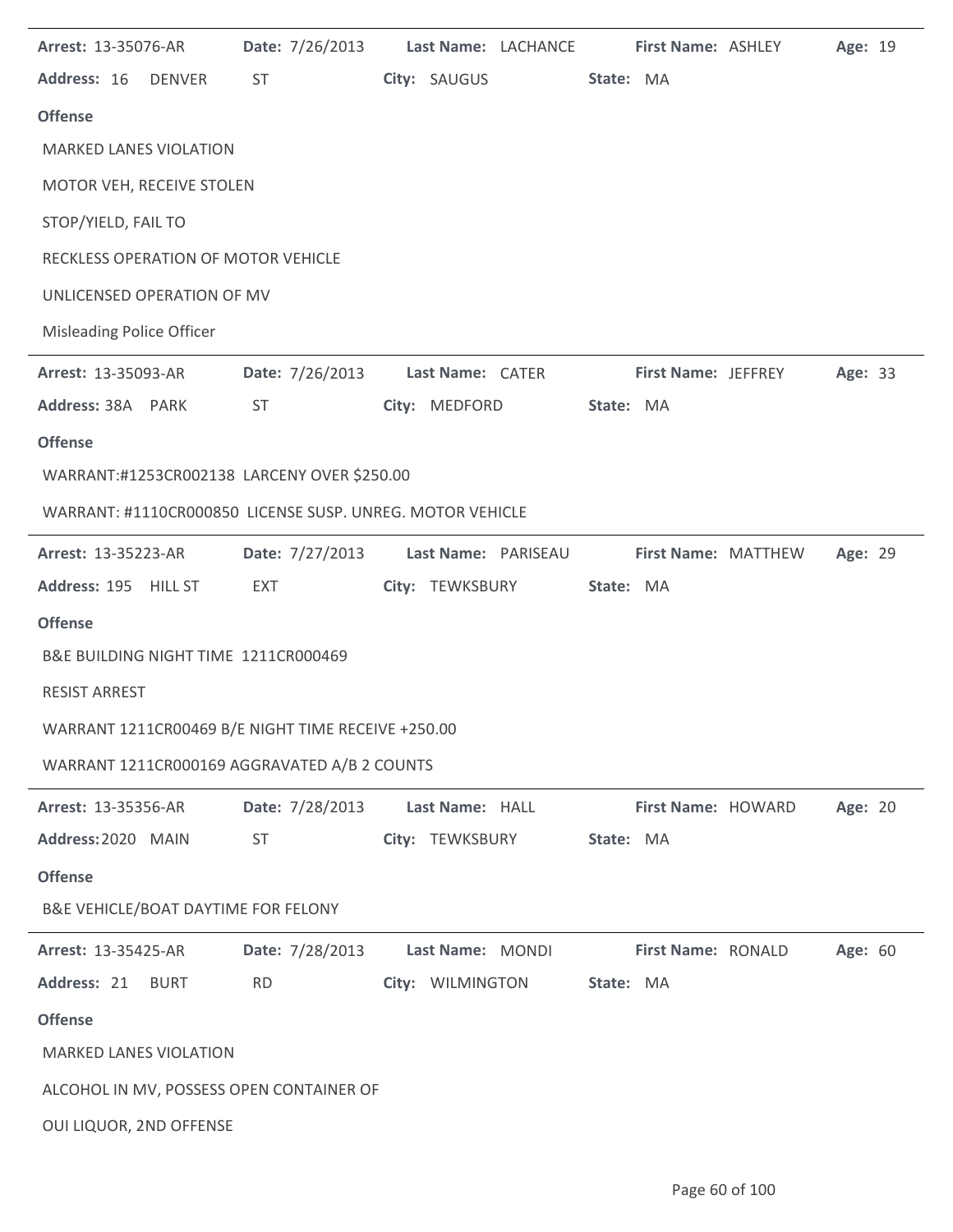| NEGLIGENT OPERATION OF MOTOR VEHICLE        |                 |                                                   |                     |                       |           |                         |                                |         |  |
|---------------------------------------------|-----------------|---------------------------------------------------|---------------------|-----------------------|-----------|-------------------------|--------------------------------|---------|--|
| <b>Arrest: 13-35426-AR</b>                  |                 | Date: 7/29/2013                                   | Last Name: PEACH    |                       |           | First Name: DENNIS      |                                | Age: 17 |  |
| Address: 119 MARSHALL                       | <b>ST</b>       |                                                   | City: TEWKSBURY     |                       | State: MA |                         |                                |         |  |
| <b>Offense</b>                              |                 |                                                   |                     |                       |           |                         |                                |         |  |
| <b>INFERNAL MACHINE, POSSESS</b>            |                 |                                                   |                     |                       |           |                         |                                |         |  |
| BOMB/EXPLOSIVES, POSSESS                    |                 |                                                   |                     |                       |           |                         |                                |         |  |
| Arrest: 13-35672-AR                         |                 | Date: 7/30/2013                                   |                     | Last Name: PICKERING  |           | First Name: CHARISSA    |                                | Age: 40 |  |
| Address: 133 LIBERTY                        | <b>ST</b>       |                                                   | City: LOWELL        |                       | State: MA |                         |                                |         |  |
| <b>Offense</b>                              |                 |                                                   |                     |                       |           |                         |                                |         |  |
| WARRANT, FAIL/DELAY SERVICE OF-LARCENY OVER |                 |                                                   |                     |                       |           |                         |                                |         |  |
| Arrest: 13-35926-AR                         |                 | Date: 7/31/2013                                   | Last Name: SILVEIRA |                       |           | <b>First Name: JAKE</b> |                                | Age: 21 |  |
| Address: 1366 BROADWAY                      |                 |                                                   | City: SOMMERVILLE   |                       | State: MA |                         |                                |         |  |
| <b>Offense</b>                              |                 |                                                   |                     |                       |           |                         |                                |         |  |
| DISORDERLY CONDUCT                          |                 |                                                   |                     |                       |           |                         |                                |         |  |
| Arrest: 13-35938-AR                         |                 | Date: 7/31/2013                                   |                     | Last Name: COMPARCOLA |           | First Name: GAETANO     |                                | Age: 21 |  |
| Address: 290 SOUTH MAIN ST                  |                 |                                                   | City: ANDOVER       |                       | State: MA |                         |                                |         |  |
| <b>Offense</b>                              |                 |                                                   |                     |                       |           |                         |                                |         |  |
|                                             |                 | WARRANT:1318CR001625 UNLICENSED OP. UNSAFE OP. MV |                     |                       |           |                         |                                |         |  |
| Arrest: 13-35966-A-AR                       |                 | Date: 7/31/2013                                   | Last Name: VIDAL    |                       |           | First Name: OLIVER      |                                | Age: 35 |  |
| Address: 127 PALM                           | ST              |                                                   | City: NASHUA        |                       | State: NH |                         |                                |         |  |
| <b>Offense</b>                              |                 |                                                   |                     |                       |           |                         |                                |         |  |
| DRUG, POSSESS TO DISTRIB CLASS B            |                 |                                                   |                     |                       |           |                         |                                |         |  |
| <b>CONSPIRACY TO VIOLATE DRUG LAW</b>       |                 |                                                   |                     |                       |           |                         |                                |         |  |
| <b>Arrest: 13-35966-AR</b>                  |                 | Date: 7/31/2013                                   | Last Name: GARCIA   |                       |           |                         | First Name: WALLINGTON Age: 26 |         |  |
| Address: 46 PEARL                           | ST              |                                                   | City: LAWRENCE      |                       | State: MA |                         |                                |         |  |
| <b>Offense</b>                              |                 |                                                   |                     |                       |           |                         |                                |         |  |
| <b>CONSPIRACY TO VIOLATE DRUG LAW</b>       |                 |                                                   |                     |                       |           |                         |                                |         |  |
| DRUG, DISTRIBUTE CLASS B                    |                 |                                                   |                     |                       |           |                         |                                |         |  |
| Arrest: 13-36125-AR                         |                 | Date: $8/1/2013$                                  |                     | Last Name: PHETVIXAY  |           | First Name: PHONE       |                                | Age: 33 |  |
| Address: 40                                 | CRESCENT<br>ST. |                                                   | City: LOWELL        |                       | State: MA |                         |                                |         |  |
| <b>Offense</b>                              |                 |                                                   |                     |                       |           |                         |                                |         |  |

 $\overline{a}$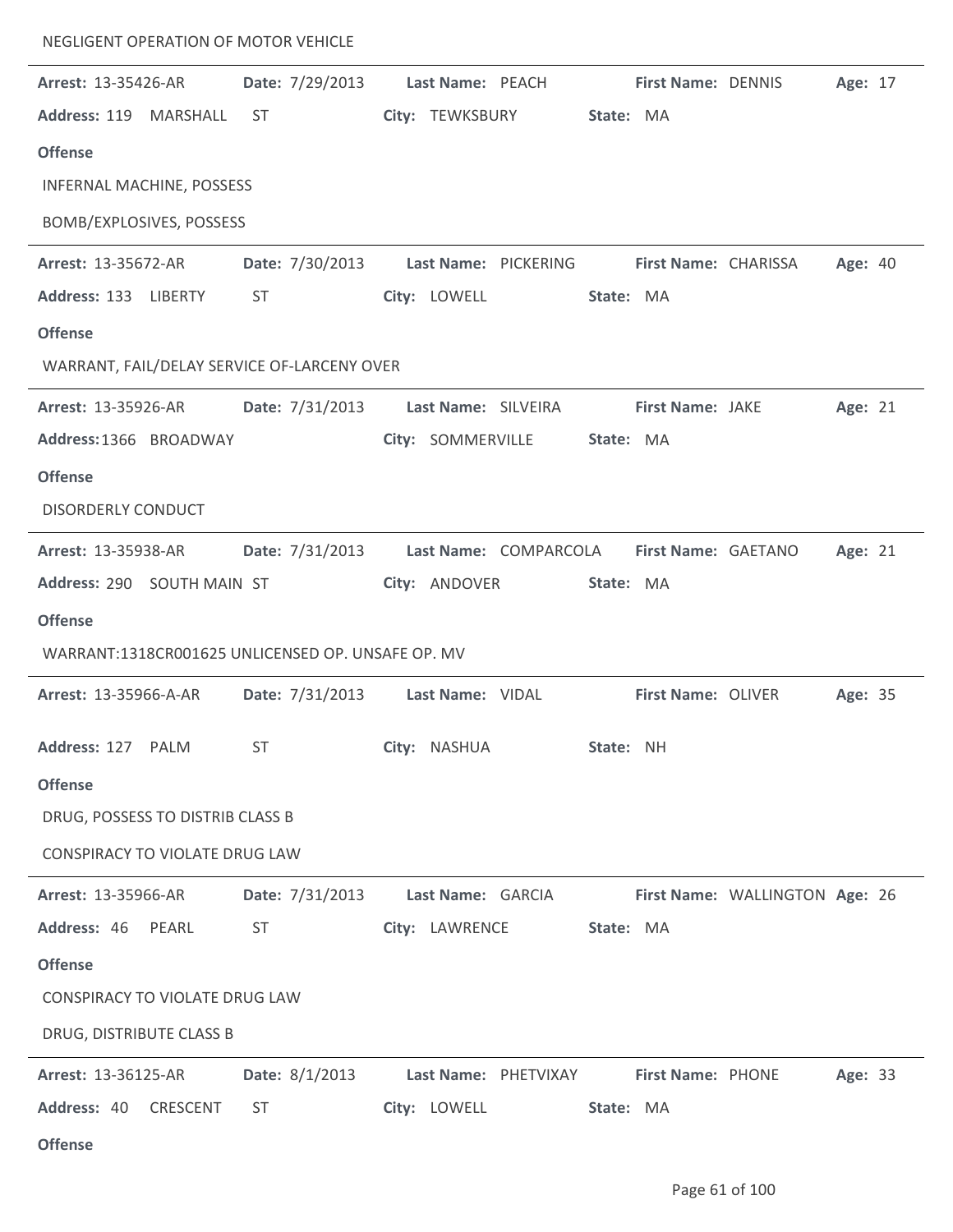| <b>OUI LIQUOR</b>                                |                |                       |                   |         |
|--------------------------------------------------|----------------|-----------------------|-------------------|---------|
| RECKLESS OPERATION OF MOTOR VEHICLE              |                |                       |                   |         |
| <b>MARKED LANES VIOLATION</b>                    |                |                       |                   |         |
| <b>UNSAFE PASSING</b>                            |                |                       |                   |         |
| SPEEDING IN VIOL SPECIAL REGULATION              |                |                       |                   |         |
| Arrest: 13-36151-AR                              | Date: 8/2/2013 | Last Name: FORD       | First Name: TYRIS | Age: 24 |
| Address: 2720 N CROSKEY                          | <b>ST</b>      | City: PHILADELPHIA    | State: PA         |         |
| <b>Offense</b>                                   |                |                       |                   |         |
| WARRANT:#1211CR007549 PEDDLING WITHOUT A LICENSE |                |                       |                   |         |
| Arrest: 13-36422-AR                              | Date: 8/4/2013 | Last Name: CARPENITO  | First Name: DAVID | Age: 49 |
| Address: 25<br>PROUTY                            | <b>RD</b>      | City: BURLINGTON      | State: MA         |         |
| <b>Offense</b>                                   |                |                       |                   |         |
| LICENSE SUSPENDED, OP MV WITH, SUBSQ.OFF         |                |                       |                   |         |
| STOP FOR POLICE, FAIL                            |                |                       |                   |         |
| <b>NUMBER PLATE VIOLATION</b>                    |                |                       |                   |         |
| Arrest: 13-36606-AR                              | Date: 8/5/2013 | Last Name: DELEON     | First Name: EDWIN | Age: 48 |
| Address: 352 MAIN                                | <b>ST</b>      | City: TEWKSBURY       | State: MA         |         |
| <b>Offense</b>                                   |                |                       |                   |         |
| UNLICENSED OPERATION OF MV                       |                |                       |                   |         |
| SPEEDING                                         |                |                       |                   |         |
| Arrest: 13-36738-AR                              | Date: 8/5/2013 | Last Name: CONCEPCION | First Name: FELIX | Age: 32 |
| Address: 105 JACKSON                             | <b>ST</b>      | City: LAWRENCE        | State: MA         |         |
| <b>Offense</b>                                   |                |                       |                   |         |
| DRUG, DISTRIBUTE CLASS B, SUBSQ.OFF.             |                |                       |                   |         |
| STOP FOR POLICE, FAIL                            |                |                       |                   |         |
| <b>RESIST ARREST</b>                             |                |                       |                   |         |
| Arrest: 13-36888-AR                              | Date: 8/6/2013 | Last Name: STAMAND    | First Name: LISA  | Age: 51 |
| Address: 704 AMES HILL                           | DR             | City: TEWKSBURY       | State: MA         |         |
| <b>Offense</b>                                   |                |                       |                   |         |
| A&B                                              |                |                       |                   |         |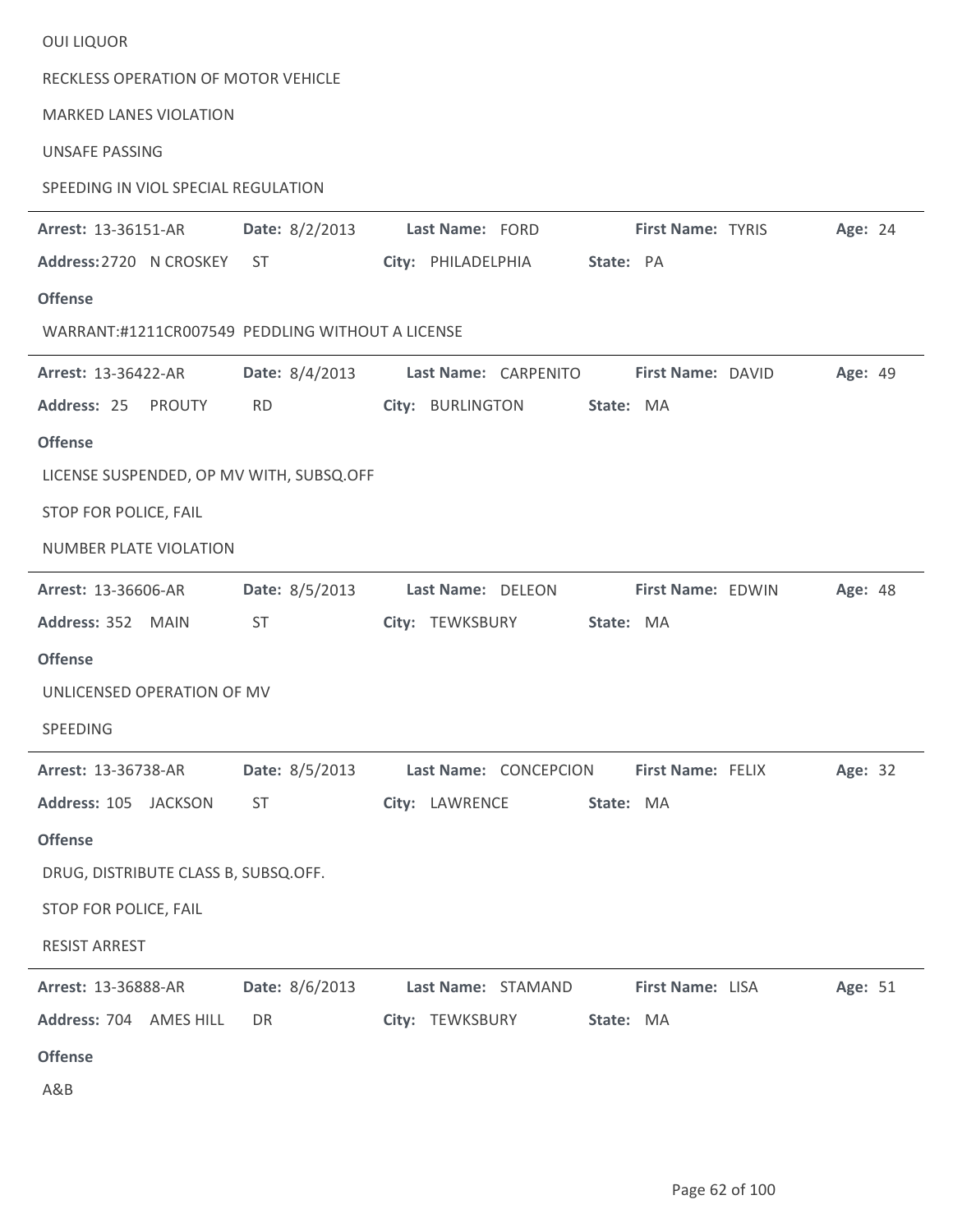| Arrest: 13-37002-AR           | Date: 8/7/2013 Last Name: MALDONADO                       |                 |                           |           |                         | <b>First Name: ANTHONY</b> | Age: 24 |  |
|-------------------------------|-----------------------------------------------------------|-----------------|---------------------------|-----------|-------------------------|----------------------------|---------|--|
|                               | Address: 142 PLEASANT VAI ST                              |                 | City: METHUEN             | State: MA |                         |                            |         |  |
| <b>Offense</b>                |                                                           |                 |                           |           |                         |                            |         |  |
|                               | WARRANT#1122CR000906 DRUG, POSSESS CLASS B                |                 |                           |           |                         |                            |         |  |
|                               | WARRANT#1122CR001599 UNINSURED MV, REGISTRATION SUSPENDED |                 |                           |           |                         |                            |         |  |
|                               | WARRANT#1122CR001656 LICENSE SUSPENDED                    |                 |                           |           |                         |                            |         |  |
| Arrest: 13-37004-AR           | Date: 8/7/2013 Last Name: ANGIOLILLO First Name: JAMES    |                 |                           |           |                         |                            | Age: 38 |  |
| Address: 1535 MAIN            | <b>ST</b>                                                 |                 | City: TEWKSBURY State: MA |           |                         |                            |         |  |
| <b>Offense</b>                |                                                           |                 |                           |           |                         |                            |         |  |
|                               | WARRANT LICENSE SUSPENDED 1253CR003002                    |                 |                           |           |                         |                            |         |  |
| <b>Arrest: 13-37385-AR</b>    | Date: 8/9/2013 Last Name: LEPORE                          |                 |                           |           | <b>First Name: MARK</b> |                            | Age: 43 |  |
| Address: 15 ANTHONY           | RD.                                                       |                 | City: TEWKSBURY           | State: MA |                         |                            |         |  |
| <b>Offense</b>                |                                                           |                 |                           |           |                         |                            |         |  |
| OUI LIQUOR, 2ND OFFENSE       |                                                           |                 |                           |           |                         |                            |         |  |
|                               | NEGLIGENT OPERATION OF MOTOR VEHICLE                      |                 |                           |           |                         |                            |         |  |
| <b>MARKED LANES VIOLATION</b> |                                                           |                 |                           |           |                         |                            |         |  |
| Arrest: 13-37391-AR           | Date: 8/9/2013                                            |                 | Last Name: SERRANO        |           |                         | First Name: EMANUEL        | Age: 20 |  |
| Address: 50 FLOYD             | <b>ST</b>                                                 | City: LOWELL    |                           | State: MA |                         |                            |         |  |
| <b>Offense</b>                |                                                           |                 |                           |           |                         |                            |         |  |
| LIGHTS VIOLATION, MV          |                                                           |                 |                           |           |                         |                            |         |  |
| LICENSE SUSPENDED, OP MV WITH |                                                           |                 |                           |           |                         |                            |         |  |
| Arrest: 13-37426-AR           | Date: 8/10/2013                                           |                 | Last Name: MAKINDE        |           | First Name: OLUSHOLA    |                            | Age: 32 |  |
| Address: 124 GERSHOM          | AVE                                                       | City: LOWELL    |                           | State: MA |                         |                            |         |  |
| <b>Offense</b>                |                                                           |                 |                           |           |                         |                            |         |  |
| <b>OUI LIQUOR</b>             |                                                           |                 |                           |           |                         |                            |         |  |
| <b>Arrest: 13-37429-AR</b>    | Date: 8/10/2013                                           |                 | Last Name: DRAPER         |           | First Name: MARC        |                            | Age: 35 |  |
| Address: 260 EAST             | <b>ST</b>                                                 | City: TEWKSBURY |                           | State: MA |                         |                            |         |  |
| <b>Offense</b>                |                                                           |                 |                           |           |                         |                            |         |  |
| <b>OUI LIQUOR</b>             |                                                           |                 |                           |           |                         |                            |         |  |

 $\ddot{\phantom{1}}$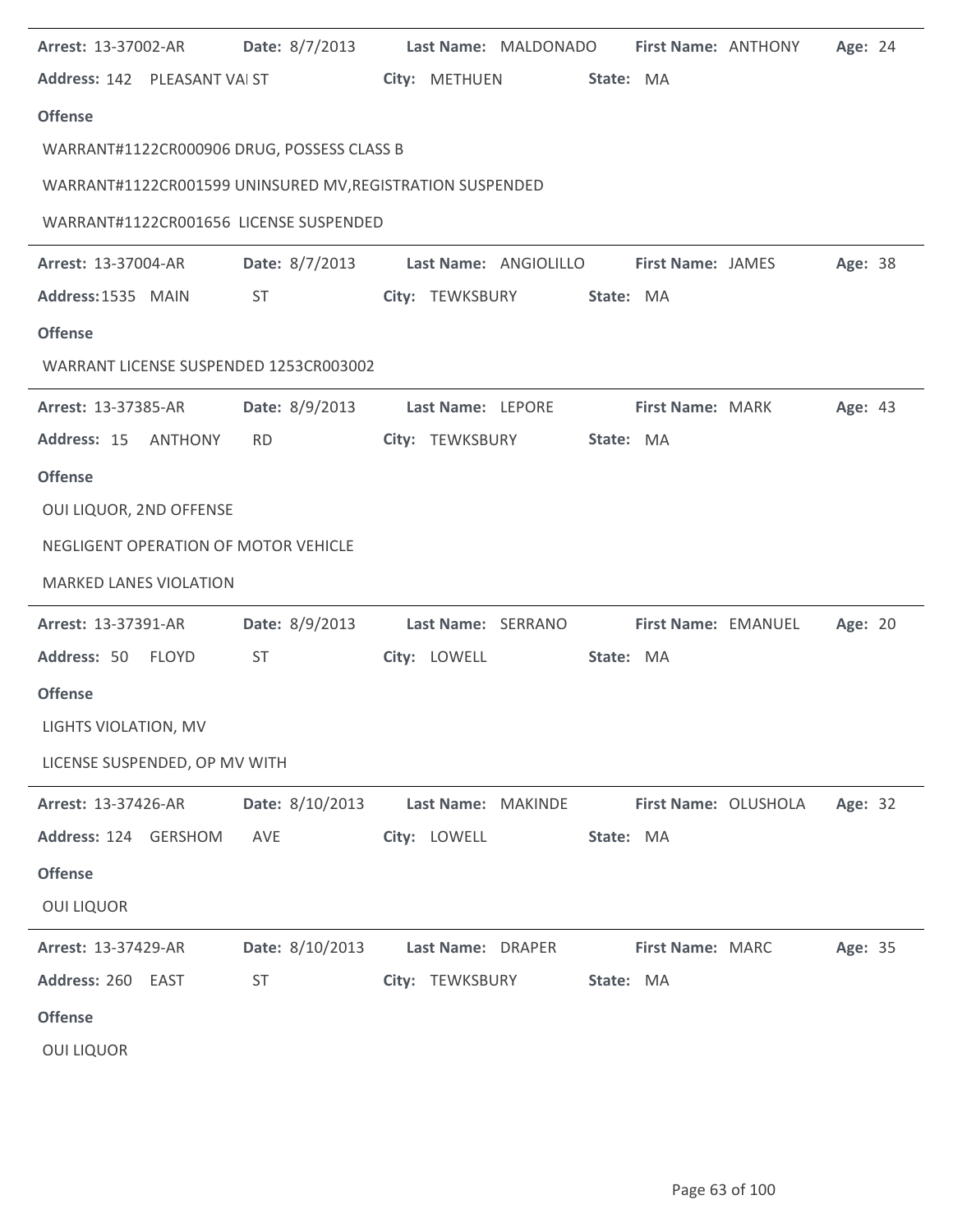| Arrest: 13-37525-AR                                    | Date: 8/10/2013 | Last Name: JAVAN                                                                   |                          | First Name: MOHAMEDHASAge: 63       |  |
|--------------------------------------------------------|-----------------|------------------------------------------------------------------------------------|--------------------------|-------------------------------------|--|
| Address: 32 PLAINFIELD                                 | AVE             | City: SHREWSBURY                                                                   | State: MA                |                                     |  |
| <b>Offense</b>                                         |                 |                                                                                    |                          |                                     |  |
| <b>OUI LIQUOR</b>                                      |                 |                                                                                    |                          |                                     |  |
| NEGLIGENT OPERATION OF MOTOR VEHICLE                   |                 |                                                                                    |                          |                                     |  |
| <b>MARKED LANES VIOLATION</b>                          |                 |                                                                                    |                          |                                     |  |
| <b>Arrest: 13-37595-AR</b>                             |                 | Date: 8/11/2013 Last Name: ROBINSON First Name: ADAM                               |                          | Age: 30                             |  |
| Address: 6 GREENMEAD(LN                                |                 | City: ANDOVER                                                                      | State: MA                |                                     |  |
| <b>Offense</b>                                         |                 |                                                                                    |                          |                                     |  |
| OUI LIQUOR, 2ND OFFENSE                                |                 |                                                                                    |                          |                                     |  |
| <b>Arrest: 13-37638-AR</b>                             |                 | Date: 8/11/2013 Last Name: CORREA                                                  | <b>First Name: RUBEN</b> | Age: 47                             |  |
| Address: 80 BRIDGE                                     | ST              | City: LOWELL                                                                       | State: MA                |                                     |  |
| <b>Offense</b>                                         |                 |                                                                                    |                          |                                     |  |
| LARCENY OVER \$250                                     |                 |                                                                                    |                          |                                     |  |
| <b>Arrest: 13-37665-A-AR</b>                           |                 | Date: 8/11/2013 Last Name: SWENSON                                                 | First Name: MELISSA      | Age: 23                             |  |
|                                                        |                 |                                                                                    |                          |                                     |  |
|                                                        |                 |                                                                                    |                          |                                     |  |
| Address: 76 PINE HILL                                  | <b>RD</b>       | City: NASHUA                                                                       | State: NH                |                                     |  |
| <b>Offense</b>                                         |                 |                                                                                    |                          |                                     |  |
| DRUG, POSSESS CLASS A                                  |                 |                                                                                    |                          |                                     |  |
|                                                        |                 | Arrest: 13-37665-AR Date: 8/11/2013 Last Name: ALLISON First Name: SHANNON Age: 26 |                          |                                     |  |
| Address: 21 RIVERSIDE AVE                              |                 | City: HUDSON                                                                       | State: NH                |                                     |  |
| <b>Offense</b>                                         |                 |                                                                                    |                          |                                     |  |
| DRUG, POSSESS CLASS A                                  |                 |                                                                                    |                          |                                     |  |
| <b>Arrest: 13-37752-AR</b>                             |                 | Date: 8/12/2013 Last Name: AUCLAIR                                                 | <b>First Name: LOUIS</b> | Age: 64                             |  |
| Address:450B PAWTUKET ST                               |                 | City: LOWELL                                                                       | State: MA                |                                     |  |
| <b>Offense</b>                                         |                 |                                                                                    |                          |                                     |  |
| WARRANT - 1311CR000522 - THREAT TO COMMIT CRIME        |                 |                                                                                    |                          |                                     |  |
| Arrest: 13-37753-AR   Date: 8/12/2013   Last Name: BUN |                 |                                                                                    |                          | <b>First Name: CHHOEUNG Age: 36</b> |  |
| Address: 578 BROWN FARN RD                             |                 | City: LYNDONVILLE State: VT                                                        |                          |                                     |  |
| <b>Offense</b><br>WARRANT - 0411CR0067713 - A&B DW     |                 |                                                                                    |                          |                                     |  |

 $\overline{a}$ 

 $\ddot{\phantom{a}}$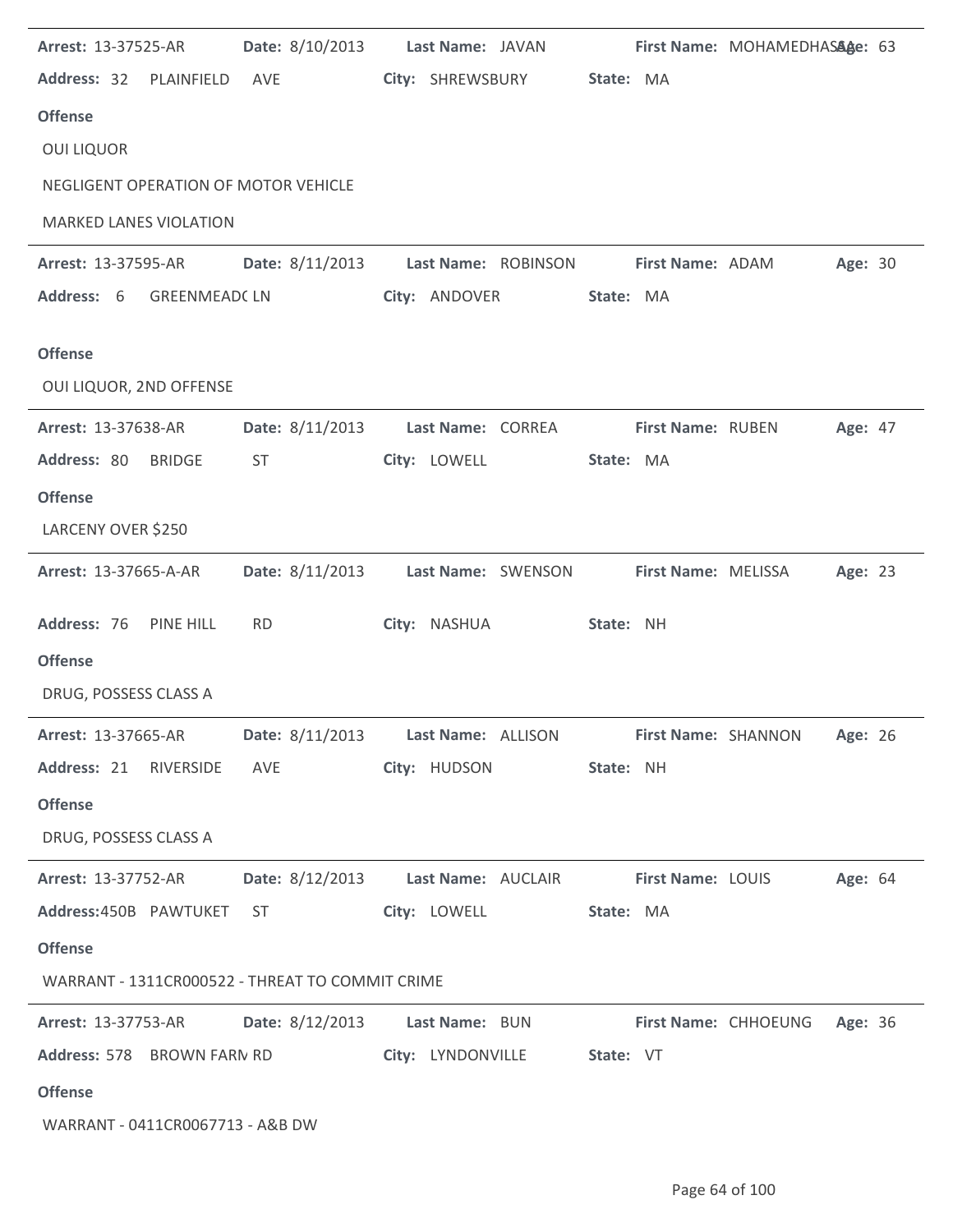| Arrest: 13-37845-A-AR                                | Date: 8/12/2013                                                                                                                                                                                                                | Last Name: ELLIOTT                                   | First Name: STEPHEN |                     | Age: 31 |
|------------------------------------------------------|--------------------------------------------------------------------------------------------------------------------------------------------------------------------------------------------------------------------------------|------------------------------------------------------|---------------------|---------------------|---------|
| Address: 173 GREENVILLE                              | RD                                                                                                                                                                                                                             | City: WILTON                                         | State: NH           |                     |         |
| <b>Offense</b>                                       |                                                                                                                                                                                                                                |                                                      |                     |                     |         |
| DRUG, POSSESS CLASS A                                |                                                                                                                                                                                                                                |                                                      |                     |                     |         |
| WARRANT (LAWRENCE DOCKET#0918CR000318A: SHOPLIFTING) |                                                                                                                                                                                                                                |                                                      |                     |                     |         |
| WARRANT (LAWRENCE DOCKET#1118CR001459A: TRESPASSING) |                                                                                                                                                                                                                                |                                                      |                     |                     |         |
| Arrest: 13-37845-AR                                  | Date: 8/12/2013                                                                                                                                                                                                                | Last Name: MCCREERY                                  | First Name: MARK    |                     | Age: 33 |
| Address: 8<br><b>RIVER</b>                           | ST                                                                                                                                                                                                                             | City: GREENVILLE                                     | State: NH           |                     |         |
| <b>Offense</b>                                       |                                                                                                                                                                                                                                |                                                      |                     |                     |         |
| DRUG, POSSESS CLASS A                                |                                                                                                                                                                                                                                |                                                      |                     |                     |         |
| STOP FOR POLICE, FAIL                                |                                                                                                                                                                                                                                |                                                      |                     |                     |         |
| Arrest: 13-38410-AR                                  | Date: 8/17/2013                                                                                                                                                                                                                | Last Name: PINHEIRO                                  |                     | First Name: MATTHEW | Age: 26 |
| Address: 955 GREENVILLE AVE                          |                                                                                                                                                                                                                                | City: GREENVILLE                                     | State: RI           |                     |         |
| <b>Offense</b>                                       |                                                                                                                                                                                                                                |                                                      |                     |                     |         |
| DRUG, POSSESS CLASS A                                |                                                                                                                                                                                                                                |                                                      |                     |                     |         |
| Arrest: 13-38466-AR                                  | Date: 8/17/2013                                                                                                                                                                                                                | Last Name: GOCHIS                                    | First Name: MICHAEL |                     | Age: 29 |
| Address: 6<br><b>THOMAS</b>                          | <b>ST</b>                                                                                                                                                                                                                      | City: BURLINGTON                                     | State: MA           |                     |         |
| <b>Offense</b>                                       |                                                                                                                                                                                                                                |                                                      |                     |                     |         |
| LICENSE SUSPENDED FOR OUI, OPER MV WITH              |                                                                                                                                                                                                                                |                                                      |                     |                     |         |
| <b>Arrest: 13-38481-AR</b>                           |                                                                                                                                                                                                                                | Date: 8/17/2013 Last Name: FULMER First Name: STEVEN |                     |                     | Age: 47 |
| Address: 135 LEICESTER                               | ST and the state of the state of the state of the state of the state of the state of the state of the state of the state of the state of the state of the state of the state of the state of the state of the state of the sta | City: TEWKSBURY                                      | State: MA           |                     |         |
| <b>Offense</b>                                       |                                                                                                                                                                                                                                |                                                      |                     |                     |         |
| HARASSMENT PREVENTION ORDER, VIOLATE                 |                                                                                                                                                                                                                                |                                                      |                     |                     |         |
| <b>Arrest: 13-38632-AR</b>                           |                                                                                                                                                                                                                                | Date: 8/18/2013 Last Name: SCALLEY First Name: SHAWN |                     |                     | Age: 30 |
| Address: 1421 BRIDGE                                 | ST and the state of the state of the state of the state of the state of the state of the state of the state of the state of the state of the state of the state of the state of the state of the state of the state of the sta | City: DRACUT                                         | State: MA           |                     |         |
| <b>Offense</b>                                       |                                                                                                                                                                                                                                |                                                      |                     |                     |         |
| WARRANT/1218CR006803 UNLICENSED                      |                                                                                                                                                                                                                                |                                                      |                     |                     |         |
| Arrest: 13-38736-AR                                  |                                                                                                                                                                                                                                | Date: 8/19/2013 Last Name: TANGUAY First Name: DEVEN |                     |                     | Age: 24 |
| Address: 3 HARRISON                                  | PL                                                                                                                                                                                                                             | City: LOWELL                                         | State: MA           |                     |         |
| <b>Offense</b>                                       |                                                                                                                                                                                                                                |                                                      |                     |                     |         |
| DRUG, POSSESS CLASS B                                |                                                                                                                                                                                                                                |                                                      |                     |                     |         |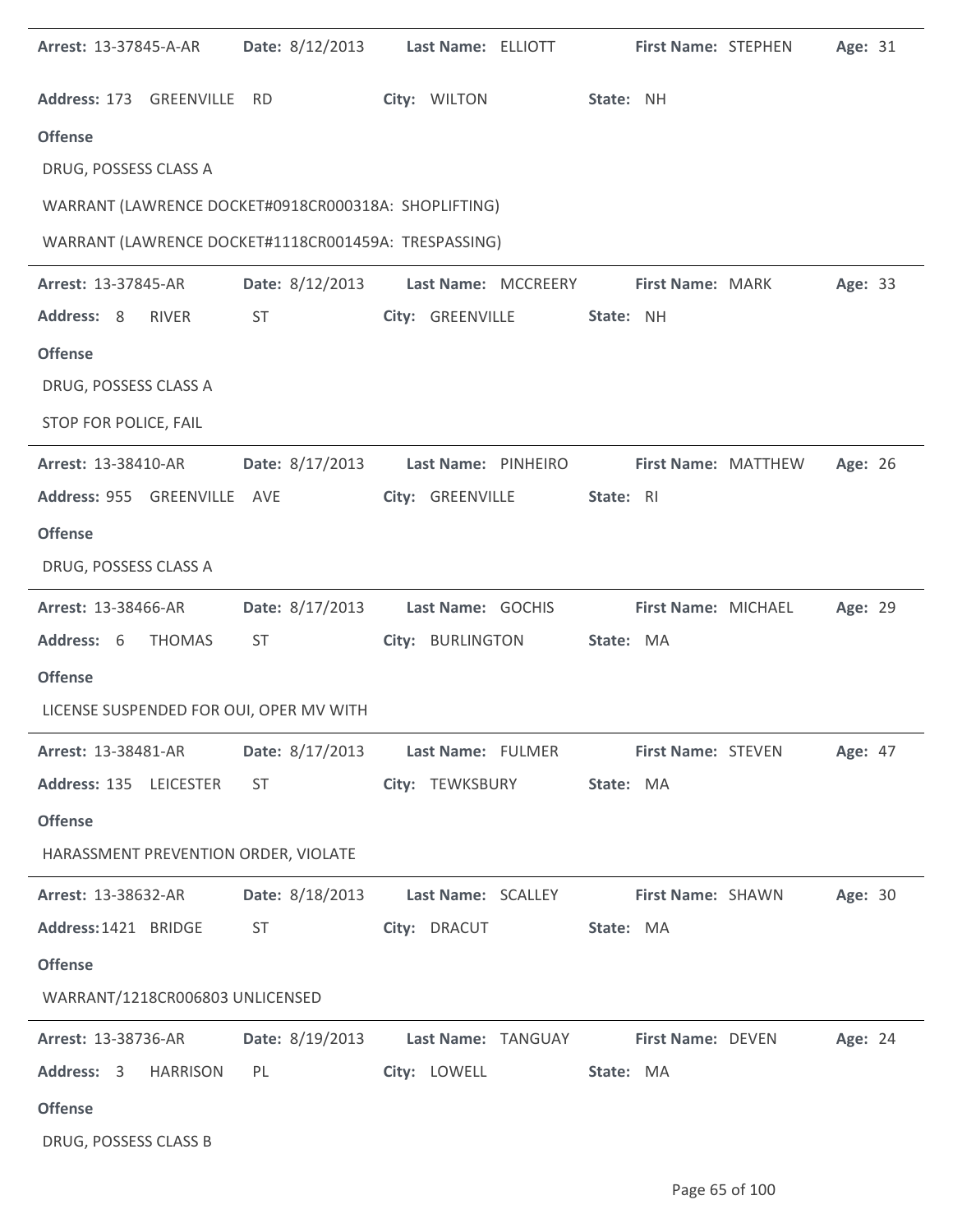| <b>Arrest: 13-39022-AR</b>                       | <b>Date:</b> 8/21/2013                                                                                                                                                                                                         | Last Name: PENA                                                        | First Name: JEANPIERRE                             | Age: 23 |
|--------------------------------------------------|--------------------------------------------------------------------------------------------------------------------------------------------------------------------------------------------------------------------------------|------------------------------------------------------------------------|----------------------------------------------------|---------|
| Address: 14 METHUEN                              | ST and the ST and ST and ST and ST and ST and ST and ST and ST and ST and ST and ST and ST and ST and ST and ST and ST and ST and ST and ST and ST and ST and ST and ST and ST and ST and ST and ST and ST and ST and ST and S | City: LOWELL                                                           | <b>State: MA</b>                                   |         |
| <b>Offense</b>                                   |                                                                                                                                                                                                                                |                                                                        |                                                    |         |
| RECKLESS OPERATION OF MOTOR VEHICLE              |                                                                                                                                                                                                                                |                                                                        |                                                    |         |
| <b>MARKED LANES VIOLATION</b>                    |                                                                                                                                                                                                                                |                                                                        |                                                    |         |
| <b>DISTURBING THE PEACE</b>                      |                                                                                                                                                                                                                                |                                                                        |                                                    |         |
| Arrest: 13-39056-AR                              |                                                                                                                                                                                                                                | Date: 8/21/2013 Last Name: POALETTA                                    | <b>First Name: KASEY</b>                           | Age: 23 |
| Address: 450 MAIN                                | <b>ST</b>                                                                                                                                                                                                                      | City: TEWKSBURY                                                        | State: MA                                          |         |
| <b>Offense</b>                                   |                                                                                                                                                                                                                                |                                                                        |                                                    |         |
| WARRANT 1211CR002584 POSSESS CLASS B             |                                                                                                                                                                                                                                |                                                                        |                                                    |         |
| WARRANT 1311CR000451 COMMON NIGHTWALKER          |                                                                                                                                                                                                                                |                                                                        |                                                    |         |
| WARRANT 1211CR002433 POSS CLASS E                |                                                                                                                                                                                                                                |                                                                        |                                                    |         |
| WARRANT 1211CR006458 SEX CON FOR FEE             |                                                                                                                                                                                                                                |                                                                        |                                                    |         |
| WARRANT 1211CR005295 LARCENY UNDER               |                                                                                                                                                                                                                                |                                                                        |                                                    |         |
| WARRANT 1211CR002794 POSS DIST CLASS A B SCHOOL  |                                                                                                                                                                                                                                |                                                                        |                                                    |         |
| <b>Arrest: 13-39116-AR</b>                       | Date: 8/22/2013                                                                                                                                                                                                                | Last Name: WHEATON                                                     | First Name: JOSEPH                                 | Age: 22 |
| Address: 55 PINEHUSRT AVE                        |                                                                                                                                                                                                                                | City: BILLERICA                                                        | State: MA                                          |         |
| <b>Offense</b>                                   |                                                                                                                                                                                                                                |                                                                        |                                                    |         |
| WARRANT:#1353CR001024 LICENSE SUSPENDED          |                                                                                                                                                                                                                                |                                                                        |                                                    |         |
| WARRANT:#1153CR000150 POSS TO DISTRIBUTE CLASS D |                                                                                                                                                                                                                                |                                                                        |                                                    |         |
|                                                  |                                                                                                                                                                                                                                | Arrest: 13-39229-AR        Date: 8/22/2013        Last Name: PICKERING | First Name: CHARISSA                               | Age: 40 |
| Address: 133 LIBERTY ST                          |                                                                                                                                                                                                                                | City: LOWELL                                                           | State: MA                                          |         |
| <b>Offense</b>                                   |                                                                                                                                                                                                                                |                                                                        |                                                    |         |
| WARRANT 1311CR003342 FUGITIVE ON COURT WARRANT   |                                                                                                                                                                                                                                |                                                                        |                                                    |         |
| WARRANT 1311CR003787 LARCENY                     |                                                                                                                                                                                                                                |                                                                        |                                                    |         |
| WARRANT 1048CR001682 LARCENY DEFAULT             |                                                                                                                                                                                                                                |                                                                        |                                                    |         |
| WARRANT 1006CR003074 LARCENY                     |                                                                                                                                                                                                                                |                                                                        |                                                    |         |
|                                                  |                                                                                                                                                                                                                                |                                                                        | Date: 8/23/2013 Last Name: CONWAY First Name: RYAN |         |
| <b>Arrest: 13-39239-AR</b>                       |                                                                                                                                                                                                                                |                                                                        |                                                    | Age: 31 |
| Address: 405 MAIN                                | ST                                                                                                                                                                                                                             | City: CHARLESTOWN State: MA                                            |                                                    |         |
| <b>Offense</b>                                   |                                                                                                                                                                                                                                |                                                                        |                                                    |         |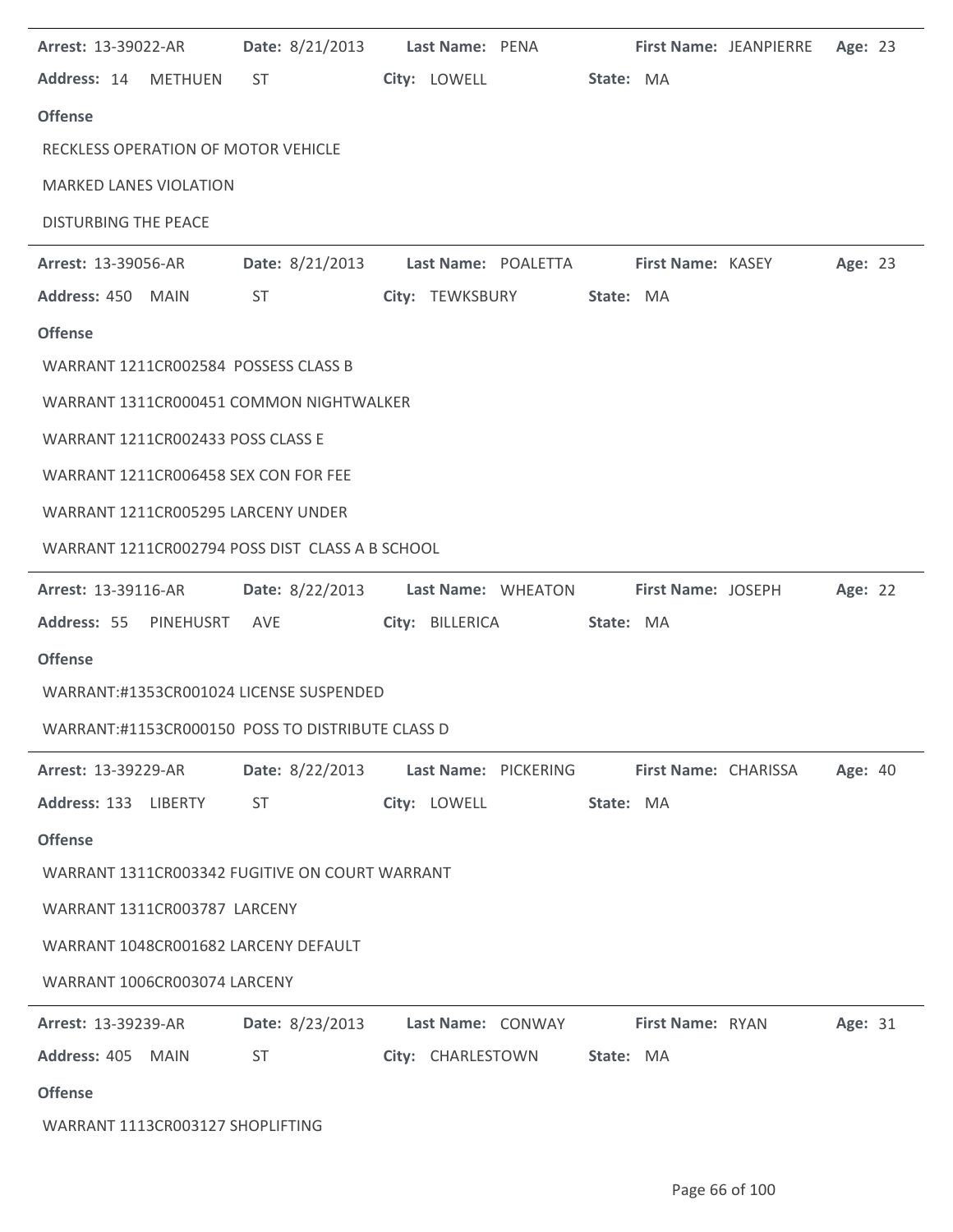|                                    |              | WARRANT 1213CR000523 LARCENY OVER \$250.00            |                     |           |                     |                                |         |  |
|------------------------------------|--------------|-------------------------------------------------------|---------------------|-----------|---------------------|--------------------------------|---------|--|
|                                    |              | WARRANT 1014CR002633 LICENSE SUSPENDED                |                     |           |                     |                                |         |  |
| Arrest: 13-39412-AR                |              | Date: 8/23/2013                                       | Last Name: FIGUEROA |           | First Name: EDUARDO |                                | Age: 47 |  |
| Address: 106 CENTER                |              | ST                                                    | City: METHUEN       | State: MA |                     |                                |         |  |
| <b>Offense</b>                     |              |                                                       |                     |           |                     |                                |         |  |
|                                    |              | LICENSE REVOKED, OP MV WITH, SUBSQ.OFF                |                     |           |                     |                                |         |  |
| STOP/YIELD, FAIL TO                |              |                                                       |                     |           |                     |                                |         |  |
| Arrest: 13-39455-AR                |              | Date: 8/23/2013                                       | Last Name: JONES    |           | First Name: LUCAS   |                                | Age: 26 |  |
| Address: 52                        | FRANK        | <b>ST</b>                                             | City: DRACUT        | State: MA |                     |                                |         |  |
| <b>Offense</b>                     |              |                                                       |                     |           |                     |                                |         |  |
| DRUG, POSSESS TO DISTRIB CLASS D   |              |                                                       |                     |           |                     |                                |         |  |
| Arrest: 13-39554-AR                |              | Date: 8/24/2013                                       | Last Name: GIATTINO |           | First Name: MAXWELL |                                | Age: 38 |  |
| Address: 175 WILLARD               |              | ST                                                    | City: LOWELL        | State: MA |                     |                                |         |  |
| <b>Offense</b>                     |              |                                                       |                     |           |                     |                                |         |  |
| WARRANT 1311CR000401 B&E NIGHTTIME |              |                                                       |                     |           |                     |                                |         |  |
|                                    |              | WARRANT 1211CR005860 ASSAULT & BATTERY                |                     |           |                     |                                |         |  |
|                                    |              | WARRANT 1311CR003796 HARRASMENT PRREVENTION VIOLATION |                     |           |                     |                                |         |  |
| Arrest: 13-39630-A-AR              |              | Date: 8/24/2013                                       | Last Name: MANSARAY |           |                     | First Name: KONDOWULLAYAge: 48 |         |  |
| Address: 1020 SKYLINE              |              | DR                                                    | City: DRACUT        | State: MA |                     |                                |         |  |
| <b>Offense</b>                     |              |                                                       |                     |           |                     |                                |         |  |
| DRUG, POSSESS TO DISTRIB CLASS A   |              |                                                       |                     |           |                     |                                |         |  |
| CONSPIRACY TO VIOLATE DRUG LAW     |              |                                                       |                     |           |                     |                                |         |  |
| DRUG, DISTRIBUTE CLASS A           |              |                                                       |                     |           |                     |                                |         |  |
| STOP FOR POLICE, FAIL              |              |                                                       |                     |           |                     |                                |         |  |
| Arrest: 13-39630-AR                |              | Date: 8/24/2013                                       | Last Name: SENTER   |           | First Name: PETER   |                                | Age: 26 |  |
| Address: 8                         | <b>WITCH</b> | LN                                                    | City: PLAISTOW      | State: NH |                     |                                |         |  |
| <b>Offense</b>                     |              |                                                       |                     |           |                     |                                |         |  |
| DRUG, POSSESS CLASS A, SUBSQ.OFF.  |              |                                                       |                     |           |                     |                                |         |  |
| WARRANT                            |              |                                                       |                     |           |                     |                                |         |  |
| CONSPIRACY TO VIOLATE DRUG LAW     |              |                                                       |                     |           |                     |                                |         |  |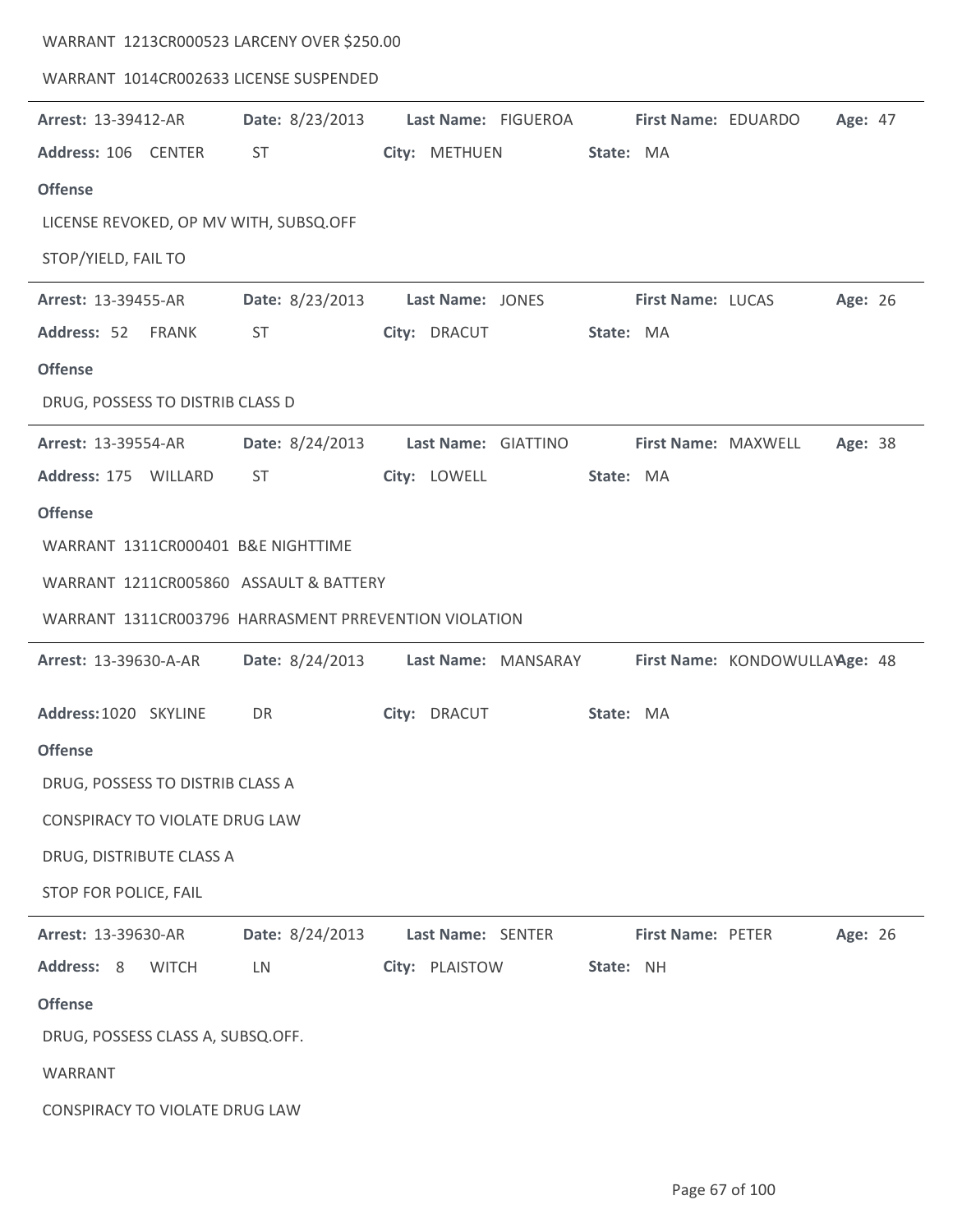| <b>Arrest: 13-39746-AR</b>                             |                 |                       | Date: 8/25/2013 Last Name: BRITTAIN First Name: SABRINA Age: 36 |         |
|--------------------------------------------------------|-----------------|-----------------------|-----------------------------------------------------------------|---------|
| Address: 63 KINSLEY                                    | <b>ST</b>       | City: NASHUA          | State: NH                                                       |         |
| <b>Offense</b>                                         |                 |                       |                                                                 |         |
| SHOPLIFTING BY CONCEALING MDSE                         |                 |                       |                                                                 |         |
| Arrest: 13-40067-AR                                    | Date: 8/27/2013 | Last Name: CORREA     | <b>First Name: GELSON</b>                                       | Age: 40 |
| Address: 158 FOREST AVE                                |                 | City: HUDSON          | State: MA                                                       |         |
| <b>Offense</b>                                         |                 |                       |                                                                 |         |
| BURGLARIOUS INSTRUMENT, POSSESS                        |                 |                       |                                                                 |         |
| BREAK INTO DEPOSITORY, ATTEMPT TO (SHIPPING CONTAINER) |                 |                       |                                                                 |         |
| Arrest: 13-28956-AR                                    | Date: 8/28/2013 | Last Name: TRIBUNA    | <b>First Name: ASHLEY</b>                                       | Age: 20 |
| Address: 6 CAESAR                                      | PL              | City: BILLERICA       | State: MA                                                       |         |
| <b>Offense</b>                                         |                 |                       |                                                                 |         |
| <b>FORGERY OF CHECK</b>                                |                 |                       |                                                                 |         |
| CONSPIRACY                                             |                 |                       |                                                                 |         |
| <b>FORGERY OF CHECK</b>                                |                 |                       |                                                                 |         |
| <b>UTTER FALSE CHECK</b>                               |                 |                       |                                                                 |         |
| <b>FORGERY OF CHECK</b>                                |                 |                       |                                                                 |         |
| LARCENY UNDER \$250                                    |                 |                       |                                                                 |         |
| <b>UTTER FALSE CHECK</b>                               |                 |                       |                                                                 |         |
| <b>FORGERY OF CHECK</b>                                |                 |                       |                                                                 |         |
| <b>UTTER FALSE CHECK</b>                               |                 |                       |                                                                 |         |
| LARCENY UNDER \$250                                    |                 |                       |                                                                 |         |
| <b>UTTER FALSE CHECK</b>                               |                 |                       |                                                                 |         |
| LARCENY UNDER \$250                                    |                 |                       |                                                                 |         |
| <b>FORGERY OF CHECK</b>                                |                 |                       |                                                                 |         |
| LARCENY UNDER \$250                                    |                 |                       |                                                                 |         |
| LARCENY UNDER \$250                                    |                 |                       |                                                                 |         |
| UTTER FALSE CHECK                                      |                 |                       |                                                                 |         |
| Arrest: 13-40167-AR                                    | Date: 8/28/2013 | Last Name: DEOLIVEIRA | First Name: HELIOMAR                                            | Age: 29 |
| Address: 1129 MIDDLESEX                                | <b>ST</b>       | City: LOWELL          | State: MA                                                       |         |
| <b>Offense</b>                                         |                 |                       |                                                                 |         |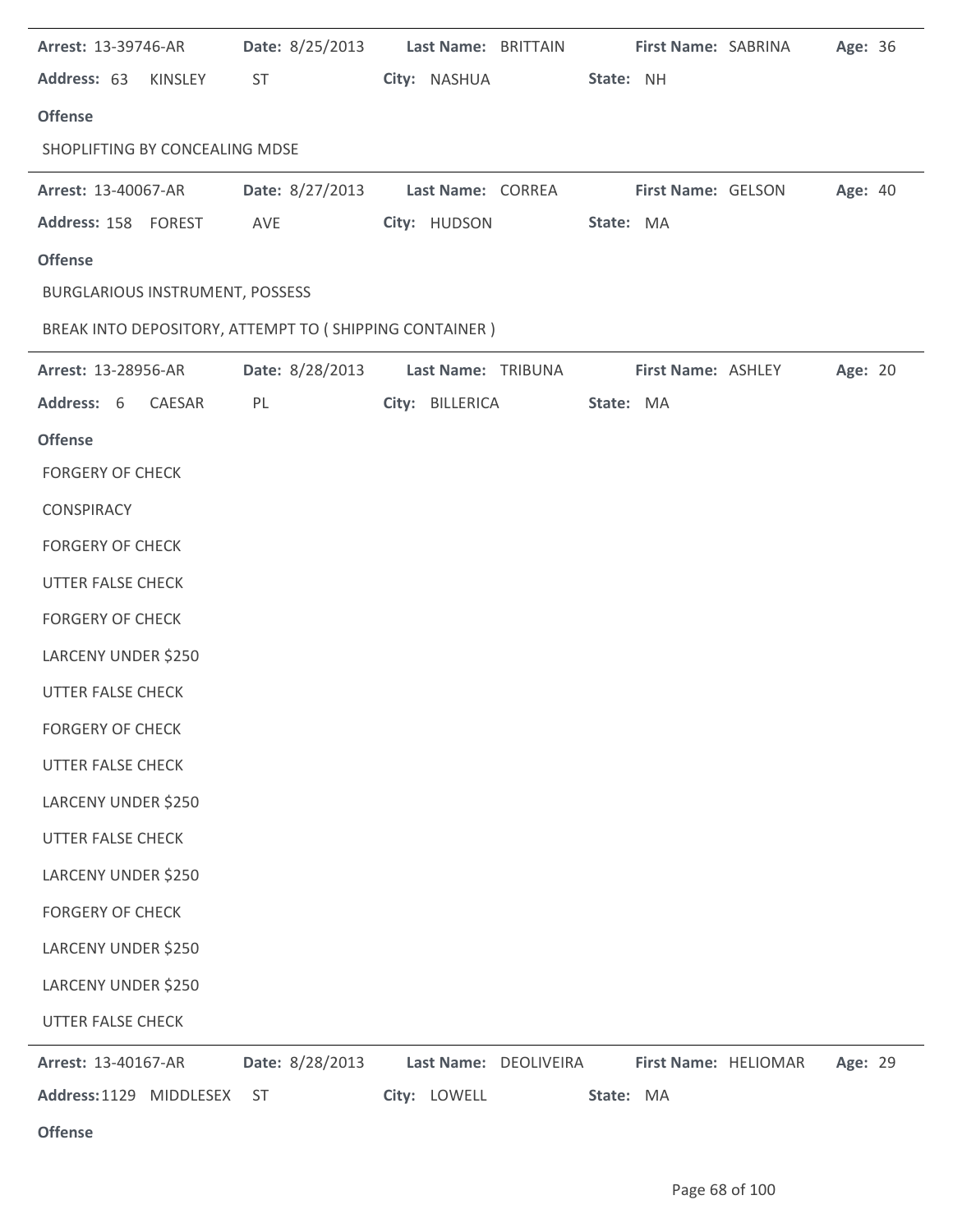| Arrest: 13-40230-A-AR            | Date: 8/28/2013 |                    | Last Name: JIMENEZ-GUILLEN First Name: JOALDY |                     | Age: 22 |  |
|----------------------------------|-----------------|--------------------|-----------------------------------------------|---------------------|---------|--|
| Address: 73A HIGH                | <b>ST</b>       | City: LAWRENCE     | State: MA                                     |                     |         |  |
| <b>Offense</b>                   |                 |                    |                                               |                     |         |  |
| DRUG, DISTRIBUTE CLASS A         |                 |                    |                                               |                     |         |  |
| CONSPIRACY TO VIOLATE DRUG LAW   |                 |                    |                                               |                     |         |  |
| DRUG, POSSESS TO DISTRIB CLASS A |                 |                    |                                               |                     |         |  |
| Arrest: 13-40230-AR              | Date: 8/28/2013 |                    | Last Name: CRUZ-ROSARIO                       | First Name: CARLOS  | Age: 22 |  |
| Address: 424 LOWELL              | <b>ST</b>       | City: LAWRENCE     | State: MA                                     |                     |         |  |
| <b>Offense</b>                   |                 |                    |                                               |                     |         |  |
| DRUG, DISTRIBUTE CLASS A         |                 |                    |                                               |                     |         |  |
| CONSPIRACY TO VIOLATE DRUG LAW   |                 |                    |                                               |                     |         |  |
| LICENSE SUSPENDED, OP MV WITH    |                 |                    |                                               |                     |         |  |
| DRUG, POSSESS TO DISTRIB CLASS A |                 |                    |                                               |                     |         |  |
| Arrest: 13-40291-A-AR            | Date: 8/28/2013 | Last Name: TROMBLY |                                               | First Name: ANDREW  | Age: 26 |  |
| Address: 23<br><b>DANBURY</b>    | <b>RD</b>       | City: NASHUA       | State: NH                                     |                     |         |  |
| <b>Offense</b>                   |                 |                    |                                               |                     |         |  |
| DRUG, POSSESS CLASS B            |                 |                    |                                               |                     |         |  |
| Arrest: 13-40291-AR              | Date: 8/28/2013 |                    | Last Name: MCGONAGLE                          | First Name: SEAN    | Age: 24 |  |
| Address: 10 CUSTER               | <b>CIR</b>      | City: NASHUA       | State: NH                                     |                     |         |  |
| <b>Offense</b>                   |                 |                    |                                               |                     |         |  |
| DRUG, POSSESS CLASS A            |                 |                    |                                               |                     |         |  |
| DRUG, POSSESS CLASS E            |                 |                    |                                               |                     |         |  |
| DRUG, POSSESS CLASS B            |                 |                    |                                               |                     |         |  |
| Arrest: 13-40291-B-AR            | Date: 8/28/2013 | Last Name: COLLINS |                                               | First Name: MICHAEL | Age: 26 |  |
| Address: 238 E DUNSTABLE RD      |                 | City: NASHUA       | State: NH                                     |                     |         |  |
| <b>Offense</b>                   |                 |                    |                                               |                     |         |  |
| DRUG, POSSESS CLASS B            |                 |                    |                                               |                     |         |  |

WARRANT SUSPENDED LICENSE 1353CR001859

 $\overline{a}$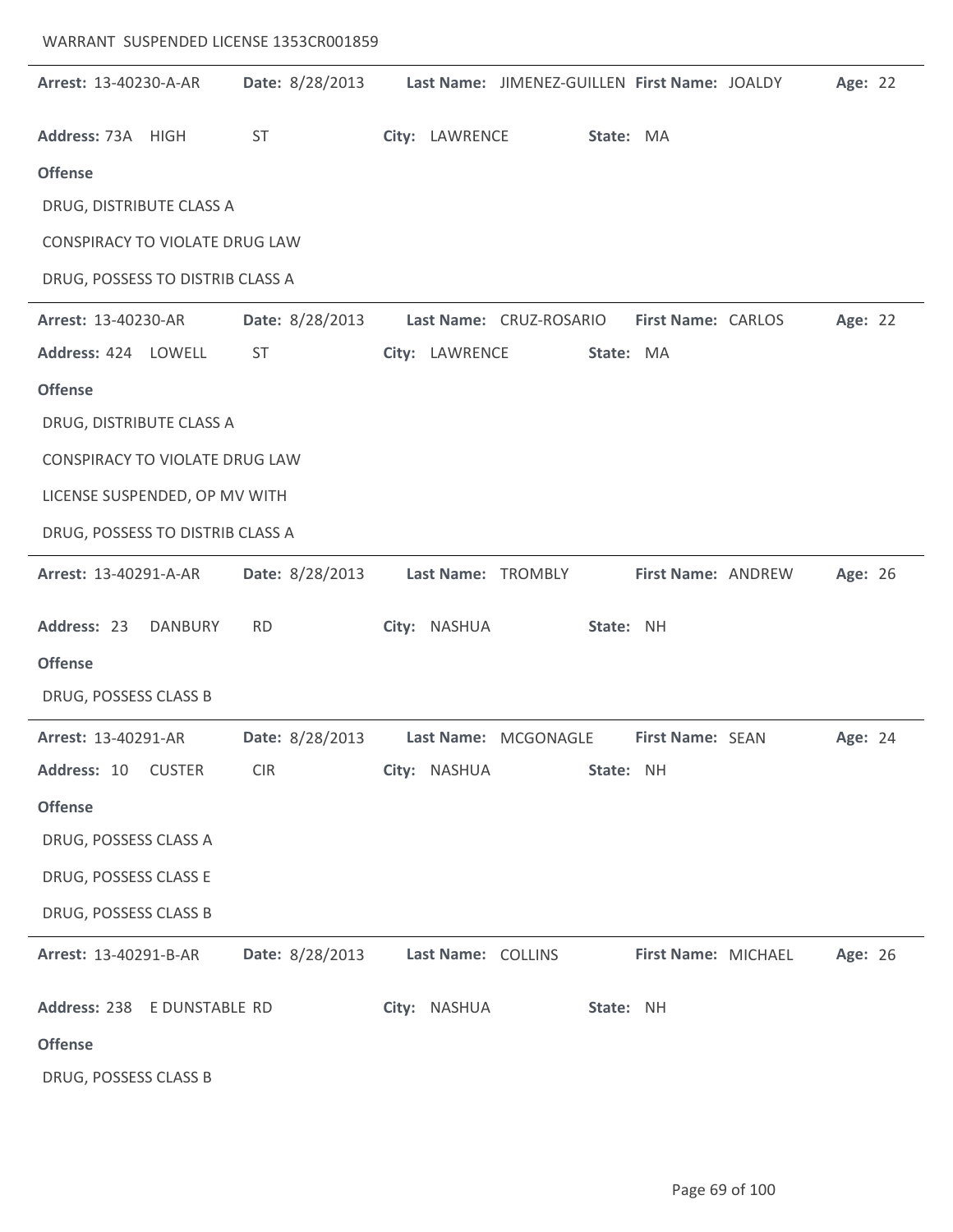| Arrest: 13-40391-AR                     | Date: 8/29/2013 | Last Name: MCLLARKY | First Name: CAROL                    | Age: 30 |
|-----------------------------------------|-----------------|---------------------|--------------------------------------|---------|
| Address: 14 BELMONT                     | LN              | City: SALEM         | State: NH                            |         |
| <b>Offense</b>                          |                 |                     |                                      |         |
| DRUG, POSSESS CLASS E                   |                 |                     |                                      |         |
| DRUG, POSSESS CLASS E                   |                 |                     |                                      |         |
| WARRANT:#1218CR003439 LICENSE SUSPENDED |                 |                     |                                      |         |
| Arrest: 13-40441-AR                     | Date: 8/29/2013 | Last Name: CERULLO  | <b>First Name: MARK</b>              | Age: 36 |
| Address: 166 LOWE                       | <b>ST</b>       | City: TEWKSBURY     | State: MA                            |         |
| <b>Offense</b>                          |                 |                     |                                      |         |
| WARRANT 1111CR001790 POSS CLASS E       |                 |                     |                                      |         |
| Arrest: 13-28956-A-AR                   | Date: 8/30/2013 |                     | Last Name: TAMBONE First Name: JAMES | Age: 22 |
| Address: 31<br><b>DEBRA</b>             | DR              | City: TEWKSBURY     | State: MA                            |         |
| <b>Offense</b>                          |                 |                     |                                      |         |
| LARCENY UNDER \$250                     |                 |                     |                                      |         |
| LARCENY UNDER \$250                     |                 |                     |                                      |         |
| <b>FORGERY OF CHECK</b>                 |                 |                     |                                      |         |
| <b>FORGERY OF CHECK</b>                 |                 |                     |                                      |         |
| UTTER FALSE CHECK                       |                 |                     |                                      |         |
| <b>FORGERY OF CHECK</b>                 |                 |                     |                                      |         |
| <b>UTTER FALSE CHECK</b>                |                 |                     |                                      |         |
| <b>UTTER FALSE CHECK</b>                |                 |                     |                                      |         |
| CONSPIRACY                              |                 |                     |                                      |         |
| UTTER FALSE CHECK                       |                 |                     |                                      |         |
| <b>FORGERY OF CHECK</b>                 |                 |                     |                                      |         |
| UTTER FALSE CHECK                       |                 |                     |                                      |         |
| <b>FORGERY OF CHECK</b>                 |                 |                     |                                      |         |
| LARCENY UNDER \$250                     |                 |                     |                                      |         |
| <b>UTTER FALSE CHECK</b>                |                 |                     |                                      |         |
| <b>FORGERY OF CHECK</b>                 |                 |                     |                                      |         |
| LARCENY UNDER \$250                     |                 |                     |                                      |         |
| LARCENY UNDER \$250                     |                 |                     |                                      |         |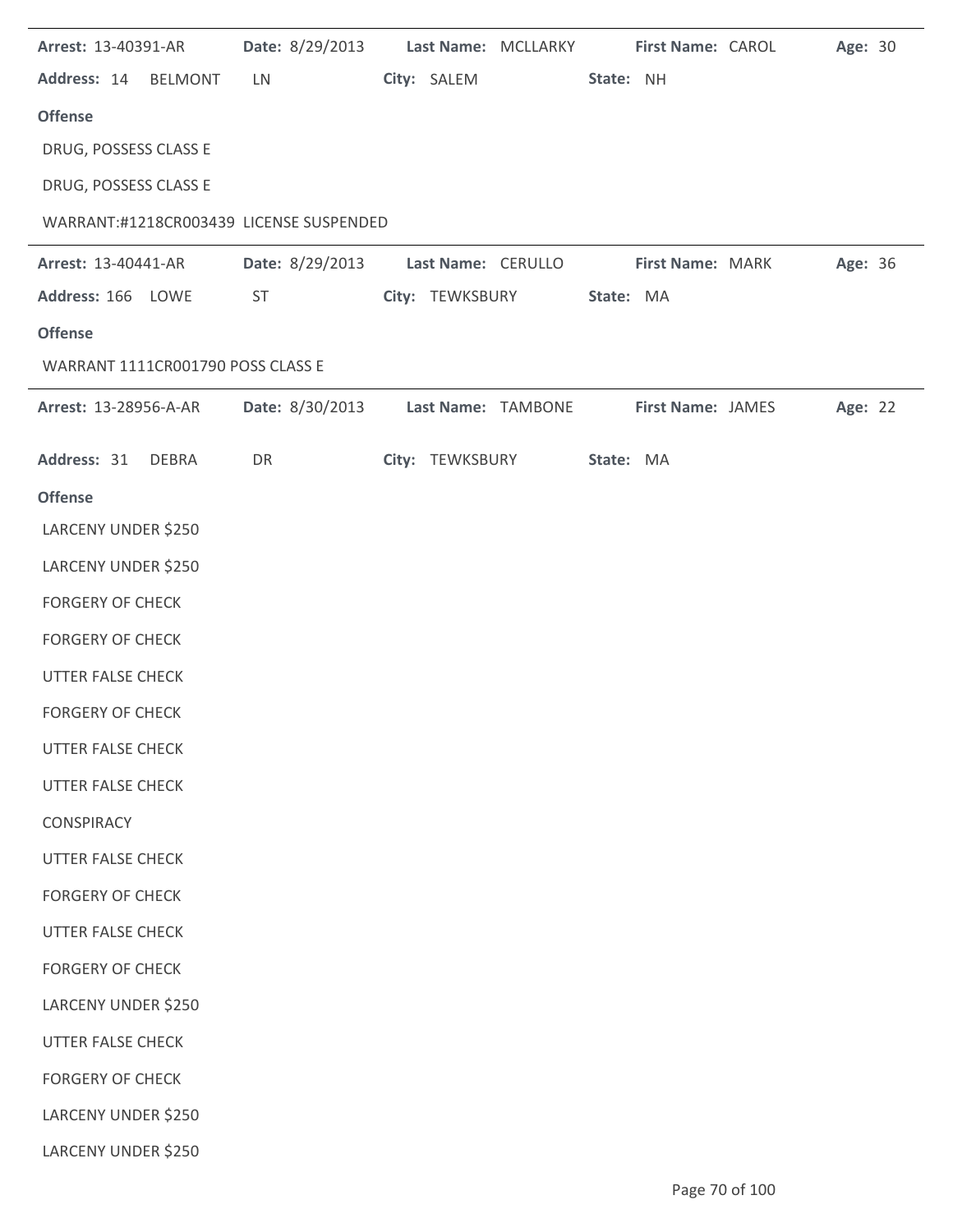| <b>Arrest: 13-40650-AR</b>                             | Date: 8/30/2013                   |                    | Last Name: ABRAHAM                  | <b>First Name: JACOB</b>  | Age: 19 |  |
|--------------------------------------------------------|-----------------------------------|--------------------|-------------------------------------|---------------------------|---------|--|
| Address: 55 MARLBOROU(ST                               |                                   | City: LOWELL       |                                     | State: MA                 |         |  |
|                                                        |                                   |                    |                                     |                           |         |  |
| <b>Offense</b>                                         |                                   |                    |                                     |                           |         |  |
| LARCENY OVER \$250                                     |                                   |                    |                                     |                           |         |  |
| Arrest: 13-40677-AR                                    | <b>Date:</b> 8/30/2013            |                    | Last Name: COPLEY First Name: RANDY |                           | Age: 44 |  |
| Address: 94 ROCK                                       | ST                                | City: LOWELL       |                                     | State: MA                 |         |  |
| <b>Offense</b>                                         |                                   |                    |                                     |                           |         |  |
| WARRANT - 1215CR007783 - LARCENY OVER \$250 BY SCHEME  |                                   |                    |                                     |                           |         |  |
| Arrest: 13-40819-AR                                    | Date: 8/31/2013                   |                    | Last Name: DELVALLE                 | <b>First Name: HECTOR</b> | Age: 43 |  |
| Address: 52 WARE                                       | ST                                | City: LOWELL       |                                     | State: MA                 |         |  |
| <b>Offense</b>                                         |                                   |                    |                                     |                           |         |  |
| LICENSE SUSPENDED 0822CR001858                         |                                   |                    |                                     |                           |         |  |
| A&B 1111CR005330                                       |                                   |                    |                                     |                           |         |  |
| Arrest: 13-40851-AR                                    | Date: $9/1/2013$                  | Last Name: BRENNAN |                                     | First Name: ANDREW        | Age: 29 |  |
| Address: 110 FIRST                                     | AVE                               | City: CHARLESTOWN  |                                     | State: MA                 |         |  |
| <b>Offense</b>                                         |                                   |                    |                                     |                           |         |  |
| WARRANT - 1301CR003400 - LARCENY UNDER \$250 BY SCHEME |                                   |                    |                                     |                           |         |  |
|                                                        |                                   |                    |                                     |                           |         |  |
| <b>Arrest: 13-40888-AR</b>                             | Date: 9/1/2013 Last Name: PROCTOR |                    |                                     | First Name: SHARON        | Age: 39 |  |
| Address: 221 SHORELINE                                 | DR                                | City: TEWKSBURY    |                                     | State: MA                 |         |  |
| <b>Offense</b>                                         |                                   |                    |                                     |                           |         |  |
| DISORDERLY CONDUCT                                     |                                   |                    |                                     |                           |         |  |
| Arrest: 13-41161-AR                                    | Date: 9/3/2013                    |                    | Last Name: COVINGTON                | First Name: JAMIEL        | Age: 40 |  |
| Address: 15 BAYSTATE                                   | AVE                               | City: TEWKSBURY    |                                     | State: MA                 |         |  |
| <b>Offense</b>                                         |                                   |                    |                                     |                           |         |  |
| WARRANT 1218CR006575 OPERATION SUSPENDED LICENSE       |                                   |                    |                                     |                           |         |  |
| Arrest: 13-41504-AR                                    | <b>Date: 9/4/2013</b>             | Last Name: CRUZ    |                                     | First Name: ADRIAN        | Age: 34 |  |
| Address: 337 LAWRENCE                                  | ST                                | City: LOWELL       |                                     | State: MA                 |         |  |
| <b>Offense</b>                                         |                                   |                    |                                     |                           |         |  |
| LICENSE REVOKED AS HTO, OPERATE MV WITH                |                                   |                    |                                     |                           |         |  |
| SPEEDING IN VIOL SPECIAL REGULATION                    |                                   |                    |                                     |                           |         |  |
|                                                        |                                   |                    |                                     |                           |         |  |

LARCENY UNDER \$250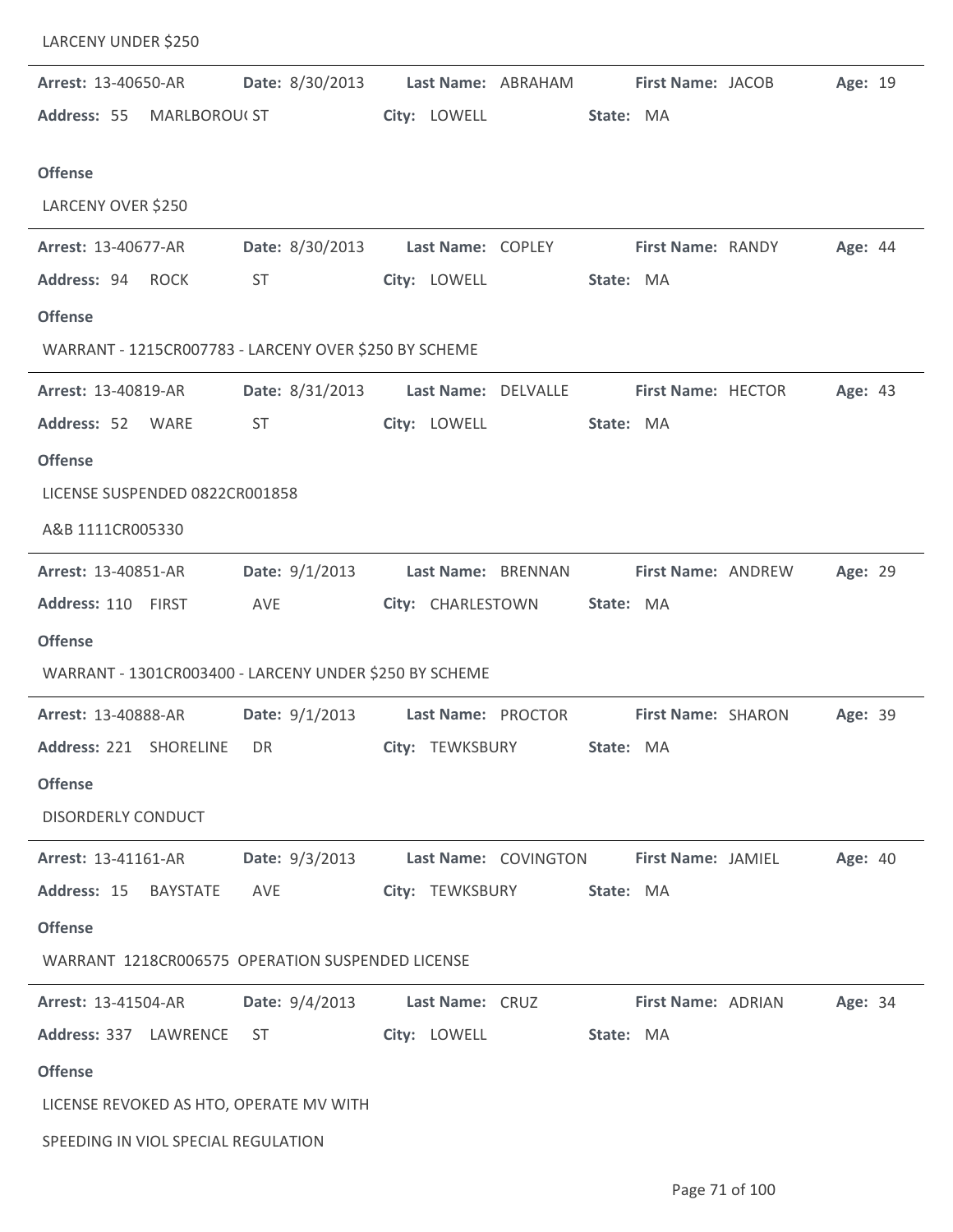| Arrest: 13-41704-AR                    |                                                     | Date: 9/5/2013 Last Name: SHANNON | First Name: MICHAEL         | Age: 20 |
|----------------------------------------|-----------------------------------------------------|-----------------------------------|-----------------------------|---------|
|                                        | Address: 33 DEVONSHIRE DR                           | City: BILLERICA                   | State: MA                   |         |
| <b>Offense</b>                         |                                                     |                                   |                             |         |
|                                        | ATTEMPT TO COMMIT CRIME: TO WIT BREAKING & ENTERING |                                   |                             |         |
| <b>BURGLARIOUS INSTRUMENT, POSSESS</b> |                                                     |                                   |                             |         |
| Arrest: 13-41718-AR                    |                                                     | Date: 9/5/2013 Last Name: ALVES   | <b>First Name: ROSILDE</b>  | Age: 38 |
| Address: 95 MAIN                       | ST                                                  | City: TEWKSBURY                   | State: MA                   |         |
| <b>Offense</b>                         |                                                     |                                   |                             |         |
| SEXUAL CONDUCT FOR FEE                 |                                                     |                                   |                             |         |
| <b>Arrest: 13-41722-AR</b>             | <b>Date:</b> $9/5/2013$                             | Last Name: MILISCI                | First Name: JENNIFER        | Age: 27 |
| Address: 25 PRINCE                     | AVE                                                 | City: LOWELL                      | State: MA                   |         |
| <b>Offense</b>                         |                                                     |                                   |                             |         |
| 1211CR005406 SHOPLIFTING               |                                                     |                                   |                             |         |
| SEXUAL CONDUCT FOR FEE                 |                                                     |                                   |                             |         |
| Arrest: 13-41726-AR                    | Date: 9/5/2013                                      | Last Name: ROSADO                 | First Name: TATIANA         | Age: 21 |
| Address: 130 MT WASHING FL<br>1ST      |                                                     | City: LOWELL                      | State: MA                   |         |
| <b>Offense</b>                         |                                                     |                                   |                             |         |
| <b>DISORDERLY CONDUCT</b>              |                                                     |                                   |                             |         |
| Arrest: 13-41730-AR                    |                                                     | Date: 9/5/2013 Last Name: WILSON  | First Name: ERIN            | Age: 35 |
| Address: 80 NASH MEMOF RD              |                                                     | City: ABINGTON                    | State: MA                   |         |
| <b>Offense</b>                         |                                                     |                                   |                             |         |
| SEXUAL CONDUCT FOR FEE                 |                                                     |                                   |                             |         |
| <b>Arrest: 13-41735-AR</b>             | Date: 9/5/2013                                      | Last Name: GARCIA                 | First Name: LEANN           | Age: 26 |
| Address: 9 HAMILTON                    | ST                                                  | City: CHELSEA                     | State: MA                   |         |
| <b>Offense</b>                         |                                                     |                                   |                             |         |
| SEXUAL CONDUCT FOR FEE                 |                                                     |                                   |                             |         |
| <b>Arrest: 13-41738-AR</b>             | Date: 9/5/2013                                      | Last Name: HAYNES                 | <b>First Name: JESSSICA</b> | Age: 40 |
| Address: 6                             | PARKWOOD<br>DR                                      | City: ALLENSTOWN                  | State: NH                   |         |
| <b>Offense</b>                         |                                                     |                                   |                             |         |
| DRUG, POSSESS CLASS A                  |                                                     |                                   |                             |         |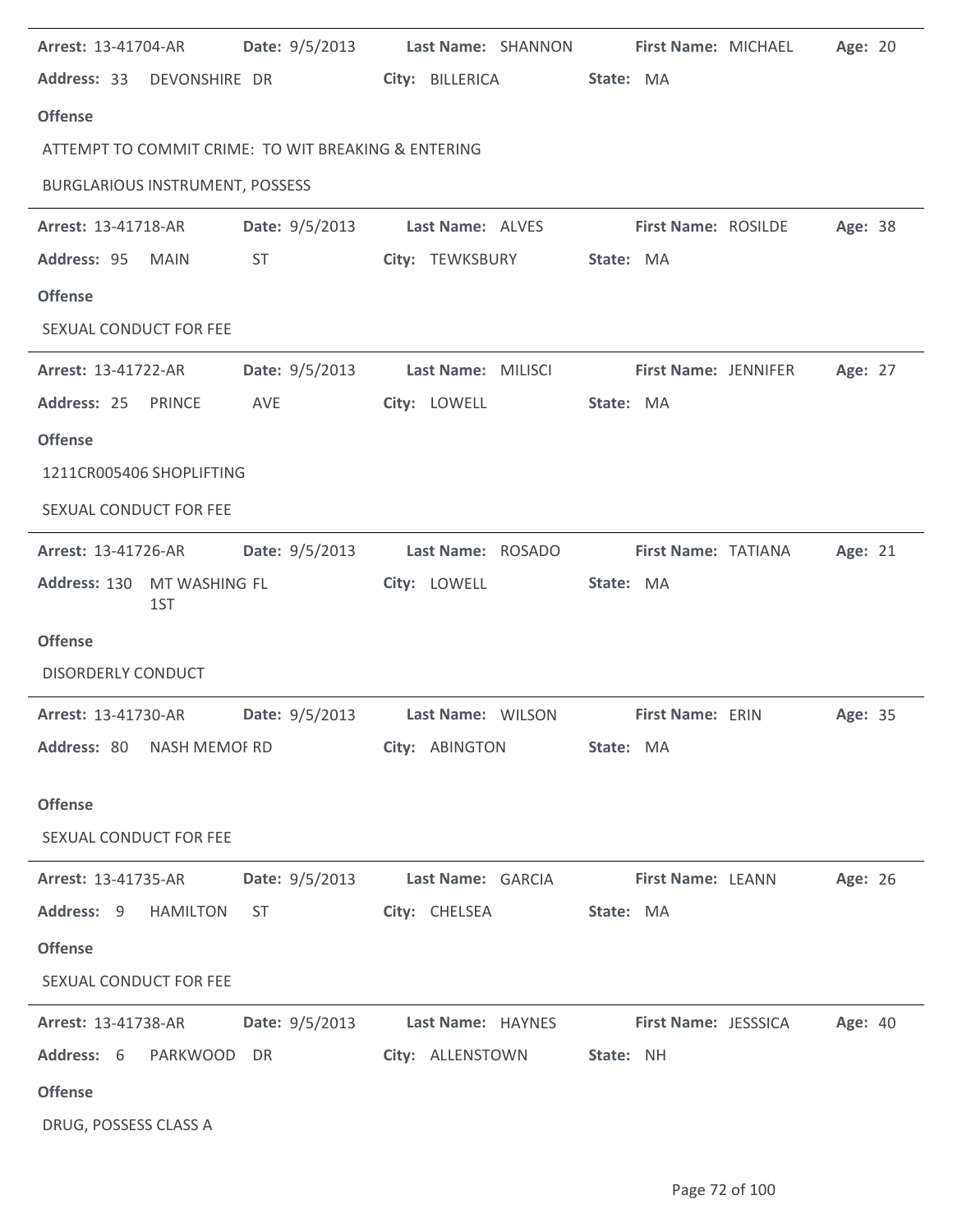| SEXUAL CONDUCT FOR FEE           |              |                                                               |                  |                     |           |                         |         |  |
|----------------------------------|--------------|---------------------------------------------------------------|------------------|---------------------|-----------|-------------------------|---------|--|
| Arrest: 13-41844-A-AR            |              | Date: 9/6/2013                                                |                  | Last Name: ROSARIO  |           | First Name: DELIA       | Age: 30 |  |
| Address: 35 MEAD                 |              | <b>ST</b>                                                     | City: LOWELL     |                     | State: MA |                         |         |  |
| <b>Offense</b>                   |              |                                                               |                  |                     |           |                         |         |  |
| SHOPLIFTING BY ASPORTATION       |              |                                                               |                  |                     |           |                         |         |  |
|                                  |              | DEFAULT WARRANT #1111CR000227 LARCENY UNDER 2 COUNTS          |                  |                     |           |                         |         |  |
|                                  |              | DEFAULT WARRANT #1111CR000227 LARCENY UNDER \$250.00 2 COUNTS |                  |                     |           |                         |         |  |
| Arrest: 13-41844-AR              |              | Date: 9/6/2013                                                |                  | Last Name: STAVELEY |           | First Name: BRIAN       | Age: 35 |  |
| Address: 22                      | <b>HURD</b>  | <b>ST</b>                                                     | City: LOWELL     |                     | State: MA |                         |         |  |
| <b>Offense</b>                   |              |                                                               |                  |                     |           |                         |         |  |
| LICENSE SUSPENDED, OP MV WITH    |              |                                                               |                  |                     |           |                         |         |  |
| Arrest: 13-41873-AR              |              | Date: 9/6/2013                                                |                  | Last Name: GONZALEZ |           | <b>First Name: JOSE</b> | Age: 32 |  |
| Address: 6                       | <b>STATE</b> | <b>ST</b>                                                     |                  | City: LEOMINSTER    | State: MA |                         |         |  |
| <b>Offense</b>                   |              |                                                               |                  |                     |           |                         |         |  |
| DRUG, DISTRIBUTE CLASS A         |              |                                                               |                  |                     |           |                         |         |  |
| DRUG, DISTRIBUTE CLASS B         |              |                                                               |                  |                     |           |                         |         |  |
| Arrest: 13-41885-AR              |              | Date: 9/6/2013                                                |                  | Last Name: NGUYEN   |           | First Name: THOMAS      | Age: 30 |  |
| Address: 415 ACTON               |              | <b>RD</b>                                                     | City: CHELMSFORD |                     | State: MA |                         |         |  |
| <b>Offense</b>                   |              |                                                               |                  |                     |           |                         |         |  |
| LICENSE REVOKED, OPERATE MV WITH |              |                                                               |                  |                     |           |                         |         |  |
| STOP FOR POLICE, FAIL            |              |                                                               |                  |                     |           |                         |         |  |
| SPEEDING                         |              |                                                               |                  |                     |           |                         |         |  |
| Arrest: 13-41923-AR              |              | Date: 9/7/2013                                                | Last Name: HICKS |                     |           | First Name: JUSTIN      | Age: 27 |  |
| Address: 256 APACHE              |              | <b>WAY</b>                                                    | City: TEWKSBURY  |                     | State: MA |                         |         |  |
| <b>Offense</b>                   |              |                                                               |                  |                     |           |                         |         |  |
| <b>OUI LIQUOR</b>                |              |                                                               |                  |                     |           |                         |         |  |
| SPEEDING                         |              |                                                               |                  |                     |           |                         |         |  |
| STOP/YIELD, FAIL TO              |              |                                                               |                  |                     |           |                         |         |  |
| Arrest: 13-41998-AR              |              | Date: 9/7/2013                                                |                  | Last Name: AUCLAIR  |           | First Name: LOUIS       | Age: 64 |  |
| Address: 450B PAWTUCKET ST       |              |                                                               | City: LOWELL     |                     | State: MA |                         |         |  |
| <b>Offense</b>                   |              |                                                               |                  |                     |           |                         |         |  |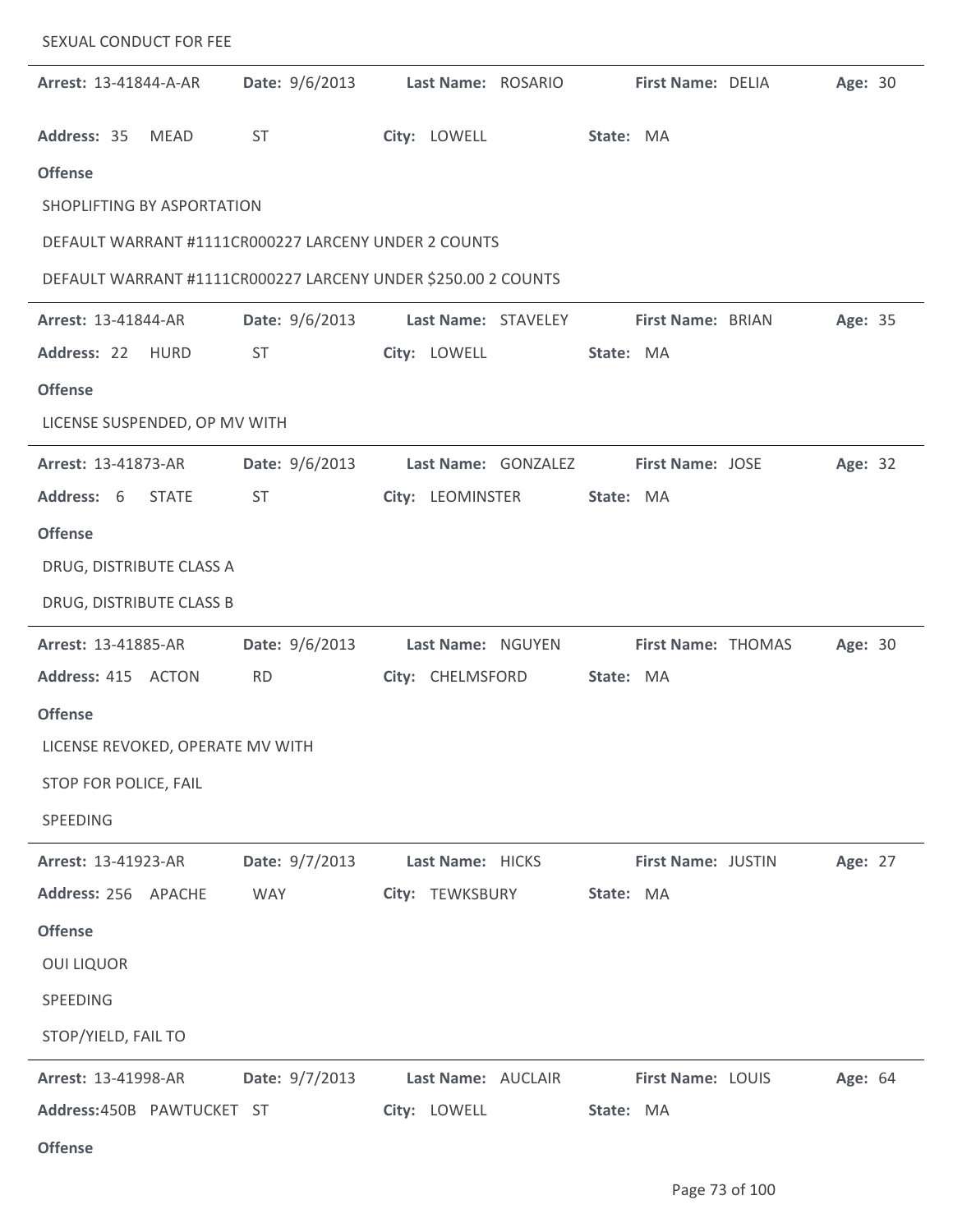| WARRANT/ THREAT TO COMMITT A CRIME C275 S2 |  |  |
|--------------------------------------------|--|--|
|--------------------------------------------|--|--|

| Arrest: 13-42300-AR                      | Date: 9/9/2013  | Last Name: FARRELL              | First Name: RITA           | Age: 47 |
|------------------------------------------|-----------------|---------------------------------|----------------------------|---------|
| Address: 1360 MAIN                       | <b>ST</b>       | City: TEWKSBURY                 | State: MA                  |         |
| <b>Offense</b>                           |                 |                                 |                            |         |
| LARCENY OVER \$250                       |                 |                                 |                            |         |
| LARCENY OVER \$250                       |                 |                                 |                            |         |
| Arrest: 13-42636-AR                      | Date: 9/11/2013 | Last Name: THOMAS               | First Name: RYAN           | Age: 27 |
| Address: 311 SALEM                       | <b>RD</b>       | City: BILLERICA                 | State: MA                  |         |
| <b>Offense</b>                           |                 |                                 |                            |         |
| UNREGISTERED MOTOR VEHICLE               |                 |                                 |                            |         |
| LICENSE SUSPENDED, OP MV WITH, SUBSQ.OFF |                 |                                 |                            |         |
| Arrest: 13-42883-AR                      | Date: 9/13/2013 | Last Name: GANNINO              | First Name: DANIELLE       | Age: 22 |
| Address: 8<br><b>MILLSTONE</b>           | WAY             | City: BILLERICA                 | State: MA                  |         |
| <b>Offense</b>                           |                 |                                 |                            |         |
| WARRANT - 1211CR004609 - TRESPASS        |                 |                                 |                            |         |
| Arrest: 13-42884-AR                      |                 | Date: 9/13/2013 Last Name: COOK | <b>First Name: SPENCER</b> | Age: 22 |
| Address: 119 LILLEY                      | AVE             | City: LOWELL                    | State: MA                  |         |
| <b>Offense</b>                           |                 |                                 |                            |         |
| WARRANT - 1125CR000358 - TRESPASS        |                 |                                 |                            |         |
| Arrest: 13-42990-AR                      | Date: 9/13/2013 | Last Name: MULLENSKI            | First Name: KEITH          | Age: 30 |
| Address: 876 CHANDLER                    | ST.             | City: TEWKSBURY                 | State: MA                  |         |
| <b>Offense</b>                           |                 |                                 |                            |         |
| WARRANT - 1148CR000317                   |                 |                                 |                            |         |
| Arrest: 13-43052-AR                      | Date: 9/14/2013 | Last Name: BAGLIO               | First Name: SHAYNA         | Age: 21 |
| Address: 7<br><b>HARTFORD</b>            | <b>CIR</b>      | City: ANDOVER                   | State: MA                  |         |
| <b>Offense</b>                           |                 |                                 |                            |         |
| <b>OUI LIQUOR</b>                        |                 |                                 |                            |         |
| RECKLESS OPERATION OF MOTOR VEHICLE      |                 |                                 |                            |         |
| MARKED LANES VIOLATION                   |                 |                                 |                            |         |
| SPEEDING                                 |                 |                                 |                            |         |
|                                          |                 |                                 |                            |         |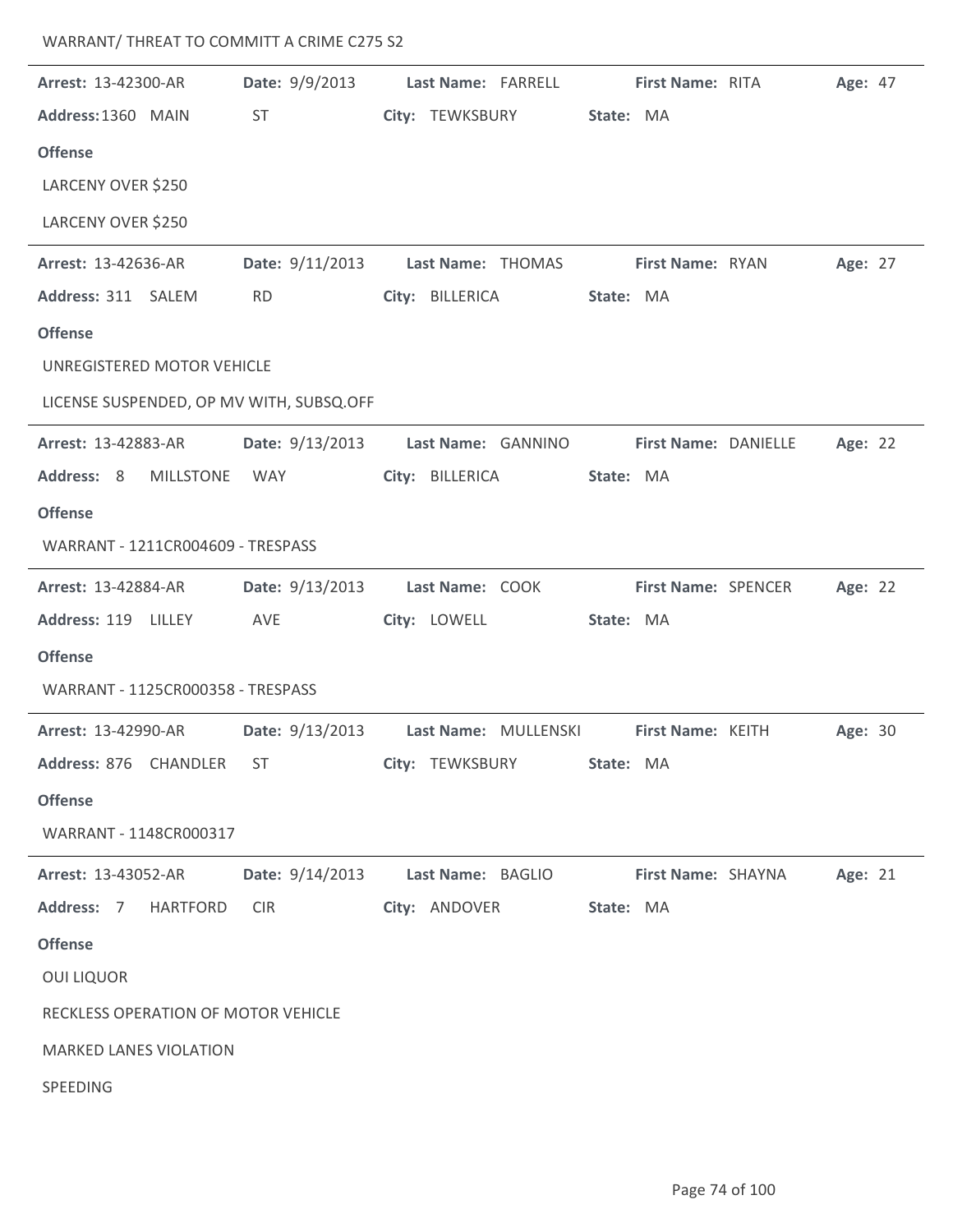| <b>Arrest: 13-43123-AR</b>                            | Date: 9/14/2013 | Last Name: BARBOSA                 | <b>First Name: JOEL</b>                              | Age: 28 |
|-------------------------------------------------------|-----------------|------------------------------------|------------------------------------------------------|---------|
| Address: 208 MIDDLESEX ST                             |                 | City: LOWELL                       | State: MA                                            |         |
| <b>Offense</b>                                        |                 |                                    |                                                      |         |
| LICENSE SUSPENDED, OP MV WITH, SUBSQ.OFF              |                 |                                    |                                                      |         |
| WARRANT                                               |                 |                                    |                                                      |         |
| WARRANT                                               |                 |                                    |                                                      |         |
| LARCENY OVER \$250                                    |                 |                                    |                                                      |         |
| LARCENY OVER \$250                                    |                 |                                    |                                                      |         |
| LARCENY OVER \$250                                    |                 |                                    |                                                      |         |
| LARCENY OVER \$250                                    |                 |                                    |                                                      |         |
| Arrest: 13-43208-AR                                   | Date: 9/15/2013 | Last Name: HYNES                   | <b>First Name: CHARLES</b>                           | Age: 54 |
| Address: 28 RAILROAD                                  | SQ              | City: NASHUA                       | State: MA                                            |         |
| <b>Offense</b>                                        |                 |                                    |                                                      |         |
| WARRANT SEX OFFENDER FAILURE TO REGISTER 1301CR001761 |                 |                                    |                                                      |         |
| <b>Arrest: 13-43223-AR</b>                            | Date: 9/15/2013 | Last Name: CAMACHO                 | First Name: ALYSSA                                   | Age: 38 |
| Address: 60 PILLING ST 2N                             |                 | City: HAVERHILL                    | State: MA                                            |         |
| <b>Offense</b>                                        |                 |                                    |                                                      |         |
| UNISURED M/V 1238CR002712                             |                 |                                    |                                                      |         |
| <b>Arrest: 13-43266-AR</b>                            |                 | Date: 9/15/2013 Last Name: CORBETT | First Name: EMILY                                    | Age: 24 |
| Address: 94 PERRY                                     |                 | ST City: LOWELL                    | State: MA                                            |         |
| <b>Offense</b>                                        |                 |                                    |                                                      |         |
| LICENSE SUSPENDED FOR OUI, OPER MV WITH               |                 |                                    |                                                      |         |
| INSPECTION/STICKER, NO                                |                 |                                    |                                                      |         |
| UNREGISTERED MOTOR VEHICLE                            |                 |                                    |                                                      |         |
| Arrest: 13-43309-AR Date: 9/15/2013                   |                 | Last Name: MORAITIS                | First Name: PANAGIOTIS Age: 23                       |         |
| Address: 5B NATURAL HIST DR                           |                 | City: WORCESTER                    | State: MA                                            |         |
| <b>Offense</b>                                        |                 |                                    |                                                      |         |
| WARRANT 1064CR002635 OP UN LIC                        |                 |                                    |                                                      |         |
| <b>Arrest: 13-43426-AR</b>                            |                 |                                    | Date: 9/16/2013 Last Name: BURNS First Name: MICHAEL | Age: 30 |
| Address: 21 CANTON                                    | <b>ST</b>       | City: LOWELL                       | State: MA                                            |         |
| <b>Offense</b>                                        |                 |                                    |                                                      |         |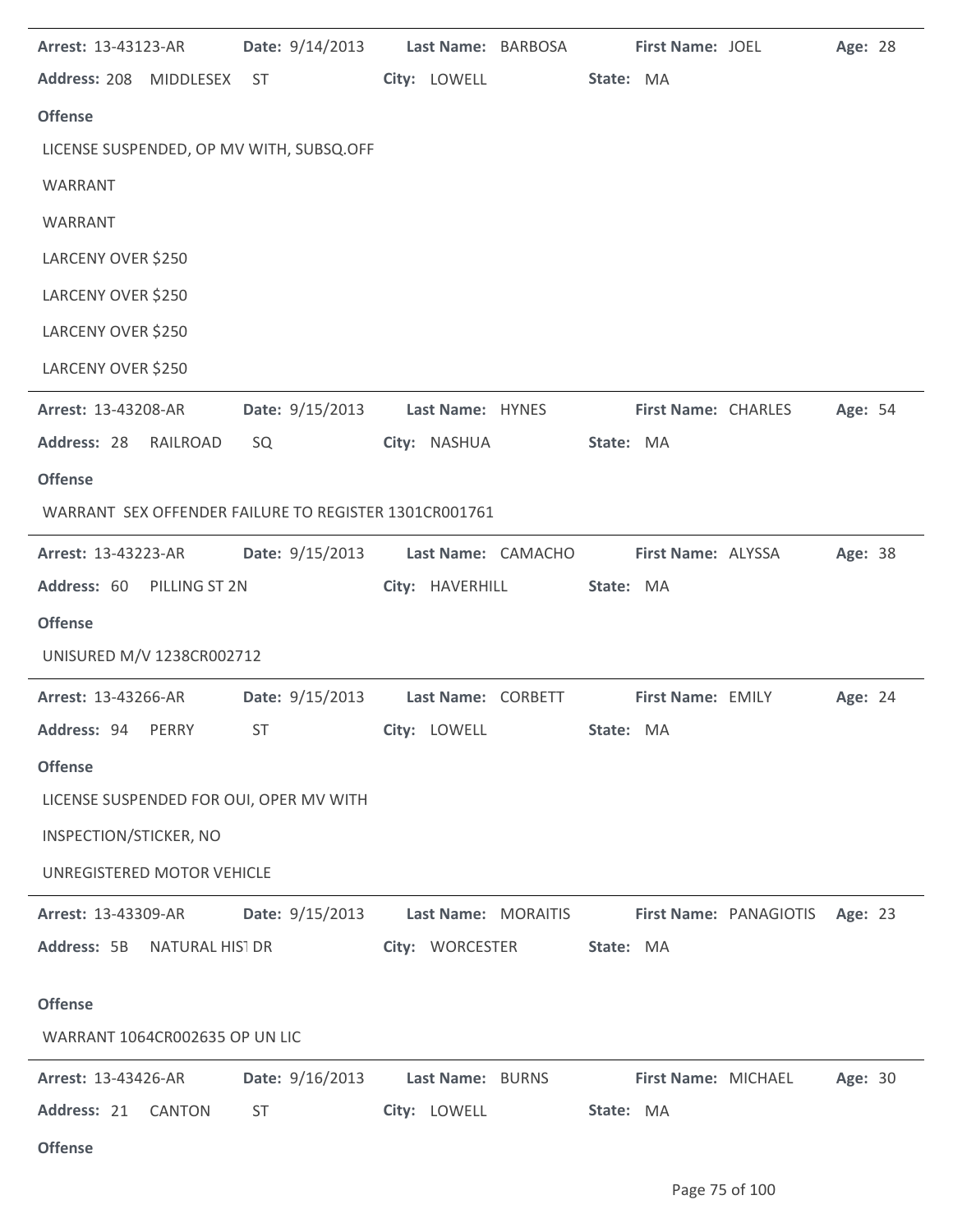## DRUG, POSSESS CLASS E

DRUG, POSSESS CLASS E

## RESIST ARREST

DISORDERLY CONDUCT

| Arrest: 13-43470-AR                                   | Date: 9/16/2013 | Last Name: PERKINS                                            | First Name: LYNDSAY | Age: 23 |  |  |  |  |  |
|-------------------------------------------------------|-----------------|---------------------------------------------------------------|---------------------|---------|--|--|--|--|--|
| Address: 4 1/2 PEARL                                  | <b>ST</b>       | City: NASHUA                                                  | State: NH           |         |  |  |  |  |  |
| <b>Offense</b>                                        |                 |                                                               |                     |         |  |  |  |  |  |
| EQUIPMENT VIOLATION, MISCELLANEOUS MV                 |                 |                                                               |                     |         |  |  |  |  |  |
| LICENSE SUSPENDED, OP MV WITH                         |                 |                                                               |                     |         |  |  |  |  |  |
| <b>Arrest: 13-43616-A-AR</b>                          | Date: 9/17/2013 | Last Name: WHITE                                              | First Name: HARRY   | Age: 28 |  |  |  |  |  |
| Address: 11<br>COOLIDGE                               | AVE             | City: LAWRENCE                                                | State: MA           |         |  |  |  |  |  |
| <b>Offense</b>                                        |                 |                                                               |                     |         |  |  |  |  |  |
| WARRANT:1311CR000791 LICENSE SUSPENDED, FAIL TO YIELD |                 |                                                               |                     |         |  |  |  |  |  |
|                                                       |                 | WARRANT:1318CR0004769 LICENSE SUSPENDED.NO INSPECTION STICKER |                     |         |  |  |  |  |  |
| Arrest: 13-43616-AR                                   | Date: 9/17/2013 | Last Name: HILL                                               | First Name: AMANDA  | Age: 30 |  |  |  |  |  |
| Address: 1323 PAWTUCKET BLVD                          |                 | City: LOWELL                                                  | State: MA           |         |  |  |  |  |  |
| <b>Offense</b>                                        |                 |                                                               |                     |         |  |  |  |  |  |
| WARRANT:1236CR001387 POSS CLASS E                     |                 |                                                               |                     |         |  |  |  |  |  |
| LICENSE SUSPENDED, OP MV WITH                         |                 |                                                               |                     |         |  |  |  |  |  |
| <b>ATTACHING PLATES</b>                               |                 |                                                               |                     |         |  |  |  |  |  |
| UNINSURED MOTOR VEHICLE                               |                 |                                                               |                     |         |  |  |  |  |  |
| Arrest: 13-43681-AR                                   | Date: 9/17/2013 | Last Name: ZARBA                                              | First Name: BREANA  | Age: 24 |  |  |  |  |  |
| Address: 18<br><b>DOHERTY</b>                         | <b>WAY</b>      | City: TEWKSBURY                                               | State: MA           |         |  |  |  |  |  |
| <b>Offense</b>                                        |                 |                                                               |                     |         |  |  |  |  |  |
| LICENSE SUSPENDED 1314CR000925                        |                 |                                                               |                     |         |  |  |  |  |  |
| Arrest: 13-43754-AR                                   | Date: 9/18/2013 | Last Name: BAKER                                              | First Name: SCOTT   | Age: 35 |  |  |  |  |  |
| Address: 8<br>KNOLLWOOD RD                            |                 | City: TEWKSBURY                                               | State: MA           |         |  |  |  |  |  |
| <b>Offense</b>                                        |                 |                                                               |                     |         |  |  |  |  |  |
| LICENSE REVOKED, OPERATE MV WITH                      |                 |                                                               |                     |         |  |  |  |  |  |
| INSPECTION/STICKER, NO                                |                 |                                                               |                     |         |  |  |  |  |  |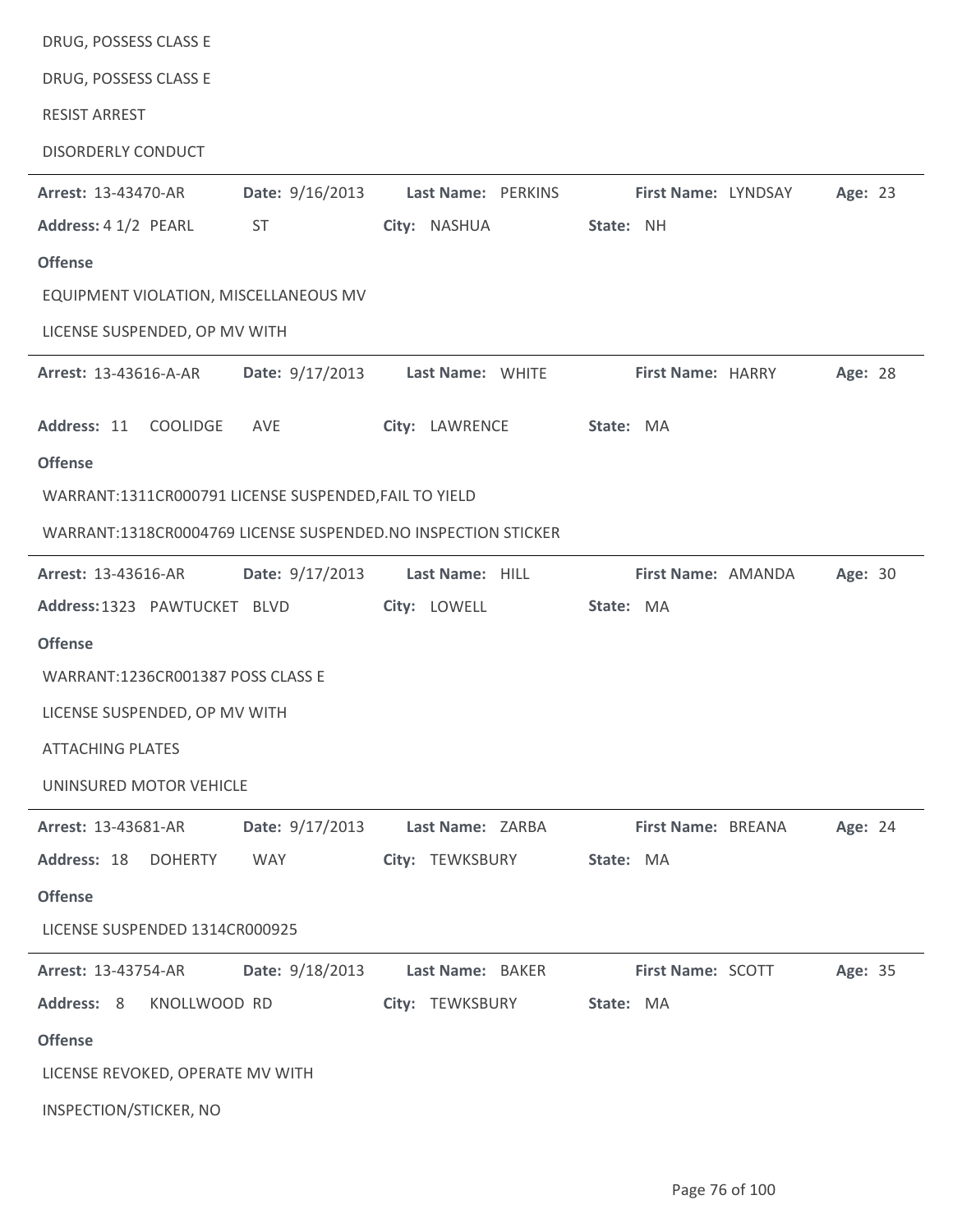| Arrest: 13-43789-A-AR                 | <b>Date:</b> 9/18/2013                             |                   | Last Name: DE LA CRUZ |           |                          | First Name: JUAN RAMON Age: 43 |         |  |
|---------------------------------------|----------------------------------------------------|-------------------|-----------------------|-----------|--------------------------|--------------------------------|---------|--|
| Address: 280 LAWRENCE                 | ST.                                                | City: LAWRENCE    |                       | State: MA |                          |                                |         |  |
| <b>Offense</b>                        |                                                    |                   |                       |           |                          |                                |         |  |
| DRUG, DISTRIBUTE CLASS A              |                                                    |                   |                       |           |                          |                                |         |  |
| DRUG, POSSESS TO DISTRIB CLASS A      |                                                    |                   |                       |           |                          |                                |         |  |
| <b>CONSPIRACY TO VIOLATE DRUG LAW</b> |                                                    |                   |                       |           |                          |                                |         |  |
| Arrest: 13-43789-AR                   | Date: 9/18/2013                                    |                   | Last Name: BIONELLI   |           | <b>First Name: JESSE</b> |                                | Age: 25 |  |
| Address: 1392 ANDOVER                 | ST                                                 |                   | City: TEWKSBURY       | State: MA |                          |                                |         |  |
| <b>Offense</b>                        |                                                    |                   |                       |           |                          |                                |         |  |
| DRUG, POSSESS TO DISTRIB CLASS A      |                                                    |                   |                       |           |                          |                                |         |  |
| CONSPIRACY TO VIOLATE DRUG LAW        |                                                    |                   |                       |           |                          |                                |         |  |
| DRUG, DISTRIBUTE CLASS A              |                                                    |                   |                       |           |                          |                                |         |  |
| Arrest: 13-43816-AR                   | Date: 9/18/2013                                    | Last Name: GILL   |                       |           | First Name: JOHN         |                                | Age: 33 |  |
| Address: 1352 MAIN                    | ST.                                                | City: TEWKSBURY   |                       | State: MA |                          |                                |         |  |
| <b>Offense</b>                        |                                                    |                   |                       |           |                          |                                |         |  |
|                                       | WITNESS, INTIMIDATE COURTESY BOOKING FOR LOWELL PD |                   |                       |           |                          |                                |         |  |
| Arrest: 13-43933-A-AR                 | Date: 9/19/2013                                    | Last Name: PHELAN |                       |           | First Name: DANIELLE     |                                | Age: 25 |  |
| Address: 150 2ND                      | AVE                                                | City: CHARLESTOWN |                       | State: MA |                          |                                |         |  |
| <b>Offense</b>                        |                                                    |                   |                       |           |                          |                                |         |  |
| DRUG, POSSESS CLASS A                 |                                                    |                   |                       |           |                          |                                |         |  |
| <b>CONSPIRACY TO VIOLATE DRUG LAW</b> |                                                    |                   |                       |           |                          |                                |         |  |
| <b>Arrest: 13-43933-AR</b>            | <b>Date:</b> 9/19/2013                             |                   | Last Name: TABALDI    |           | First Name: STEPHEN      |                                | Age: 33 |  |
| Address: 3 BENSON                     | WAY                                                |                   | City: BURLINGTON      | State: MA |                          |                                |         |  |
| <b>Offense</b>                        |                                                    |                   |                       |           |                          |                                |         |  |
| DRUG, POSSESS CLASS A                 |                                                    |                   |                       |           |                          |                                |         |  |
| CONSPIRACY TO VIOLATE DRUG LAW        |                                                    |                   |                       |           |                          |                                |         |  |
| <b>Arrest: 13-43933-B-AR</b>          | <b>Date:</b> 9/19/2013                             |                   | Last Name: GONZALEZ   |           | First Name: FABIAN       |                                | Age: 22 |  |
| Address: 17 WARDMAN                   | <b>RD</b>                                          | City: ROXBURY     |                       | State: MA |                          |                                |         |  |
| <b>Offense</b>                        |                                                    |                   |                       |           |                          |                                |         |  |
| CONSPIRACY TO VIOLATE DRUG LAW        |                                                    |                   |                       |           |                          |                                |         |  |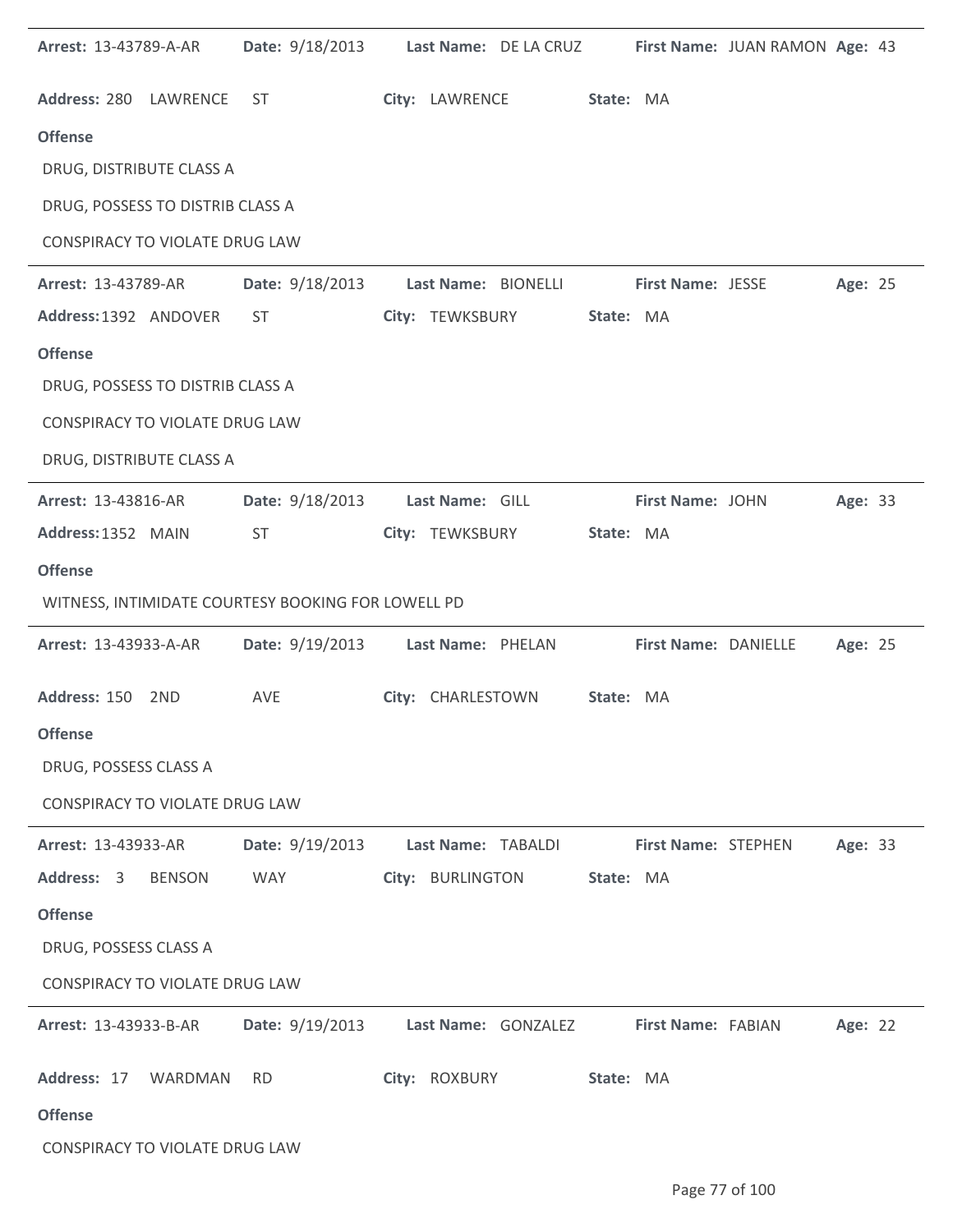| DRUG, POSSESS TO DISTRIB CLASS B          |                 |                                                               |                     |         |
|-------------------------------------------|-----------------|---------------------------------------------------------------|---------------------|---------|
| DRUG, DISTRIBUTE CLASS A                  |                 |                                                               |                     |         |
| Arrest: 13-43933-C-AR                     | Date: 9/19/2013 | Last Name: PENA                                               | First Name: MAXIMO  | Age: 29 |
| Address: 76<br>WYMAN                      | <b>ST</b>       | City: BOSTON                                                  | State: MA           |         |
| <b>Offense</b>                            |                 |                                                               |                     |         |
| <b>CONSPIRACY TO VIOLATE DRUG LAW</b>     |                 |                                                               |                     |         |
| DRUG, DISTRIBUTE CLASS A                  |                 |                                                               |                     |         |
| DRUG, POSSESS TO DISTRIB CLASS B          |                 |                                                               |                     |         |
| Arrest: 13-44126-AR                       | Date: 9/20/2013 | Last Name: HALL                                               | First Name: HOWARD  | Age: 21 |
| Address: 2020 MAIN                        | ST.             | City: TEWKSBURY                                               | State: MA           |         |
| <b>Offense</b>                            |                 |                                                               |                     |         |
| WARRANT 1211CR004218 DEFAULT A/B          |                 |                                                               |                     |         |
| WARRANT 1311CR004482 DEFAULT B/E VEHCILE  |                 |                                                               |                     |         |
| WARRANT 1311CR001237 DEFAULT LARCENY OVER |                 |                                                               |                     |         |
| Arrest: 13-44193-AR                       | Date: 9/21/2013 | Last Name: LUCAS                                              | First Name: RICHARD | Age: 57 |
| Address: 1322 AMES HILL                   | DR              | City: TEWKSBURY                                               | State: MA           |         |
| <b>Offense</b>                            |                 |                                                               |                     |         |
| WARRANT 1152CR001790 STRAIGHT THREATS     |                 |                                                               |                     |         |
| WARRANT 0933CR002540 DEFAULT THREATS      |                 |                                                               |                     |         |
| <b>Arrest: 13-44225-AR</b>                |                 | Date: 9/21/2013 Last Name: ROCHE-MARTINEZ First Name: ROGELIO |                     | Age: 39 |
| Address: 48 ROGERS                        | <b>ST</b>       | City: BILLERICA                                               | State: MA           |         |
| <b>Offense</b>                            |                 |                                                               |                     |         |
| <b>WARRANT 1211CR006059 LIC SUS</b>       |                 |                                                               |                     |         |
| WARRANT 1111CR007568 LIC SUS              |                 |                                                               |                     |         |
| <b>Arrest: 13-44262-AR</b>                |                 | Date: 9/21/2013 Last Name: GONZALEZ First Name: MIGUEL        |                     | Age: 56 |
| Address: 102 OXFORD                       | ST FOR THE ST   | City: LAWRENCE                                                | State: MA           |         |
| <b>Offense</b>                            |                 |                                                               |                     |         |
| DRUG, POSSESS CLASS A, SUBSQ.OFF.         |                 |                                                               |                     |         |

 $\overline{a}$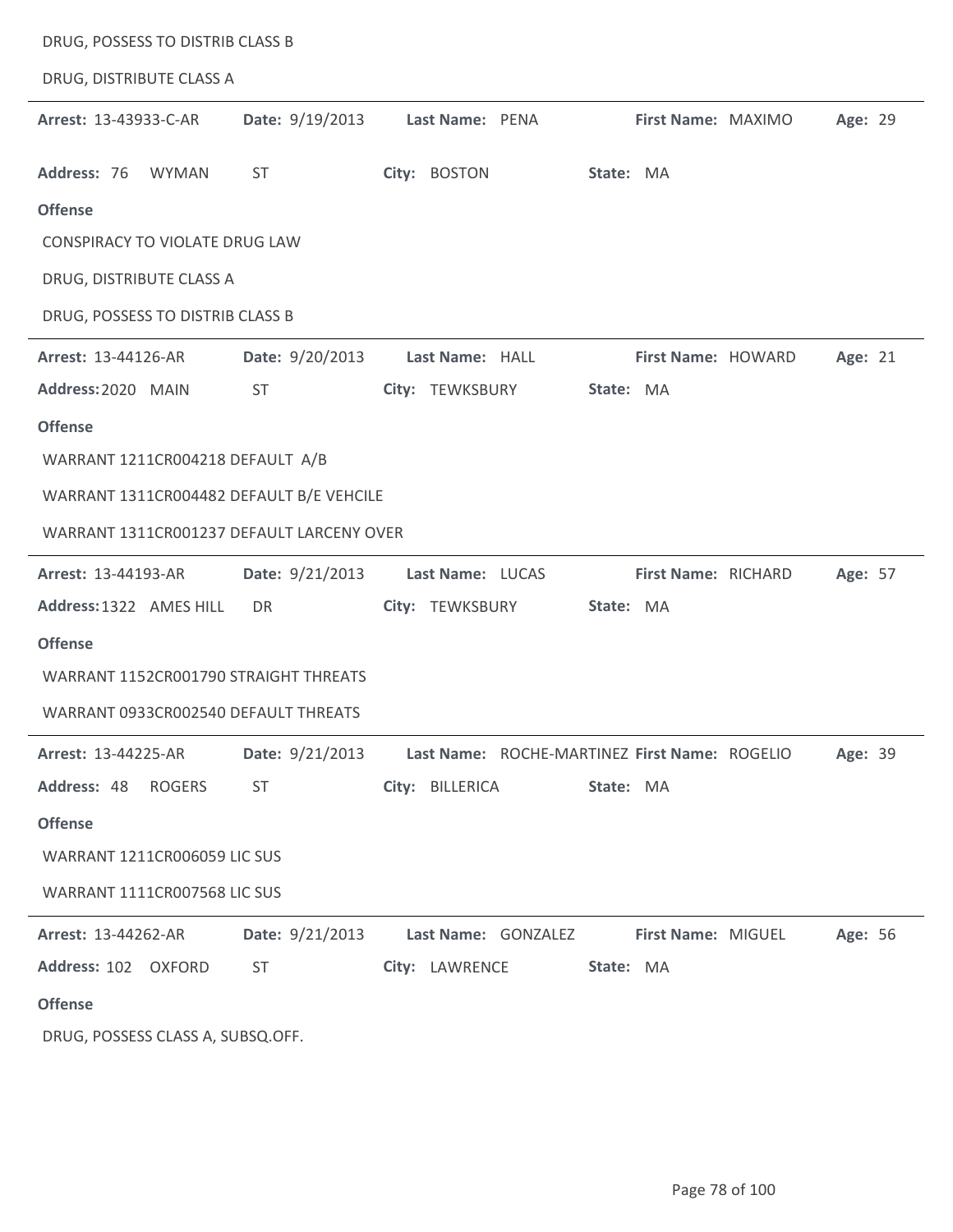| <b>Arrest: 13-44492-A-AR</b>        |                          |           |                                   |                   | Date: 9/22/2013 Last Name: PACHECO |           |                                                      | First Name: MARYELLEN Age: 28               |         |  |
|-------------------------------------|--------------------------|-----------|-----------------------------------|-------------------|------------------------------------|-----------|------------------------------------------------------|---------------------------------------------|---------|--|
| Address: 196 STACKPOLE ST           |                          |           |                                   | City: LOWELL      |                                    | State: MA |                                                      |                                             |         |  |
| <b>Offense</b>                      |                          |           |                                   |                   |                                    |           |                                                      |                                             |         |  |
| SHOPLIFTING BY CONCEALING MDSE      |                          |           |                                   |                   |                                    |           |                                                      |                                             |         |  |
| <b>Arrest: 13-44492-AR</b>          |                          |           | Date: 9/22/2013                   |                   |                                    |           |                                                      | Last Name: KIPPENBERGER First Name: LINDSAY | Age: 27 |  |
| Address: 183 CHESTNUT               |                          | <b>ST</b> |                                   | City: LYNN        |                                    | State: MA |                                                      |                                             |         |  |
| <b>Offense</b>                      |                          |           |                                   |                   |                                    |           |                                                      |                                             |         |  |
| SHOPLIFTING BY CONCEALING MDSE      |                          |           |                                   |                   |                                    |           |                                                      |                                             |         |  |
| <b>Arrest: 13-43405-AR</b>          |                          |           |                                   |                   |                                    |           | Date: 9/23/2013 Last Name: TAMBONE First Name: JAMES |                                             | Age: 22 |  |
| Address: 31 DEBRA                   |                          | DR        |                                   |                   | City: TEWKSBURY                    | State: MA |                                                      |                                             |         |  |
| <b>Offense</b>                      |                          |           |                                   |                   |                                    |           |                                                      |                                             |         |  |
| LARCENY BY CHECK UNDER \$250        |                          |           |                                   |                   |                                    |           |                                                      |                                             |         |  |
| <b>FORGERY OF CHECK</b>             |                          |           |                                   |                   |                                    |           |                                                      |                                             |         |  |
| <b>UTTER FALSE CHECK</b>            |                          |           |                                   |                   |                                    |           |                                                      |                                             |         |  |
| <b>Arrest: 13-44598-AR</b>          |                          |           | Date: 9/23/2013 Last Name: YANDLE |                   |                                    |           |                                                      | First Name: KENNETH                         | Age: 27 |  |
|                                     |                          |           |                                   |                   |                                    |           |                                                      |                                             |         |  |
| Address: 49                         | <b>MOUNT</b><br>PLEASANT | ST        |                                   | City: N BILLERICA |                                    | State: MA |                                                      |                                             |         |  |
| <b>Offense</b>                      |                          |           |                                   |                   |                                    |           |                                                      |                                             |         |  |
| WARRANT 94C/34 1211CR007749         |                          |           |                                   |                   |                                    |           |                                                      |                                             |         |  |
| WARRANT B/E 0911CR006100            |                          |           |                                   |                   |                                    |           |                                                      |                                             |         |  |
| WARRANT A/B 1211CR002575            |                          |           |                                   |                   |                                    |           |                                                      |                                             |         |  |
| WARRANT                             |                          |           |                                   |                   |                                    |           |                                                      |                                             |         |  |
| WARRANT 94C/34 1218CR006945         |                          |           |                                   |                   |                                    |           |                                                      |                                             |         |  |
| Arrest: 13-44841-AR                 |                          |           | Date: 9/24/2013                   |                   | Last Name: AUCLAIR                 |           | First Name: LOUIS                                    |                                             | Age: 64 |  |
| Address:450B PAWTUCKET ST           |                          |           |                                   | City: LOWELL      |                                    | State: MA |                                                      |                                             |         |  |
| <b>Offense</b>                      |                          |           |                                   |                   |                                    |           |                                                      |                                             |         |  |
| THREAT TO COMMIT CRIME 1311CR000522 |                          |           |                                   |                   |                                    |           |                                                      |                                             |         |  |
| A&B 1311CR002422                    |                          |           |                                   |                   |                                    |           |                                                      |                                             |         |  |
| Arrest: 13-44946-AR                 |                          |           | <b>Date:</b> 9/25/2013            |                   | Last Name: WALKER                  |           | First Name: ALICIA                                   |                                             | Age: 34 |  |
| Address: 62"" BRIARWOOD AVE         |                          |           |                                   | City: BILLERICA   |                                    | State: MA |                                                      |                                             |         |  |

 $\ddot{\phantom{1}}$ 

 $\overline{a}$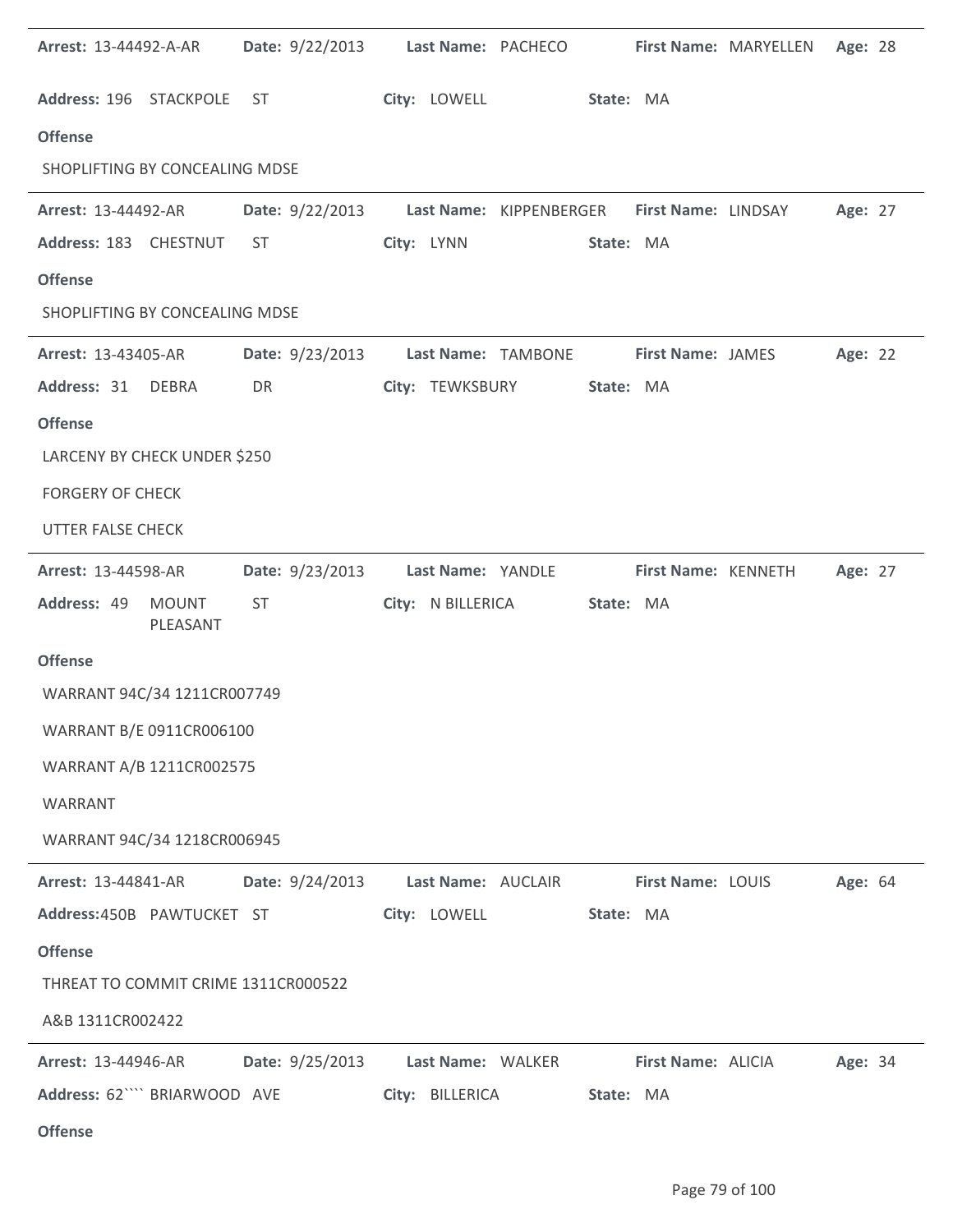| A&B ON POLICE OFFICER                                                   |                 |                   |                       |  |         |  |  |  |  |
|-------------------------------------------------------------------------|-----------------|-------------------|-----------------------|--|---------|--|--|--|--|
| A&B ON PUBLIC EMPLOYEE                                                  |                 |                   |                       |  |         |  |  |  |  |
| Arrest: 13-45104-AR                                                     | Date: 9/26/2013 | Last Name: ALDRED | First Name: KERI      |  | Age: 31 |  |  |  |  |
| Address: 100 ROYAL CREST CIR                                            |                 | City: TEWKSBURY   | State: MA             |  |         |  |  |  |  |
| <b>Offense</b>                                                          |                 |                   |                       |  |         |  |  |  |  |
| WARRANT 1211CR004089 FAILURE TO PAY FINES OP SUS LIC                    |                 |                   |                       |  |         |  |  |  |  |
| <b>Arrest: 13-45349-AR</b>                                              | Date: 9/28/2013 | Last Name: HOMER  | First Name: JUSTIN    |  | Age: 22 |  |  |  |  |
| Address: 21 MCDONALD                                                    | <b>RD</b>       | City: WILMINGTON  | State: MA             |  |         |  |  |  |  |
| <b>Offense</b>                                                          |                 |                   |                       |  |         |  |  |  |  |
| DRUG, POSSESS TO DISTRIB CLASS D                                        |                 |                   |                       |  |         |  |  |  |  |
| <b>Arrest: 13-45422-AR</b>                                              | Date: 9/28/2013 | Last Name: KELLY  | First Name: SEAN      |  | Age: 44 |  |  |  |  |
| Address: 77<br><b>GLENDALE</b>                                          | <b>RD</b>       | City: SOUTHAMPTON | State: MA             |  |         |  |  |  |  |
| <b>Offense</b>                                                          |                 |                   |                       |  |         |  |  |  |  |
| UNLICENSED OPERATION OF MV                                              |                 |                   |                       |  |         |  |  |  |  |
| <b>Arrest: 13-45492-AR</b>                                              | Date: 9/29/2013 | Last Name: GITAU  | First Name: JOHN      |  | Age: 28 |  |  |  |  |
| Address: 146 CORTLAND                                                   | <b>CIR</b>      | City: LEOMINSTER  | State: MA             |  |         |  |  |  |  |
| <b>Offense</b>                                                          |                 |                   |                       |  |         |  |  |  |  |
| Composing, sending or reading of electronic messages while operating MV |                 |                   |                       |  |         |  |  |  |  |
| <b>MARKED LANES VIOLATION</b>                                           |                 |                   |                       |  |         |  |  |  |  |
| RECKLESS OPERATION OF MOTOR VEHICLE                                     |                 |                   |                       |  |         |  |  |  |  |
| <b>OUI LIQUOR</b>                                                       |                 |                   |                       |  |         |  |  |  |  |
| Arrest: 13-46089-AR                                                     | Date: 10/2/2013 | Last Name: EVANS  | First Name: KYLE      |  | Age: 22 |  |  |  |  |
| Address: 207 CHANDLER                                                   | <b>ST</b>       | City: TEWKSBURY   | State: MA             |  |         |  |  |  |  |
| <b>Offense</b>                                                          |                 |                   |                       |  |         |  |  |  |  |
| DRUG, POSSESS TO DISTRIB CLASS D                                        |                 |                   |                       |  |         |  |  |  |  |
| INSPECTION/STICKER, NO                                                  |                 |                   |                       |  |         |  |  |  |  |
| Arrest: 13-46162-A-AR                                                   | Date: 10/3/2013 | Last Name: COOK   | First Name: CHRISTINE |  | Age: 29 |  |  |  |  |
| Address: 140<br><b>BRADFORD</b>                                         | <b>RD</b>       | City: TEWKSBURY   | State: MA             |  |         |  |  |  |  |
| <b>Offense</b>                                                          |                 |                   |                       |  |         |  |  |  |  |

DISORDERLY CONDUCT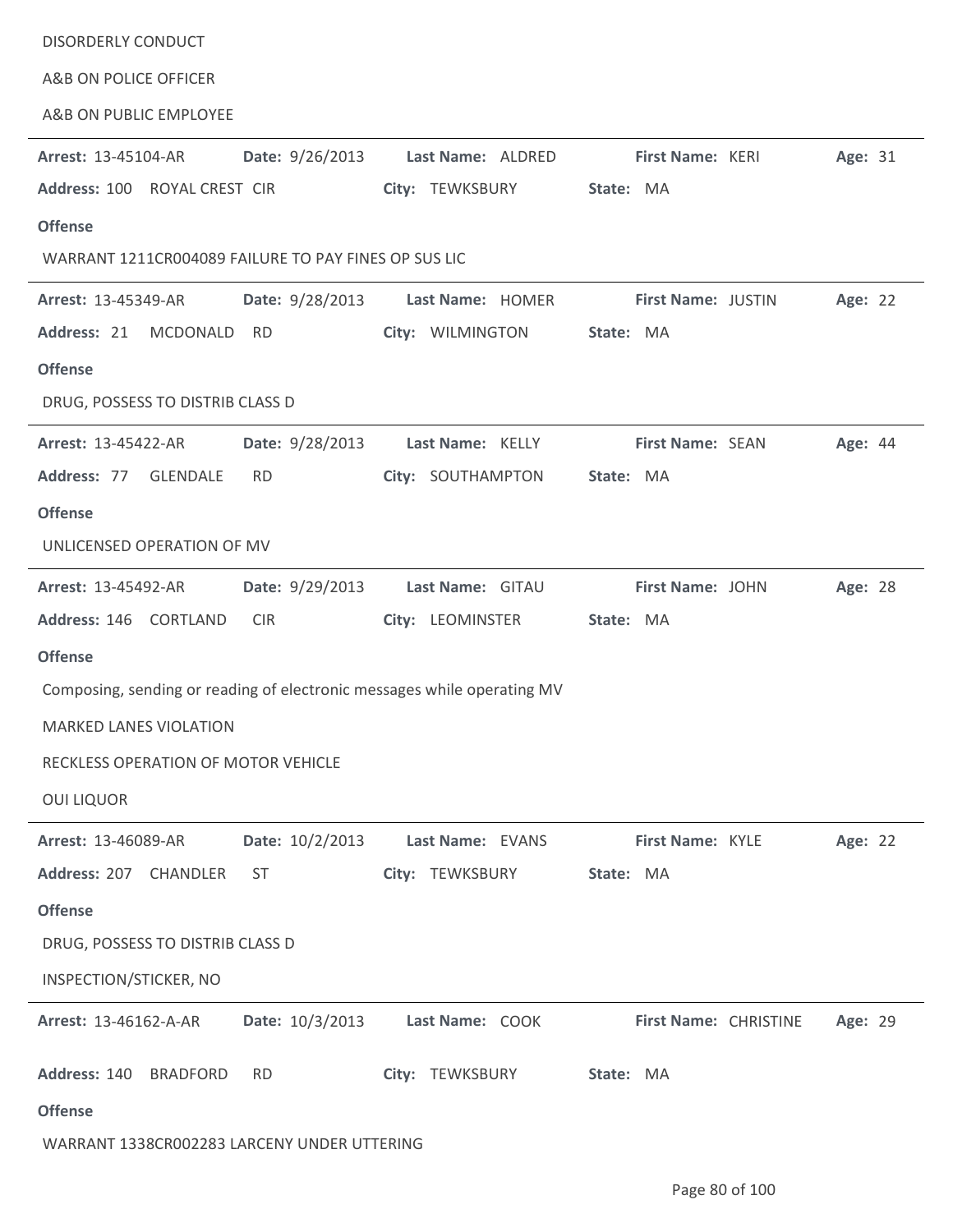| Arrest: 13-46162-AR                          | <b>Date:</b> 10/3/2013 | Last Name: RENNIE     | First Name: MELISSA     | Age: 27 |
|----------------------------------------------|------------------------|-----------------------|-------------------------|---------|
| Address: 41 PARIS                            | ST                     | City: MEDFORD         | State: MA               |         |
| <b>Offense</b>                               |                        |                       |                         |         |
| WARRANT 1338CR001792 LARCENY UNDER, UTTERING |                        |                       |                         |         |
| <b>Arrest: 13-46162-B-AR</b>                 | Date: 10/3/2013        | Last Name: ROBICHAUD  | First Name: ERIC        | Age: 28 |
| Address: 66<br><b>BUCKINGHAM</b>             |                        | City: BILLERICA       | State: MA               |         |
| <b>Offense</b>                               |                        |                       |                         |         |
| WARRANT 1118CR005769                         |                        |                       |                         |         |
| WARRANT 1218CR002399 SHOPLIFTING             |                        |                       |                         |         |
| Arrest: 13-46293-AR                          | Date: 10/3/2013        | Last Name: COLANTUONI | First Name: KYLE        | Age: 26 |
| Address: 95<br><b>MAIN</b>                   | ST                     | City: TEWKSBURY       | State: MA               |         |
| <b>Offense</b>                               |                        |                       |                         |         |
| DRUG, POSSESS CLASS B                        |                        |                       |                         |         |
| Arrest: 13-46539-AR                          | Date: 10/5/2013        | Last Name: CORDERO    | First Name: ELIDO       | Age: 35 |
| Address: 16 GRANITE                          | <b>ST</b>              | City: METHUEN         | State: MA               |         |
| <b>Offense</b>                               |                        |                       |                         |         |
| UNLICENSED OPERATION OF MV                   |                        |                       |                         |         |
| LIGHTS VIOLATION, MV                         |                        |                       |                         |         |
| Arrest: 13-46584-AR                          | <b>Date:</b> 10/5/2013 | Last Name: LEMURE     | First Name: KIRK        | Age: 41 |
| Address: 74 BRISTOW                          | ST.                    | City: SAUGUS          | State: MA               |         |
| <b>Offense</b>                               |                        |                       |                         |         |
| DRUG, POSSESS CLASS B                        |                        |                       |                         |         |
| Arrest: 13-46888-AR                          | Date: 10/7/2013        | Last Name: DIXON      | First Name: JASON       | Age: 36 |
| Address: 450 MAIN                            | ST                     | City: TEWKSBURY       | State: MA               |         |
| <b>Offense</b>                               |                        |                       |                         |         |
| WARRANT - 1111CR000629 - POSSESSION CLASS A  |                        |                       |                         |         |
| Arrest: 13-46919-AR                          | Date: 10/7/2013        | Last Name: INGALLS    | <b>First Name: JOSE</b> | Age: 28 |
| Address: 85<br>LANE                          | ST                     | City: LOWELL          | State: MA               |         |
| <b>Offense</b>                               |                        |                       |                         |         |
| 1211CR006013 POSSESS TO DISTRIB CLASS D      |                        |                       |                         |         |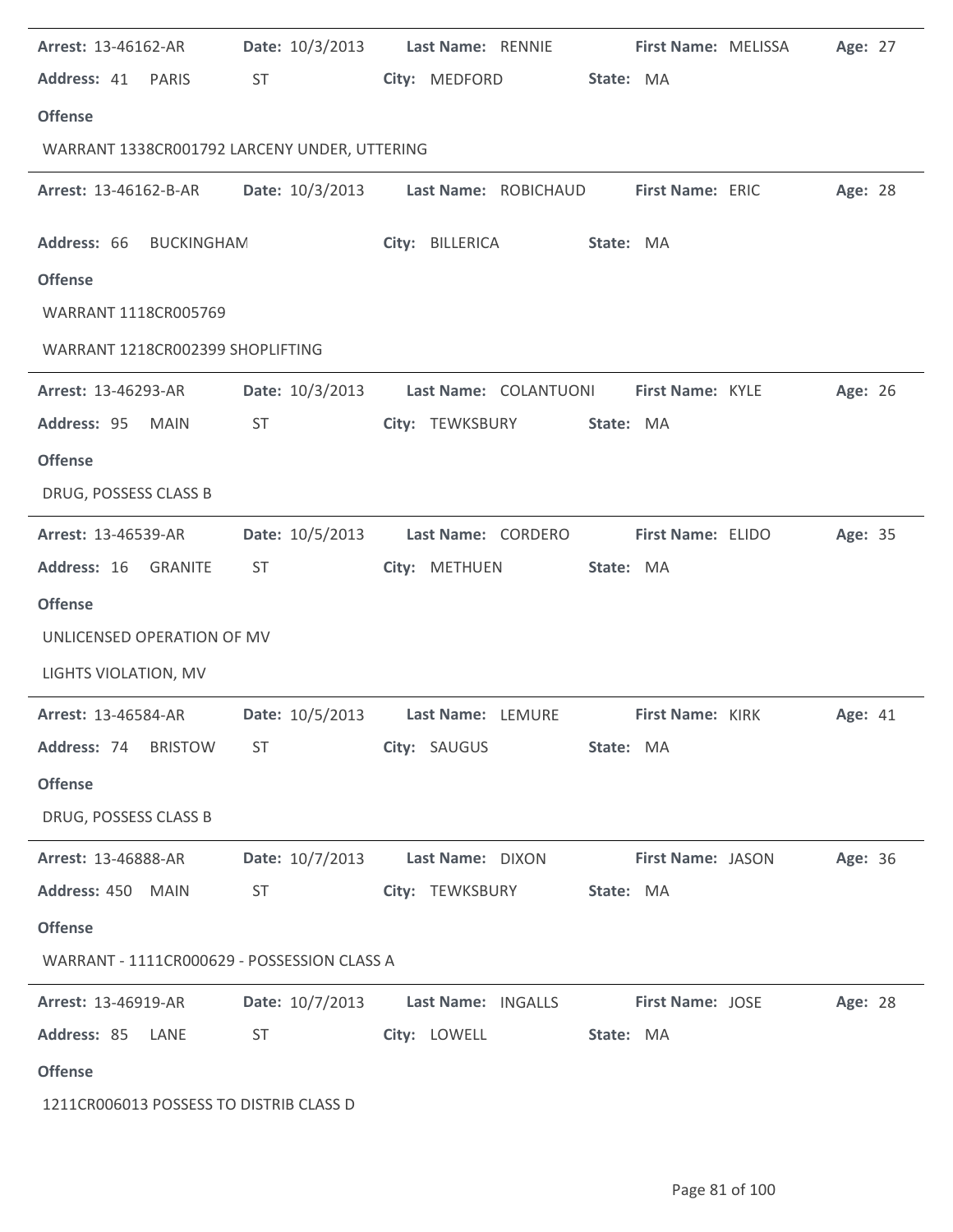| Arrest: 13-47084-AR                            |                  | Date: 10/8/2013 Last Name: STEVENS                            |           |                          | First Name: ALEXANDER | Age: 50 |  |
|------------------------------------------------|------------------|---------------------------------------------------------------|-----------|--------------------------|-----------------------|---------|--|
| Address: 84 HARVARD                            | AVE              | City: BRIGHTON                                                | State: MA |                          |                       |         |  |
| <b>Offense</b>                                 |                  |                                                               |           |                          |                       |         |  |
| WARRANT - 1007CR003303 - LEAVING THE SCENE     |                  |                                                               |           |                          |                       |         |  |
| WARRANT - 1252CR000118 - OUI DRUGS             |                  |                                                               |           |                          |                       |         |  |
| <b>Arrest: 13-47086-AR</b>                     |                  | Date: 10/8/2013 Last Name: ROCHON                             |           | <b>First Name: BRIAN</b> |                       | Age: 45 |  |
| Address: 4296 AUTUMN<br><b>HARVEST</b>         | <b>RD</b>        | City: SHASTA LAKE                                             | State: CA |                          |                       |         |  |
| <b>Offense</b>                                 |                  |                                                               |           |                          |                       |         |  |
| WARRANT - 8864CR001838 - OP MV W/ SUSP LIC     |                  |                                                               |           |                          |                       |         |  |
| <b>Arrest: 13-47293-AR</b>                     |                  | Date: 10/9/2013 Last Name: INGALLS                            |           | <b>First Name: JOSE</b>  |                       | Age: 28 |  |
| Address: 41 BUNKERHILL AVE                     |                  | City: LOWELL                                                  | State: MA |                          |                       |         |  |
| <b>Offense</b>                                 |                  |                                                               |           |                          |                       |         |  |
| SHOPLIFTING BY CONCEALING MDSE                 |                  |                                                               |           |                          |                       |         |  |
| <b>Arrest: 13-47646-AR</b>                     |                  | Date: 10/11/2013 Last Name: LUCAS                             |           |                          | First Name: RICHARD   | Age: 61 |  |
| Address: 402 MAIN                              |                  | City: WONSOCKET                                               | State: RI |                          |                       |         |  |
| <b>Offense</b>                                 |                  |                                                               |           |                          |                       |         |  |
| SEX OFFENDER FAIL TO REGISTER LEVEL 2 OR 3     |                  |                                                               |           |                          |                       |         |  |
| <b>Arrest: 13-47680-AR</b>                     |                  | Date: 10/11/2013    Last Name: WOODWORTH    First Name: DAVID |           |                          |                       | Age: 41 |  |
| Address: 1076 CHANDLER                         | ST               | City: TEWKSBURY                                               | State: MA |                          |                       |         |  |
| <b>Offense</b>                                 |                  |                                                               |           |                          |                       |         |  |
| <b>OUI LIQUOR, 3RD OFFENSE</b>                 |                  |                                                               |           |                          |                       |         |  |
| LICENSE REVOKED, OP MV WITH, SUBSQ.OFF         |                  |                                                               |           |                          |                       |         |  |
| Arrest: 13-47759-AR                            | Date: 10/12/2013 | Last Name: CHAKWIZIRA                                         |           | First Name: CARLTON      |                       | Age: 34 |  |
| Address: 209<br>MERRIMACK LN<br><b>MEADOWS</b> |                  | City: TEWKSBURY                                               | State: MA |                          |                       |         |  |
| <b>Offense</b>                                 |                  |                                                               |           |                          |                       |         |  |
| UNLICENSED OPERATION OF MV                     |                  |                                                               |           |                          |                       |         |  |
| SAFETY STANDARDS, MV NOT MEETING RMV           |                  |                                                               |           |                          |                       |         |  |
|                                                |                  |                                                               |           |                          |                       |         |  |
| <b>Arrest: 13-47813-AR</b>                     | Date: 10/12/2013 | Last Name: KNOWLTON                                           |           | First Name: ERIC         |                       | Age: 40 |  |
| Address: 101 AUBURN                            | <b>RD</b>        | City: LONDONDERRY                                             | State: MA |                          |                       |         |  |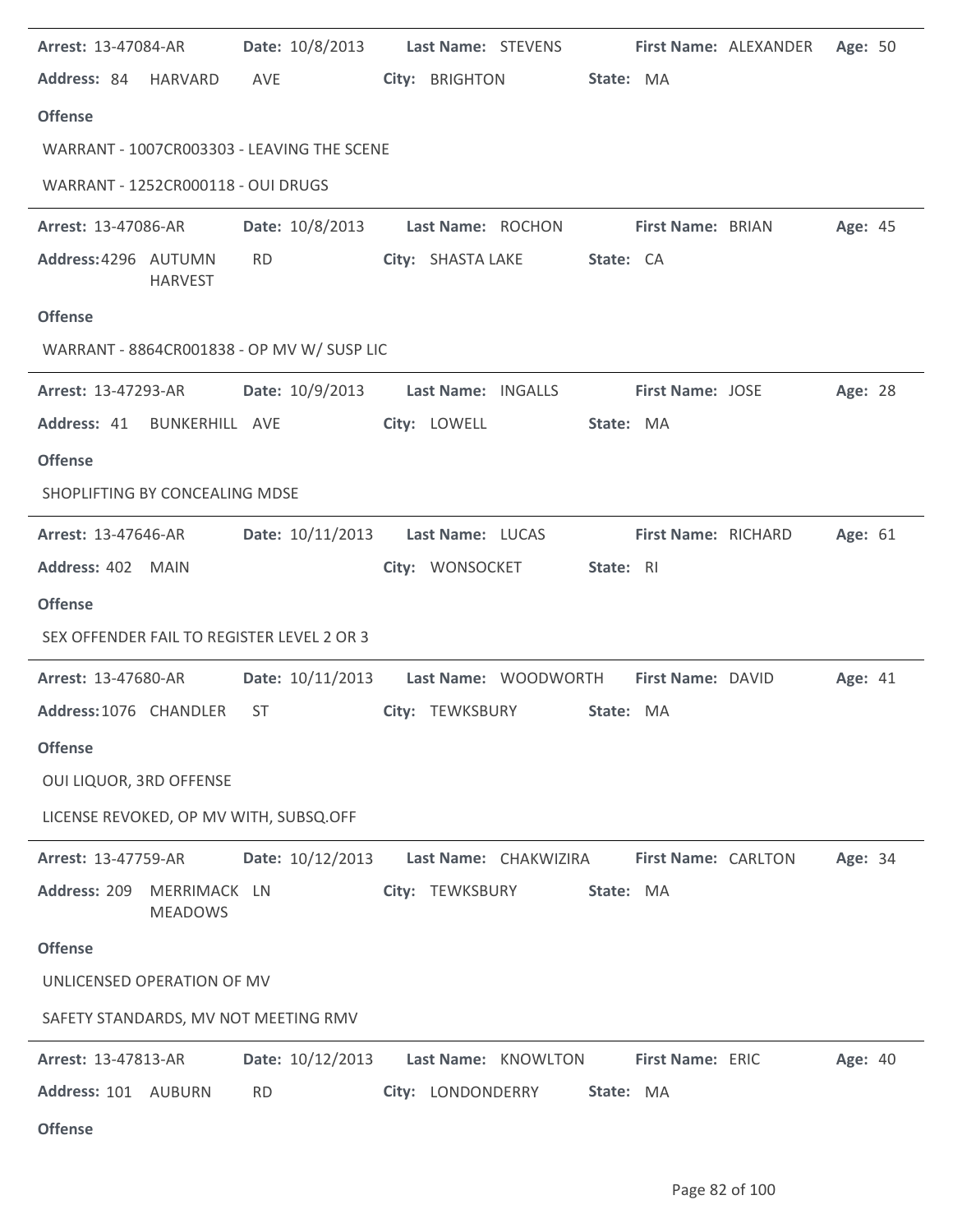| DRUG, POSSESS CLASS B                                |                  |                                                              |                    |                       |         |
|------------------------------------------------------|------------------|--------------------------------------------------------------|--------------------|-----------------------|---------|
| DRUG, POSSESS CLASS C                                |                  |                                                              |                    |                       |         |
| Arrest: 13-48087-AR                                  | Date: 10/14/2013 | Last Name: ORTIZ                                             | First Name: ROBERT |                       | Age: 25 |
| Address: 43 PLEASANT                                 | ST.              | City: METHUEN                                                | State: MA          |                       |         |
| <b>Offense</b>                                       |                  |                                                              |                    |                       |         |
| <b>BRAKES VIOLATION, MV</b>                          |                  |                                                              |                    |                       |         |
| LICENSE SUSPENDED, OP MV WITH                        |                  |                                                              |                    |                       |         |
| Arrest: 13-48205-AR                                  |                  | Date: 10/15/2013    Last Name: ANAJARIAN    First Name: AGOP |                    |                       | Age: 27 |
| Address: 5<br><b>FENNER</b>                          | <b>ST</b>        | City: BILLERICA                                              | State: MA          |                       |         |
| <b>Offense</b>                                       |                  |                                                              |                    |                       |         |
| WARRANT- DOCKET#1047CR001330 B&E BUILDING DAY/FELONY |                  |                                                              |                    |                       |         |
| Arrest: 13-48797-AR                                  |                  | Date: 10/18/2013    Last Name: MELENDEZ                      |                    | First Name: HERIBERTO | Age: 30 |
| Address: 67<br><b>DOVER</b>                          | ST               | City: LOWELL                                                 | State: MA          |                       |         |
| <b>Offense</b>                                       |                  |                                                              |                    |                       |         |
| STOP FOR POLICE, FAIL                                |                  |                                                              |                    |                       |         |
| SPEEDING IN VIOL SPECIAL REGULATION                  |                  |                                                              |                    |                       |         |
| USE MV WITHOUT AUTHORITY                             |                  |                                                              |                    |                       |         |
| UNLICENSED OPERATION OF MV                           |                  |                                                              |                    |                       |         |
| <b>Arrest: 13-49358-AR</b>                           | Date: 10/21/2013 | Last Name: VILLANUEVA                                        | First Name: JOE    |                       | Age: 23 |
| Address: 90 BOISVERT ST City: LOWELL                 |                  |                                                              | State: MA          |                       |         |
| <b>Offense</b>                                       |                  |                                                              |                    |                       |         |
| WARRANT 1011CR004825 LARCENY OVER \$250.00           |                  |                                                              |                    |                       |         |
| Arrest: 13-49365-A-AR                                | Date: 10/21/2013 | Last Name: MATRANGA                                          | First Name: STACY  |                       | Age: 20 |
| Address: 62<br><b>ROCKVALE</b>                       |                  | City: N TEWKSBURY                                            | State: MA          |                       |         |
| <b>Offense</b>                                       |                  |                                                              |                    |                       |         |
| DRUG, POSSESS CLASS A                                |                  |                                                              |                    |                       |         |
| DRUG, DISTRIBUTE CLASS B, SUBSQ.OFF.                 |                  |                                                              |                    |                       |         |
| CONSPIRACY TO VIOLATE DRUG LAW                       |                  |                                                              |                    |                       |         |
| Arrest: 13-49365-AR                                  | Date: 10/21/2013 | Last Name: BURRIS                                            | First Name: KEVIN  |                       | Age: 28 |
| Address: 62<br>ROCKVALE                              | <b>RD</b>        | City: TEWKSBURY                                              | State: MA          |                       |         |
| <b>Offense</b>                                       |                  |                                                              |                    |                       |         |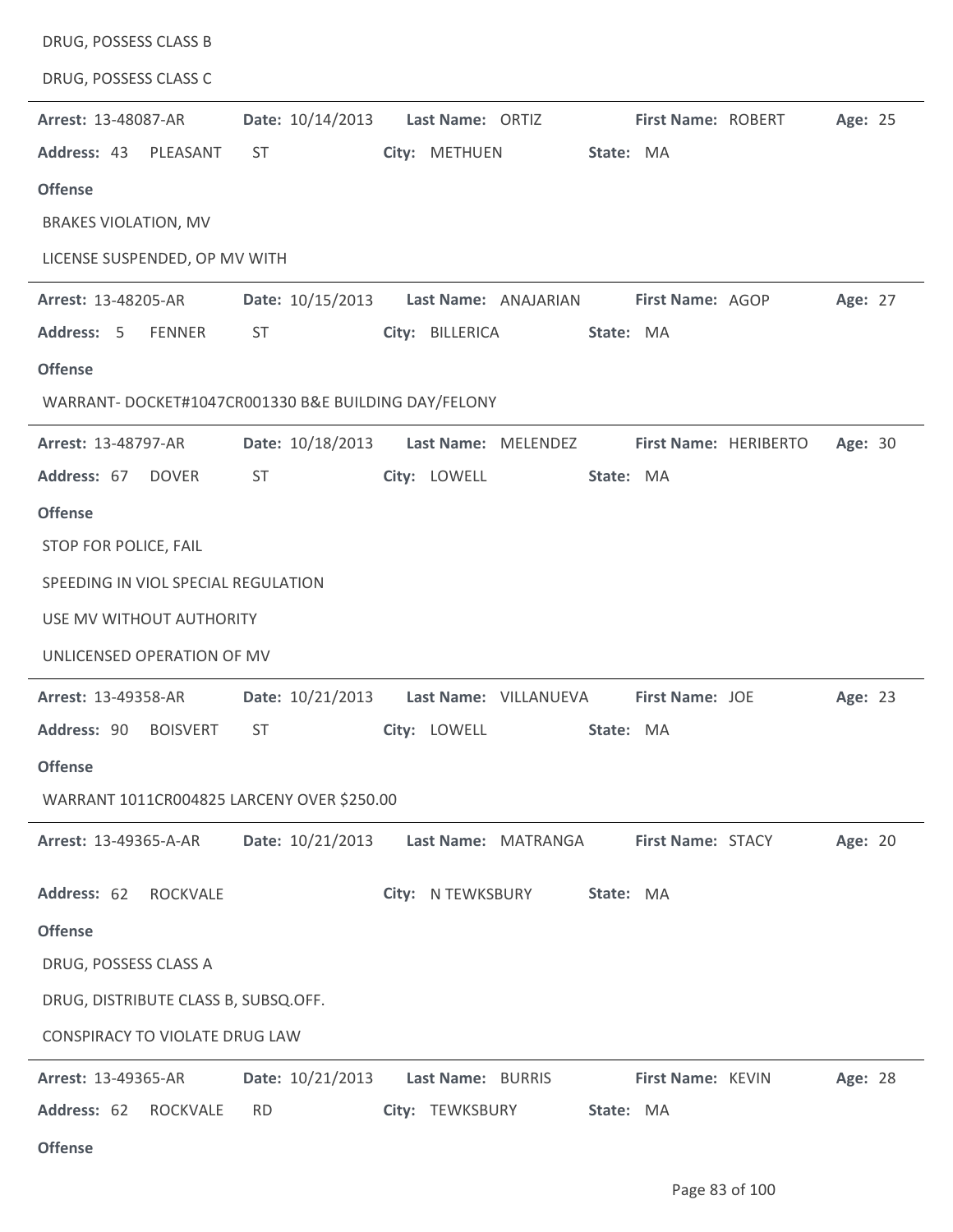| FIREARM WITHOUT FID CARD, POSSESS        |                  |                    |                     |         |  |
|------------------------------------------|------------------|--------------------|---------------------|---------|--|
| DRUG, POSSESS CLASS A                    |                  |                    |                     |         |  |
| <b>CONSPIRACY TO VIOLATE DRUG LAW</b>    |                  |                    |                     |         |  |
| DRUG, POSSESS TO DISTRIB CLASS B, SUBSQ. |                  |                    |                     |         |  |
| FIREARM, POSSESS LARGE CAPACITY          |                  |                    |                     |         |  |
| DRUG, POSSESS CLASS C                    |                  |                    |                     |         |  |
| Arrest: 13-49626-AR                      | Date: 10/23/2013 | Last Name: BURNS   | First Name: JOHN    | Age: 29 |  |
| Address: 33<br><b>MARIE</b>              | ST               | City: TEWKSBURY    | State: MA           |         |  |
| <b>Offense</b>                           |                  |                    |                     |         |  |
| LICENSE SUSPENDED, OP MV WITH            |                  |                    |                     |         |  |
| INSPECTION/STICKER, NO                   |                  |                    |                     |         |  |
| Arrest: 13-49723-AR                      | Date: 10/23/2013 | Last Name: SABER   | First Name: BRIAN   | Age: 37 |  |
| Address: 33<br><b>BAYSTATE</b>           | <b>AVE</b>       | City: TEWKSBURY    | State: MA           |         |  |
| <b>Offense</b>                           |                  |                    |                     |         |  |
| <b>TRESPASS</b>                          |                  |                    |                     |         |  |
| <b>RESIST ARREST</b>                     |                  |                    |                     |         |  |
| A&B ON POLICE OFFICER                    |                  |                    |                     |         |  |
| Arrest: 13-49773-AR                      | Date: 10/23/2013 | Last Name: BENTON  | First Name: ROBIN   | Age: 32 |  |
| Address: 61<br><b>MADISON</b>            | AVE              | City: CHELSEA      | State: MA           |         |  |
| <b>Offense</b>                           |                  |                    |                     |         |  |
| 1350CR002500 UNINSURED MOTOR VEHICLE     |                  |                    |                     |         |  |
| Arrest: 13-50046-AR                      | Date: 10/25/2013 | Last Name: SIMAO   | First Name: LUCLEIA | Age: 29 |  |
| Address: 15<br>PARKVALE                  | AVE              | City: ALLSTON      | State: MA           |         |  |
| <b>Offense</b>                           |                  |                    |                     |         |  |
| 1008CR000909 UNREGISTERED M/V            |                  |                    |                     |         |  |
| Arrest: 13-50278-A-AR                    | Date: 10/27/2013 | Last Name: KINGARA | First Name: CHARLES | Age: 29 |  |
| Address: 6<br><b>CARLISLE</b>            | <b>ST</b>        | City: BROCKTON     | State: MA           |         |  |
| <b>Offense</b>                           |                  |                    |                     |         |  |
| DRUG, POSSESS CLASS B                    |                  |                    |                     |         |  |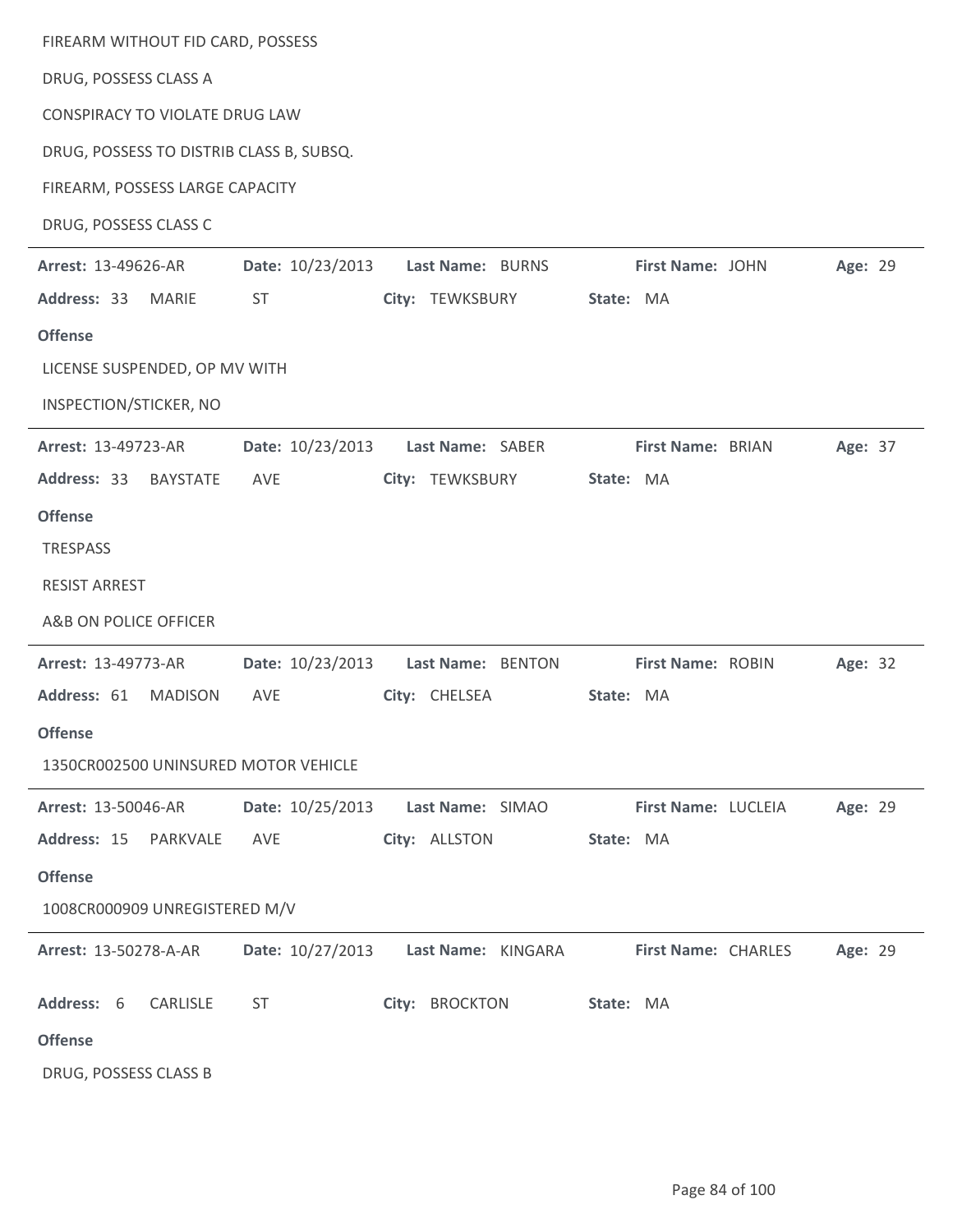| Arrest: 13-50278-AR                         | Date: 10/27/2013 | Last Name: WAINAINA                       |           | <b>First Name: PETER</b>   |                                 | Age: 45 |  |
|---------------------------------------------|------------------|-------------------------------------------|-----------|----------------------------|---------------------------------|---------|--|
| Address: 19 NICKERSON ST                    |                  | City: BROCKTON                            | State: MA |                            |                                 |         |  |
| <b>Offense</b>                              |                  |                                           |           |                            |                                 |         |  |
| ALCOHOL IN MV, POSSESS OPEN CONTAINER OF    |                  |                                           |           |                            |                                 |         |  |
| <b>OUI LIQUOR</b>                           |                  |                                           |           |                            |                                 |         |  |
| <b>Arrest: 13-50292-AR</b>                  |                  | Date: 10/27/2013    Last Name: GOODWIN    |           |                            | First Name: CHRISTOPHER Age: 27 |         |  |
| Address: 842 LAKEVIEW                       | AVE              | City: LOWELL                              | State: MA |                            |                                 |         |  |
| <b>Offense</b>                              |                  |                                           |           |                            |                                 |         |  |
| UNLICENSED OPERATION OF MV                  |                  |                                           |           |                            |                                 |         |  |
| SPEEDING                                    |                  |                                           |           |                            |                                 |         |  |
| <b>Arrest: 13-50323-AR</b>                  |                  | Date: 10/27/2013    Last Name: DESCOTEAUX |           | First Name: ANDREW         |                                 | Age: 28 |  |
| Address: 227 MAIN                           | <b>ST</b>        | City: PLAISTOW                            | State: NH |                            |                                 |         |  |
| <b>Offense</b>                              |                  |                                           |           |                            |                                 |         |  |
| DRUG, POSSESS CLASS B                       |                  |                                           |           |                            |                                 |         |  |
| Arrest: 13-50361-AR                         | Date: 10/27/2013 | Last Name: CANTY                          |           |                            | First Name: CHRISTOPHER Age: 41 |         |  |
| Address: 108 PIKE                           | <b>ST</b>        | City: TEWKSBURY                           | State: MA |                            |                                 |         |  |
| <b>Offense</b>                              |                  |                                           |           |                            |                                 |         |  |
| LICENSE REVOKED, OPERATE MV WITH            |                  |                                           |           |                            |                                 |         |  |
| <b>OUI LIQUOR</b>                           |                  |                                           |           |                            |                                 |         |  |
| ALCOHOL IN MV, POSSESS OPEN CONTAINER OF    |                  |                                           |           |                            |                                 |         |  |
| MOTOR VEH, LARCENY OF                       |                  |                                           |           |                            |                                 |         |  |
| NEGLIGENT OPERATION OF MOTOR VEHICLE        |                  |                                           |           |                            |                                 |         |  |
| WARRANT 1111CR007277 LARCENY OVER \$250.00  |                  |                                           |           |                            |                                 |         |  |
| WARRANT 1011CR008193 B&E NIGHTIME           |                  |                                           |           |                            |                                 |         |  |
| <b>Arrest: 13-50444-AR</b>                  | Date: 10/28/2013 | Last Name: MARCELINO                      |           | <b>First Name: HENRY</b>   |                                 | Age: 30 |  |
| Address: 95<br><b>MAIN</b>                  | <b>ST</b>        | City: TEWKSBURY                           | State: MA |                            |                                 |         |  |
| <b>Offense</b>                              |                  |                                           |           |                            |                                 |         |  |
| WARRANT-DOCKET#0786CR001732 PEABODY DIST CT |                  |                                           |           |                            |                                 |         |  |
| Arrest: 13-50445-AR                         | Date: 10/28/2013 | Last Name: BRITTAIN                       |           | <b>First Name: SABRINA</b> |                                 | Age: 36 |  |
| Address: 63<br>KINSLEY                      | <b>ST</b>        | City: NASHUA                              | State: NH |                            |                                 |         |  |
| <b>Offense</b>                              |                  |                                           |           |                            |                                 |         |  |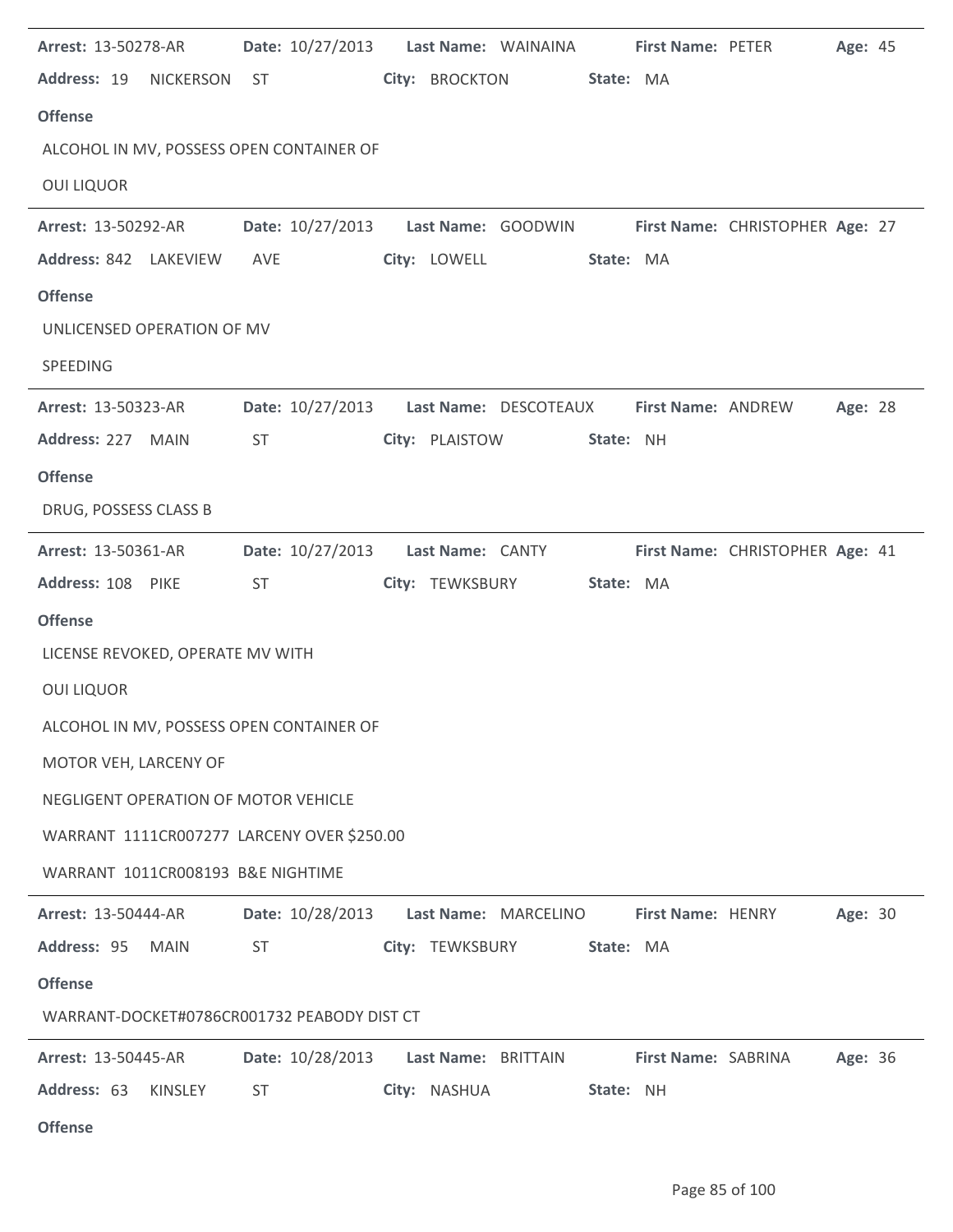| Arrest: 13-50468-AR<br>Address: 61 NESMITH<br><b>Offense</b><br>Arrest: 13-50714-AR<br>Address: 5<br><b>Offense</b>                                             | <b>GEMINI</b> | Date: 10/28/2013<br>ST<br>WARRANT: #1311CR000169 CH.272 S.53A NIGHTWALKER,COMMON<br>Date: 10/29/2013    Last Name: OCONNELL<br><b>CIR</b> | City: LOWELL<br>City: ANDOVER          | Last Name: MCINTYRE | <b>First Name: JESSICA</b><br>State: MA<br>State: MA | First Name: CHRISTOPHER Age: 21 | Age: 28 |  |
|-----------------------------------------------------------------------------------------------------------------------------------------------------------------|---------------|-------------------------------------------------------------------------------------------------------------------------------------------|----------------------------------------|---------------------|------------------------------------------------------|---------------------------------|---------|--|
| DRUG, POSSESS TO DISTRIB CLASS D<br>Arrest: 13-50950-AR<br>Address: 18 RIVERSIDE<br><b>Offense</b><br>DRUG, DISTRIBUTE CLASS D                                  |               | Date: 10/31/2013    Last Name: STOKES<br>AVE                                                                                              | City: LOWELL                           |                     | First Name: JOHN<br>State: MA                        |                                 | Age: 37 |  |
| Arrest: 13-51115-A-AR<br>Address: 22 RUSKIN<br><b>Offense</b><br>CONSPIRACY TO VIOLATE DRUG LAW<br>DRUG, POSSESS TO DISTRIB CLASS A<br>DRUG, DISTRIBUTE CLASS B |               | Date: 11/1/2013<br><b>RD</b>                                                                                                              | Last Name: SULLIVAN<br>City: TEWKSBURY |                     | First Name: JASON<br>State: MA                       |                                 | Age: 22 |  |
| Address: 6<br><b>Offense</b><br>DRUG, POSSESS TO DISTRIB CLASS A<br>CONSPIRACY TO VIOLATE DRUG LAW<br>DRUG, DISTRIBUTE CLASS B                                  | CAESAR        | Arrest: 13-51115-AR Date: 11/1/2013 Last Name: TRIBUNA First Name: ASHLEY Age: 20<br>PL                                                   | City: BILLERICA                        |                     | State: MA                                            |                                 |         |  |
| Arrest: 13-51123-AR<br>Address: 30<br><b>Offense</b><br>WARRANT 1011CR008151<br>WARRANT 1011CR006394 POSS CLASS B                                               | LEE           | Date: 11/1/2013<br><b>ST</b>                                                                                                              | Last Name: MAY<br>City: TEWKSBURY      |                     | First Name: MICHAEL<br>State: MA                     |                                 | Age: 26 |  |

WARRANT-DOCKET#1311CR005125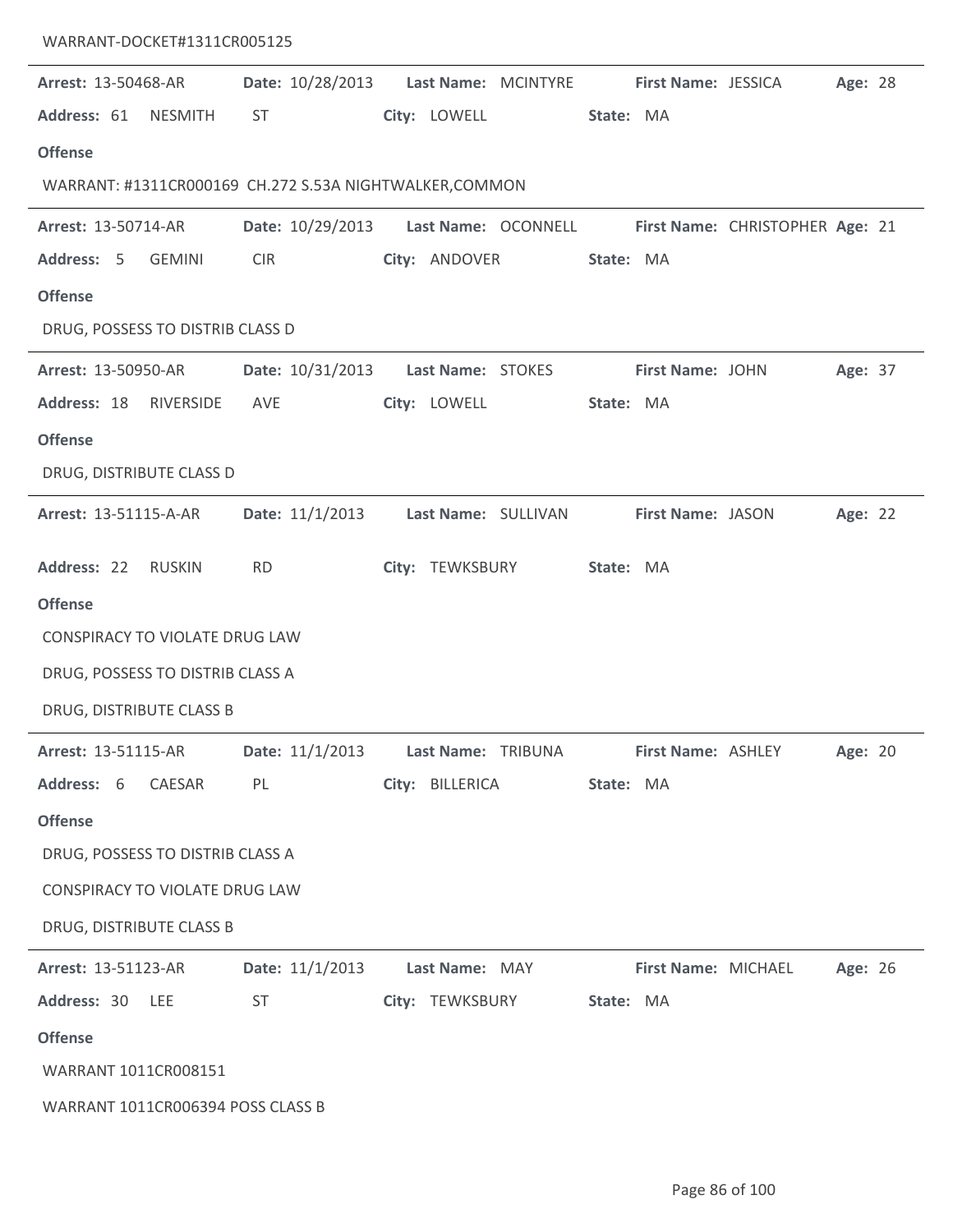| <b>Arrest: 13-51185-AR</b>                  |                 | Date: 11/2/2013 Last Name: LITTLE                   | First Name: JOY                         | Age: 50 |
|---------------------------------------------|-----------------|-----------------------------------------------------|-----------------------------------------|---------|
| Address: 78 MAPLE                           | <b>RD</b>       | City: TEWKSBURY State: MA                           |                                         |         |
| <b>Offense</b>                              |                 |                                                     |                                         |         |
| WARRANT-DOCKET#1311CR002386 LDC             |                 |                                                     |                                         |         |
| <b>Arrest: 13-51190-AR</b>                  | Date: 11/2/2013 |                                                     | Last Name: CATERINO First Name: COLLEEN | Age: 46 |
| Address: 1830 MAIN                          | <b>ST</b>       | City: TEWKSBURY                                     | State: MA                               |         |
| <b>Offense</b>                              |                 |                                                     |                                         |         |
| <b>OUI LIQUOR</b>                           |                 |                                                     |                                         |         |
| NEGLIGENT OPERATION OF MOTOR VEHICLE        |                 |                                                     |                                         |         |
| <b>MARKED LANES VIOLATION</b>               |                 |                                                     |                                         |         |
| Arrest: 13-51552-AR                         |                 | Date: 11/4/2013 Last Name: PAZMINO First Name: JOHN |                                         | Age: 33 |
| Address: 2 MUSEUM                           | SQ              | City: LAWRENCE                                      | State: MA                               |         |
| <b>Offense</b>                              |                 |                                                     |                                         |         |
| WARRANT - 0918CR006916 - OUI LIQUOR         |                 |                                                     |                                         |         |
| WARRANT - 0918CR005810 - CHILD ENDANGERMENT |                 |                                                     |                                         |         |
| WARRANT - 0918CR003870 - OUI LIQUOR         |                 |                                                     |                                         |         |
| <b>Arrest: 13-51798-AR</b>                  |                 | Date: 11/6/2013 Last Name: HOBBS                    | <b>First Name: THOMAS</b>               | Age: 28 |
| Address: 200 MARKET                         | ST              | City: LOWELL                                        | State: MA                               |         |
|                                             |                 |                                                     |                                         |         |
| <b>Offense</b>                              |                 |                                                     |                                         |         |
| WARRANT - 1211CR003536 - POSSESS CLASS A    |                 |                                                     |                                         |         |
| WARRANT - 1111CR007668 - POSSESS CLASS A    |                 |                                                     |                                         |         |
| <b>Arrest: 13-51798-B-AR</b>                |                 | Date: 11/6/2013 Last Name: WALKER                   | <b>First Name: ABENET</b>               | Age: 26 |
| Address: 12 NEW                             | ST              | City: LOWELL                                        | State: MA                               |         |
| <b>Offense</b>                              |                 |                                                     |                                         |         |
| DRUG, POSSESS CLASS A                       |                 |                                                     |                                         |         |
| Arrest: 13-51960-AR                         | Date: 11/7/2013 | Last Name: BRITTAIN                                 | <b>First Name: SABRINA</b>              | Age: 36 |
| Address: 63<br>KINSLEY                      | ST              | City: NASHUA                                        | State: NH                               |         |
| <b>Offense</b>                              |                 |                                                     |                                         |         |

 $\sim$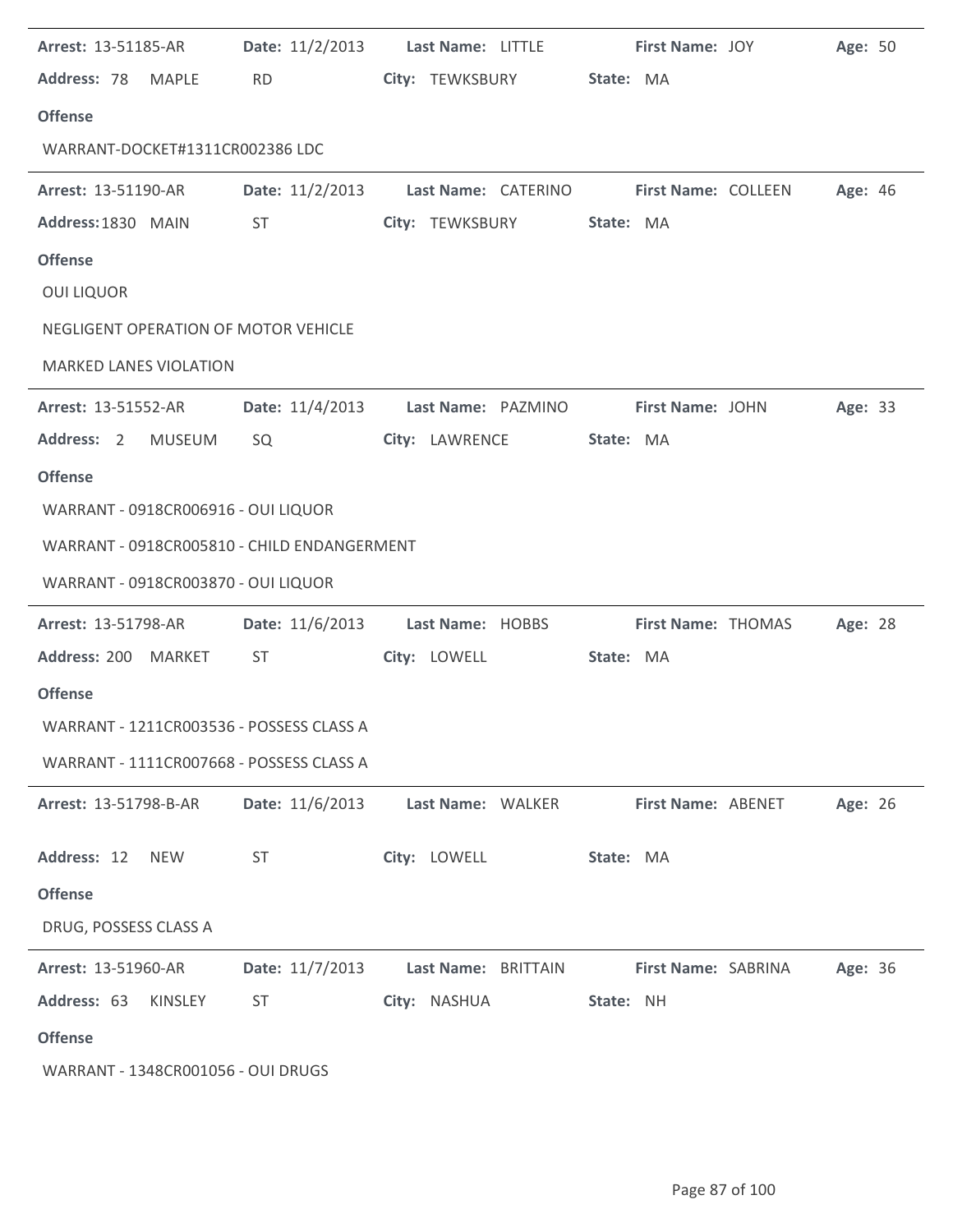| <b>Arrest: 13-52211-AR</b>                     |                  | Date: 11/8/2013 Last Name: BROWN     | <b>First Name: JENNIFER</b> | <b>Age: 40</b> |
|------------------------------------------------|------------------|--------------------------------------|-----------------------------|----------------|
| Address: 30 WIGHTMAN                           | <b>RD</b>        | City: TEWKSBURY                      | State: MA                   |                |
| <b>Offense</b>                                 |                  |                                      |                             |                |
| WARRANT 1211CR007598                           |                  |                                      |                             |                |
| Arrest: 13-52352-A-AR                          |                  | Date: 11/9/2013 Last Name: COBIN     | First Name: MELISSA         | Age: 21        |
| Address: 19 WINTER                             | ST               | City: LAWRENCE                       | State: MA                   |                |
| <b>Offense</b>                                 |                  |                                      |                             |                |
| WARRANT                                        |                  |                                      |                             |                |
| Arrest: 13-52352-AR                            |                  | Date: 11/9/2013 Last Name: MAGGIO    | <b>First Name: MATTHEW</b>  | Age: 24        |
| Address: 19 WINTER                             | ST               | City: LAWRENCE                       | State: MA                   |                |
| <b>Offense</b>                                 |                  |                                      |                             |                |
| WARRANT                                        |                  |                                      |                             |                |
| <b>Arrest: 13-52356-AR</b>                     |                  | Date: 11/9/2013 Last Name: LEONARDIS | First Name: EDMUND          | Age: 45        |
| Address: 26<br><b>DEXTER</b>                   | AVE              | City: WOBURN                         | State: MA                   |                |
| <b>Offense</b>                                 |                  |                                      |                             |                |
| SHOPLIFTING BY ASPORTATION                     |                  |                                      |                             |                |
| <b>Arrest: 13-52559-AR</b>                     | Date: 11/10/2013 | Last Name: CALLERY                   | First Name: THOMAS          | Age: 53        |
| Address: 7 FORT HILL                           | AVE              | City: LOWELL                         | State: MA                   |                |
| <b>Offense</b>                                 |                  |                                      |                             |                |
| SHOPLIFTING BY ASPORTATION                     |                  |                                      |                             |                |
| Arrest: 13-52561-AR                            | Date: 11/10/2013 | Last Name: THRESHER                  | First Name: KEVIN           | Age: 60        |
| Address: 65 E                                  | <b>ST</b>        | City: DRACUT                         | State: MA                   |                |
| <b>Offense</b>                                 |                  |                                      |                             |                |
| LICENSE REVOKED, OP MV WITH, SUBSQ.OFF         |                  |                                      |                             |                |
| WARRANT/UNICENSED OPERATION OF MV 1111CR007156 |                  |                                      |                             |                |
| REGISTRATION REVOKED, OP MV WITH               |                  |                                      |                             |                |
| UNINSURED MOTOR VEHICLE                        |                  |                                      |                             |                |
| Arrest: 13-52702-AR                            | Date: 11/11/2013 | Last Name: KOSTECKI                  | First Name: RYAN            | Age: 35        |
| Address: 112<br><b>MARSTON</b>                 | <b>ST</b>        | City: TEWKSBURY                      | State: MA                   |                |
| <b>Offense</b>                                 |                  |                                      |                             |                |
| DRUG, POSSESS CLASS A                          |                  |                                      |                             |                |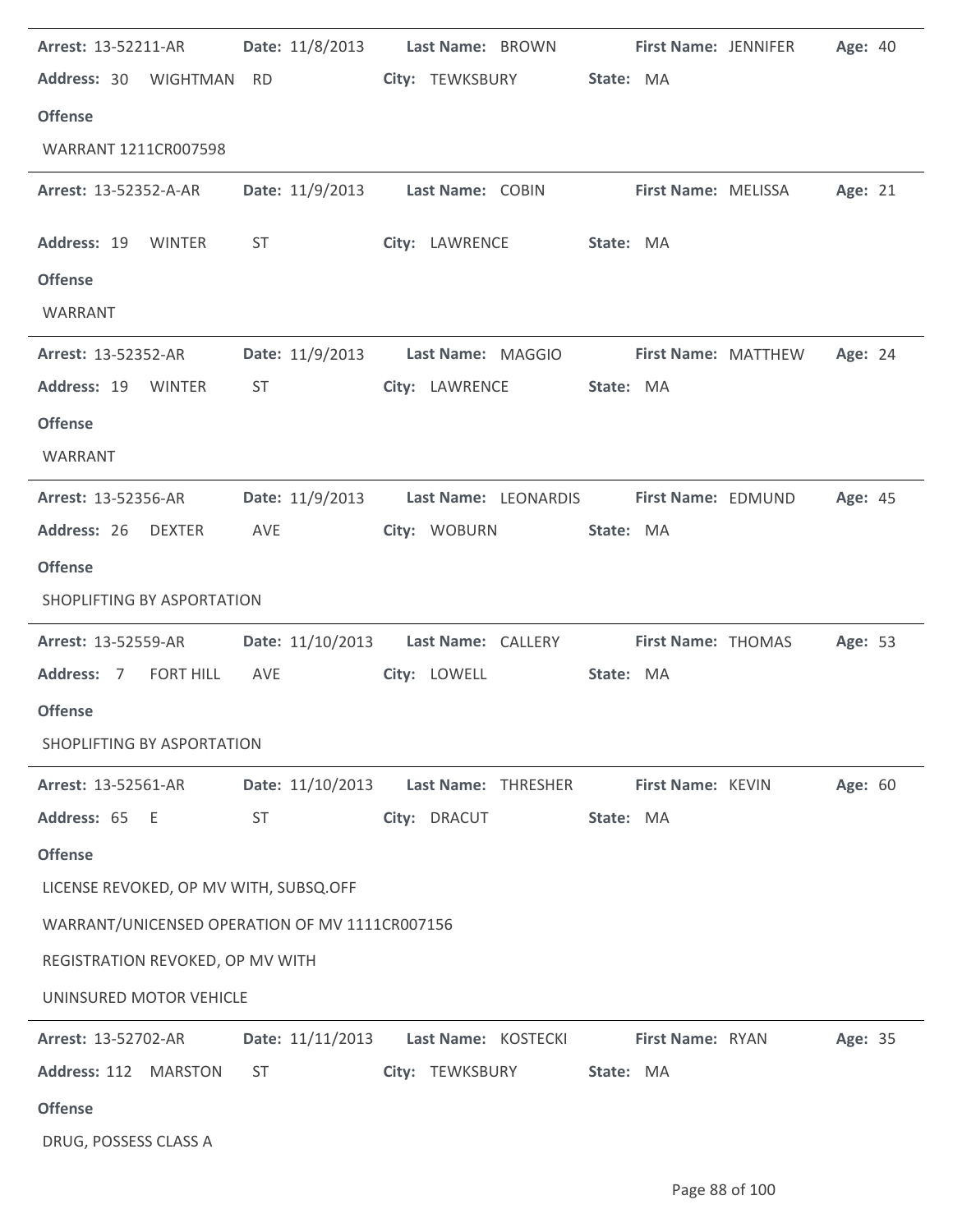| <b>MARKED LANES VIOLATION</b>            |                                      |                   |                      |                           |                      |         |  |
|------------------------------------------|--------------------------------------|-------------------|----------------------|---------------------------|----------------------|---------|--|
| Arrest: 13-53101-AR                      | Date: 11/13/2013                     | Last Name: BERNAT |                      | <b>First Name: THOMAS</b> |                      | Age: 40 |  |
| Address: 1428 ANDOVER                    | ST.                                  | City: TEWKSBURY   |                      | State: MA                 |                      |         |  |
| <b>Offense</b>                           |                                      |                   |                      |                           |                      |         |  |
| THREAT TO COMMIT CRIME                   |                                      |                   |                      |                           |                      |         |  |
| <b>Arrest: 13-53545-AR</b>               | Date: 11/15/2013    Last Name: FREDA |                   |                      | <b>First Name: KAYLA</b>  |                      | Age: 19 |  |
| Address: 49<br>SAVILLE                   | ST.                                  | City: SAUGUS      |                      | State: MA                 |                      |         |  |
| <b>Offense</b>                           |                                      |                   |                      |                           |                      |         |  |
| WARRANT 1311CR001909 POSS CLASS A & B    |                                      |                   |                      |                           |                      |         |  |
| WARRANT 1313CR001923 B&E DAY TIME        |                                      |                   |                      |                           |                      |         |  |
| WARRANT 1311CR001679 RECEIVING STOLEN    |                                      |                   |                      |                           |                      |         |  |
| Arrest: 13-53793-AR                      | Date: 11/17/2013                     |                   | Last Name: DOUGHERTY | First Name: CRAIG         |                      | Age: 53 |  |
| Address: 27 EMPIRE                       | ST                                   | City: CHELMSFORD  |                      | State: MA                 |                      |         |  |
| <b>Offense</b>                           |                                      |                   |                      |                           |                      |         |  |
| <b>OUI LIQUOR</b>                        |                                      |                   |                      |                           |                      |         |  |
| NEGLIGENT OPERATION OF MOTOR VEHICLE     |                                      |                   |                      |                           |                      |         |  |
| <b>MARKED LANES VIOLATION</b>            |                                      |                   |                      |                           |                      |         |  |
| Arrest: 13-53809-AR                      | Date: 11/17/2013                     | Last Name: LARKIN |                      |                           | First Name: SAMANTHA | Age: 27 |  |
| Address: 17 FULLER                       | <b>RD</b>                            | City: BURLINGTON  |                      | State: MA                 |                      |         |  |
| <b>Offense</b>                           |                                      |                   |                      |                           |                      |         |  |
| <b>OUI LIQUOR</b>                        |                                      |                   |                      |                           |                      |         |  |
| SPEEDING                                 |                                      |                   |                      |                           |                      |         |  |
| NEGLIGENT OPERATION OF MOTOR VEHICLE     |                                      |                   |                      |                           |                      |         |  |
| ALCOHOL IN MV, POSSESS OPEN CONTAINER OF |                                      |                   |                      |                           |                      |         |  |
| Arrest: 13-53809-B-AR                    | Date: 11/17/2013                     | Last Name: ROGERS |                      | First Name: KEVIN         |                      | Age: 27 |  |
|                                          |                                      |                   |                      |                           |                      |         |  |
| Address: 3<br>WAYSIDE                    | <b>RD</b>                            | City: TEWKSBURY   |                      | State: MA                 |                      |         |  |
| <b>Offense</b>                           |                                      |                   |                      |                           |                      |         |  |
| <b>DISORDERLY CONDUCT</b>                |                                      |                   |                      |                           |                      |         |  |
| <b>RESIST ARREST</b>                     |                                      |                   |                      |                           |                      |         |  |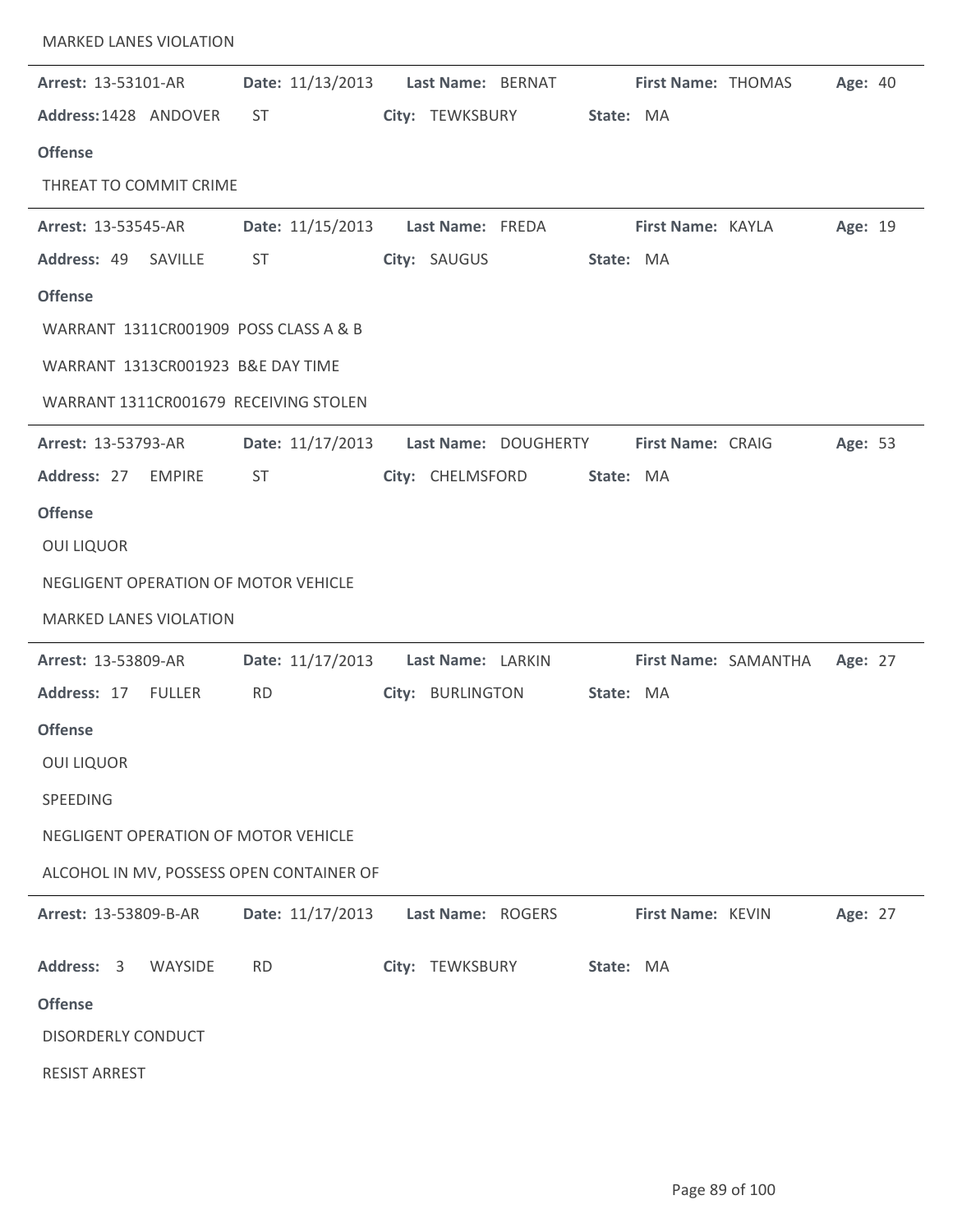| Arrest: 13-54117-AR                         |                  | Date: 11/18/2013    Last Name: POTE     | First Name: IRA           | Age: 65 |
|---------------------------------------------|------------------|-----------------------------------------|---------------------------|---------|
| Address: 2 WING                             | <b>RD</b>        | City: WILMINGTON                        | State: MA                 |         |
| <b>Offense</b>                              |                  |                                         |                           |         |
| ALCOHOL IN MV, POSSESS OPEN CONTAINER OF    |                  |                                         |                           |         |
| Arrest: 13-54451-AR                         | Date: 11/20/2013 | Last Name: SCOTT                        | <b>First Name: CARA</b>   | Age: 26 |
| Address: 21 JONES                           | <b>RD</b>        | City: BERLIN                            | State: MA                 |         |
| <b>Offense</b>                              |                  |                                         |                           |         |
| WARRANT-DOCKET#1247CR000700 CONCORD DIST CT |                  |                                         |                           |         |
| Arrest: 13-54460-AR                         | Date: 11/20/2013 | Last Name: SANTANA                      | First Name: RICARDO       | Age: 23 |
| Address: 566 WASHINGTON ST                  |                  | City: HAVERHILL                         | State: MA                 |         |
| <b>Offense</b>                              |                  |                                         |                           |         |
| FALSE NAME TO A POLICE OFFICER, MV OPERATOR |                  |                                         |                           |         |
| WARRANT 1338CR002924 MAL DAMAGE TO MV       |                  |                                         |                           |         |
| WARRANT 1238CR000013 A& B DEFAULT           |                  |                                         |                           |         |
| A&B ON POLICE OFFICER                       |                  |                                         |                           |         |
| WARRANT 1338CR001876 LIC SUSPENDED          |                  |                                         |                           |         |
| <b>RESIST ARREST</b>                        |                  |                                         |                           |         |
| Arrest: 13-54472-AR                         |                  | Date: 11/20/2013    Last Name: GONZALEZ | First Name: LISA          | Age: 22 |
| Address: 227<br>MERRIMACK ST                |                  | City: METHUEN                           | State: MA                 |         |
| <b>Offense</b>                              |                  |                                         |                           |         |
| WARRANT/WITNESS INTIMIDATION                |                  |                                         |                           |         |
| Arrest: 13-54508-AR                         | Date: 11/20/2013 | Last Name: AREVALO                      | <b>First Name: MARC</b>   | Age: 22 |
| Address: 1266 VARNUM                        | AVE              | City: LOWELL                            | State: MA                 |         |
| <b>Offense</b>                              |                  |                                         |                           |         |
| WARRANT/ SUSPENDED LIC. 1311CR004186        |                  |                                         |                           |         |
| <b>Arrest: 13-54758-AR</b>                  | Date: 11/21/2013 | Last Name: SHEPHERD                     | <b>First Name: MARCUS</b> | Age: 22 |
| Address: 74<br>CHAPEL                       | <b>ST</b>        | City: LOWELL                            | State: MA                 |         |
| <b>Offense</b>                              |                  |                                         |                           |         |
| WARRANT: 1311CR001800 A&B                   |                  |                                         |                           |         |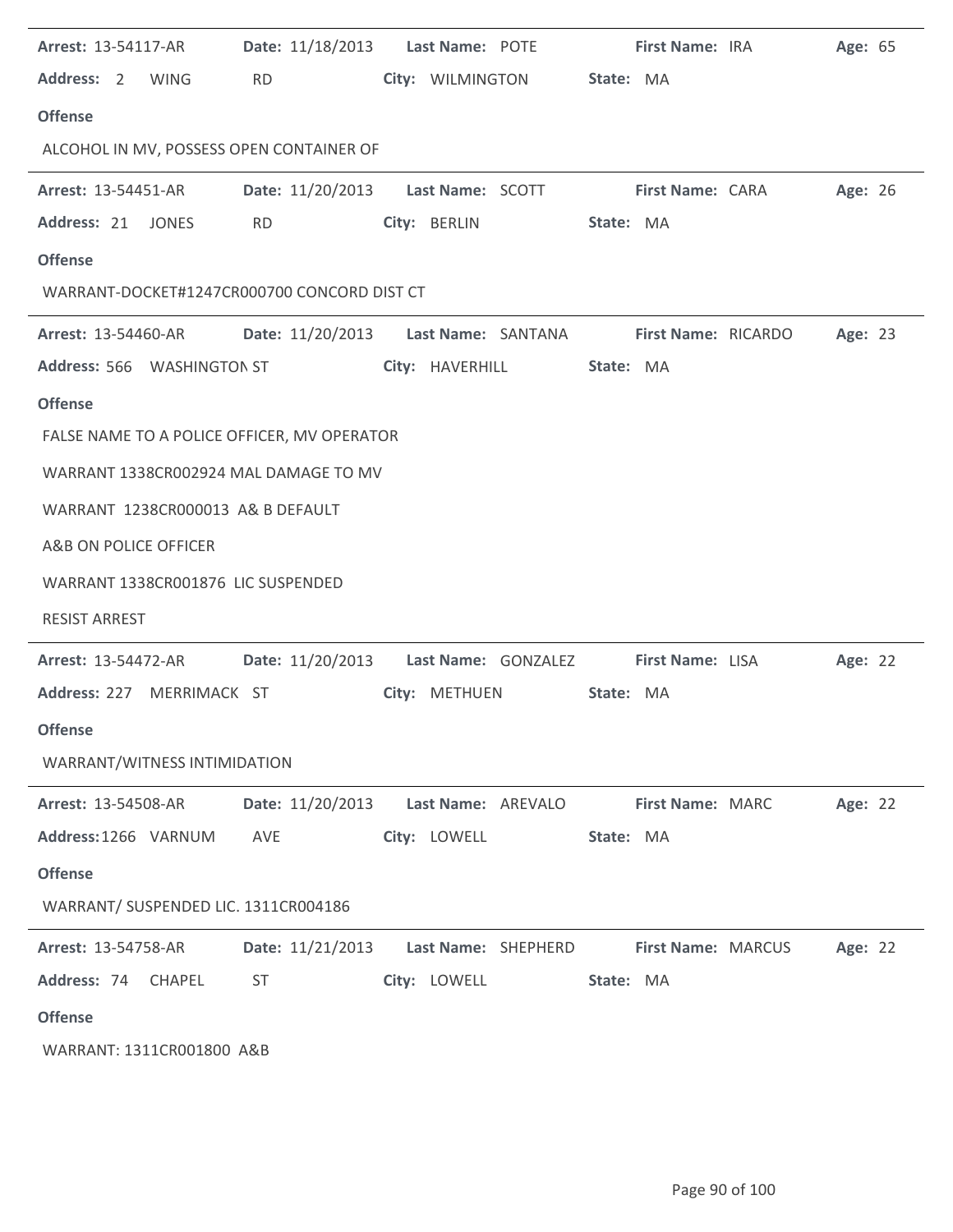| Arrest: 13-54839-AR                    | Date: 11/21/2013    Last Name: ADESANYA                     |                   |                                         | <b>First Name: CAMERON</b> | Age: 23 |
|----------------------------------------|-------------------------------------------------------------|-------------------|-----------------------------------------|----------------------------|---------|
| Address: 300 VARNUM                    | AVE                                                         | City: LOWELL      |                                         | State: MA                  |         |
| <b>Offense</b>                         |                                                             |                   |                                         |                            |         |
| WARRANT 1211CR00689 DIST CLASS B       |                                                             |                   |                                         |                            |         |
| WARRANT 1311CR001665 LICENSE SUSPENDED |                                                             |                   |                                         |                            |         |
| Arrest: 13-54883-AR                    | Date: 11/22/2013                                            |                   | Last Name: ARSENAULT First Name: NICOLE |                            | Age: 27 |
| Address: 2<br><b>PHYLLIS</b>           | DR                                                          | City: BURLINGTON  |                                         | State: MA                  |         |
| <b>Offense</b>                         |                                                             |                   |                                         |                            |         |
| WARRANT - 1339CR000647 - UNINSURED MV  |                                                             |                   |                                         |                            |         |
| Arrest: 13-54985-AR                    | Date: 11/22/2013                                            | Last Name: BOLAND |                                         | First Name: DANIEL         | Age: 35 |
| Address: 456 PINE                      | <b>ST</b>                                                   | City: MANCHESTER  |                                         | State: NH                  |         |
| <b>Offense</b>                         |                                                             |                   |                                         |                            |         |
| DRUG, POSSESS CLASS C, SUBSQ.OFF.      |                                                             |                   |                                         |                            |         |
| DRUG, POSSESS CLASS C, SUBSQ.OFF.      |                                                             |                   |                                         |                            |         |
| <b>Arrest: 13-54996-A-AR</b>           | Date: 11/22/2013                                            | Last Name: DIMARE |                                         | <b>First Name: JAMES</b>   | Age: 46 |
| Address: 34 PITTSBURGH PL              |                                                             | City: NASHUA      |                                         | State: NH                  |         |
|                                        |                                                             |                   |                                         |                            |         |
| <b>Offense</b>                         |                                                             |                   |                                         |                            |         |
| DRUG, POSSESS TO DISTRIB CLASS B       |                                                             |                   |                                         |                            |         |
| Arrest: 13-54996-AR                    | Date: 11/22/2013    Last Name: SANTOS                       |                   |                                         | First Name: RYAN           | Age: 24 |
| Address: 156 THORNTON AVE              |                                                             | City: LOWELL      |                                         | State: MA                  |         |
| <b>Offense</b>                         |                                                             |                   |                                         |                            |         |
| 1111CR006897 LICENSE SUSPENDED         |                                                             |                   |                                         |                            |         |
| <b>Arrest: 13-54999-AR</b>             | Date: 11/22/2013                                            | Last Name: GUICHO |                                         | First Name: MARIANA        | Age: 25 |
| Address: 20 PEARL                      | AVE                                                         | City: LAWRENCE    |                                         | State: MA                  |         |
| <b>Offense</b>                         |                                                             |                   |                                         |                            |         |
| 1218CR004459 LICENSE SUSPENDED         |                                                             |                   |                                         |                            |         |
| 1218CR003127                           |                                                             |                   |                                         |                            |         |
| 1218CR003127 LICENSE SUSPENDED         |                                                             |                   |                                         |                            |         |
| <b>Arrest: 13-55034-AR</b>             | Date: 11/23/2013    Last Name: FARRELL    First Name: SCOTT |                   |                                         |                            | Age: 23 |
| Address: 35 TANGLEWOOI AVE             |                                                             | City: TEWKSBURY   |                                         | State: MA                  |         |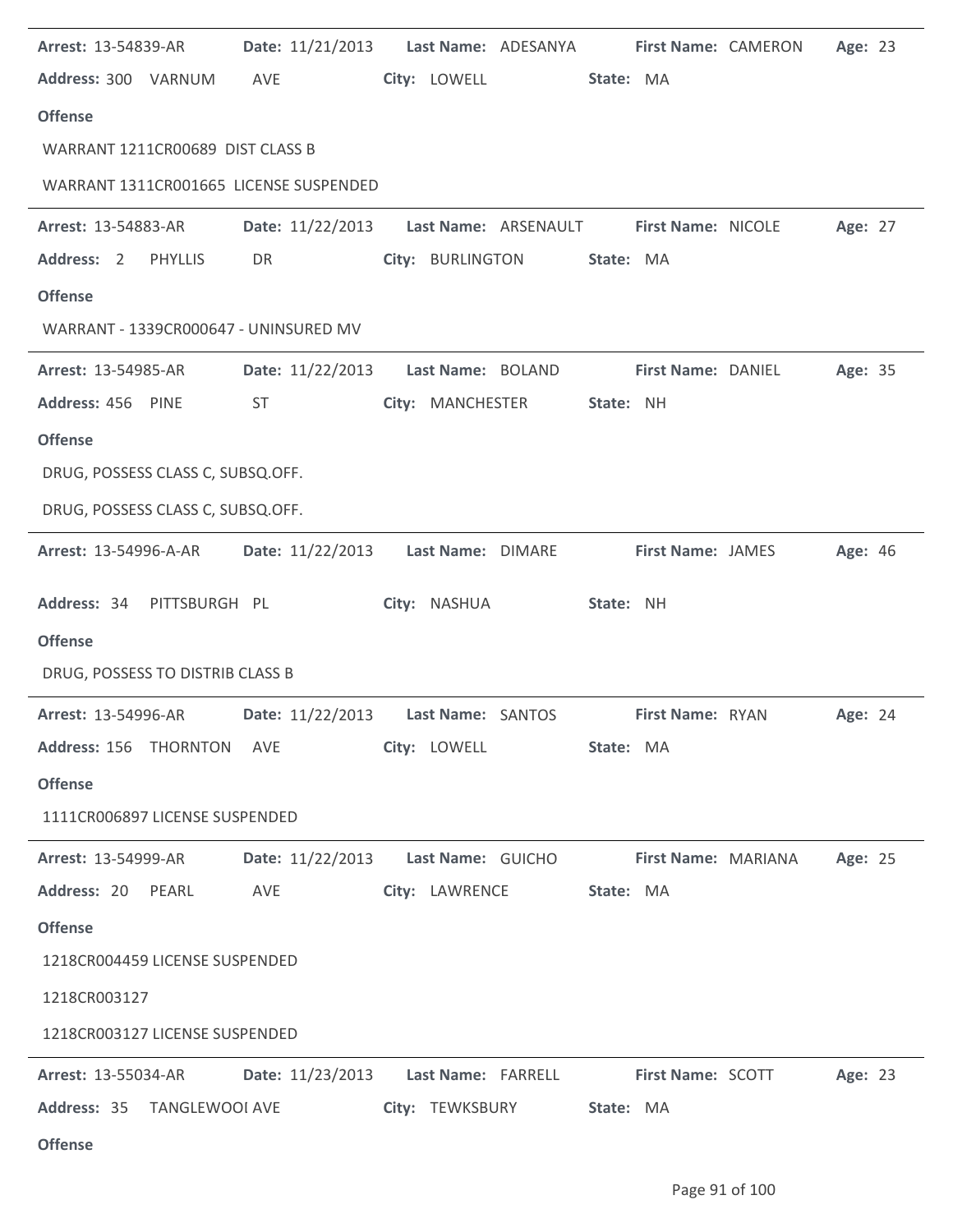| <b>Arrest: 13-55835-AR</b>            |                  | Date: 11/27/2013 Last Name: GERVAIS First Name: MARK Age: 33               |                            |                               |         |
|---------------------------------------|------------------|----------------------------------------------------------------------------|----------------------------|-------------------------------|---------|
| Address: 95 FORREST                   | <b>RD</b>        | City: WESTFORD                                                             | State: MA                  |                               |         |
| <b>Offense</b>                        |                  |                                                                            |                            |                               |         |
| ATTEMPT TO COMMIT CRIME               |                  |                                                                            |                            |                               |         |
| <b>Arrest: 13-55840-AR</b>            |                  | Date: 11/27/2013    Last Name: QUICK                                       | <b>First Name: SPENCER</b> |                               | Age: 22 |
| Address: 5 WOODLAND DR                |                  | City: TEWKSBURY                                                            | State: MA                  |                               |         |
| <b>Offense</b>                        |                  |                                                                            |                            |                               |         |
| STOP FOR POLICE, FAIL                 |                  |                                                                            |                            |                               |         |
| <b>MARKED LANES VIOLATION</b>         |                  |                                                                            |                            |                               |         |
| UNLICENSED OPERATION OF MV            |                  |                                                                            |                            |                               |         |
| <b>Arrest: 13-55849-A-AR</b>          |                  | Date: 11/27/2013    Last Name: LOVEJOY                                     |                            | First Name: MADDALENA Age: 19 |         |
| Address: 1069 MAIN                    | <b>ST</b>        | City: TEWKSBURY                                                            | State: MA                  |                               |         |
| <b>Offense</b>                        |                  |                                                                            |                            |                               |         |
| LIQUOR, PERSON UNDER 21 POSSESS       |                  |                                                                            |                            |                               |         |
| <b>Arrest: 13-55849-AR</b>            |                  | Date: 11/27/2013    Last Name: HOWE    First Name: NICOLE                  |                            |                               | Age: 19 |
| Address: 161 MITCHELL G DR            |                  | City: TEWKSBURY                                                            | State: MA                  |                               |         |
| <b>Offense</b>                        |                  |                                                                            |                            |                               |         |
| LIQUOR, PERSON UNDER 21 POSSESS       |                  |                                                                            |                            |                               |         |
| <b>Arrest: 13-55992-AR</b>            | Date: 11/28/2013 | Last Name: SULLIVAN                                                        |                            | First Name: JOSEPH            | Age: 41 |
| Address: 43 RIVERSIDE                 | AVE              | City: MEDFORD                                                              | State: MA                  |                               |         |
| <b>Offense</b>                        |                  |                                                                            |                            |                               |         |
| B&E VEHICLE/BOAT NIGHTTIME FOR FELONY |                  |                                                                            |                            |                               |         |
| A&B                                   |                  |                                                                            |                            |                               |         |
| Arrest: 13-56048-AR                   | Date: 11/29/2013 | Last Name: KENNEY                                                          |                            | First Name: DAWN              | Age: 33 |
| Address: 30<br>LEE                    | <b>ST</b>        | City: TEWKSBURY                                                            | State: MA                  |                               |         |
| <b>Offense</b>                        |                  |                                                                            |                            |                               |         |
|                                       |                  | WARRANT:1111CR001292 DISTURBING PEACE, ACCESS. AFTER FACT, LIBRARY DISTURB |                            |                               |         |
| WARRANT:#1011CR008114 ASSAULT&BATTERY |                  |                                                                            |                            |                               |         |

WARRANT - 1353CR001332 - UNLICENSED OP OF MV

 $\overline{a}$ 

 $\overline{a}$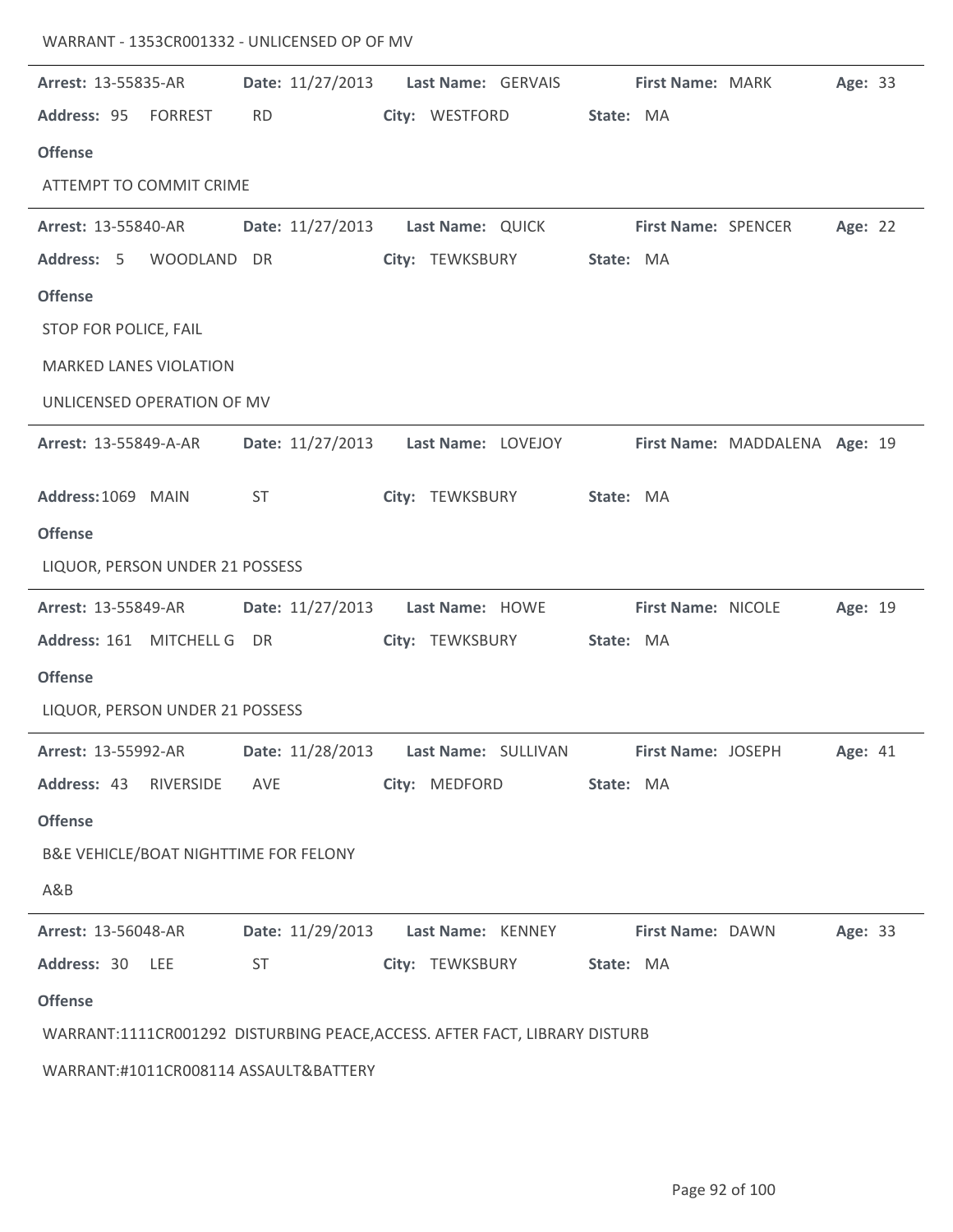| Arrest: 13-56067-AR                    | Date: 11/29/2013 | Last Name: CABRAL   | First Name: ARMANDO     | Age: 45 |
|----------------------------------------|------------------|---------------------|-------------------------|---------|
| Address: 4<br>BATCHELDER RD            |                  | City: SEABROOK      | State: NH               |         |
| <b>Offense</b>                         |                  |                     |                         |         |
| DRUG, POSSESS CLASS A                  |                  |                     |                         |         |
| STOP FOR POLICE, FAIL                  |                  |                     |                         |         |
| Arrest: 13-56278-AR                    | Date: 11/30/2013 | Last Name: BURKE    | <b>First Name: TOBY</b> | Age: 36 |
| Address: 29<br><b>GARIN</b>            | TER              | City: LOWELL        | State: MA               |         |
| <b>Offense</b>                         |                  |                     |                         |         |
| LICENSE SUSPENDED, OP MV WITH          |                  |                     |                         |         |
| <b>Arrest: 13-56282-AR</b>             | Date: 11/30/2013 | Last Name: SANTIAGO | <b>First Name: JOSE</b> | Age: 31 |
| Address: 24 HILLTOP                    | AVE              | City: LAWRENCE      | State: MA               |         |
| <b>Offense</b>                         |                  |                     |                         |         |
| LICENSE SUSPENDED, OP MV WITH          |                  |                     |                         |         |
| REGISTRATION SUSPENDED, OP MV WITH     |                  |                     |                         |         |
| Arrest: 13-56314-AR                    | Date: 11/30/2013 | Last Name: LUCCHESI | First Name: BENJAMIN    | Age: 24 |
| Address: 89 PATRICK                    | <b>RD</b>        | City: TEWKSBURY     | State: MA               |         |
| <b>Offense</b>                         |                  |                     |                         |         |
| <b>OUI LIQUOR</b>                      |                  |                     |                         |         |
| <b>MARKED LANES VIOLATION</b>          |                  |                     |                         |         |
| RECKLESS OPERATION OF MOTOR VEHICLE    |                  |                     |                         |         |
| <b>Arrest: 13-56330-AR</b>             | Date: 11/30/2013 | Last Name: RIOS     | First Name: LUIS        | Age: 28 |
| Address: 260 RUGGLES                   | ST.              | City: BOSTON        | State: MA               |         |
| <b>Offense</b>                         |                  |                     |                         |         |
| WARRANT ASSAULT 7 BATTERY 1351CR001287 |                  |                     |                         |         |
| <b>Arrest: 13-56839-AR</b>             | Date: 12/3/2013  | Last Name: EATON    | First Name: KEITH       | Age: 30 |
| Address: 15 GROSVENOR AVE              |                  | City: NORTH ANDOVER | State: MA               |         |
| <b>Offense</b>                         |                  |                     |                         |         |
| LICENSE REVOKED, OP MV WITH, SUBSQ.OFF |                  |                     |                         |         |
| LIGHTS VIOLATION, MV                   |                  |                     |                         |         |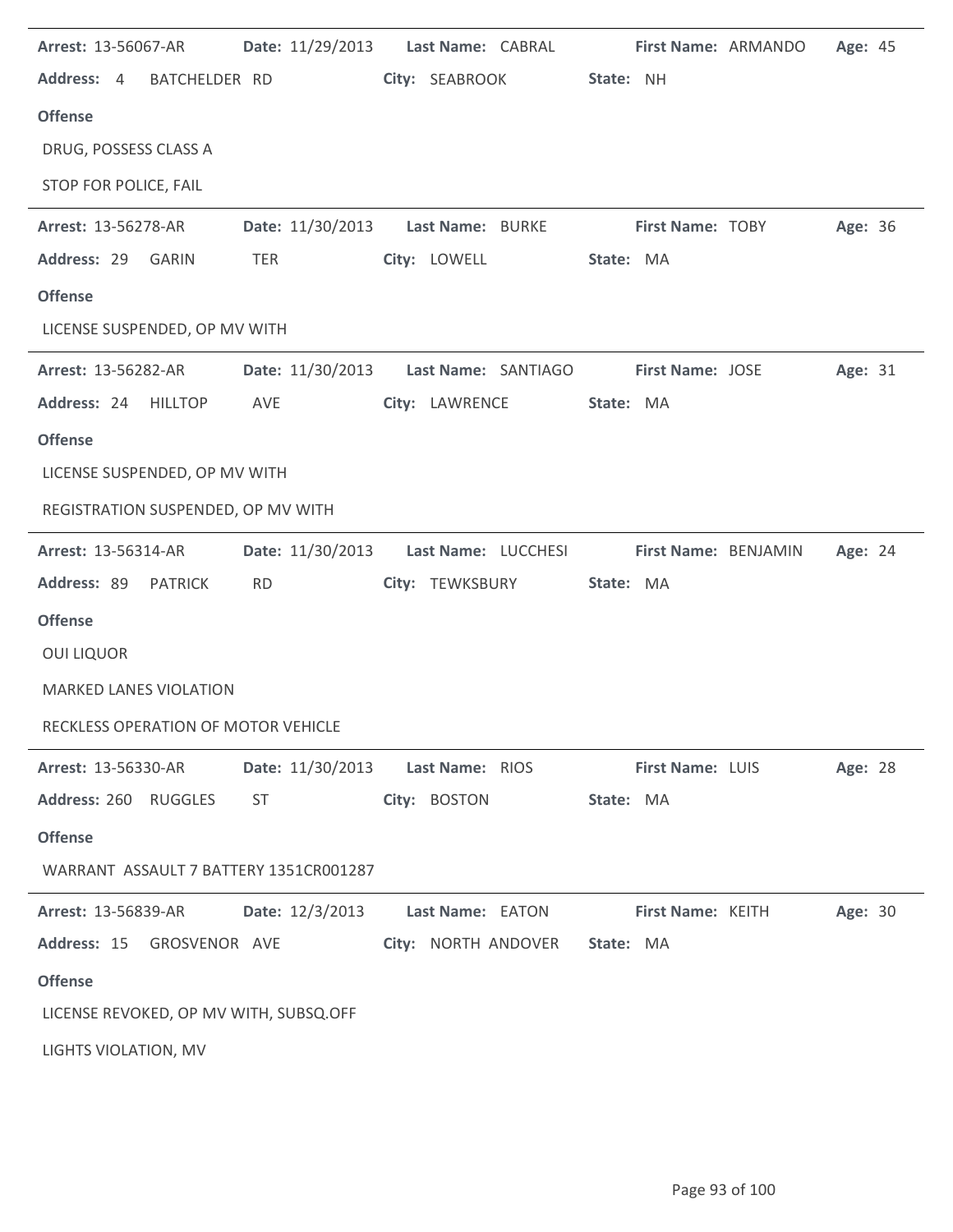| Arrest: 13-57082-A-AR                  |                 | Date: 12/4/2013 Last Name: NICKERSON | First Name: ILANA<br>Age: 25   |  |
|----------------------------------------|-----------------|--------------------------------------|--------------------------------|--|
| Address: 249 MAVERICK                  | <b>ST</b>       | City: E BOSTON                       | State: MA                      |  |
| <b>Offense</b>                         |                 |                                      |                                |  |
| LARCENY OVER \$250                     |                 |                                      |                                |  |
| Arrest: 13-57082-AR                    | Date: 12/4/2013 | Last Name: CELONA                    | First Name: ROBERT<br>Age: 24  |  |
| Address: 249 MAVERICK                  | <b>ST</b>       | City: E BOSTON                       | State: MA                      |  |
| <b>Offense</b>                         |                 |                                      |                                |  |
| LARCENY OVER \$250                     |                 |                                      |                                |  |
| Arrest: 13-57085-A-AR                  |                 | Date: 12/4/2013 Last Name: ANDERSON  | First Name: MALIEK<br>Age: 40  |  |
| Address: 63<br>ARMADINE                | <b>ST</b>       | City: DORCHESTER                     | State: MA                      |  |
| <b>Offense</b>                         |                 |                                      |                                |  |
| LARCENY OVER \$250                     |                 |                                      |                                |  |
| 1256CR001598 LICENSE SUSPENDED         |                 |                                      |                                |  |
| 1256CR001624 THREAT TO COMMIT CRIME    |                 |                                      |                                |  |
| CONSPIRACY                             |                 |                                      |                                |  |
| <b>BURGLARIOUS INSTRUMENT, POSSESS</b> |                 |                                      |                                |  |
| <b>Arrest: 13-57085-AR</b>             | Date: 12/4/2013 | Last Name: WYATT                     | First Name: XAVIER<br>Age: 20  |  |
| Address: 17 WHALES                     | <b>ST</b>       | City: BOSTON                         | State: MA                      |  |
| <b>Offense</b>                         |                 |                                      |                                |  |
| LARCENY OVER \$250                     |                 |                                      |                                |  |
| Arrest: 13-57116-AR                    | Date: 12/4/2013 | Last Name: HAYES                     | First Name: NICOLE<br>Age: 31  |  |
| <b>Address:</b><br>P.O. BOX 94         |                 | City: EAST WATEBORO                  | State: ME                      |  |
| <b>Offense</b>                         |                 |                                      |                                |  |
| <b>OUI LIQUOR</b>                      |                 |                                      |                                |  |
| <b>MARKED LANES VIOLATION</b>          |                 |                                      |                                |  |
| RECKLESS OPERATION OF MOTOR VEHICLE    |                 |                                      |                                |  |
| LICENSE SUSPENDED, OP MV WITH          |                 |                                      |                                |  |
| Arrest: 13-57437-AR                    | Date: 12/6/2013 | Last Name: HALE                      | First Name: ZACHARY<br>Age: 32 |  |
| Address: 87<br>LINDEN                  | <b>ST</b>       | City: LOWELL                         | State: MA                      |  |
|                                        |                 |                                      |                                |  |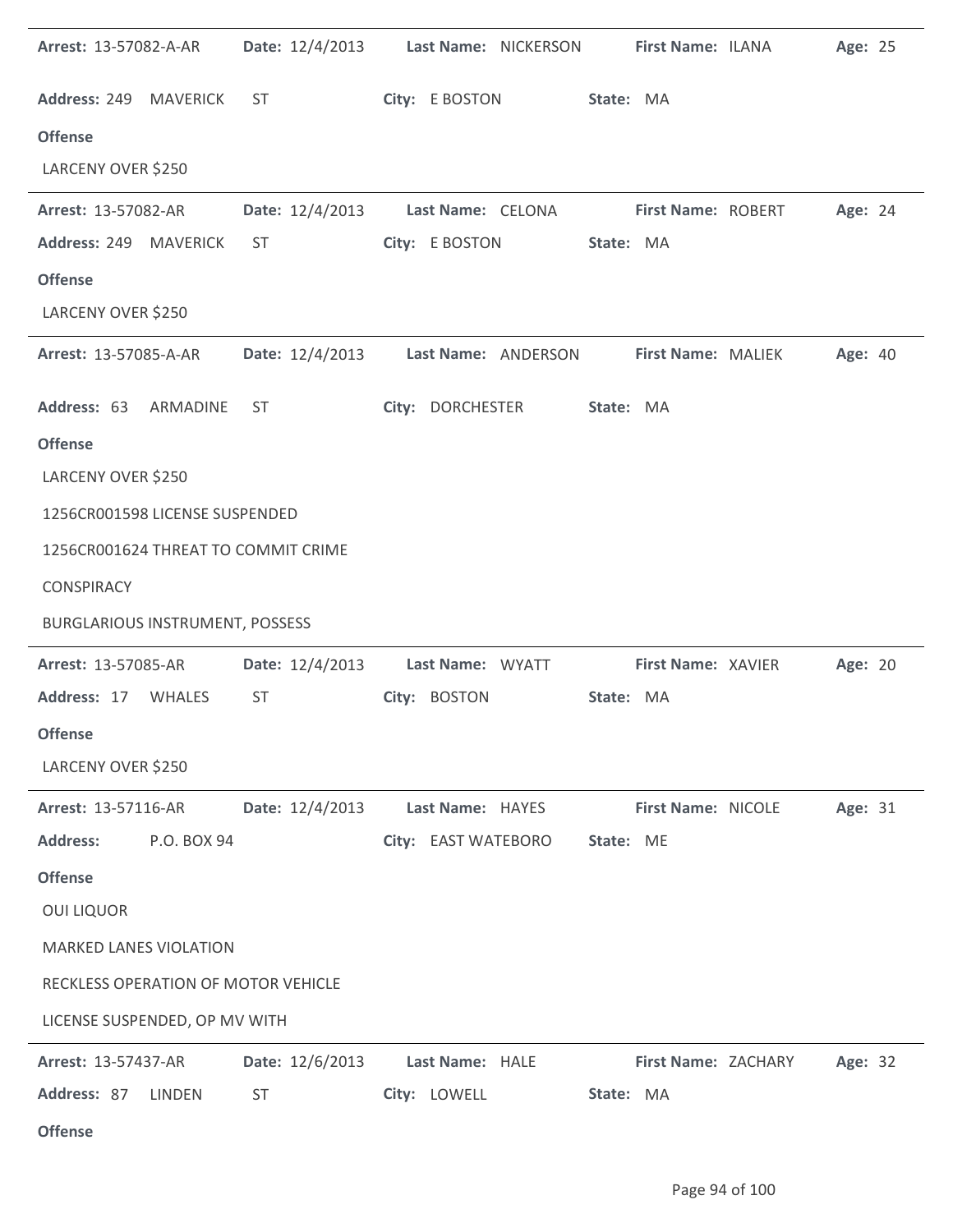|                                                             |                       | WARRANT/DOCKET #1336CR003863 SALEM DISTRICT COURT 266/30A/B |                                  |         |
|-------------------------------------------------------------|-----------------------|-------------------------------------------------------------|----------------------------------|---------|
| Arrest: 13-57778-AR<br>Address: 26 HOWARD<br><b>Offense</b> | Date: 12/9/2013<br>ST | Last Name: LANGONE<br>City: SPRINGFIELD                     | First Name: MICHAEL<br>State: MA | Age: 48 |
| WARRANT-DOCKET#1318CR006131 / LAWRENCE DIST CT              |                       |                                                             |                                  |         |
| WARRANT-DOCKET#1318CR006044 / LAWRENCE DIST CT              |                       |                                                             |                                  |         |
| WARRANT-DOCKET#1318CR005153 / LAWRENCE DIST CT              |                       |                                                             |                                  |         |
| Arrest: 13-57839-AR                                         | Date: 12/9/2013       | Last Name: CONNER                                           | First Name: RICHARD              | Age: 52 |
| Address: 104 LEE                                            | ST                    | City: TEWKSBURY                                             | State: MA                        |         |
| <b>Offense</b>                                              |                       |                                                             |                                  |         |
| WARRANT 1353CR002380 ASSAULT & BATTERY                      |                       |                                                             |                                  |         |
| <b>Arrest: 13-57997-AR</b>                                  | Date: 12/10/2013      | Last Name: BOUTHAVONG                                       | First Name: OUAY                 | Age: 57 |
| Address: 22 OLIVE                                           | ST                    | City: LOWELL                                                | State: MA                        |         |
| <b>Offense</b>                                              |                       |                                                             |                                  |         |
| LICENSE REVOKED, OPERATE MV WITH                            |                       |                                                             |                                  |         |
| Arrest: 13-58058-AR                                         | Date: 12/10/2013      | Last Name: ATUNA-LABOY                                      | First Name: RAMON                | Age: 36 |
| Address: 107 GARDEN                                         | ST                    | City: LAWRENCE                                              | State: MA                        |         |
| <b>Offense</b>                                              |                       |                                                             |                                  |         |
| DRUG, POSSESS TO DISTRIB CLASS B                            |                       |                                                             |                                  |         |
| DRUG, DISTRIBUTE CLASS B                                    |                       |                                                             |                                  |         |
| Trafficking in Cocaine over 18 grams                        |                       |                                                             |                                  |         |
| Arrest: 13-58073-AR                                         | Date: 12/10/2013      | Last Name: LEAHY                                            | First Name: SHAUNA               | Age: 29 |
| Address: 10 WALLACE                                         | AVE                   | City: BUZZARDS BAY                                          | State: MA                        |         |
| <b>Offense</b><br>`1311CR004306 A&B D/W                     |                       |                                                             |                                  |         |
| Arrest: 13-58184-AR                                         | Date: 12/11/2013      | Last Name: CANADA                                           | First Name: RICHARD              | Age: 21 |
| Address: 381<br>HILDRETH                                    | <b>ST</b>             | City: LOWELL                                                | State: MA                        |         |
| <b>Offense</b>                                              |                       |                                                             |                                  |         |

DRUG, POSSESS CLASS E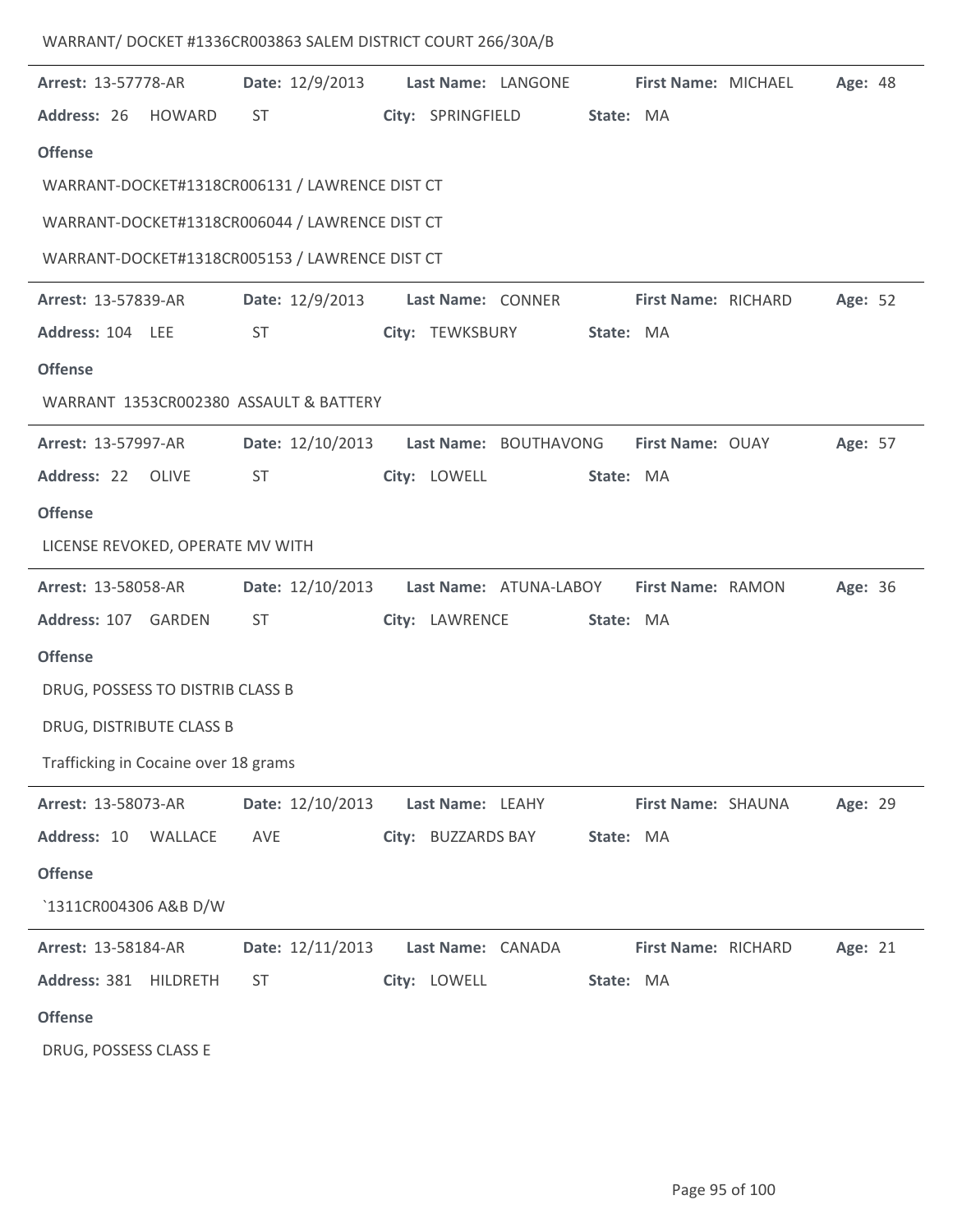| <b>Arrest: 13-58513-AR</b>                       |               |     |                                                             |  |                 |                |           |                  | Date: 12/13/2013 Last Name: LEAVITT First Name: WILLIAM              | Age: 25 |  |
|--------------------------------------------------|---------------|-----|-------------------------------------------------------------|--|-----------------|----------------|-----------|------------------|----------------------------------------------------------------------|---------|--|
| Address: 11 SANDBERG                             |               |     |                                                             |  | City: BILLERICA |                | State: MA |                  |                                                                      |         |  |
| <b>Offense</b>                                   |               |     |                                                             |  |                 |                |           |                  |                                                                      |         |  |
| SHOPLIFTING BY ASPORTATION                       |               |     |                                                             |  |                 |                |           |                  |                                                                      |         |  |
| Arrest: 13-58708-AR                              |               |     | Date: 12/14/2013  Last Name: D'AMELIO  First Name: ANGELINA |  |                 |                |           |                  |                                                                      | Age: 28 |  |
| Address: 880 BROADWAY ST                         |               |     |                                                             |  |                 | City: REVERE   | State: MA |                  |                                                                      |         |  |
| <b>Offense</b>                                   |               |     |                                                             |  |                 |                |           |                  |                                                                      |         |  |
| LARCENY OVER \$250                               |               |     |                                                             |  |                 |                |           |                  |                                                                      |         |  |
| Arrest: 13-58819-AR                              |               |     | Date: 12/15/2013    Last Name: FOX                          |  |                 |                |           |                  | <b>First Name: CHARLES</b>                                           | Age: 37 |  |
| <b>Address:</b>                                  | APPLETON      | ST  |                                                             |  | City: LOWELL    |                | State: MA |                  |                                                                      |         |  |
| <b>Offense</b>                                   |               |     |                                                             |  |                 |                |           |                  |                                                                      |         |  |
| SEX OFFENDER FAIL TO REGISTER LEVEL 2 OR 3       |               |     |                                                             |  |                 |                |           |                  |                                                                      |         |  |
| <b>Arrest: 13-58882-AR</b>                       |               |     | Date: 12/15/2013    Last Name: ROWE                         |  |                 |                |           |                  | <b>First Name: TIFFANY</b>                                           | Age: 24 |  |
| Address: 461 BROADWAY                            |               |     |                                                             |  |                 | City: LAWRENCE | State: MA |                  |                                                                      |         |  |
| <b>Offense</b>                                   |               |     |                                                             |  |                 |                |           |                  |                                                                      |         |  |
| <b>NUMBER PLATE VIOLATION</b>                    |               |     |                                                             |  |                 |                |           |                  |                                                                      |         |  |
| LICENSE SUSPENDED, OP MV WITH                    |               |     |                                                             |  |                 |                |           |                  |                                                                      |         |  |
| <b>Arrest: 13-58992-AR</b>                       |               |     |                                                             |  |                 |                |           |                  | Date: 12/16/2013    Last Name: PAGAN-MONTES    First Name: ALEXANDER | Age: 25 |  |
| Address: 19                                      | <b>WINTER</b> | ST. |                                                             |  |                 | City: LAWRENCE | State: MA |                  |                                                                      |         |  |
| <b>Offense</b>                                   |               |     |                                                             |  |                 |                |           |                  |                                                                      |         |  |
| WARRANT #1311CR002777 SHOPLIFTING BY ASPORTATION |               |     |                                                             |  |                 |                |           |                  |                                                                      |         |  |
| WARRANT #1311CR001160 SHOPLIFTING BY CONCEALING  |               |     |                                                             |  |                 |                |           |                  |                                                                      |         |  |
| SHOPLIFTING BY ASPORTATION                       |               |     |                                                             |  |                 |                |           |                  |                                                                      |         |  |
| WARRANT #0811CR007254 DRUG, POSS CLASS B         |               |     |                                                             |  |                 |                |           |                  |                                                                      |         |  |
| Arrest: 13-59002-A-AR                            |               |     | Date: 12/16/2013                                            |  | Last Name: COEN |                |           | First Name: LEAH |                                                                      | Age: 36 |  |
| Address: 15 WHITEWOOD RD                         |               |     |                                                             |  | City: GROTON    |                | State: MA |                  |                                                                      |         |  |
| <b>Offense</b>                                   |               |     |                                                             |  |                 |                |           |                  |                                                                      |         |  |
| WARRANT/SHOPLIFTING 1211CR005259                 |               |     |                                                             |  |                 |                |           |                  |                                                                      |         |  |
| WARRANT/OUI DRUGS 1318CR000981                   |               |     |                                                             |  |                 |                |           |                  |                                                                      |         |  |
|                                                  |               |     |                                                             |  |                 |                |           |                  |                                                                      |         |  |

j.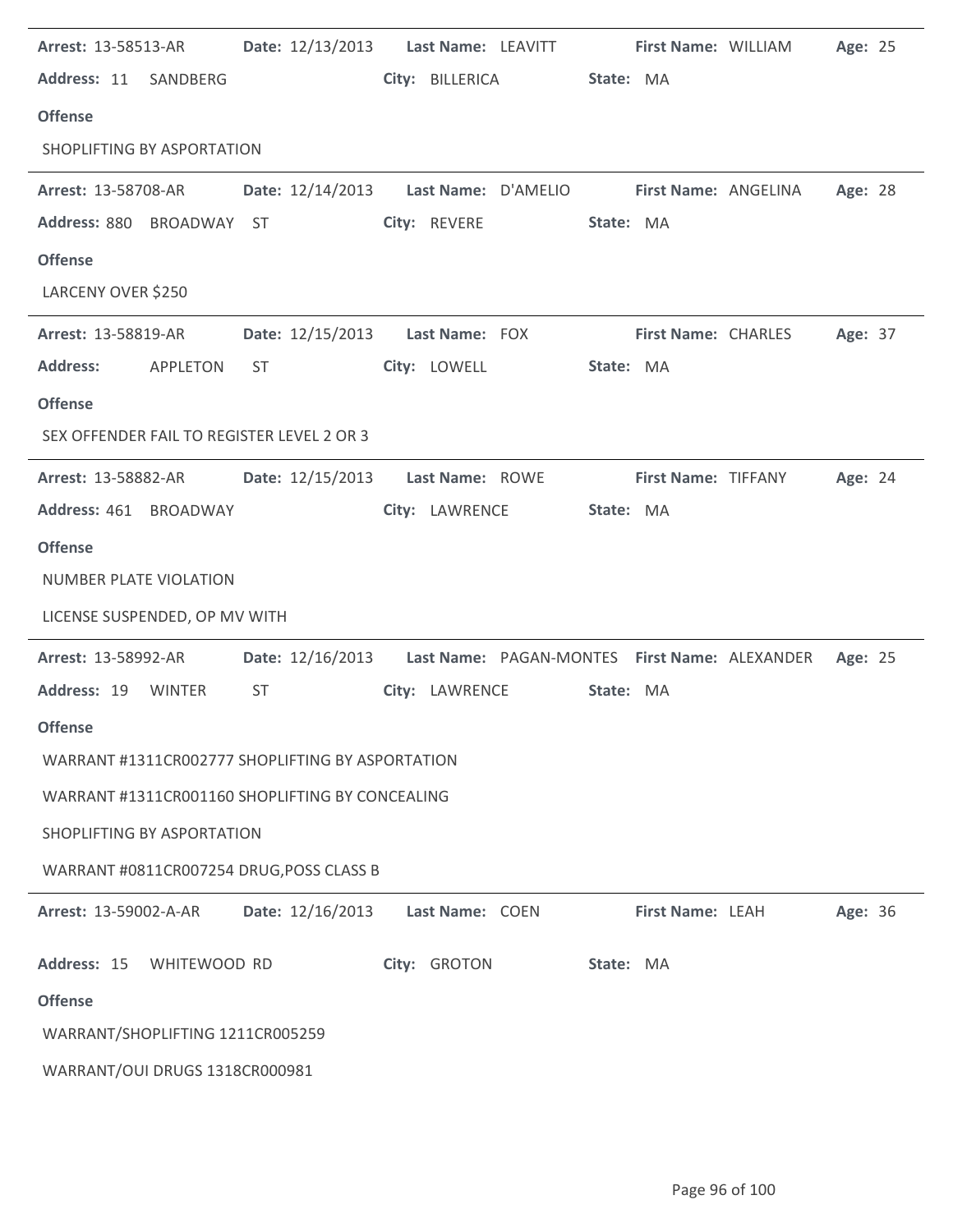| <b>Arrest: 13-59002-AR</b>                               |                  | Date: 12/16/2013    Last Name: COEN    | <b>First Name: DANIEL</b>                                            | Age: 37 |
|----------------------------------------------------------|------------------|----------------------------------------|----------------------------------------------------------------------|---------|
| Address: 15 WHITEWOOD RD                                 |                  | City: GROTON                           | State: MA                                                            |         |
| <b>Offense</b>                                           |                  |                                        |                                                                      |         |
| WARRANT/SHOPLIFT 1311CR001770                            |                  |                                        |                                                                      |         |
| <b>Arrest: 13-59046-AR</b>                               | Date: 12/16/2013 | Last Name: RAMOS                       | <b>First Name: MICHELLE</b>                                          | Age: 43 |
| Address: 602 AMES HILL                                   | DR               | City: TEWKSBURY                        | State: MA                                                            |         |
| <b>Offense</b>                                           |                  |                                        |                                                                      |         |
| OUI LIQUOR, 2ND OFFENSE                                  |                  |                                        |                                                                      |         |
| STOP FOR POLICE, FAIL                                    |                  |                                        |                                                                      |         |
| <b>Arrest: 13-59353-AR</b>                               |                  | Date: 12/18/2013    Last Name: DELISLE | <b>First Name: ROBERT</b>                                            | Age: 25 |
| Address: 110 ARKANSAS                                    | <b>RD</b>        | City: TEWKSBURY                        | State: MA                                                            |         |
| <b>Offense</b>                                           |                  |                                        |                                                                      |         |
| WARRANT 1311CR003208 ASSAULT & BATTERY                   |                  |                                        |                                                                      |         |
| WARRANT                                                  |                  |                                        |                                                                      |         |
| <b>Arrest: 13-59443-AR</b>                               |                  | Date: 12/19/2013    Last Name: BOVA    | First Name: JOSEPH                                                   | Age: 18 |
| Address: 15 CRAWFORD                                     | DR               | City: TEWKSBURY                        | State: MA                                                            |         |
| <b>Offense</b>                                           |                  |                                        |                                                                      |         |
| DRUG VIOLATION NEAR SCHOOL/PARK                          |                  |                                        |                                                                      |         |
| DRUG, POSSESS TO DISTRIB CLASS D                         |                  |                                        |                                                                      |         |
| Arrest: 13-59487-AR                                      |                  |                                        | Date: 12/19/2013 Last Name: COURTEMARCHE First Name: MICHAEL Age: 46 |         |
| Address: 36 NASSAU                                       | <b>ST</b>        | City: DRACUT                           | State: MA                                                            |         |
| <b>Offense</b>                                           |                  |                                        |                                                                      |         |
| 8953CR004818 UNINSURED MOTOR VEHICLE                     |                  |                                        |                                                                      |         |
| 8953CR004157 UNREGISTERED MOTOR VEHICLE                  |                  |                                        |                                                                      |         |
| Arrest: 13-59645-AR                                      | Date: 12/20/2013 |                                        | Last Name: GUALLPA GUAMANFirst Name: LUIS                            | Age: 36 |
| Address: 21 GROVE                                        | <b>ST</b>        | City: MILFORD                          | State: MA                                                            |         |
| <b>Offense</b>                                           |                  |                                        |                                                                      |         |
| WARRANT#1266CR000968 LICENSE SUSPENDED, LIGHTS VIOLATION |                  |                                        |                                                                      |         |
| LICENSE SUSPENDED, OP MV WITH, SUBSQ.OFF                 |                  |                                        |                                                                      |         |
| INSPECTION/STICKER, NO                                   |                  |                                        |                                                                      |         |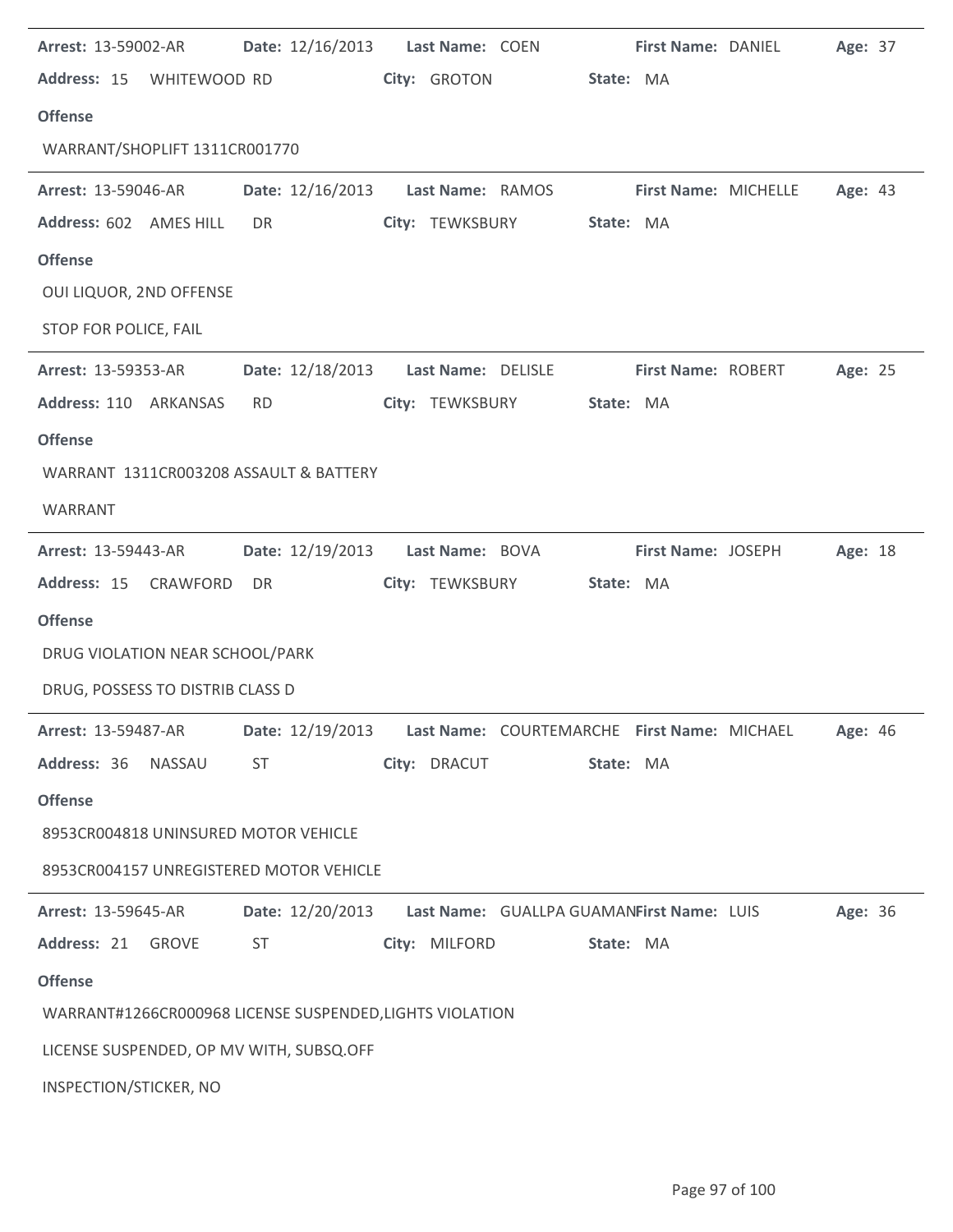| Address: 84 GROVE<br>AVE<br>City: WILMINGTON<br>State: MA<br><b>Offense</b>                                                                                                                                                                                                                      |  |
|--------------------------------------------------------------------------------------------------------------------------------------------------------------------------------------------------------------------------------------------------------------------------------------------------|--|
|                                                                                                                                                                                                                                                                                                  |  |
|                                                                                                                                                                                                                                                                                                  |  |
| WARRANT                                                                                                                                                                                                                                                                                          |  |
| Date: 12/22/2013    Last Name: KEMP    First Name: JANET<br><b>Arrest: 13-60029-AR</b><br>Age: 51                                                                                                                                                                                                |  |
| Address: 76<br><b>MECHANIC</b><br>City: FITCHBURG<br>State: MA<br>ST and the state of the state of the state of the state of the state of the state of the state of the state of the state of the state of the state of the state of the state of the state of the state of the state of the sta |  |
| <b>Offense</b>                                                                                                                                                                                                                                                                                   |  |
| WARRANT - 1311CR007320 - SHOPLIFTING BY ASPORTATION                                                                                                                                                                                                                                              |  |
| Arrest: 13-60030-AR<br>Date: 12/22/2013    Last Name: MACLEAN    First Name: BRIAN<br>Age: 41                                                                                                                                                                                                    |  |
| Address: 27 ROSEDALE<br>AVE<br>City: HAVERHILL<br>State: MA                                                                                                                                                                                                                                      |  |
| <b>Offense</b>                                                                                                                                                                                                                                                                                   |  |
| WARRANT - 0922CR002276 - OP MV W/ SUSP LICENSE                                                                                                                                                                                                                                                   |  |
| Date: 12/22/2013 Last Name: PISAPIA<br>Arrest: 13-60032-AR<br>First Name: LOUIS<br>Age: 43                                                                                                                                                                                                       |  |
| Address: 17 DADANT<br>DR<br>City: WILMINGTON<br>State: MA                                                                                                                                                                                                                                        |  |
| <b>Offense</b>                                                                                                                                                                                                                                                                                   |  |
| WARRANT - 1118CR003152 - OP MV W/ SUSP LICENSE                                                                                                                                                                                                                                                   |  |
| Date: 12/23/2013 Last Name: RODRIGUEZ First Name: ISMAEL<br>Age: 42<br><b>Arrest: 13-60226-A-AR</b>                                                                                                                                                                                              |  |
| Address: 52 TENNEY<br>ST<br>City: LAWRENCE<br>State: MA                                                                                                                                                                                                                                          |  |
| <b>Offense</b>                                                                                                                                                                                                                                                                                   |  |
| Trafficking Class B Sub. (COCAINE) over 18 grams but less than 36                                                                                                                                                                                                                                |  |
| DRUG, DISTRIBUTE CLASS B (COCAINE)                                                                                                                                                                                                                                                               |  |
| CONSPIRACY TO VIOLATE DRUG LAW                                                                                                                                                                                                                                                                   |  |
| Date: 12/23/2013<br>Last Name: TUNNERA<br>First Name: PAUL<br>Arrest: 13-60226-AR<br>Age: 52                                                                                                                                                                                                     |  |
| Address: 23<br><b>CIR</b><br>City: MARLBOROUGH<br><b>BARNES</b><br>State: MA                                                                                                                                                                                                                     |  |
| <b>Offense</b>                                                                                                                                                                                                                                                                                   |  |
| Trafficking Class B Sub. (COCAINE) over 18 grams but less than 36                                                                                                                                                                                                                                |  |
| CONSPIRACY TO VIOLATE DRUG LAW                                                                                                                                                                                                                                                                   |  |
|                                                                                                                                                                                                                                                                                                  |  |
| Date: 12/24/2013<br>Arrest: 13-60341-AR<br>First Name: PHILIP<br>Age: 30<br>Last Name: ROLLINS<br>Address: 6<br><b>IRENE</b><br>AVE<br>City: WAREHAM<br>State: MA                                                                                                                                |  |
|                                                                                                                                                                                                                                                                                                  |  |
| <b>Offense</b><br>1256CR003600 SHOPLIFTING/VOP                                                                                                                                                                                                                                                   |  |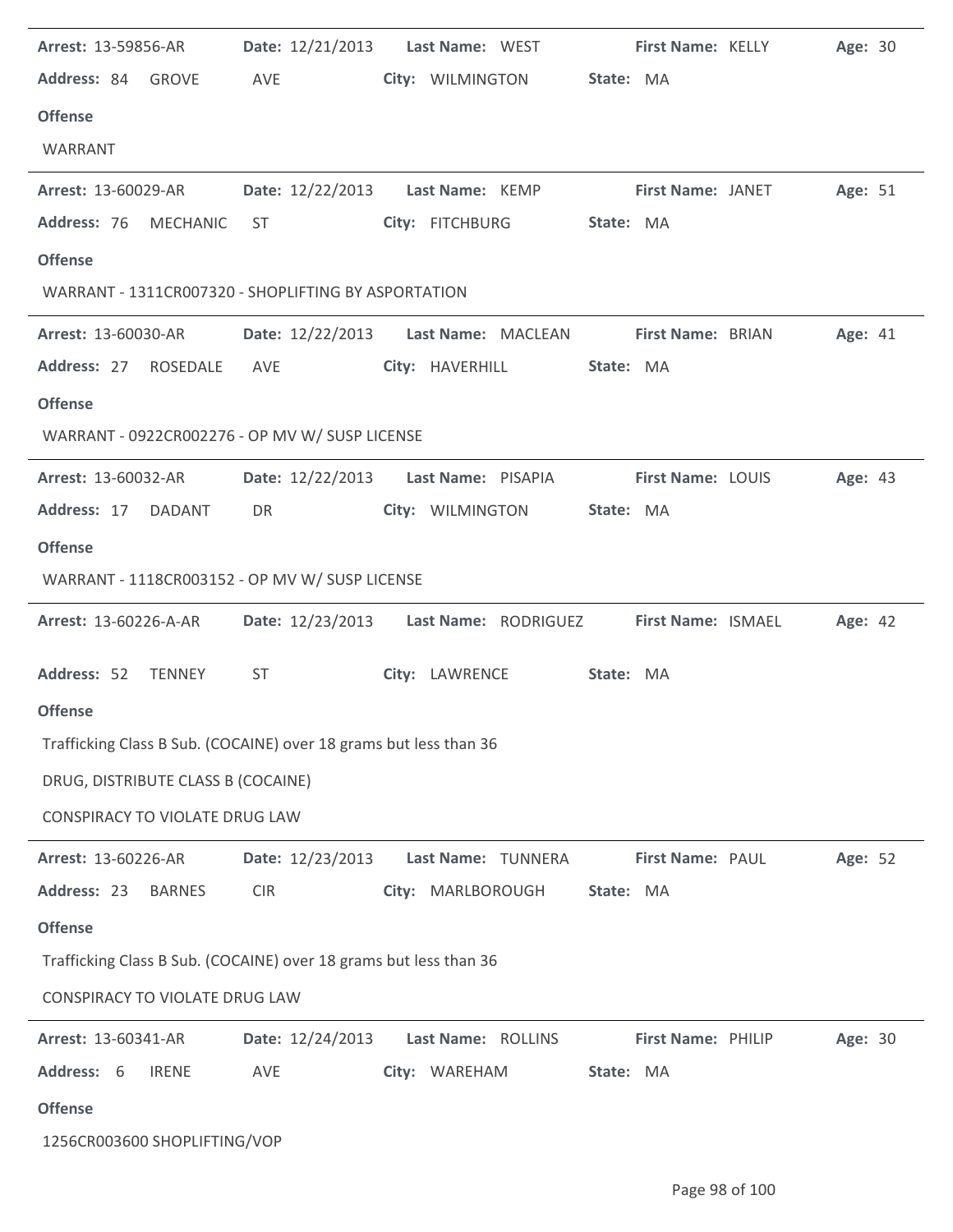| Arrest: 13-60382-AR                                        |                                                                                                                                                                                                                                | Date: 12/24/2013  Last Name: TORRES  First Name: ALFREDO          |                          |                            | Age: 37 |
|------------------------------------------------------------|--------------------------------------------------------------------------------------------------------------------------------------------------------------------------------------------------------------------------------|-------------------------------------------------------------------|--------------------------|----------------------------|---------|
| Address: 5C SUMMER ST                                      |                                                                                                                                                                                                                                | City: LAWRENCE State: MA                                          |                          |                            |         |
| <b>Offense</b>                                             |                                                                                                                                                                                                                                |                                                                   |                          |                            |         |
| WARRANT 1318CR006244 OPERATING AFTER SUSPENSION            |                                                                                                                                                                                                                                |                                                                   |                          |                            |         |
| <b>Arrest: 13-60508-AR</b>                                 |                                                                                                                                                                                                                                | Date: 12/26/2013    Last Name: SQUILLACIOTI    First Name: ASHLEY |                          |                            | Age: 20 |
| Address: 65<br><b>PINE</b>                                 | <b>ST</b>                                                                                                                                                                                                                      | City: TEWKSBURY State: MA                                         |                          |                            |         |
| <b>Offense</b>                                             |                                                                                                                                                                                                                                |                                                                   |                          |                            |         |
| NEGLIGENT OPERATION OF MOTOR VEHICLE                       |                                                                                                                                                                                                                                |                                                                   |                          |                            |         |
| LIQUOR, PERSON UNDER 21 POSSESS                            |                                                                                                                                                                                                                                |                                                                   |                          |                            |         |
| <b>OUI DRUGS</b>                                           |                                                                                                                                                                                                                                |                                                                   |                          |                            |         |
| <b>Arrest: 13-60753-AR</b>                                 |                                                                                                                                                                                                                                | Date: 12/27/2013    Last Name: BIONELLI                           | <b>First Name: JESSE</b> |                            | Age: 26 |
| Address: 1392 ANDOVER                                      | ST and the state of the state of the state of the state of the state of the state of the state of the state of the state of the state of the state of the state of the state of the state of the state of the state of the sta | City: TEWKSBURY                                                   | State: MA                |                            |         |
| <b>Offense</b>                                             |                                                                                                                                                                                                                                |                                                                   |                          |                            |         |
| <b>FORGERY OF DOCUMENT</b>                                 |                                                                                                                                                                                                                                |                                                                   |                          |                            |         |
| UTTER FALSE DOCUMENT                                       |                                                                                                                                                                                                                                |                                                                   |                          |                            |         |
| Arrest: 13-61130-AR                                        |                                                                                                                                                                                                                                | Date: 12/29/2013    Last Name: WHITE                              |                          | <b>First Name: TIMOTHY</b> | Age: 55 |
| Address: 200 SPRINGS                                       | <b>RD</b>                                                                                                                                                                                                                      | City: BEDFORD                                                     | State: MA                |                            |         |
| <b>Offense</b>                                             |                                                                                                                                                                                                                                |                                                                   |                          |                            |         |
| WARRANT#1311CR001722 CH.266 S.30A SHOPLIFTING              |                                                                                                                                                                                                                                |                                                                   |                          |                            |         |
| Arrest: 13-61148-AR    Date: 12/29/2013    Last Name: NESS |                                                                                                                                                                                                                                |                                                                   |                          | First Name: DAVID Age: 32  |         |
| Address: 59<br>KINGSLEY                                    | ST                                                                                                                                                                                                                             | City: NASHUA                                                      | State: NH                |                            |         |
| <b>Offense</b>                                             |                                                                                                                                                                                                                                |                                                                   |                          |                            |         |
| PASSING VIOLATION                                          |                                                                                                                                                                                                                                |                                                                   |                          |                            |         |
| DRUG, POSSESS CLASS B                                      |                                                                                                                                                                                                                                |                                                                   |                          |                            |         |
| <b>MARKED LANES VIOLATION</b>                              |                                                                                                                                                                                                                                |                                                                   |                          |                            |         |
| FALSE NAME TO A POLICE OFFICER, MV OPERATOR                |                                                                                                                                                                                                                                |                                                                   |                          |                            |         |
| LICENSE REVOKED, OPERATE MV WITH                           |                                                                                                                                                                                                                                |                                                                   |                          |                            |         |
| DRUG, POSSESS CLASS B                                      |                                                                                                                                                                                                                                |                                                                   |                          |                            |         |
| <b>Arrest: 13-61273-AR</b>                                 | Date: 12/30/2013                                                                                                                                                                                                               | Last Name: PONTE                                                  | <b>First Name: KYLE</b>  |                            | Age: 29 |
| Address: 124 METHUEN                                       | ST                                                                                                                                                                                                                             | City: LOWELL                                                      | State: MA                |                            |         |
| <b>Offense</b>                                             |                                                                                                                                                                                                                                |                                                                   |                          |                            |         |